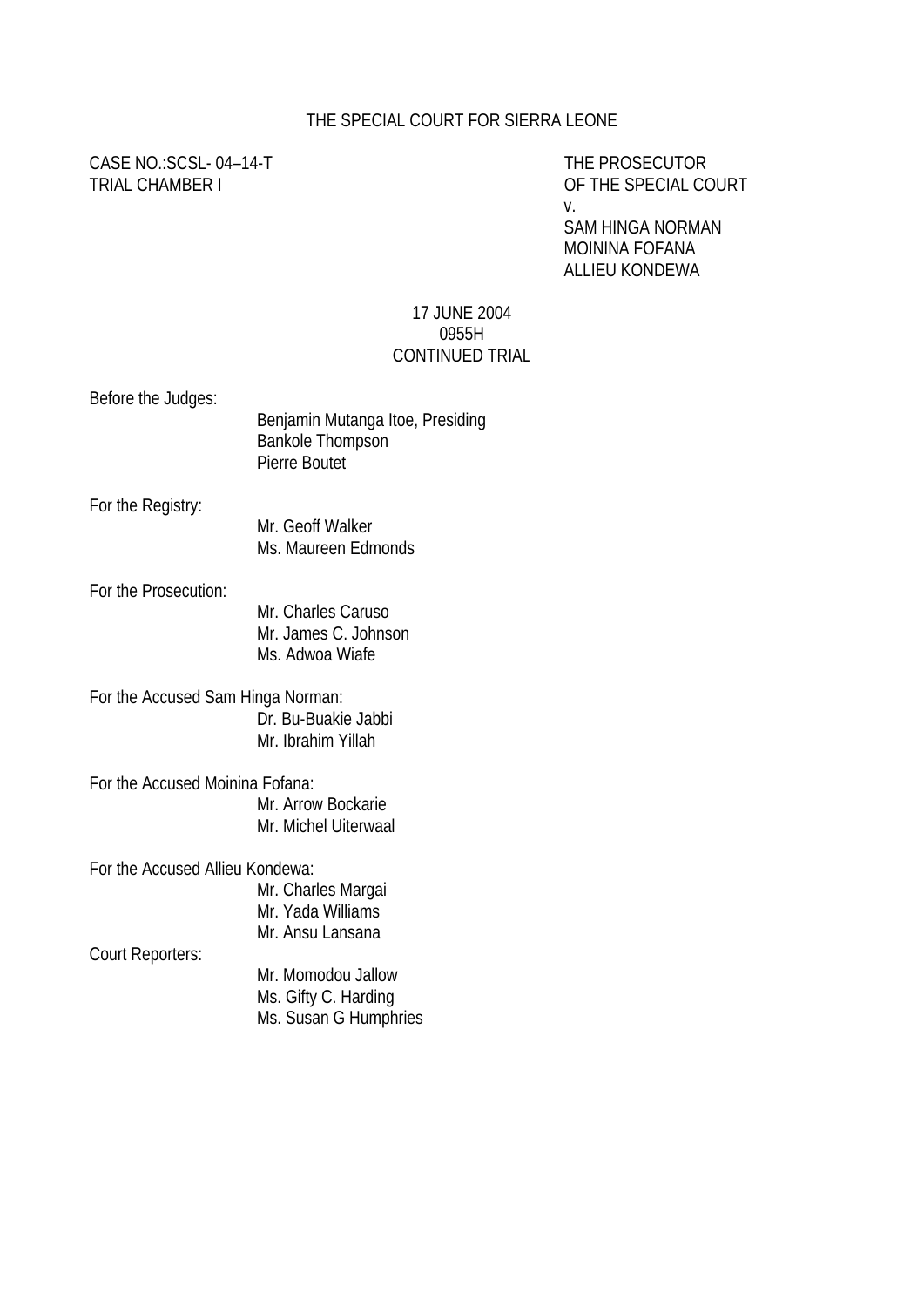## I N D E X

#### **WITNESSES**

# For the Prosecution: WITNESS TF2-157

### WITNESS TF2-176

|--|--|--|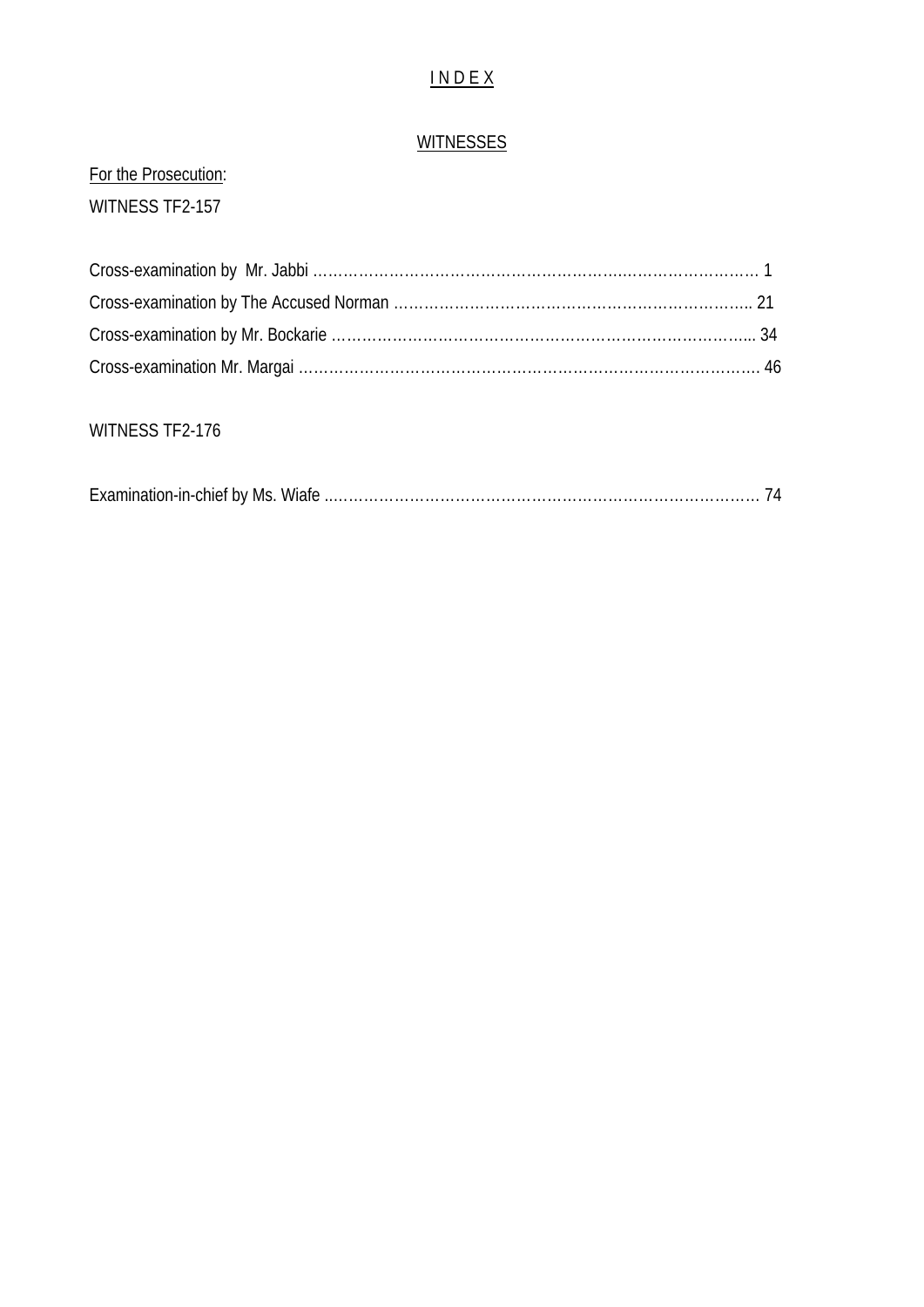| 1  | PROCEEDINGS.                                                                                                  |
|----|---------------------------------------------------------------------------------------------------------------|
| 2  | <b>MS EDMONDS:</b>                                                                                            |
| 3  | Case No SCSL-2004-14-T, the Prosecutor against Hinga Norman, Moinina Fofana and Allieu                        |
| 4  | Kondewa. All persons having to anything to do before this Special Court Trial Chamber draw near and           |
| 5  | give your attendance.                                                                                         |
| 6  | MR. PRESIDENT:                                                                                                |
| 7  | The interpreters, of course, are reminded that they are still bound by their oath.                            |
| 8  |                                                                                                               |
| 9  | Dr. Jabbi, we rose yesterday without concluding the cross-examination and we are now prepared to              |
| 10 | go on, you know, with your cross-examination.                                                                 |
| 11 | <b>JUDGE BOUTET:</b>                                                                                          |
| 12 | But, Dr. Jabbi, before you start, I just want to remind you that you are in cross-examination and you         |
| 13 | are given some latitude. However, we would like also to tell you that we will not attempt to curtail          |
| 14 | cross-examination, but we would appreciate if you would try to focus and not be speculative, if at all        |
| 15 | possible, and feasible, in your questions and cross-examination. Thank you very much.                         |
| 16 | MR. JABBI:                                                                                                    |
| 17 | Thank you very much, My Lord.                                                                                 |
| 18 | <b>JUDGE BOUTET:</b>                                                                                          |
| 19 | You may proceed, Dr. Jabbi                                                                                    |
| 20 | WITNESS TF2-157                                                                                               |
| 21 | <b>CROSS-EXAMINATION</b>                                                                                      |
| 22 | BY MR. JABBI:                                                                                                 |
| 23 | Now, Mr. Witness, you gave evidence as to Kamajors initially working together with soldiers in xxxx,<br>Q.    |
| 24 | but later on, they and the soldiers were not working together in xxxx. Can you tell the Court when you        |
| 25 | noticed the change in the interaction between soldiers and Kamajors in xxxx?                                  |
| 26 | MR. JABBI:                                                                                                    |
| 27 | My Lord, I'm sorry, I am not hearing the translation.                                                         |
| 28 | <b>JUDGE BOUTET:</b>                                                                                          |
| 29 | That's okay. The mike of the witness was not on, so -- I understand that the translator didn't get the        |
| 30 | answer. Would you try it again because I just notice that the witness has now put his mike on, which          |
| 31 | was not the case when you first asked your question?                                                          |
| 32 | BY MR. JABBI:                                                                                                 |
| 33 | Mr. Witness, you said in your evidence before that the Kamajors and the soldiers were initially working<br>Q. |
| 34 | well together in xxxx but that later on you observed that the Kamajors and the soldiers were no longer        |
| 35 | working amicably together. Can you tell the Court when you noticed the change in the relationship             |
| 36 | between Kamajors and soldiers in xxxx?                                                                        |
| 37 | Yes.<br>A.                                                                                                    |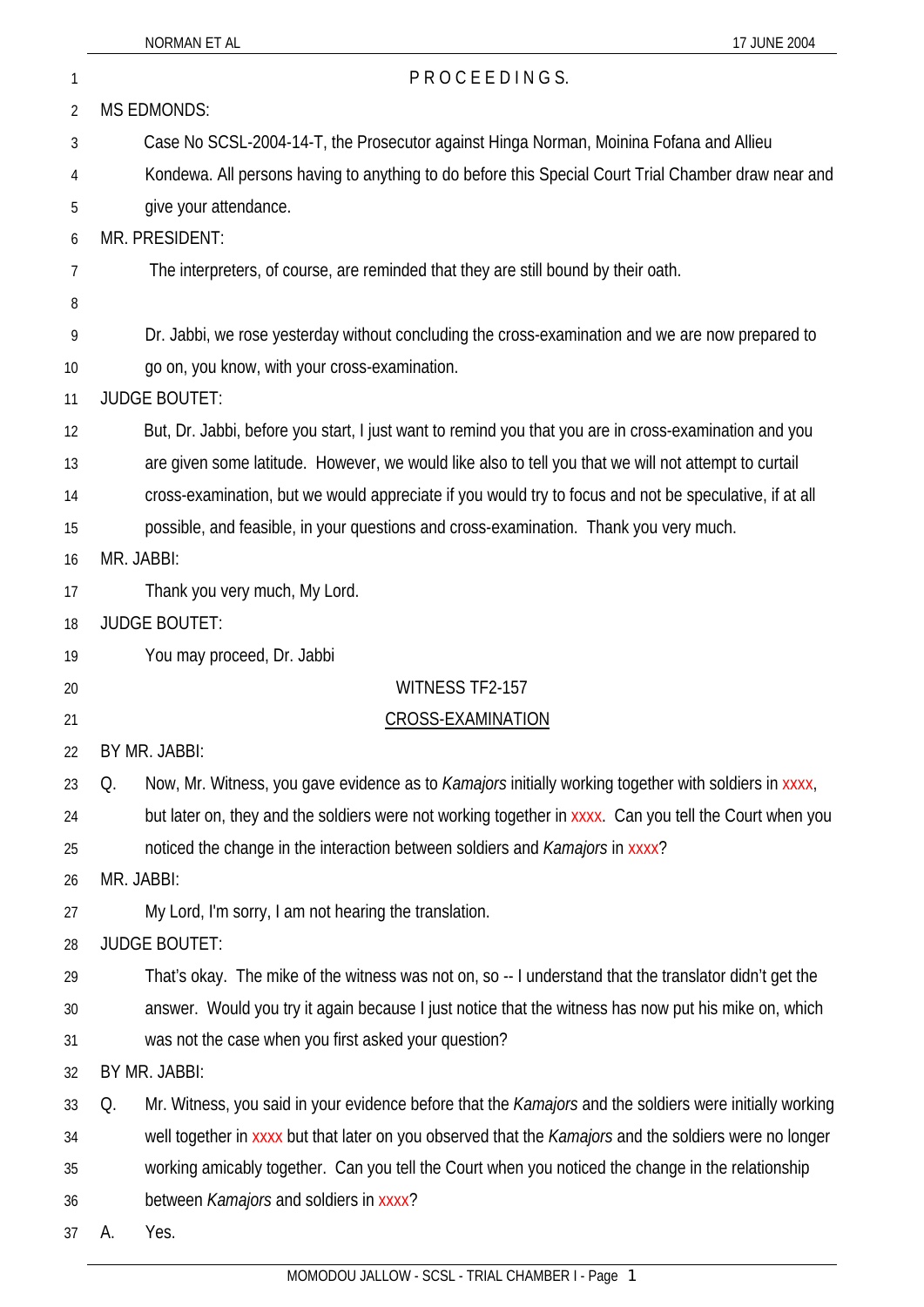|    |    | NORMAN ET AL<br>17 JUNE 2004                                                                            |
|----|----|---------------------------------------------------------------------------------------------------------|
| 1  | Q. | Yes, tell us the time, please?                                                                          |
| 2  | А. | That was the time when they overthrew the government.                                                   |
| 3  | Q. | That was when the Kabbah government was overthrown?                                                     |
| 4  | A. | Yes.                                                                                                    |
| 5  | Q. | Was it, let's say around May 1997?                                                                      |
| 6  | А. | I can't tell you any date because I can't remember the date.                                            |
| 7  | Q. | You also spoke about four attacks on xxxx by the Kamajors. During those four attacks, were soldiers     |
| 8  |    | based in xxxx?                                                                                          |
| 9  | А. | Yes.                                                                                                    |
| 10 | Q. | During those four attacks?                                                                              |
| 11 | A. | Yes.                                                                                                    |
| 12 | Q. | And it was these soldiers based in xxxx during and after the overthrow of the Kabba government that     |
| 13 |    | you said were no longer working as amicably with the Kamajors as soldiers had been working with the     |
| 14 |    | Kamjors before, is that so?                                                                             |
| 15 | А. | Go to that question again. I don't understand it.                                                       |
| 16 | Q. | You said that there were soldiers based in xxxx after the Tejan Kabbah government was overthrown        |
| 17 |    | in 1997?                                                                                                |
| 18 | A. | Yes.                                                                                                    |
| 19 | Q. | My question is whether these were the soldiers that were no longer having an amicable working           |
| 20 |    | relationship with the Kamajors and vice-versa?                                                          |
| 21 | А. | Yes.                                                                                                    |
| 22 | Q. | Do you, by any chance, know why that change occurred in their relationship?                             |
| 23 | A. | The only thing I know is that when they came from the town and entered xxxx --                          |
| 24 | Q. | Do you by any chance know the reason for the change in their relationship?                              |
| 25 | А. | I don't know the reason because nobody told me that this was the reason. This -- the only reason I      |
| 26 |    | know that is when -- after the overthrow they left the town.                                            |
| 27 | Q. | Would you say the overthrow was responsible for the change?                                             |
| 28 | А. | It's only they themselves that could answer that question. All that I know I have said to you.          |
| 29 | Q. | Okay. Now, you said earlier on that chief -- your Chief Mada Norman was chief of Jaiama-Bongor          |
| 30 |    | Chiefdom. Can you tell this Court when you personally knew Mada Norman as chief of xxxx -- I            |
| 31 |    | mean, of xxxx?                                                                                          |
| 32 | А. | I can't remember the year but it was after the death of our chief. That's when they told him that he    |
| 33 |    | should be the caretaker chief of our chiefdom. That is the only thing I know. I don't know the date nor |
| 34 |    | the time.                                                                                               |
| 35 | Q. | When he acted as regent chief of xxxx - xxxx chiefdom, did you know him personally?                     |
| 36 | A. | The only think I know is that he was a chief, and when a chief is in town, all that you have to know is |
| 37 |    | that he is a chief and you are supposed to know him.                                                    |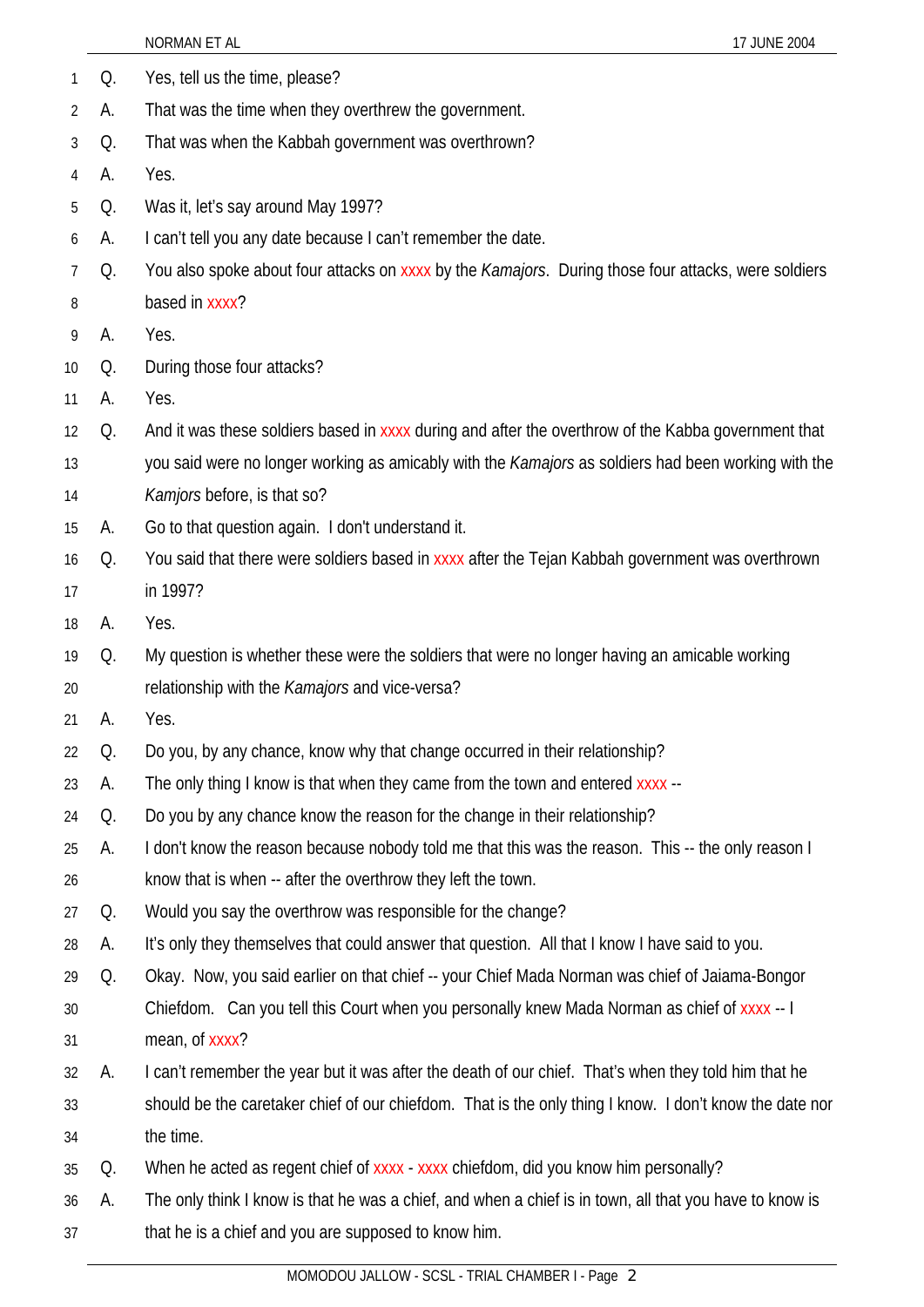Q. As a person and as a citizen of xxxx - xxxx chiefdom, did you have any interaction with the chief in any capacity? 1 2 3 4 5 6 7 8 9 10 11 12 13 14 15 16 17 18 19 20 21 22 23 24 25 26 27 28 29 30 31 32 33 34 35 36 37 A. With the chief. Q. Yes, Chief Norman? A. There was no ill feeling between the two of us. When you -- the chief would only know you when you have a problem. But nobody ever complained to him about me, so I never went to any court. There was nothing about me. Q. Apart from going to a court, did you have any other form of interaction with him as chief? A. What type of word are you talking about? In which way -- in which way do you think -- are you talking about that we should have interacted. Q. I'm not saying you should have interacted with him, am asking whether you did interact with him as chief in any capacity at all? A. We never met and sat in the same place. The only time that we met was when he was chief and whenever he calls a meeting regarding the chiefdom, I would be there. Q. For instance, some members of the chiefdom are sometimes members of committees or certain groups and from time to time they might meet with the chief or some chiefs. That is the sort of thing I'm asking. A. Don't ask me about members of the committee. MR. PRESIDENT: Mr. Witness, answer the question. You should not tell counsel not to ask you a question. If you have an answer to the question, answer it. If you cannot answer it, say you cannot answer it, but don't ask the counsel questions. Do you understand? Go on. Q. So I will ask the question again, did you belong to any committee or group that might have interacted with the chief or some chiefs in the chiefdom? A. I was not in any of the groups. Q. Now, can you tell the Court the type of relationship and interaction chief Norman as a chief had with the chiefdom people of xxxx? A. Yes. Q. Yes, please tell the Court? A. The one that I know is that he was chief. He is bound to interact with the other chiefs concerning the chiefdom. Q. Can you say more? A. That is all I know, that he interacted with the chiefdom people as chief. Q. What would you say his attitude to the chiefdom and its people might have been before 1998? JUDGE THOMPSON: Counsel, is it might have been or what? Isn't it speculative, "might have been"? MR. JABBI: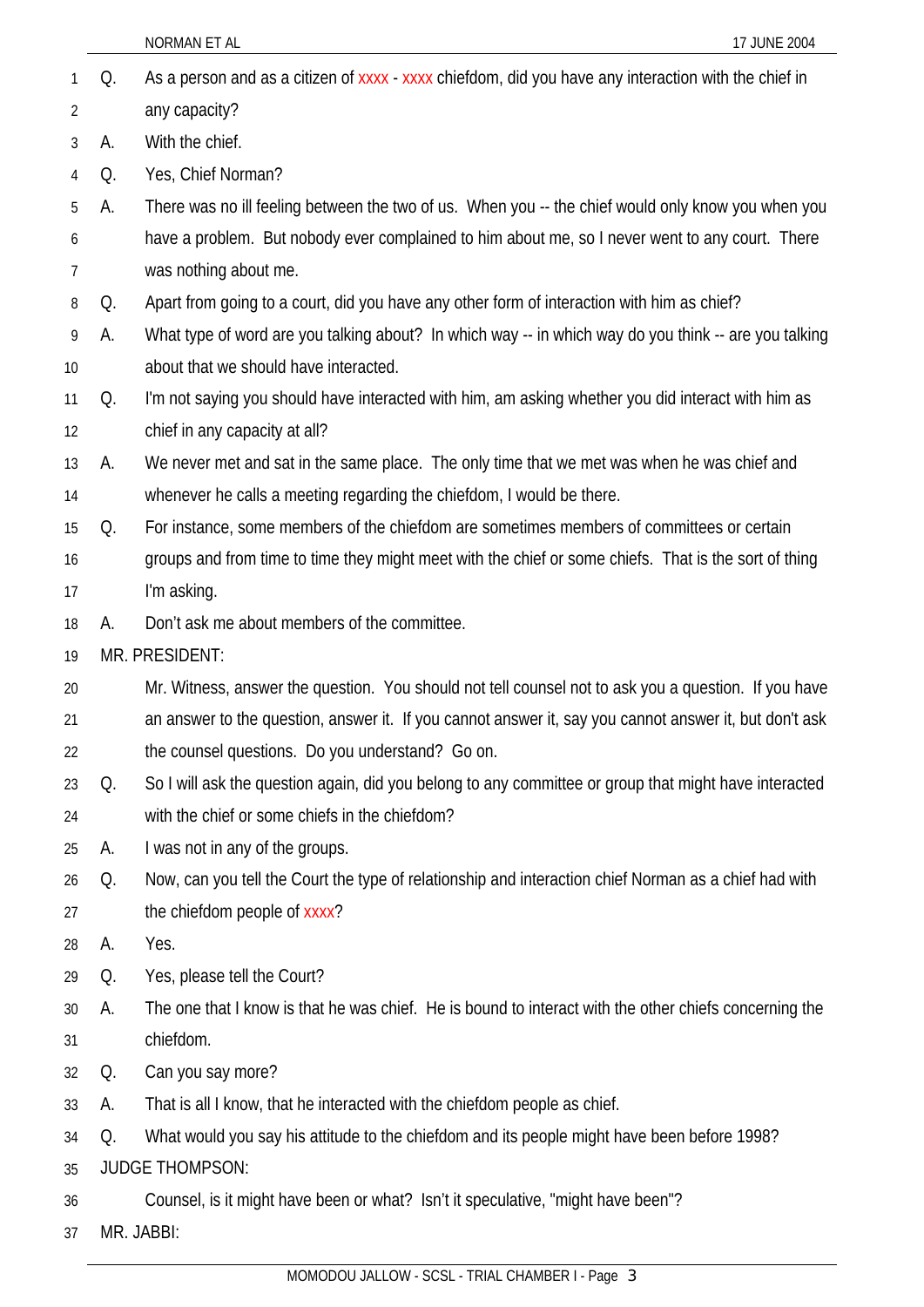|    |            | NORMAN ET AL<br>17 JUNE 2004                                                                              |
|----|------------|-----------------------------------------------------------------------------------------------------------|
| 1  |            | No, it is not speculative, My Lord.                                                                       |
| 2  |            | BY MR. JABBI:                                                                                             |
| 3  | Q.         | What would you say the attitude of the chief towards the chiefdom and the chiefdom people was, to         |
| 4  |            | your own knowledge, before 1998?                                                                          |
| 5  |            | <b>JUDGE THOMPSON:</b>                                                                                    |
| 6  |            | Thank you.                                                                                                |
| 7  | MR. JABBI: |                                                                                                           |
| 8  |            | Thank you, My Lord.                                                                                       |
| 9  | А.         | I don't know anything about that.                                                                         |
| 10 | Q.         | Did the chief, for example, use to visit xxxx town before 1998?                                           |
| 11 | А.         | He is chief, whenever he is ready to go to xxxx he would go, but I can't tell the date that he used to go |
| 12 |            | there. But whenever we wanted to go there, he would always go there because he is chief.                  |
| 13 | Q.         | As a matter of fact, do you know whether the chief visited his people in xxxx town before 1998?           |
| 14 | А.         | That is what I have just said. That date that you've talked about from the time you've started asking     |
| 15 |            | me, I have told you I can't remember the date, but that -- I have told you that whenever he is ready to   |
| 16 |            | go to xxxx to talk to his people, he would go there and he's gone many times. I can't remember the        |
| 17 |            | dates now.                                                                                                |
| 18 | Q.         | I'm not asking for the dates, I am asking whether the chief used to visit his people in xxxx before       |
| 19 |            | 1998, to your knowledge.                                                                                  |
| 20 | А.         | That is what I said. He used to go there. He used to visit people there. That's his Chiefdom. He          |
| 21 |            | goes there, he talks to his people at any time whenever he wanted to. He used to go there.                |
| 22 | Q.         | And he did that a few times before 1998?                                                                  |
| 23 | А.         | This 1998 you are asking me about, I have been telling you, I don't want to talk about a date that        |
| 24 |            | would turn into a lie. Since he was chief, he would go to xxxx whenever he wants to go there. That's      |
| 25 |            | his chiefdom.                                                                                             |
| 26 | MR. JABBI: |                                                                                                           |
| 27 |            | My Lords, I'm not too sure whether the translation is clear as to the phrase before 1998 because the      |
| 28 |            | witness seems to be saying, he does not know about 1998. I will ask the question again, My Lords.         |
| 29 |            | <b>JUDGE BOUTET:</b>                                                                                      |
| 30 |            | Please, do so.                                                                                            |
| 31 |            | BY MR. JABBI:                                                                                             |
| 32 | Q.         | Now, I'm not asking you to say whether he visited xxxx in 1998. My question is whether he visited         |
| 33 |            | xxxx town a few times before 1998 -- before 1998?                                                         |
| 34 | А.         | Yes, he used to go there. I have been telling you this.                                                   |
| 35 | Q.         | Now let us look at the four times <i>Kamajors</i> attacked xxxx town. Do you know whether Chief Norman    |
| 36 |            | visited xxxx at any of those times?                                                                       |
| 37 | А.         | No, I don't know about that.                                                                              |
|    |            |                                                                                                           |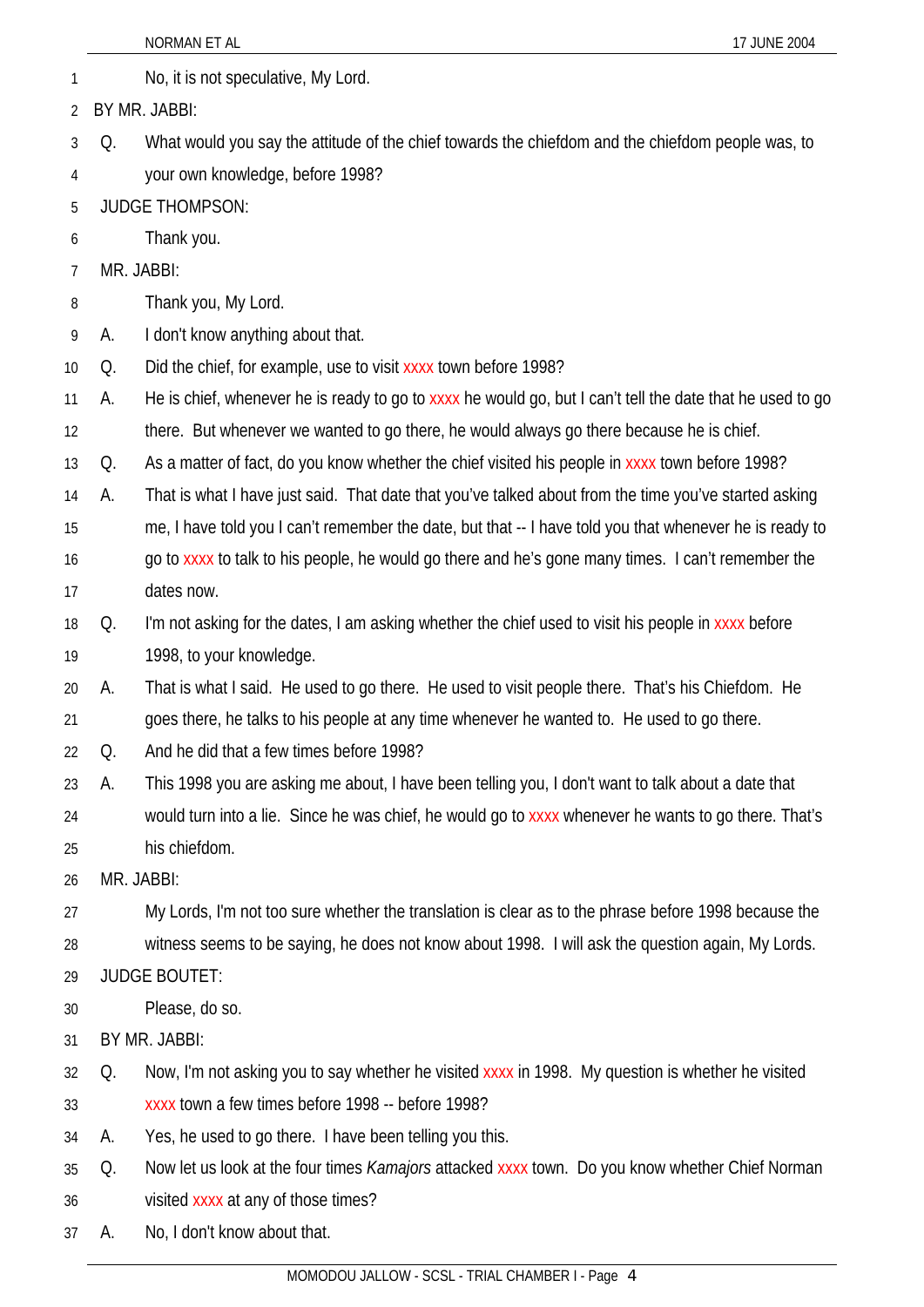|                 |    | NORMAN ET AL<br>17 JUNE 2004                                                                                   |
|-----------------|----|----------------------------------------------------------------------------------------------------------------|
| 1               | Q. | You do not know. Now, let's move on to the last attack of February 13th, 1998. You said in your                |
| $\overline{2}$  |    | evidence that at the end of the day of that attack, soldiers later said they overran the Kamajors, and         |
| $\sqrt{3}$<br>4 |    | you should come out from the houses. What did you understand by the statement, "they overran the<br>Kamajors"? |
| 5               | А. | When you are asking me -- when you want me to answer you quickly, don't keep them in double                    |
| 6               |    | barrels. If it is a single question, just give me one question and I will answer you straight away. Then       |
| 7               |    | we will go to the other one.                                                                                   |
| 8               | Q. | Did you understand --                                                                                          |
| 9               |    | MR. PRESIDENT:                                                                                                 |
| 10              |    | Yes, one question. Take it one -- as one.                                                                      |
| 11              |    | MR. JABBI:                                                                                                     |
| 12              |    | Yes, My Lord. Thank you very much, My Lord.                                                                    |
| 13              |    | BY MR. JABBI:                                                                                                  |
| 14              | Q. | What did you understand by the statement of the soldiers to you that they had overrun the Kamajors?            |
| 15              | А. | When there is an attack, then I enter my house and they fought. And those who fought, after the fight,         |
| 16              |    | they tell me "come outside, the attack is over," and we came out of our houses. And that's what I              |
| 17              |    | said; that we were in our houses and they told us that the attack is over and we should come out.              |
| 18              |    | Then we came out.                                                                                              |
| 19              | Q. | But you specifically said that the soldiers said they overran the Kamajors, didn't you?                        |
| 20              | А. | What do you mean overrun? What do you mean by the word, "Overrun the Kamajors"?                                |
| 21              |    | MR. JABBI:                                                                                                     |
| 22              |    | My Lords, there may well be a translation problem again because I heard what he said and what he               |
| 23              |    | said in his language is not a reflection of what I said in English, "overrun". So I don't know whether         |
| 24              |    | the idiomatic translation is as effective as it should be.                                                     |
| 25              |    | MR. PRESIDENT:                                                                                                 |
| 26              |    | We hear, you are a linguist and you are better placed to guide the Court and maybe to guide your               |
| 27              |    | cross-examination in this respect. Take the question again, you know -- take the question again and            |
| 28              |    | put it in a more comprehensible perspective.                                                                   |
| 29              |    | BY MR. JABBI:                                                                                                  |
| 30              | Q. | Now what did the soldiers say that they had done to the Kamajors in that attack which led to your              |
| 31              |    | being asked to come out of your houses?                                                                        |
| 32              | А. | They told us to come outside; that the attack is over. "Those who came, we've sent them away. They             |
| 33              |    | were not able to take the town. So, come out, the attack is over."                                             |
| 34              | Q. | Now, the soldiers also explained why they were leaving xxxx town that very day that they had repelled          |
| 35              |    | the Kamajors, not so?                                                                                          |
| 36              | А. | Yes.                                                                                                           |
| 37              | Q. | What was their explanation?                                                                                    |
|                 |    | MOMODOU JALLOW - SCSL - TRIAL CHAMBER I - Page 5                                                               |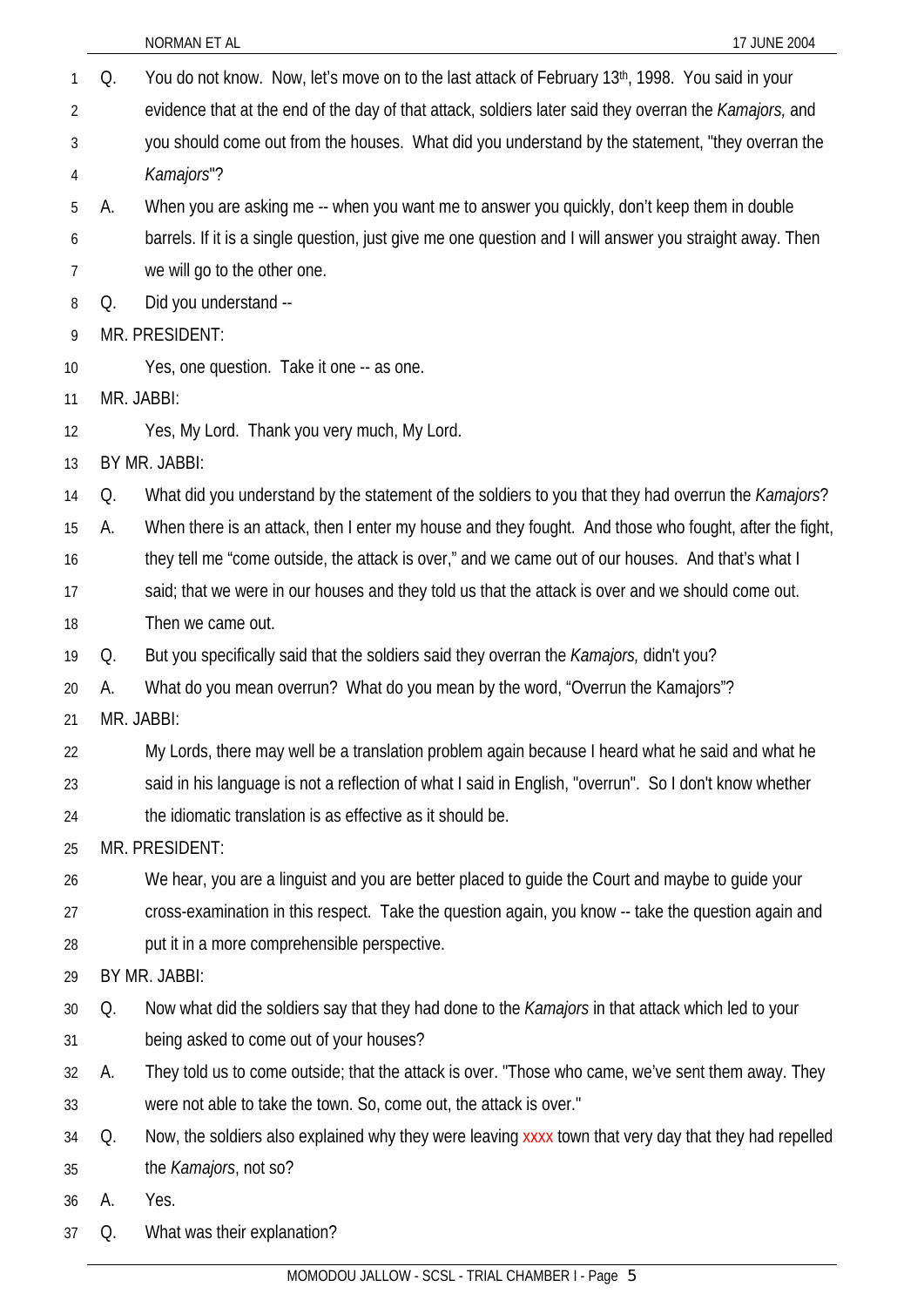|                |    | NORMAN ET AL<br>17 JUNE 2004                                                                              |
|----------------|----|-----------------------------------------------------------------------------------------------------------|
| 1              | А. | After that fight, in the evening, they said to us that they were going; that their master has called them |
| 2              |    | to go. "So, this day, we are not sleeping here, we are going away." They didn't summon any meeting        |
| 3              |    | to tell us, but they said it for everybody to hear.                                                       |
| 4              | Q. | Did they explain the reason why their master, as you put it, called them back?                            |
| 5              | А. | He just told them that they should all be summoned and he said all of them should go. So that is why      |
| 6              |    | they were going that particular evening; that they've called them.                                        |
| $\overline{7}$ | Q. | If I can be more specific, did they, for instance, say that their government had been overthrown?         |
| 8              | A. | Yes, that they overthrew their master and that is why they summoned all of them.                          |
| 9              | Q. | So the reason why they had to leave was because the military government had been overthrown?              |
| 10             | А. | That's the reason, that they were working with orders and their master had ordered them to leave.         |
| 11             |    | That was why they were leaving.                                                                           |
| 12             | Q. | Now, you went to Bo the same evening arriving in the morning, very early in the morning and for           |
| 13             |    | circumstances you have already explained, you had to go back the same morning, later in the day           |
| 14             |    | and you went as far -                                                                                     |
| 15             | А. | My Lord, the questioner is going very fast.                                                               |
| 16             |    | <b>JUDGE BOUTET:</b>                                                                                      |
| 17             |    | Slow down with your questions and they are very long questions, so the translator has difficulty to       |
| 18             |    | follow you. So you question might end up being different.                                                 |
| 19             |    | MR. JABBI:                                                                                                |
| 20             |    | Thank you, My Lord. I --                                                                                  |
| 21             |    | MR. PRESIDENT:                                                                                            |
| 22             |    | And the witness has also complained the double barrelling. So let's not move to triple barrelling.        |
| 23             |    | MR. JABBI:                                                                                                |
| 24             |    | My Lord, it's just setting the context to throw his mind to a piece of evidence he has given before I     |
| 25             |    | pose the question.                                                                                        |
| 26             |    | MR. PRESIDENT:                                                                                            |
| 27             |    | Go ahead, Dr Jabbi.                                                                                       |
| 28             |    | <b>MR JABBI:</b>                                                                                          |
| 29             |    | Thank you very much, My Lord.                                                                             |
| 30             |    | BY MR. JABBI:                                                                                             |
| 31             | Q. | After Bo -- after you left Bo, you went back towards xxxx, as far as xxxx, according to your evidence,    |
| 32             |    | not so?                                                                                                   |
| 33             |    | MR. PRESIDENT:                                                                                            |
| 34             |    | He had said so, Mr. -- Dr. Jabbi. He had said so, yes.                                                    |
| 35             |    | MR. JABBI:                                                                                                |
| 36             |    | Sorry, My Lord.                                                                                           |
| 37             | Q. | My question is, what was the state of affairs in Bendu when you arrived there?                            |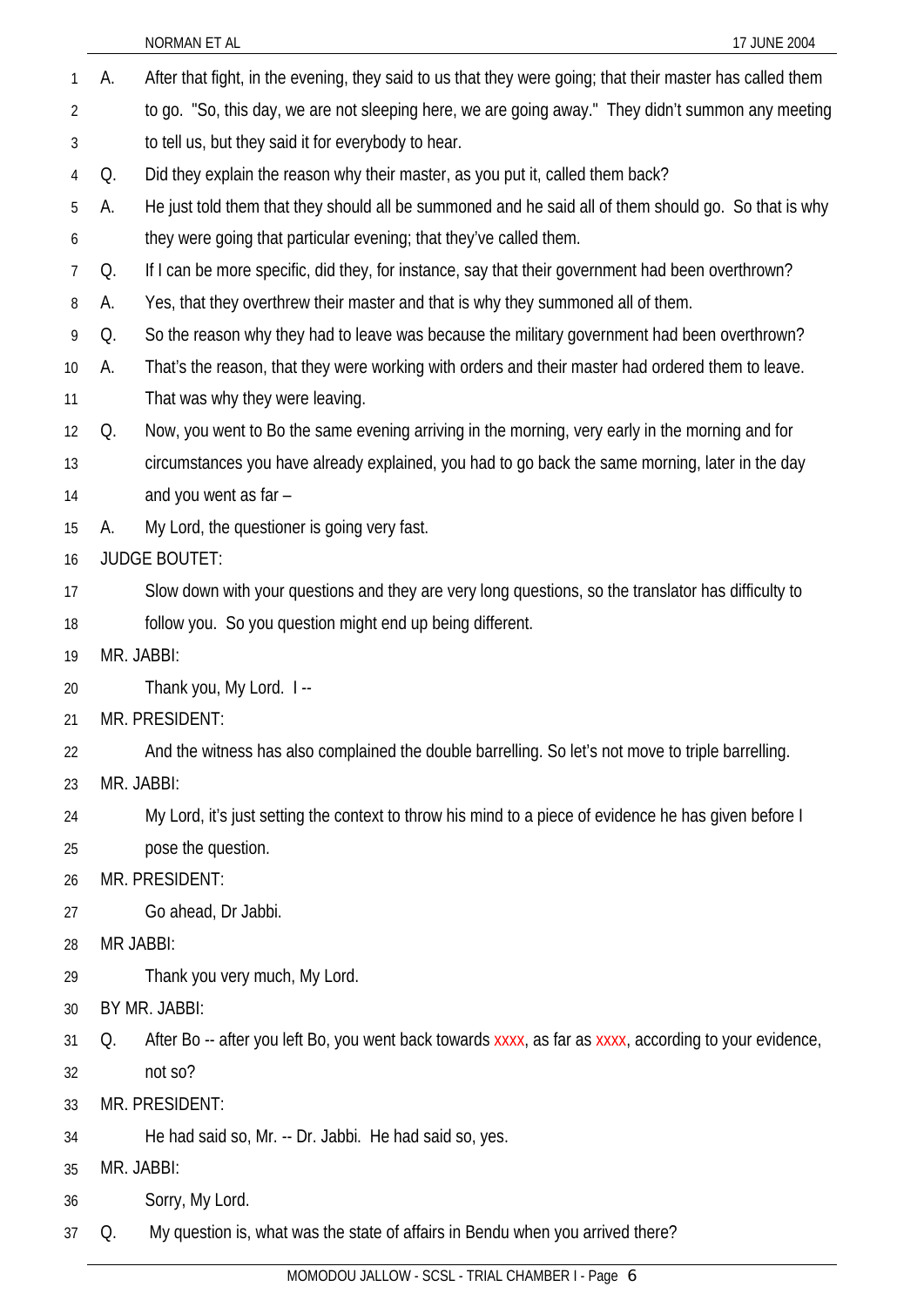| 1              | А. | When I left Bo, I reached Bendu in the evening. I didn't see anything except the Kamajors who were     |
|----------------|----|--------------------------------------------------------------------------------------------------------|
| $\overline{2}$ |    | sitting down there and there was a large crowd and that's all I saw, I didn't see anything else.       |
| $\mathfrak{Z}$ | Q. | That large crowd, was it made up of soldiers, civilians or <i>Kamajors</i> ?                           |
| 4              | А. | There was no soldier there at the time; civilians and <i>Kamajors</i> were there at the time.          |
| 5              | Q. | So the large crowd was a crowd of civilians, was it so?                                                |
| 6              |    | MR. PRESIDENT:                                                                                         |
| 7              |    | And the <i>Kamajors</i> , he said.                                                                     |
| 8              |    | THE WITNESS:                                                                                           |
| 9              |    | Civilians and Kamajors were there. But if they were -- if it was a large crowd, the Kamajors must have |
| 10             |    | been in the majority.                                                                                  |
| 11             |    | BY MR. JABBI:                                                                                          |
| 12             | Q. | Thank you. What was the sort of relationship between those Kamajors and the civilians in Bendu at      |
| 13             |    | that time that you observed?                                                                           |
| 14             | А. | I can't tell you anything. I have been moved away -- I have been moved out by the fighting. Whatever   |
| 15             |    | is happening there, I am unable to know. I was only trying to escape and find my way out -- to find    |
| 16             |    | somewhere to go.                                                                                       |
| 17             | Q. | Did you see a state of violence or fighting between the Kamajors and the civilians at that time in     |
| 18             |    | Bendu?                                                                                                 |
| 19             | А. | Bendu is on the way, when I reached there, I didn't hear any gunshot. That's what I told you. When I   |
| 20             |    | reached there, there was no fighting. Those that I met there were sitting down. I didn't meet any      |
| 21             |    | fighting there.                                                                                        |
| 22             | Q. | How long did you stay in Bendu before you decided to proceed further?                                  |
| 23             | А. | When I reached Bendu, I didn't even spend one hour, even up to 30 minutes I didn't spend in Bendu.     |
| 24             | Q. | When you went to your farm near xxxx, slept there and decided on Sunday to go and surveillance         |
| 25             |    | xxxx town?                                                                                             |
| 26             |    | MR. PRESIDENT:                                                                                         |
| 27             |    | Sorry, can you spell that name, "Bendu". How is it --                                                  |
| 28             |    | MR. JABBI:                                                                                             |
| 29             |    | Ben -- Ben -- Bendu. B-E-N-D-U, My Lord.                                                               |
| 30             |    | MR. PRESIDENT:                                                                                         |
| 31             |    | <b>B-E-N-D-U?</b>                                                                                      |
| 32             |    | MR. JABBI:                                                                                             |
| 33             |    | Yes.                                                                                                   |
| 34             |    | MR. PRESIDENT:                                                                                         |
| 35             |    | Okay, I got it right.                                                                                  |
| 36             |    |                                                                                                        |
| 37             |    | MR. JABBI:                                                                                             |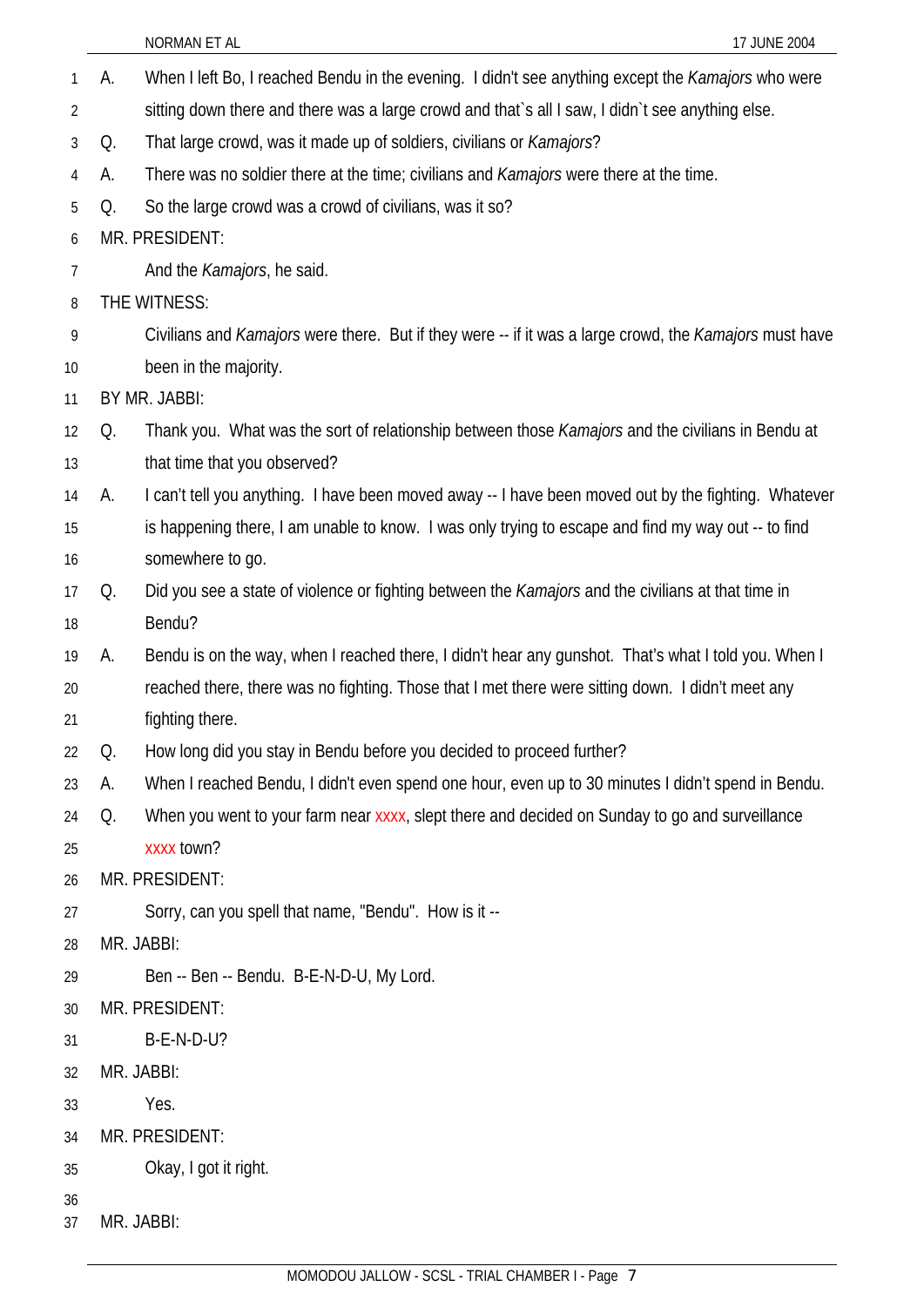|    |    | NORMAN ET AL<br>17 JUNE 2004                                                                            |
|----|----|---------------------------------------------------------------------------------------------------------|
| 1  |    | Thank you.                                                                                              |
| 2  |    | BY MR. JABBI                                                                                            |
| 3  | Q. | When you surveillance xxxx town, as you said, what did you observe?                                     |
| 4  |    | MR. PRESIDENT:                                                                                          |
| 5  |    | When you moved around -- when you moved around.                                                         |
| 6  |    | MR. JABBI:                                                                                              |
| 7  |    | He used the word "surveillance".                                                                        |
| 8  |    | MR. PRESIDENT:                                                                                          |
| 9  |    | When you moved around, you know, the town. When you moved around. He doesn't have access to             |
| 10 |    | that technical term, he doesn't have it, for reasons you know.                                          |
| 11 |    | MR. JABBI:                                                                                              |
| 12 |    | My Lord, as an aside, the war has taught Sierra Leone a lot of military terminologies.                  |
| 13 |    | MR. PRESIDENT:                                                                                          |
| 14 |    | That's true – that's true, because I heard Mr. Bockarie, you know, reciting -- giving us a recital of   |
| 15 |    | armaments and bombs and shells, and what have you. So, I think you are right. Go ahead.                 |
| 16 |    | BY MR. JABBI:                                                                                           |
| 17 | Q. | Okay, you came to see what was happening in xxxx town leaving your family in your farm. What did        |
| 18 |    | you observe when you looked into the town on that Sunday?                                               |
| 19 | А. | When I left xxxx and went to my farmhouse.                                                              |
| 20 | Q. | After you left your farmhouse on Sunday to go to see what was happening in xxxx town. What did          |
| 21 |    | you see in the town, on your observation?                                                               |
| 22 | А. | When I left my farm house and went to xxxx town, what I saw was a large crowd -- a large crowd of       |
| 23 |    | Kamajors. Before I left the street from Pujehun to my house, I saw three houses on fire. I reached      |
| 24 |    | my house, the house under which I slept near the family house was also burnt. I don't know when         |
| 25 |    | they burnt it, but it was burnt and you could see smoke blowing from there. When I reached the town,    |
| 26 |    | that's what I saw.                                                                                      |
| 27 | Q. | Were there civilians in the town at that time?                                                          |
| 28 | А. | The civilians were there at the time. You can count them, they were not many. Many people were          |
| 29 |    | hiding out. They were not many at the time I reached there. That was on Sunday. The civilians were      |
| 30 |    | not many. Civilians were there, but they were not many. The Kamajors were in the majority, there        |
| 31 |    | was a large crowd of Kamajors.                                                                          |
| 32 | Q. | You also said that you saw a relation of yours who was a Kamajor in the family house on that visit.     |
| 33 |    | What was his attitude to you when he saw you?                                                           |
| 34 | А. | When I reached there, I met him sitting by the door and he told me that, "Since the day before          |
| 35 |    | yesterday I came here, I have been looking out for you but I have not seen you." Then I told him that I |
| 36 |    | went to Bo, I have reached there and I came back. Then he asked for our family members and I said       |
| 37 |    | I left them there and I have come to Xxxx to see what's going on. Then he told me to go and bring       |
|    |    |                                                                                                         |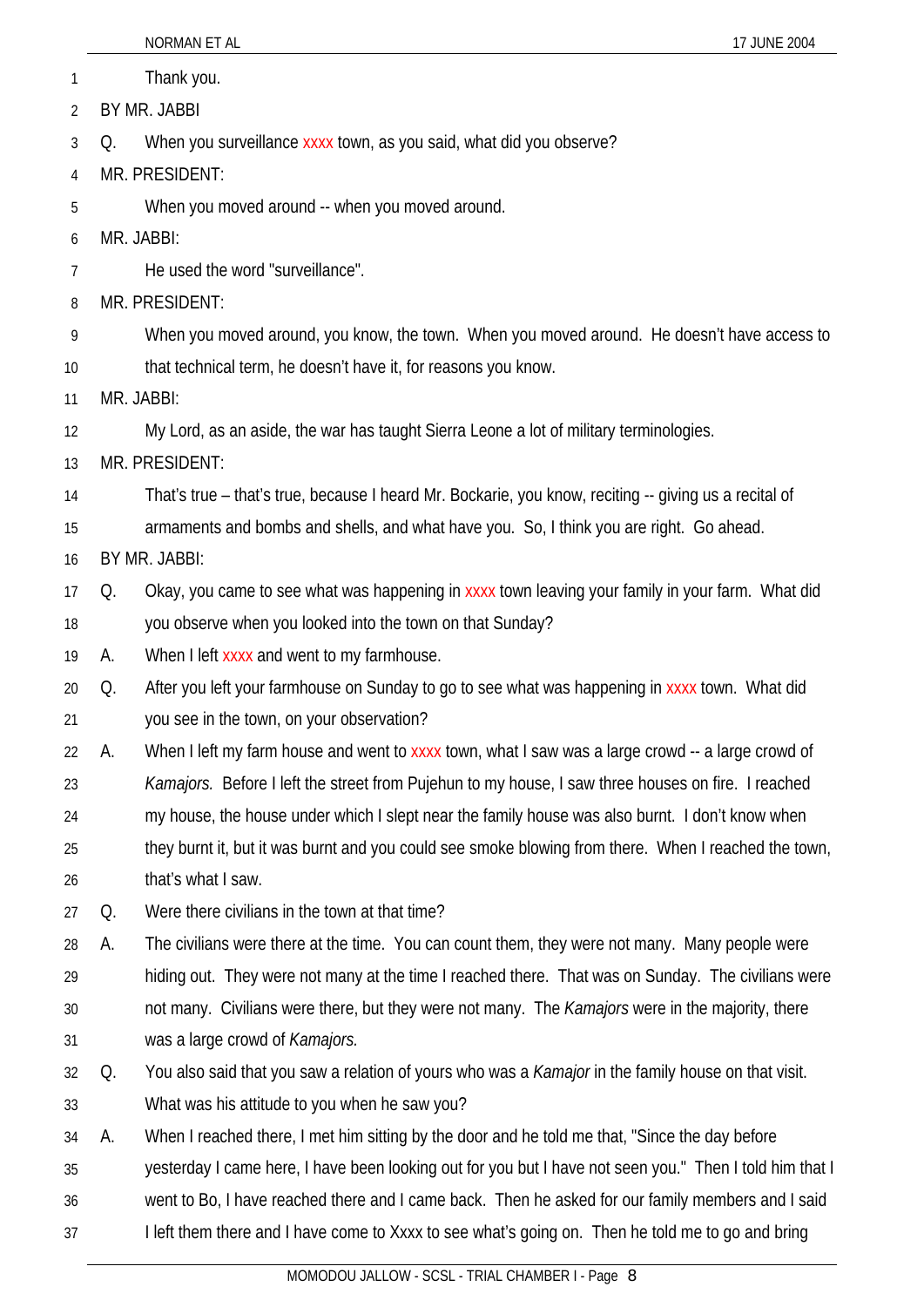NORMAN ET AL 17 JUNE 2004 1 them back. Then I came back and I saw the other house on fire. 2 3 4 5 6 7 8 9 10 11 12 13 14 15 16 17 18 19 20 21 22 23 24 25 26 27 28 29 30 31 32 33 34 35 36 37 Q. So it was the *Kamajor* who invited you on that occasion? MR. PRESIDENT: He had said so. MR. JABBI: As Your Lordship pleases. MR. PRESIDENT: He had said so. That it is a brother who was living in a family house. MR. JABBI: Who was a *Kamajor* member. MR. PRESIDENT: Who was a *Kamajor,* yes. Who invited him to come and stay in the house. MR. JABBI: Now -- thank you very much, My Lord. BY MR. JABBI: Q. When you brought your family back into town, what was the attitude of the *Kamajors* in town to you and your family? A. When I brought my family members and they reached the house, the only relationship that was between them was that the rice that they had, they would pound in the day -- and that's what they were doing, and they would cook for them to eat. And that's the relationship I saw between my family members and the *Kamajors*. They would tell us to go and find sauce outside and they would do that by force. They would say we go and find sauce under all cost to bring it for them. Q. Was there any hostility between the *Kamajors* and the civilian members of your family? A. The hostility that was there, that's not what I came here to talk about. The one that I reported about is what I have told you. Q. I now want you to answer that further question. Was there any hostility between the *Kamajors* and the civilian members of your family? A. The hostility that was there is this, they would send them -- whether you want to go or not, you would have to go. Apart from that, there was nothing else between them. Q. Now, you gave evidence about two people who were killed in xxxx on that Sunday, can you tell their names again to the Court, please? A. Yes. Q. What are their names? A. xxxx xxxx and xxxx xxxx. MR. JABBI: My Lord, not to emphasise the point -- the linguistic point, his -- I mean, his pronunciation of the name is slightly different from the translator's pronunciation.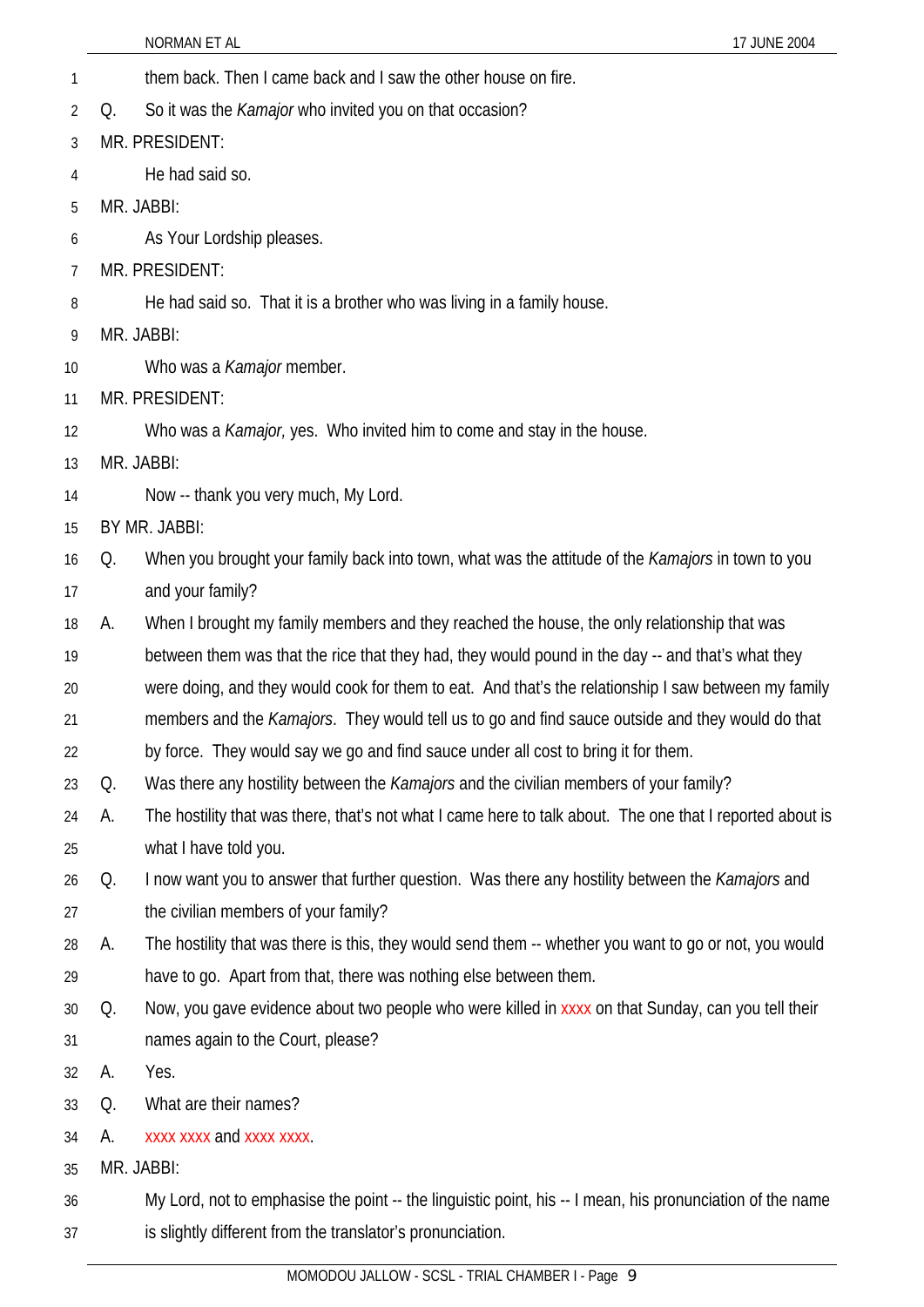| 1  |    | MR. PRESIDENT:                                                                                           |
|----|----|----------------------------------------------------------------------------------------------------------|
| 2  |    | I'm getting him directly there name does not need to be translated. It doesn't need to be -              |
| 3  |    | MR. JABBI:                                                                                               |
| 4  |    | But the pronunciation, My Lord. The pronunciation he is giving is slightly different from the            |
| 5  |    | pronunciation the translator is giving.                                                                  |
| 6  |    | MR. PRESIDENT:                                                                                           |
| 7  |    | If I tell you the way my villagers call me, you would not believe that to what is in the books of me.    |
| 8  |    | They have a way of pronouncing that name, you know, and you mightn't get anywhere near it.               |
| 9  |    | <b>MR JABBI:</b>                                                                                         |
| 10 |    | That is why personally, I insist on spelling my name the way my villagers call it, My Lord.              |
| 11 |    | MR. PRESIDENT:                                                                                           |
| 12 |    | I see. You can succeed because you are a linguistic expert.                                              |
| 13 |    | BY MR. JABBI:                                                                                            |
| 14 | Q. | Now, however you may be calling those names, who killed those two people?                                |
| 15 | А. | They were killed by Kamajors.                                                                            |
| 16 | Q. | In your evidence in chief, you said the two people were killed by a whole lot of people; a crowd. Do     |
| 17 |    | you remember that?                                                                                       |
| 18 | A. | Yes.                                                                                                     |
| 19 | Q  | Then you also spoke about one Chief Kafala?                                                              |
| 20 | А. | Yes.                                                                                                     |
| 21 | Q. | Did you say he was taken to a commander?                                                                 |
| 22 | А. | Yes.                                                                                                     |
| 23 | Q. | What did the commander say about him when he was taken there?                                            |
| 24 | А. | The commander that he was taken to, he is the one that whenever they arrest somebody, they would         |
| 25 |    | take him to the commander and if he says that that person should go free, he would free -- he would      |
| 26 |    | go free. But if he says no, he wouldn't be let free. What I heard him say was that, that they should     |
| 27 |    | take him away from his sight. Let them not -- that they should take him away.                            |
| 28 | Q. | Now, did you yourself witness the killing of Kafala, if, indeed, any such person was killed?             |
| 29 | A. | Yes, I was there.                                                                                        |
| 30 | Q. | How far was the place of the <i>Kamajor</i> -- I'm sorry, of the commander from the place where you said |
| 31 |    | he was killed.                                                                                           |
| 32 | А. | I cannot tell you the distance.                                                                          |
| 33 | Q. | What did you say, please?                                                                                |
| 34 | А. | This thing happened by the swamp. They took right from the opposite xxxx at that junction and by         |
| 35 |    | that swamp, the women used to do gardening there and it was there -- they have a hole around the         |
| 36 |    | swamp and that hole was where they used to fetch water to water the garden and the <i>Kamajor</i> said,  |
| 37 |    | "You don't even need to dig a grave now because already there is a hole here." So it was in that hole    |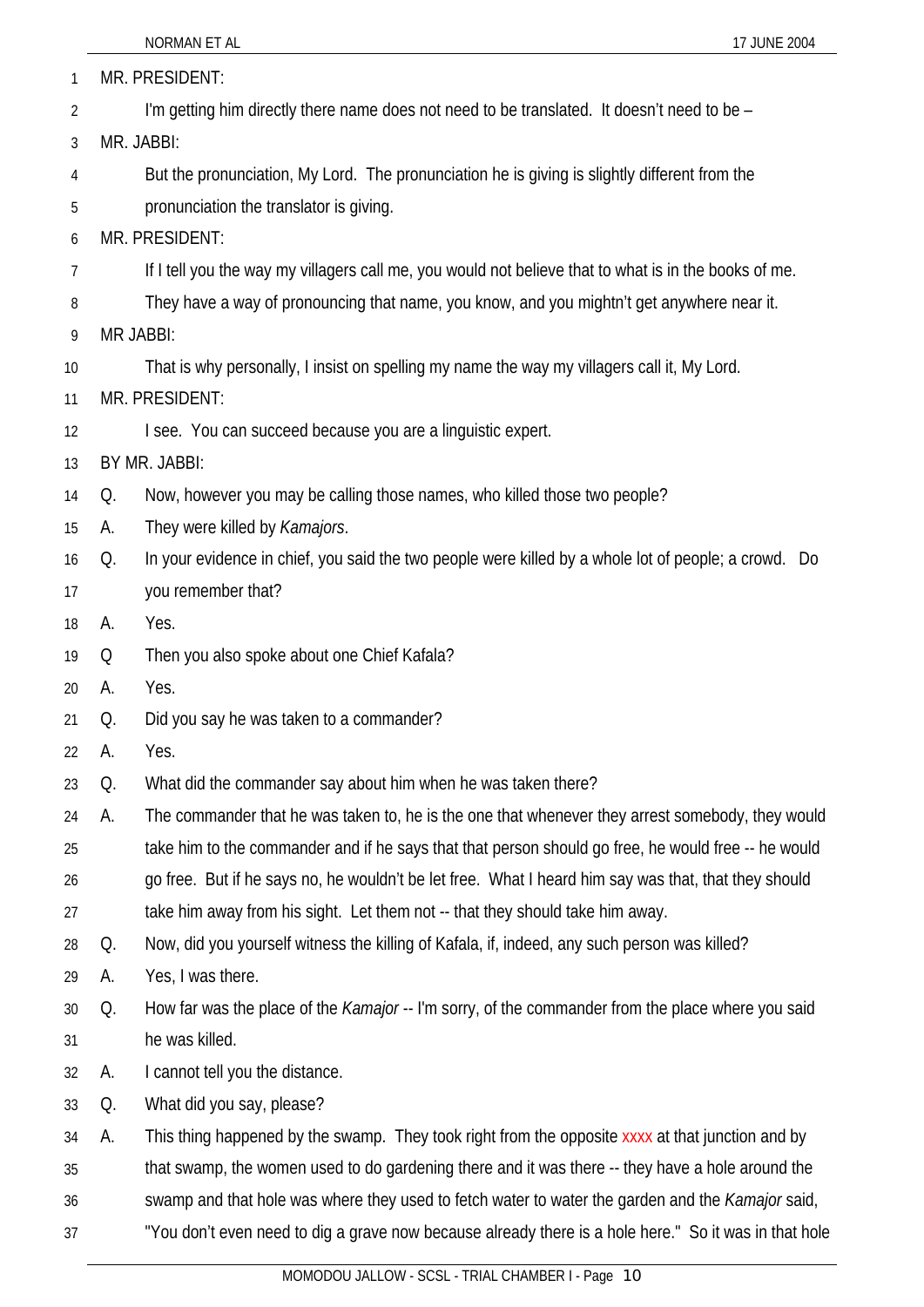| 1  |    | that when the man was killed, they dragged him and put him into this hole. So one of the Kamajors         |
|----|----|-----------------------------------------------------------------------------------------------------------|
| 2  |    | said -- he took the shovel and he forced this Kafala -- pushed him into the hole and said, "even if you   |
| 3  |    | don't want to go to the grave, you will have to go there." So he was shoving him right into the hole.     |
| 4  |    | He was -- as I show one of them firing this Kafala twice into the hole and they were asked to put mud     |
| 5  |    | onto him -- onto his body. That is the distance that I have explained to you, that is, from here he was   |
| 6  |    | taken from the commander on to where he was killed. That is the distance that I have explained to         |
| 7  |    | you. I can't tell you the exact milage. It is not a far milage.                                           |
| 8  | Q. | Now, I put it to you that this incident you are explaining is an invention of your imagination?           |
| 9  | А. | I am also telling you that this thing happened in broad daylight. Everybody -- most people saw the        |
| 10 |    | place. It was not in hidden and I just come here and sit and say lies. I am saying the truth, I'm telling |
| 11 |    | you what I saw with my own eyes.                                                                          |
| 12 | Q. | No such incident took place at all?                                                                       |
| 13 | А. | I'm saying it happened.                                                                                   |
| 14 | Q. | Now, you also spoke about one xxxx xxxx, who was also, according to you, taken to the commander.          |
| 15 |    | What did the commander say?                                                                               |
| 16 | А. | Ask me again.                                                                                             |
| 17 | Q. | What did the commander say when xxxx xxxx was taken to him?                                               |
| 18 | А. | This commander you are asking me about, it's good that whenever you are asking me about these             |
| 19 |    | commanders, you should give me their names because they are commanders with different                     |
| 20 |    | responsibilities and different positions. So give me the names of the commanders that you are talking     |
| 21 |    | about. Give me the names --                                                                               |
| 22 |    | MR. PRESIDENT:                                                                                            |
| 23 |    | No, look -- look, listen. You talked of a certain commander -- a certain commander, they took xxxx to     |
| 24 |    | him. You talked of a commander.                                                                           |
| 25 |    | BY MR. JABBI:                                                                                             |
| 26 | Q. | I will reverse his question. Give the Court the name of the commander to whom xxxx was taken?             |
| 27 | А. | The commander that Mr. xxxx xxxx was taken to is called xxxx xxxx.                                        |
| 28 | Q. | So when xxxx was tak --                                                                                   |
| 29 |    | MR. PRESIDENT:                                                                                            |
| 30 |    | For the records, please, xxxx xxxx or xxxx?                                                               |
| 31 | А. | XXXX XXXX.                                                                                                |
| 32 |    | MR. PRESIDENT:                                                                                            |
| 33 |    | xxxx. Yes, Dr. Jabbi, go ahead.                                                                           |
| 34 |    | BY MR. JABBI:                                                                                             |
| 35 | Q. | When xxxx -- excuse me, please. When xxxx was taken to the commander, xxxx, what did he say?              |
| 36 |    | The commander -- what did the commander say?                                                              |
| 37 | А. | "So why have you brought this man to me tied?" They said, "We've caught this man," and what xxxx          |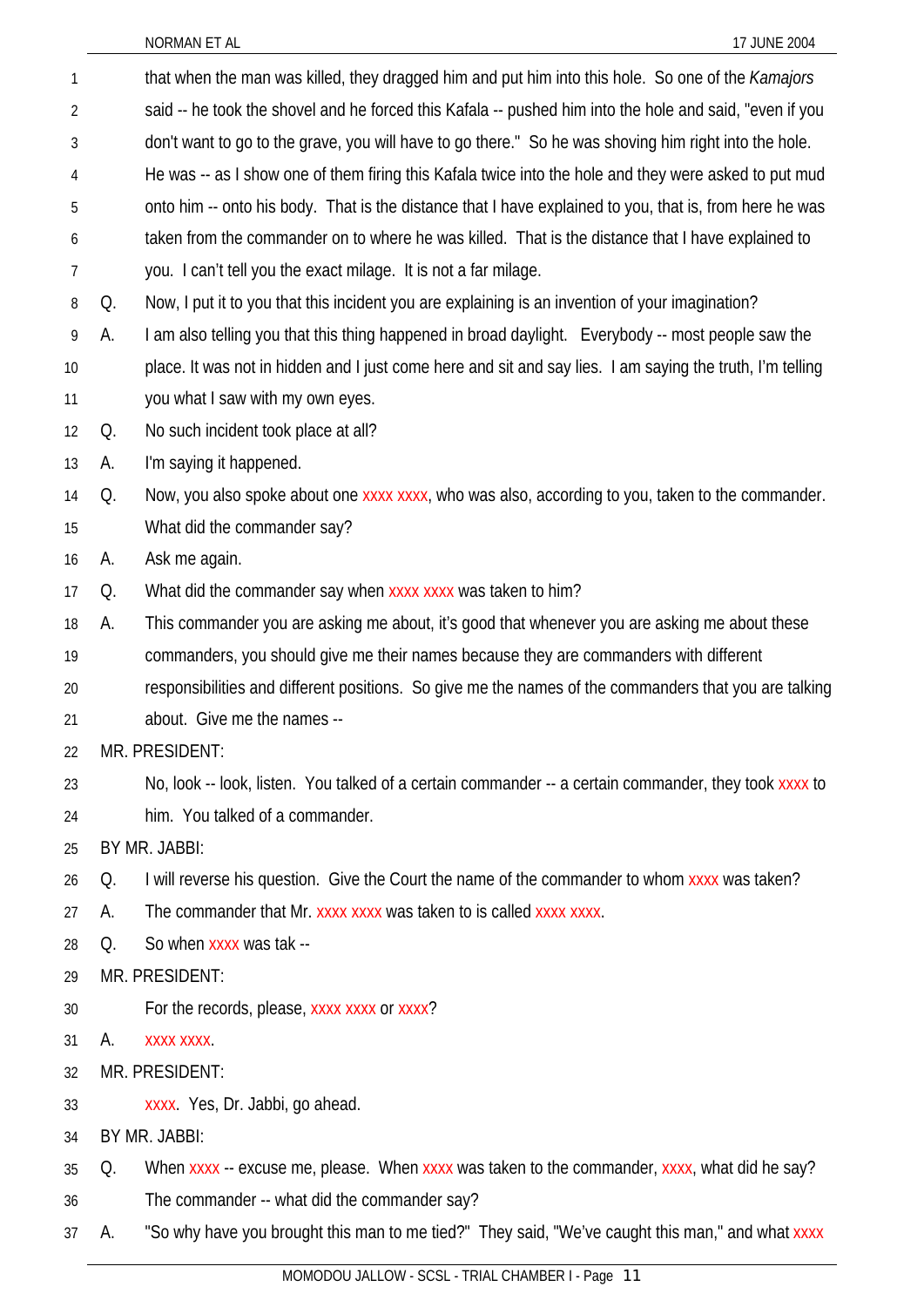|                |    | NORMAN ET AL<br>17 JUNE 2004                                                                            |
|----------------|----|---------------------------------------------------------------------------------------------------------|
| 1              |    | xxxx said, he said, "Untie him." And he was untied. That was what he said.                              |
| $\overline{2}$ | Q. | Did he order his release?                                                                               |
| 3              | А. | When he said that the man should be untied, when he was untied, then he said, this man -- this man      |
| 4              |    | was handed over to one of the elders and he said, "Take care of this man until further notice." Then    |
| 5              |    | they went home.                                                                                         |
| 6              | Q. | But he ordered his release ultimately, did he?                                                          |
| 7              | А. | At that moment he only said that he should be released temporarily and the man should be brought        |
| 8              |    | back the following day.                                                                                 |
| 9              | Q. | The following day, did he release him finally? Did he order his release finally?                        |
| 10             | А. | Yes, then he was wounded and his shoulders were swollen.                                                |
| 11             |    | MR. PRESIDENT:                                                                                          |
| 12             |    | Let him answer to that question, did he release him finally -- did he release him finally? Forget about |
| 13             |    | the wounds. Did he release him finally?                                                                 |
| 14             |    | THE WITNESS:                                                                                            |
| 15             |    | On that last day, he said, "Leave this man for now, he will be in the hands of this elderly man that I  |
| 16             |    | have handed him on to whilst we would be watching over him." That was what the commander said.          |
| 17             |    | BY MR. JABBI:                                                                                           |
| 18             | Q. | Thank you. Now, you spoke about a meeting in xxxx court barray in xxxx 1998?                            |
| 19             | A  | Yes.                                                                                                    |
| 20             | Q. | Are you able to tell the Court when in March that meeting took place?                                   |
| 21             | A. | It was in the first week of the month.                                                                  |
| 22             | Q. | Thank you. Do you remember any people who were present at that meeting?                                 |
| 23             | А. | Yes.                                                                                                    |
| 24             | Q. | Would you give us a few names please?                                                                   |
| 25             | А. | There was a large crowd in that meeting, even xxxx was there. A lot other people were present in that   |
| 26             |    | meeting.                                                                                                |
| 27             | Q. | Can you give any other names?                                                                           |
| 28             | A. | In that large crowd.                                                                                    |
| 29             | Q. | Yes?                                                                                                    |
| 30             | А. | All the town's people who were in that town included the chiefs. But even besides that, the meeting     |
| 31             |    | was called by someone else.                                                                             |
| 32             | Q. | We just want to know if you have any specific names.                                                    |
| 33             | A. | Those are the names that I have given to you. There were a lot of people in that meeting. The one       |
| 34             |    | thing that I can mention to you is that even the town chief of that town was in that meeting. The town  |
| 35             |    | elders were there and the meeting comprised about five towns -- membership of five towns and a lot      |
| 36             |    | of Kamajors were there. So if you say I can mention names in that meeting, I will give you names        |
| 37             |    | endlessly.                                                                                              |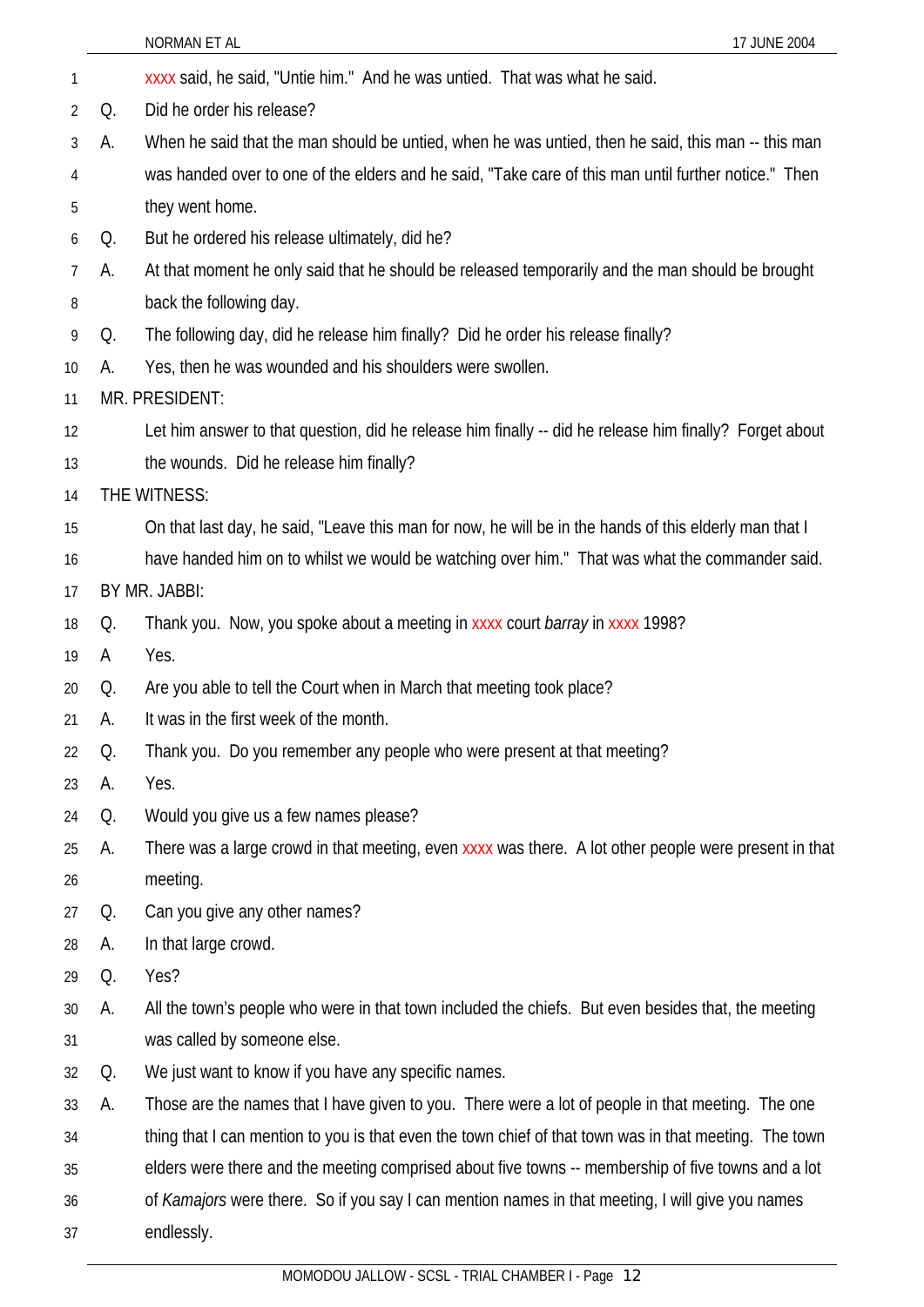1 Q. So, in fact, many people came from other towns to attend that meeting, is that so, apart from xxxx? 2 3 4 5 6 7 8 9 10 11 12 13 14 15 16 17 18 19 20 21  $22$ 23 24 25 26 27 28 29 30 31 32 33 34 35 36 37 A. I can't say that because it was a large crowd. Q. How long were you yourself in the meeting? A. Just at the time I reached at the *barray* -- I left the meeting when the meeting was just about in the middle. That was when I left the meeting. Q. Did you go inside the *barray*, for instance? A. Yes, I entered the *barray* itself. Q. Why did you leave? A. I went to attend a meeting, I had heard what I wanted to hear. So I was satisfied enough, I left the place. Q. Now, this was, according to you, the first meeting after the military government was overthrown in xxxx at least? A. Go over that, please. Yes, that was the first meeting when the *Kamajors* came and settled there. That was the first meeting they ever called that I could remember. Q. According to you, Chief Norman spoke at that meeting. Did he, in fact, thank the people for helping to have the government restored? A. I did not tell you that. Q. I did not say you said so, I'm asking whether he did say so, yes or no? A. I didn't hear that personally. Q. Did he thank the local people for their cooperation with the *Kamajors?* A. I did not hear that. Q. I put it to you that he said it but you left the meeting too early. JUDGE BOUTET: Dr. Jabbi, how can he answer that? If you say he wasn't there yourself in your own question, how can he answer that? MR. JABBI: My Lord he said he -JUDGE BOUTE: He said he did not hear that, and now you are asking him that maybe he left too early and therefore Mr. Norman may have said that. How can he answer that question? You are asking him to speculate. BY MR. JABBI: What I'm putting to him, My Lord, is that he did not hear it because he left the meeting too early. MR. PRESIDENT: He cannot answer that either. MR. JABBI: As Your Lordship pleases.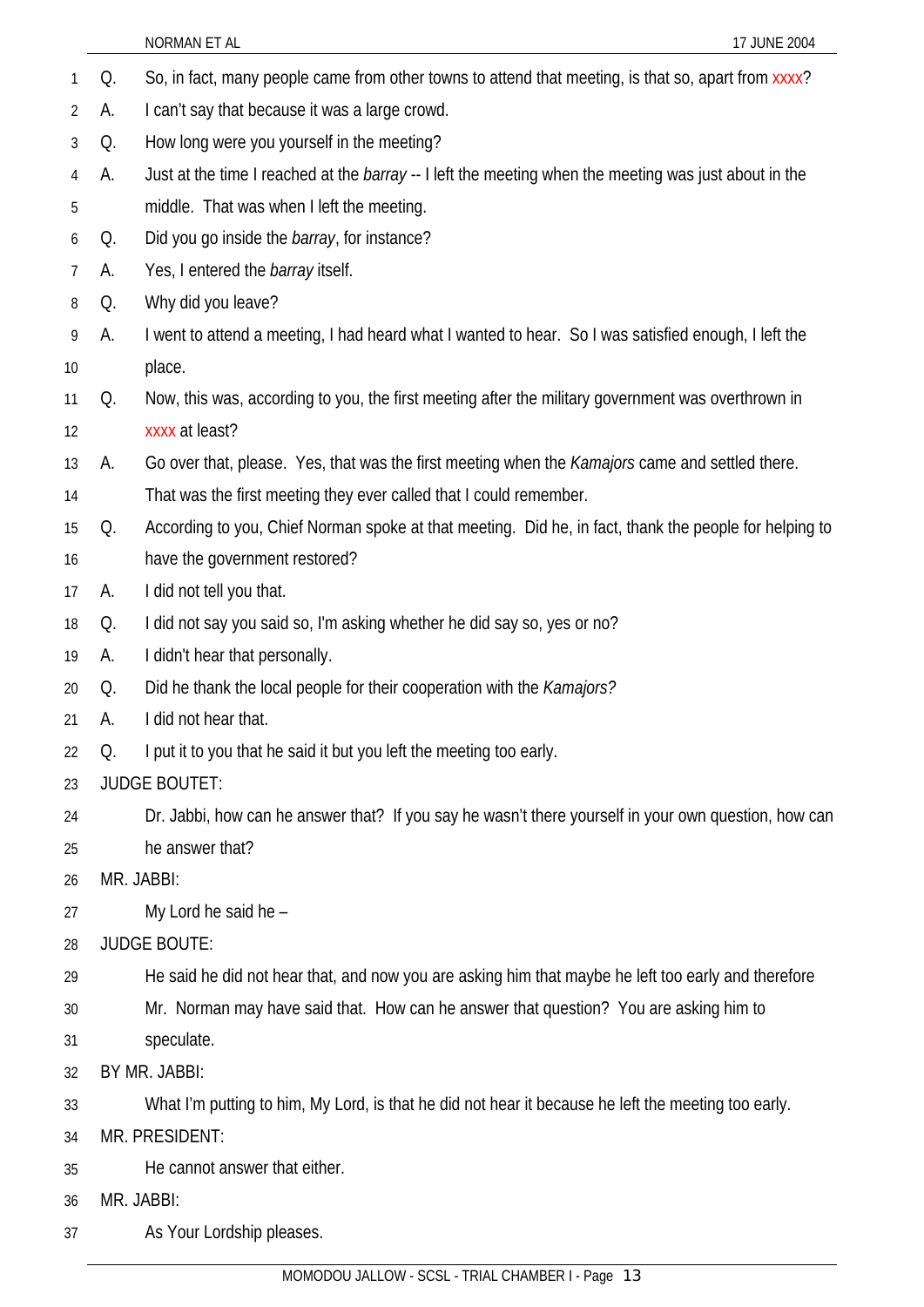- MR. PRESIDENT: 1
- It is speculative. 2
- 3 MR. JABBI:

4 As Your Lordship, pleases.

5 BY MR. JABBI:

- 6 Q. Now did that meeting continue for long?
- 7 A. The time that I witnessed in that meeting, the meeting lasted -- it lasted for -- when I was there -- I
- 8 can't tell you how long it lasted, but it lasted but it lasted on to the time I left the place and I stayed
- 9 there for quite a considerable time. I can't tell you about how long it took after I left.
- 10 Q. Can you say how long you were there?
- 11 A. I can't tell you that because I hadn't a wrist watch on me
- 12 Q. Now what was the attitude of the audience whilst you were there?
- 13 14 A. When I was present in the meeting everybody was seated there quietly, listening to what he was saying.
- 15 Q. I will also briefly and finally deal with another meeting that you said was held, when was that?
- 16 A. It was in the same month, towards the end of that particular month.
- 17 18 Q. You were a bit specific about the first one; that it was in the first week of March. Can you specify the week in March when this second meeting was held?
- 19 20 21 A. That was what I told you. I said it was at the end of the month. If any man tells you at the end of the month -- if the moon is going to the end of -- to completion, then that's the end of the month. I can't tell you the exact date. It was at the end of the month, I can't tell you an exact date.
- 22 Q. How long were you at this second meeting?
- 23 A. Even that second meeting I spent quite a considerable time there.
- 24 25 Q. Now I am putting it to you that what you have told this Court as to what Chief Norman said at both of those meetings is not true at all?
- 26 A. I am also putting it to you that what I said that Hinga Norman said in that meeting is the truth, that's
- 27 28 why I took an oath yesterday that I would never tell a lie and I am putting it to you that all that I said is correct, nothing but the truth.
- 29 30 Q. Did Chief Norman say at that meeting that survivors of the war whoever they were, should endeavour to live together?
- 31 A. Go over that question again, please.
- 32 33 Q. Did Chief Norman tell the people at that meeting that those who have survived the war should endeavour to live together peacefully?
- 34 A. I did not hear that. If you ask me about things that I heard or that he spoke and I heard, I will tell you
- 35 that. But I did not hear about that personally.
- 36 MR. JABBI:
- 37 My Lords, that is all for the witness.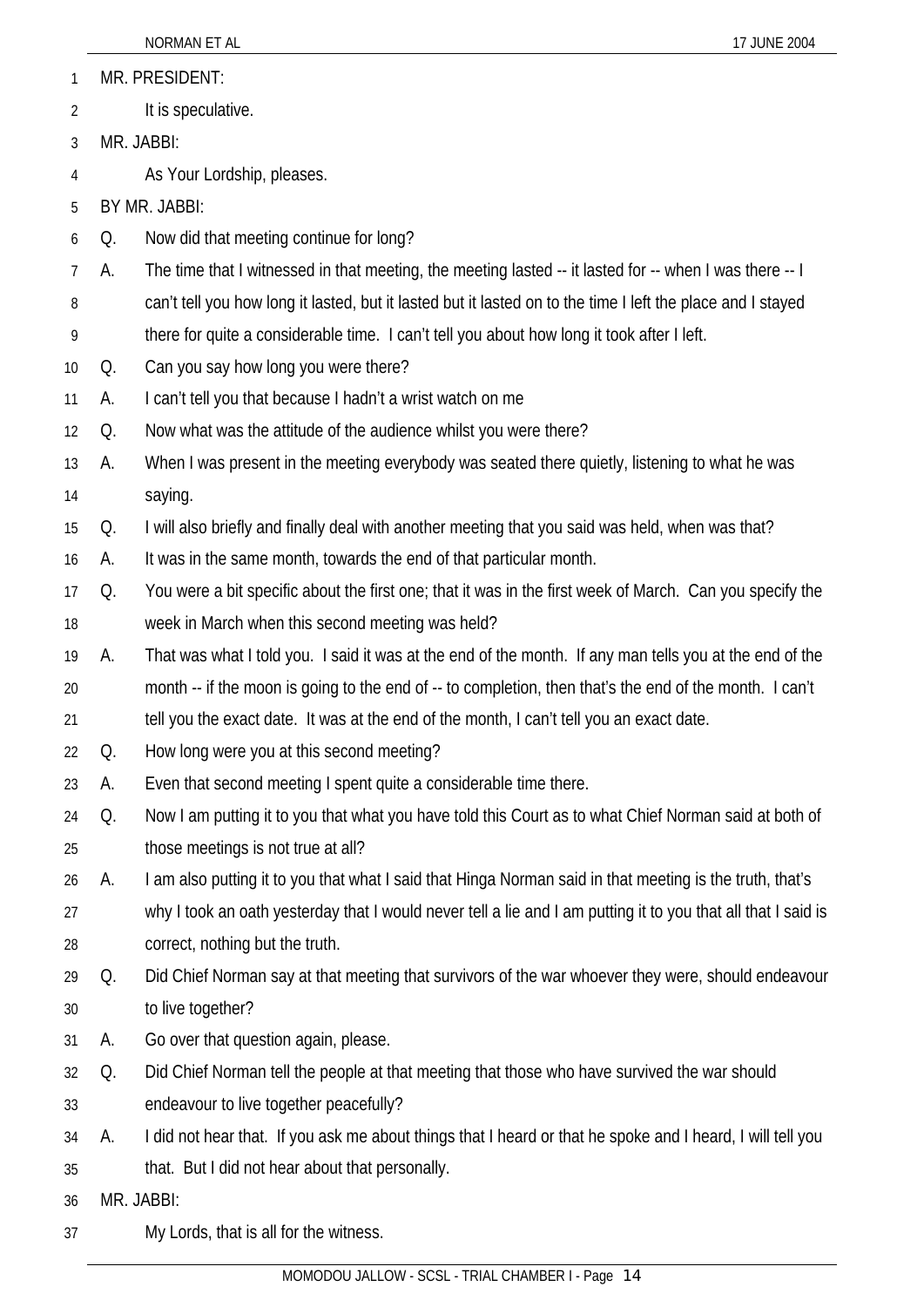|                | NORMAN ET AL<br>17 JUNE 2004                                                                                 |
|----------------|--------------------------------------------------------------------------------------------------------------|
| 1              | <b>JUDGE BOUTET:</b>                                                                                         |
| $\overline{2}$ | Thank you.                                                                                                   |
| 3              | MR. PRESIDENT:                                                                                               |
| 4              | Thank you very much.                                                                                         |
| 5              |                                                                                                              |
| 6              | Yes, Mr. Norman, you made an indication yesterday and you said you were -- you want to put certain           |
| 7              | questions in order to clarify certain issues. Can you go on briefly, but please, you know --                 |
| 8              | THE ACCUSED NORMAN:                                                                                          |
| 9              | My Lord, yes, I did, but before that, there is something very urgent. I would like My Lords to dilate        |
| 10             | their minds on. I will not be long with this witness, but let me state this, that there are certain requests |
| 11             | that I want to put to My Lords. My Lords, I am making an oral request, pursuant to my rights                 |
| 12             | guaranteed by Article 17 of the Statute of the Special Court, pursuant also to Rule 54 of the Rules of       |
| 13             | Procedure and Evidence of Special Court, in order to ensure adequate and effective self-defence.             |
| 14             |                                                                                                              |
| 15             | In this regard, My Lords, I pray that Your Honours may order that I be granted the following, but not        |
| 16             | limited to, a, a complete computer set, a telephone that is completely different from the one that I am      |
| 17             | using at present as an Accused person, so that this telephone could enable me to communicate with            |
| 18             | my team at home and abroad and at any time of the day or night; a regular supply of stationery and           |
| 19             | assistants and investigators; and also a modification of my detention conditions that may not hamper         |
| 20             | my adequate and effective self-defence.                                                                      |
| 21             |                                                                                                              |
| 22             | This thing said, My Lord, I would like to proceed with a few questions to the witness and I will end.        |
| 23             | MR. PRESIDENT:                                                                                               |
| 24             | When you talk of a modification of your detention conditions which would not hamper with the conduct         |
| 25             | of your defence, Mr. Norman, can you be very specific on this, please?                                       |
| 26             | THE ACCUSED NORMAN:                                                                                          |
| 27             | Yes, My Lord. Presently, I am locked up at 10:00 p.m. and I am opened at 7:00 a.m. and when I am             |
| 28             | attending court, the court periods are intervening.                                                          |
| 29             | MR. PRESIDENT:                                                                                               |
| 30             | You said you are locked up at 10:00 p.m.?                                                                    |
| 31             | THE ACCUSED NORMAN:                                                                                          |
| 32             | Yes, My Lord. There is not much time for me to have -- to clean my toiletries, the buckets and so on         |
| 33             | which I use in the cell, and also to get myself prepared, to take breakfast and have a few minutes with      |
| 34             | my team before appearing in court. And in the evening, there is not much time between my leaving             |
| 35             | here and my dinner, and then whatever time is left to my lock-up at that time. This is what I mean, My       |
| 36             | Lords.                                                                                                       |
| 37             | MR. PRESIDENT:                                                                                               |
|                |                                                                                                              |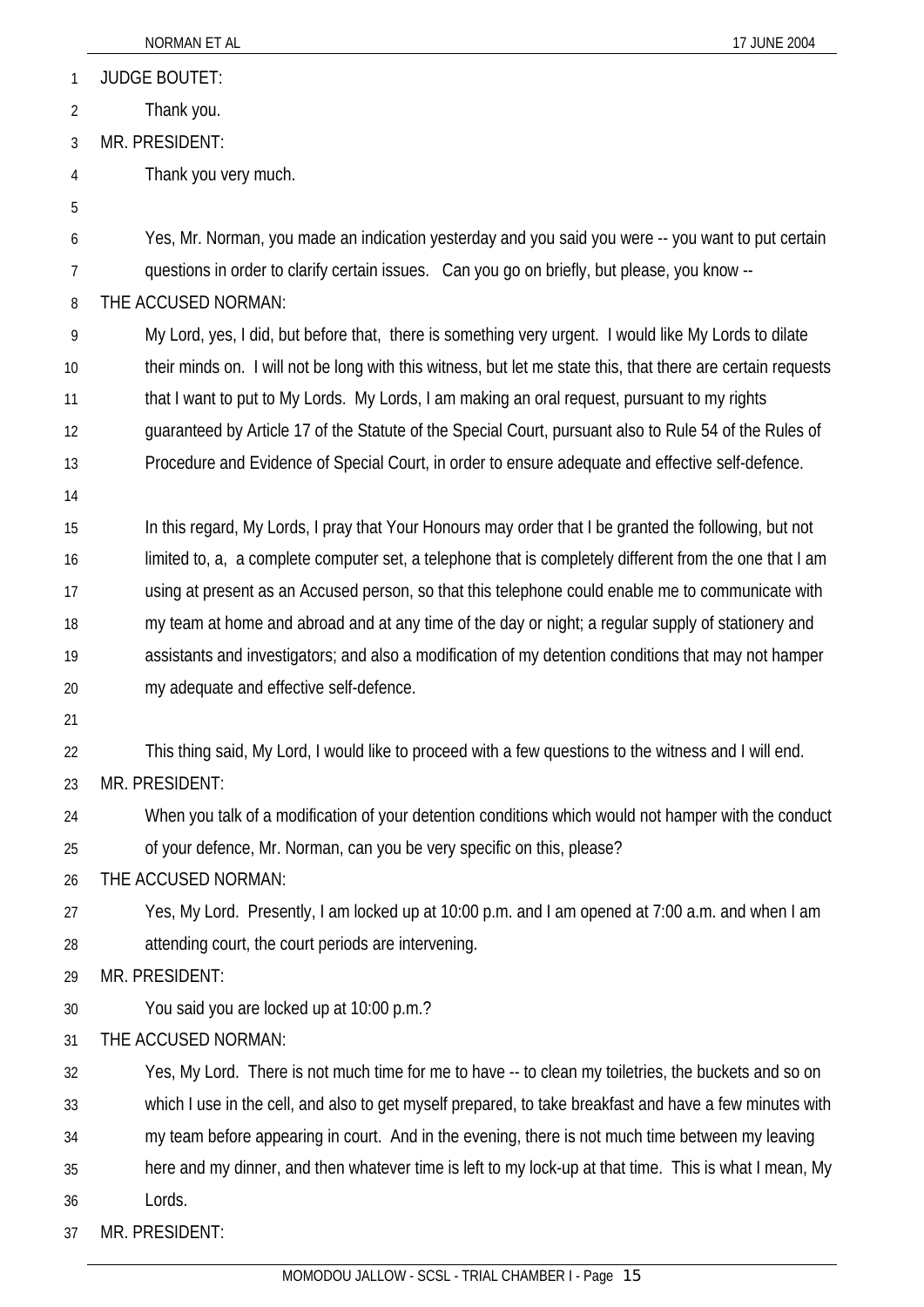| 1              | You can now proceed and you said you will be brief.                                                     |
|----------------|---------------------------------------------------------------------------------------------------------|
| $\overline{2}$ | THE ACCUSED NORMAN:                                                                                     |
| 3              | Thank you, My Lord.                                                                                     |
| 4              | MR. CARUSO:                                                                                             |
| 5              | May I be heard for a moment, Your Honour, a point of order?                                             |
| 6              | MR. PRESIDENT:                                                                                          |
| 7              | Yes, go ahead.                                                                                          |
| 8              | MR. CARUSO:                                                                                             |
| 9              | Thank you, Your Honour. It was my understanding from the recent discussion of Judge Boutet with         |
| 10             | Mr. Norman that, in fact, Mr. Norman had been granted the right to represent himself with stand-by      |
| 11             | counsel and that under those circumstances, in order -- particularly in line with the equality of arms, |
| 12             | that either he or his counsel would be thereof able to question a witness, not both.                    |
| 13             | (Pages 1 to 16 by Momodou Jallow)                                                                       |
| 14             |                                                                                                         |
| 15             |                                                                                                         |
| 16             |                                                                                                         |
| 17             |                                                                                                         |
| 18             |                                                                                                         |
| 19             |                                                                                                         |
| 20             |                                                                                                         |
| 21             |                                                                                                         |
| 22             |                                                                                                         |
| 23<br>24       |                                                                                                         |
| 25             |                                                                                                         |
| 26             |                                                                                                         |
| 27             |                                                                                                         |
| 28             |                                                                                                         |
| 29             |                                                                                                         |
| 30             |                                                                                                         |
| 31             |                                                                                                         |
| 32             |                                                                                                         |
| 33             |                                                                                                         |
| 34             |                                                                                                         |
| 35             |                                                                                                         |
|                |                                                                                                         |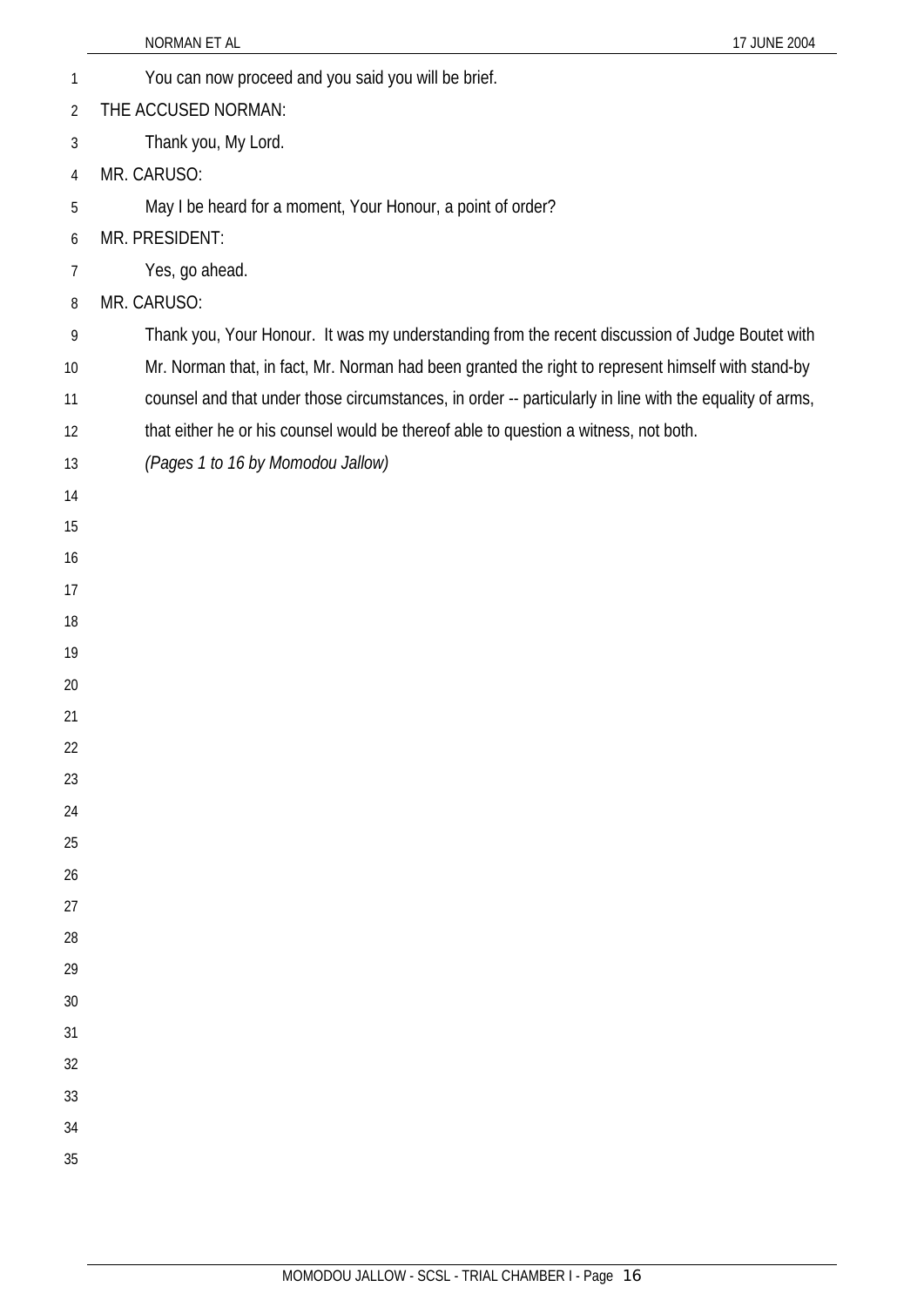|    | NORMAN ET AL<br>17 JUNE 2004                                                                              |
|----|-----------------------------------------------------------------------------------------------------------|
| 1  | 1105H                                                                                                     |
| 2  | MR. PRESIDENT:                                                                                            |
| 3  | You can now proceed and you say you will be brief, Mr. Norman.                                            |
| 4  | THE ACCUSED NORMAN:                                                                                       |
| 5  | Thank you, My Lord.                                                                                       |
| 6  | MR. CARUSO:                                                                                               |
| 7  | May I be heard for a moment, My Lord, on a point of order?                                                |
| 8  | MR. PRESIDENT:                                                                                            |
| 9  | Yes, go ahead.                                                                                            |
| 10 | MR. CARUSO:                                                                                               |
| 11 | Thank you, Your Honour.                                                                                   |
| 12 |                                                                                                           |
| 13 | It was my understanding from the recent discussion of Judge Boutet with Mr. Norman, that in fact Mr.      |
| 14 | Norman had been granted the right to represent himself with stand-by counsel, and that under those        |
| 15 | circumstances, in order and particularly in line with the equality of arms, that either he or his counsel |
| 16 | will be -- would be then able to question a witness, not both.                                            |
| 17 | <b>JUDGE BOUTET:</b>                                                                                      |
| 18 | It was not quite that. What I said -- maybe it was understood that way, but, the Prosecution, what I      |
| 19 | said is they were not to cover the same area, the same territory, as such; in other words, if             |
| 20 | Mr. Norman had exercised his rights at that time and had asked questions of the witness on certain        |
| 21 | issues, these issues were not to be covered by his counsel or vice-versa. So that was essentially         |
| 22 | what was said, not that they could not both ask questions, but not on the same matters and of the         |
| 23 | same issues of the same witness.                                                                          |
| 24 | <b>JUDGE THOMPSON:</b>                                                                                    |
| 25 | In fact, that was an issue which I raised. It wasn't intended, learned counsel, to foreclose the          |
| 26 | possibility of a cooperative arrangement between the first Accused and his stand-by counsel in terms      |
| 27 | of the process of cross-examination. What I insisted upon, and was corroborated by my learn               |
| 28 | brothers, is that once Mr. Norman has in fact covered certain subjects, the co-- the stand-by counsel     |
| 29 | will not be allowed to go through those issues in cross-examination, so as not to prejudice the position  |
| 30 | of the Prosecution and, of course, not to distort the state of the records.                               |
| 31 |                                                                                                           |
| 32 | And we think this is a fair arrangement; that the whole idea of deciding that he has a qualified right of |
| 33 | self-representation; in other words, he can decide to cross-examine on certain issues and then ask for    |
| 34 | the assistance of counsel to cross-examine on issues that he has not covered.                             |
| 35 | MR. CARUSO:                                                                                               |
| 36 | It is respectfully suggested then, Your Honour, that we object to that process. There are two lawyers     |
| 37 | now cross-examining the same witness, which, of course, will not be afforded to anyone else in this       |
|    | GIFTY C. HARDING - SCSL - TRIAL CHAMBER I - page 17                                                       |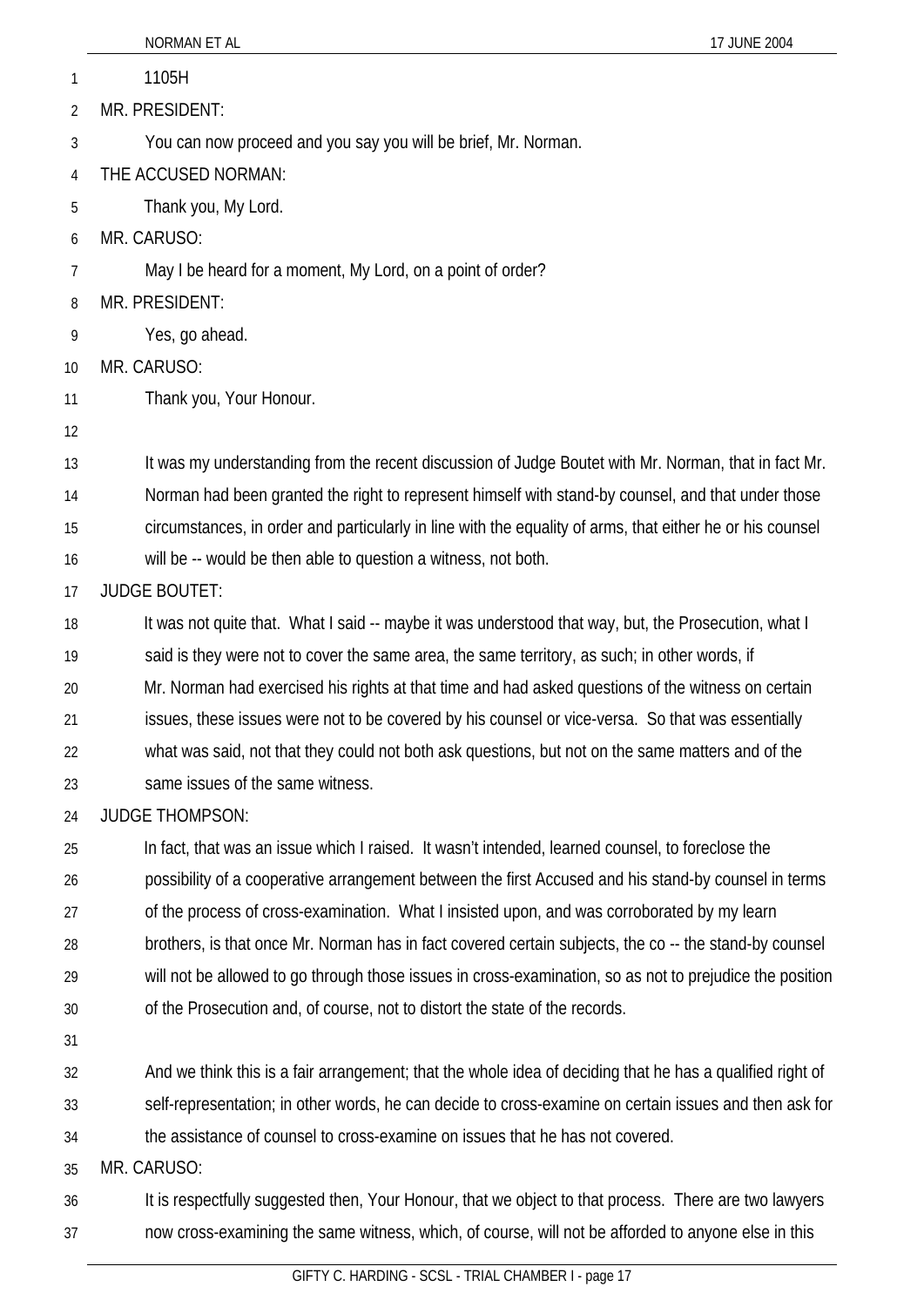| 1              | room, including the other defendants. We think it is unfair and we think it is unfortunate.                 |
|----------------|-------------------------------------------------------------------------------------------------------------|
| $\overline{2}$ |                                                                                                             |
| 3              | No, in so far as concerns Mr. Norman's other request that, I believe, is under Rule 60 --                   |
| 4              | <b>JUDGE THOMPSON:</b>                                                                                      |
| 5              | Counsel may I respond to that?                                                                              |
| 6              | MR. CARUSO:                                                                                                 |
| 7              | I'm sorry, pardon me.                                                                                       |
| 8              | <b>JUDGE THOMPSON:</b>                                                                                      |
| 9              | With the greatest respect and it will be necessary for you to articulate the particulars of unfairness or   |
| 10             | prejudice because it was precisely to avoid this unfairness or prejudice and to keep the proceedings        |
| 11             | here consistent with the basic philosophy of the equality of arms.                                          |
| 12             |                                                                                                             |
| 13             | It would seem to me that we would not be giving efficacy to this qualified right of self-representation if  |
| 14             | we foreclosed the first Accused from even asking questions of witnesses under cross-examination.            |
| 15             | And I think, it seems to me, to preserve the integrity of the proceedings and also the doctrine of          |
| 16             | equality of arms, if he is allowed to cross-examine witnesses on areas that he feels confident and able     |
| 17             | to, and then, one or other of his stand-by counsel cross-examine on areas that he is not -- he doesn't      |
| 18             | feel confident to cross-examine. And I would have thought that that preserves the integrity of the          |
| 19             | process.                                                                                                    |
| 20             |                                                                                                             |
| 21             | We are not going to let his counsel have a second bite of the cherry, so to speak, and I'm pretty sure      |
| 22             | that on reflection you might want to concede that point.                                                    |
| 23             | MR. CARUSO:                                                                                                 |
| 24             | Respectfully, Your Honour, if I reflect on that and concede that point, I will tell you what I suspect not. |
| 25             |                                                                                                             |
| 26             | Your Honour, we -- we may seek the opportunity to revisit that at an another point. I won't belabour        |
| 27             | the point now. I simply want to bring up another issue that Mr. Norman mentioned, and I believe he          |
| 28             | said Rule -- what he is asking for for modification is under Rule 64. We would ask that before              |
| 29             | anything further is done along those lines that that be -- that motion be done in writing, and that we be   |
| 30             | able to properly respond to it at the time. There are several responses that we would like to make to       |
| 31             | that.                                                                                                       |
| 32             | MR. PRESIDENT:                                                                                              |
| 33             | I just wanted to put all counsel on guard, you know, that it isn't at all times that -- we might have some  |
| 34             | motions we may dispose of, you know, sedente curia, and without necessarily going into the                  |
| 35             | mechanics of the procedures of filing papers with all the delays and the time limit, you know, which go     |
| 36             | with such processes.                                                                                        |
| 37             |                                                                                                             |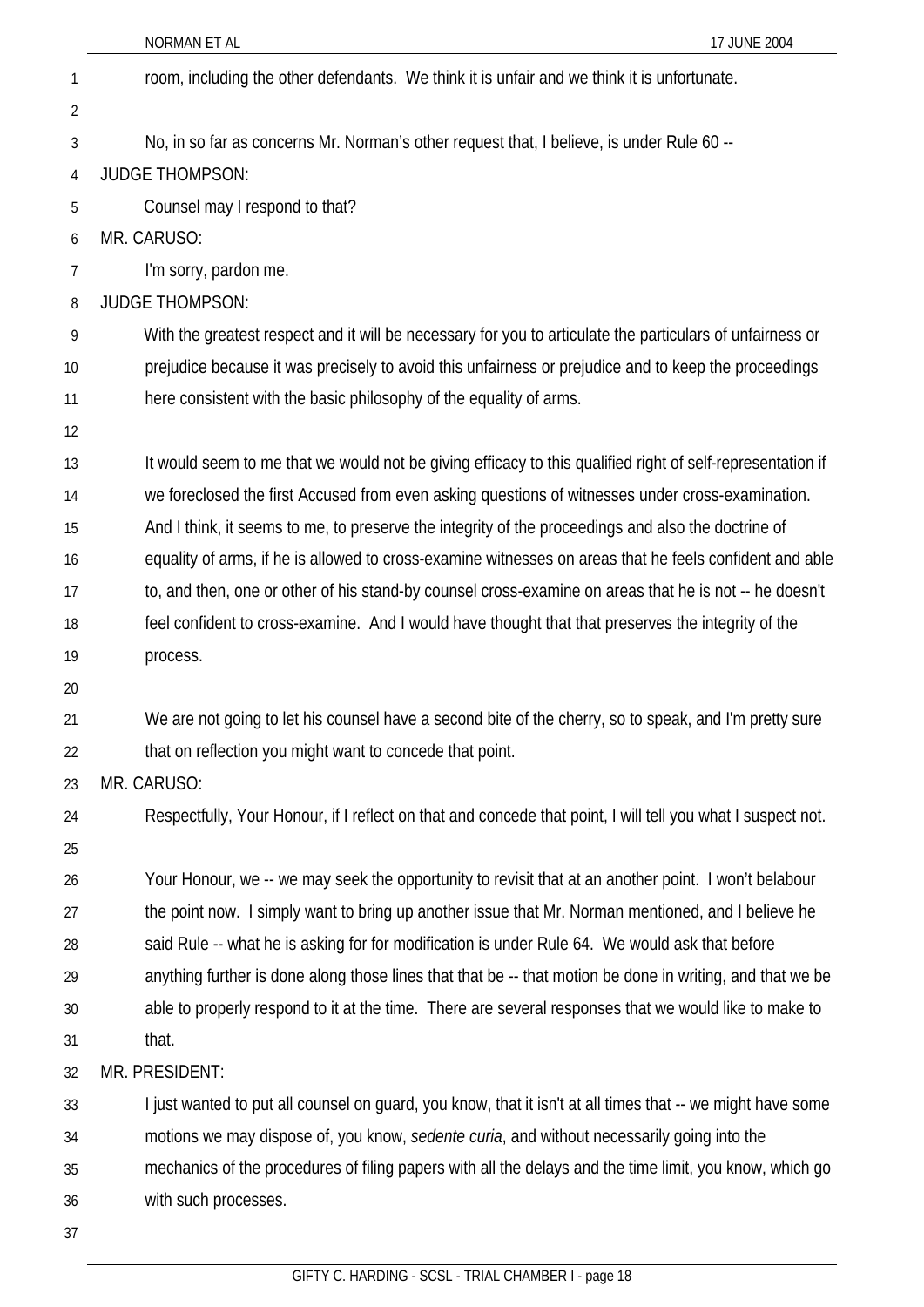| 1  | We are very preoccupied, you know, with an expeditious hearing, you know, these are trials. And      |
|----|------------------------------------------------------------------------------------------------------|
| 2  | much as we are not discounting the suggestions you are making, we are saying, you know, that it      |
| 3  | should be excluded, you know, that certain motions, you know, could, you know, be decided, you       |
| 4  | know, without any filings in writing, provided, you know, we take the arguments, you know, from the  |
| 5  | parties.                                                                                             |
| 6  | MR. CARUSO:                                                                                          |
| 7  | Understood, Your Honour.                                                                             |
| 8  | MR. PRESIDENT:                                                                                       |
| 9  | Particularly when they are straightforward as this, you know.                                        |
| 10 | MR. CARUSO:                                                                                          |
| 11 | Well, if I might close the subject, Your Honour. We don't believe that one is straightforward; we do |
| 12 | have some suggestions relative to it. We would like an opportunity to discuss that issue before you  |
| 13 | prior to the time that you give Mr. Norman access to a telephone and a computer. Thank you.          |
| 14 | MR. PRESIDENT:                                                                                       |
| 15 | Are you suggesting that you would want to address us on the issues which he has raised?              |
| 16 | MR. CARUSO:                                                                                          |
| 17 | I am Your Honour.                                                                                    |
| 18 | MR. PRESIDENT:                                                                                       |
| 19 | Now?                                                                                                 |
| 20 | MR. CARUSO:                                                                                          |
| 21 | Well, I would like some time to reflect on it.                                                       |
| 22 | MR. PRESIDENT:                                                                                       |
| 23 | You would like some time to reflect?                                                                 |
| 24 | MR. CARUSO:                                                                                          |
| 25 | Yes, sir.                                                                                            |
| 26 | MR. PRESIDENT:                                                                                       |
| 27 | Right, okay, we would -- we would then -- but you want to reserve the right, you know, to reply?     |
| 28 | MR. CARUSO:                                                                                          |
| 29 | We certainly do, Your Honour.                                                                        |
| 30 | MR. PRESIDENT:                                                                                       |
| 31 | Right. Okay, we'll -- we'll keep this issue on hold and then we'll revisit in the very near future.  |
| 32 | MR. CARUSO:                                                                                          |
| 33 | Good.                                                                                                |
| 34 | MR. PRESIDENT:                                                                                       |
| 35 | But in the very, very near future.                                                                   |
| 36 | MR. CARUSO:                                                                                          |
| 37 | Thank you.                                                                                           |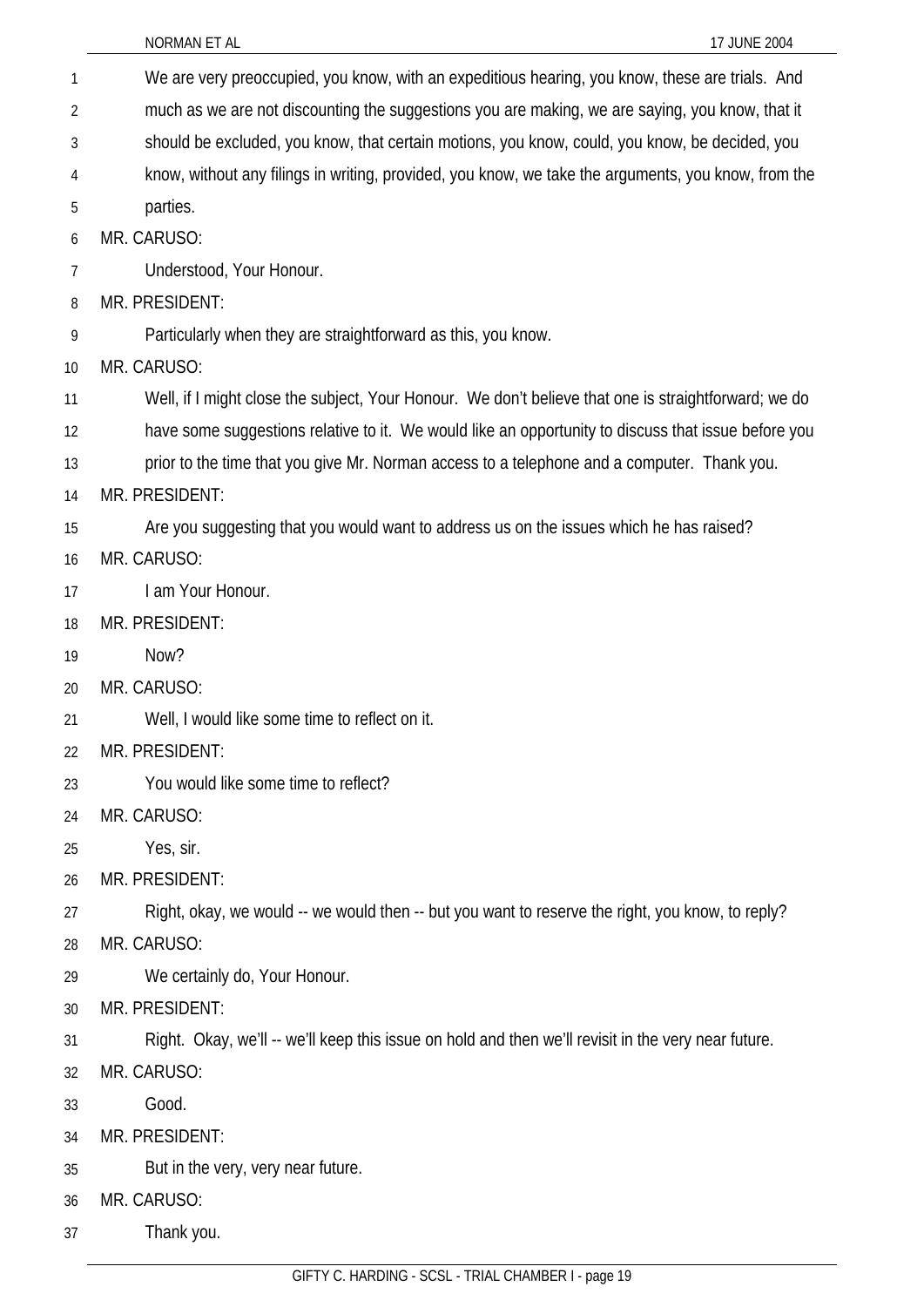|          | NORMAN ET AL<br>17 JUNE 2004                                                                                         |
|----------|----------------------------------------------------------------------------------------------------------------------|
| 1        | MR. PRESIDENT:                                                                                                       |
| 2        | Thank you.                                                                                                           |
| 3        |                                                                                                                      |
| 4        | Yes, Mr. Norman -- and please I would like -- in addition to what my learned brothers have said, you                 |
| 5        | know, I would say here that we are in a situation where the Court, you know, has the obligation, you                 |
| 6        | know, to maintain the integrity of its proceedings and to preserve them, you know, very jealously, and               |
| 7        | also to ensure -- to ensure that we also respect, you know, the rights of the Accused as guaranteed                  |
| 8        | by the Statute. We would do just that and no more than what is specified.                                            |
| 9        |                                                                                                                      |
| 10       | We would like to assure the Prosecution that in protecting the rights, you know, of the Accused, we                  |
| 11       | would also protect the rights of the Prosecution, which is a party to these proceedings. We are very                 |
| 12       | conscious of this and I think that we are treading on those lines as we are getting along. Thank you.                |
| 13       | MR. CARUSO:                                                                                                          |
| 14       | Understood, Your Honour, thank you.                                                                                  |
| 15       | THE ACCUSED NORMAN:                                                                                                  |
| 16       | Thank you, My Lords. I did not want to participate in the discussion that the Prosecutor has brought                 |
| 17       | up, but I am sure, My Lord, I am solely in your custody.                                                             |
| 18       |                                                                                                                      |
| 19       | The Prosecutor brought an accusation against me, and the indictment to have me arrested was                          |
| 20       | signed by a judge and not the Prosecutor, and it is the judge that gives the authority to my being                   |
| 21       | confined. So it is to the judge that I will make any appeal in respect of my confinement.                            |
| 22       |                                                                                                                      |
| 23       | I do not see a reason, but probably there is a law that says that he should prevent my -- my asking for              |
| 24       | some opportunities from the Bench.                                                                                   |
| 25       |                                                                                                                      |
| 26       | That being said, I would want to proceed with the question to the witness, My Lords.                                 |
| 27<br>28 | MR. PRESIDENT:<br>Mr. Norman, I am sure, you know, that the Prosecution is only exercising its right to reply to the |
| 29       | application you made. It is their legal right and --                                                                 |
| 30       | THE ACCUSED NORMAN:                                                                                                  |
| 31       | Thank you, My Lord.                                                                                                  |
| 32       | MR. PRESIDENT:                                                                                                       |
| 33       | -- I don't think it should be viewed beyond that -- beyond that.                                                     |
| 34       | THE ACCUSED NORMAN:                                                                                                  |
| 35       | Thank you, My Lord.                                                                                                  |
| 36       | MR. PRESIDENT:                                                                                                       |
| 37       | Can you get along, please?                                                                                           |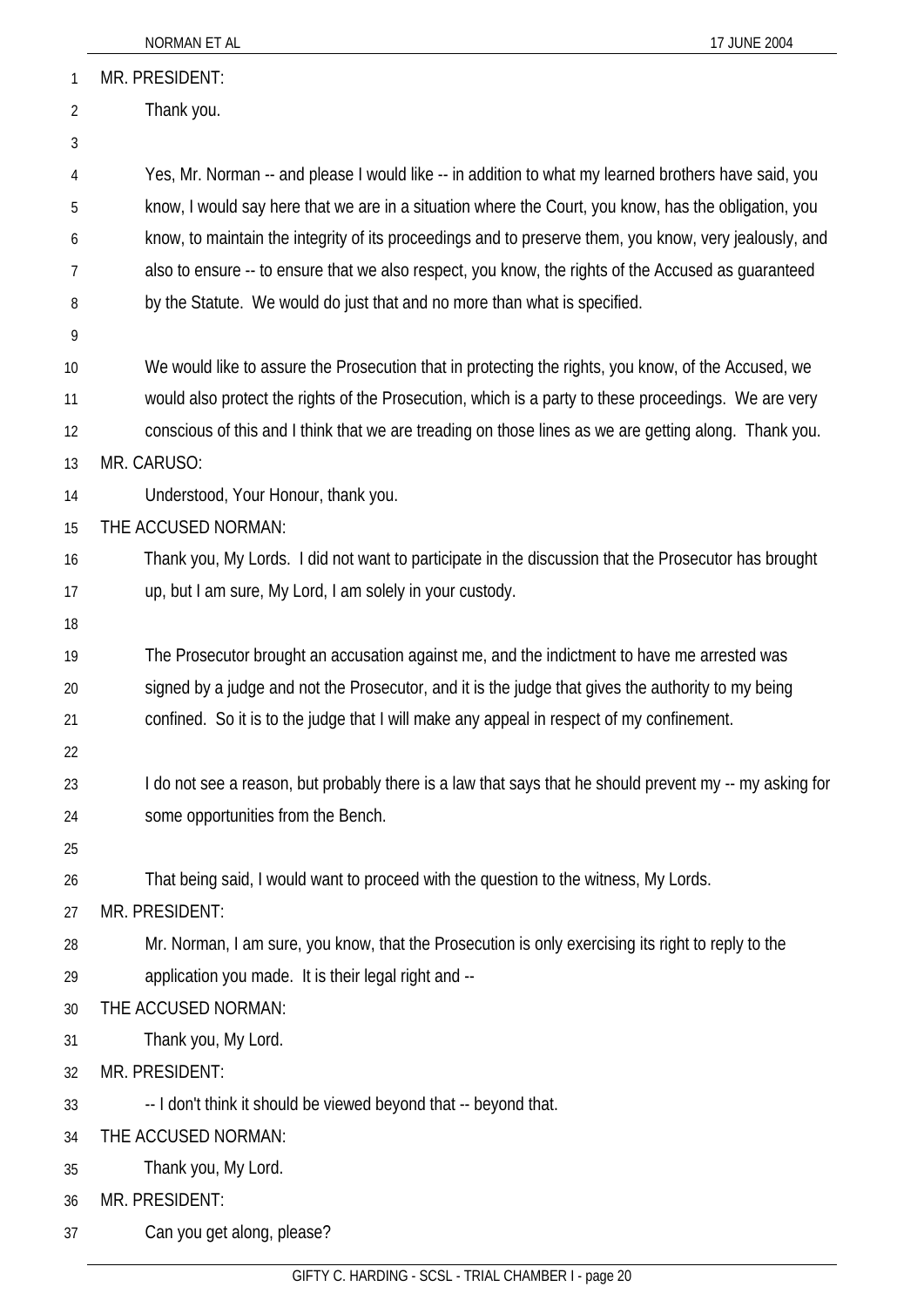| 1  | THE ACCUSED NORMAN:                                                                                          |  |
|----|--------------------------------------------------------------------------------------------------------------|--|
| 2  | Thank you, My Lord. It's right versus right.                                                                 |  |
| 3  | WITNESS TF2-157                                                                                              |  |
| 4  | CROSS-EXAMINATION                                                                                            |  |
| 5  | BY THE ACCUSED NORMAN:                                                                                       |  |
| 6  | I am constrained to call you another name, The Witness, but --<br>Q.                                         |  |
| 7  | MR. CARUSO:                                                                                                  |  |
| 8  | Excuse me, Your Honour, I am sorry once again, and I am sure Mr. Norman doesn't mean this, but               |  |
| 9  | we are -- it's come to our attention that by using other names there is the possibility that the identity of |  |
| 10 | the witness is disclosed through the use of those names. I am wondering if Mr. Norman might not be           |  |
| 11 | constrained to use the same terminology the rest of us do and simply refer to this man as the witness.       |  |
| 12 | It is a matter of security, Your Honour.                                                                     |  |
| 13 | MR. PRESIDENT:                                                                                               |  |
| 14 | The objection of the Prosecution is sustained.                                                               |  |
| 15 |                                                                                                              |  |
| 16 | Mr. Norman, please don't call him any other name. Go into your cross-examination -- the body of              |  |
| 17 | your cross-examination, please.                                                                              |  |
| 18 | THE ACCUSED NORMAN:                                                                                          |  |
| 19 | Thank you, My Lord.                                                                                          |  |
| 20 | BY THE ACCUSED NORMAN:                                                                                       |  |
| 21 | Mr. Witness, I'm sure you know me very well, and I'm sure I know you very, very well. But permit me<br>Q.    |  |
| 22 | to ask you whether you are christian or --                                                                   |  |
| 23 | MR. PRESIDENT:                                                                                               |  |
| 24 | No, ask him. Let him answer the question.                                                                    |  |
| 25 | BY THE ACCUSED NORMAN:                                                                                       |  |
| 26 | Yes, I'm asking you that you know me very well. Do you know me very well?<br>Q.                              |  |
| 27 | Yes.<br>А.                                                                                                   |  |
| 28 | And do you know that I know you very well?<br>Q.                                                             |  |
| 29 | Well, if you say you know me, I will agree.<br>А.                                                            |  |
| 30 | Well, I'm saying that I know you very well.<br>Q.                                                            |  |
| 31 | Okay.<br>А.                                                                                                  |  |
| 32 | But let me ask you, are you a christian?<br>Q.                                                               |  |
| 33 | MR. CARUSO:                                                                                                  |  |
| 34 | Objection, Your Honour, what is the point to this? I'm sorry, inquiry into his religion beyond his oath      |  |
| 35 | seems to me to be a little bit on the personal side.                                                         |  |
| 36 | MR. PRESIDENT:                                                                                               |  |

37 Sustained. Please, go ahead.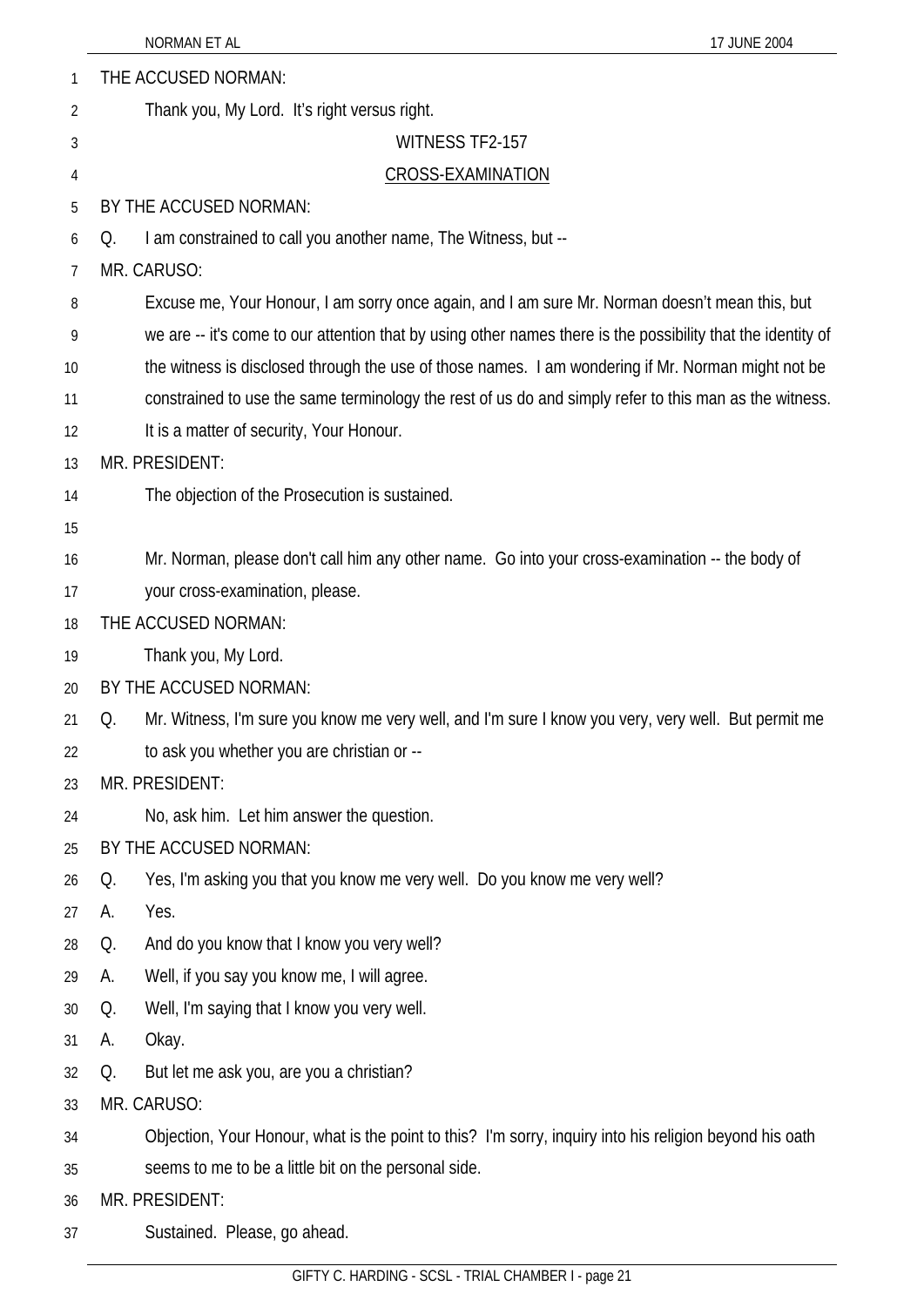- THE ACCUSED NORMAN: 1
- Well, I wanted to know whether the witness was a christian, muslim, or free thinker. I have some 2
- other questions following that, My Lord. 3
- 4 MR. PRESIDENT:
- 5 The witness was sworn in.
- 6 MR. MARGAI:
- 7 May it please Your Lords.
- 8 MR. PRESIDENT:
- 9 Yes.
- 10 MR. MARGAI:
- 11 My Lords, I do not represent the first Accused, but this is a joint trial and I believe the question posed
- 12 by the witness *(sic)* could be of significance in the sense that we all watched the witness take the oath
- 13 on the Qu'ran. It might very well be, having regard to the prefixed question about knowing
- 14 themselves, that the witness knows --
- 15 MR. PRESIDENT:
- 16 The Court will rise for five minutes.
- 17 MR. MARGAI:
- 18 As My Lord pleases.
- 19 *(Court recessed from 1123 to 1135H)*
- 20 JUDGE BOUTET:
- 21 Mr. Margai, we would like to --
- 22 MR. MARGAI:
- 23 Yes, My Lord.
- 24 JUDGE BOUTET:
- 25 -- observe that indeed we are in a joint trial but you are at the same time acting for a specific Accused
- 26 in this trial, and the first Accused, who is doing his own self-representation, is also assisted in court by
- 27 two counsel. And, therefore, at this time it would be proper for them to raise my concerns or any
- 28 objection. We would ask you to raise these matters when you deal with your own cross-examination
- 29 of the witness. Thank you, very much.

30 MR. MARGAI:

- 31 As My Lords please.
- 32 MR. PRESIDENT:

33 Yes, Mr. Norman, please reframe your questions and go on, you know, with -- reframe your questions,

- 34 please. And you are representing yourself. You should know how you -- where you want to land. We
- 35 do not know where you want to, but, you know, please reframe, you know, your questions and let's
- 36 get along.
- 37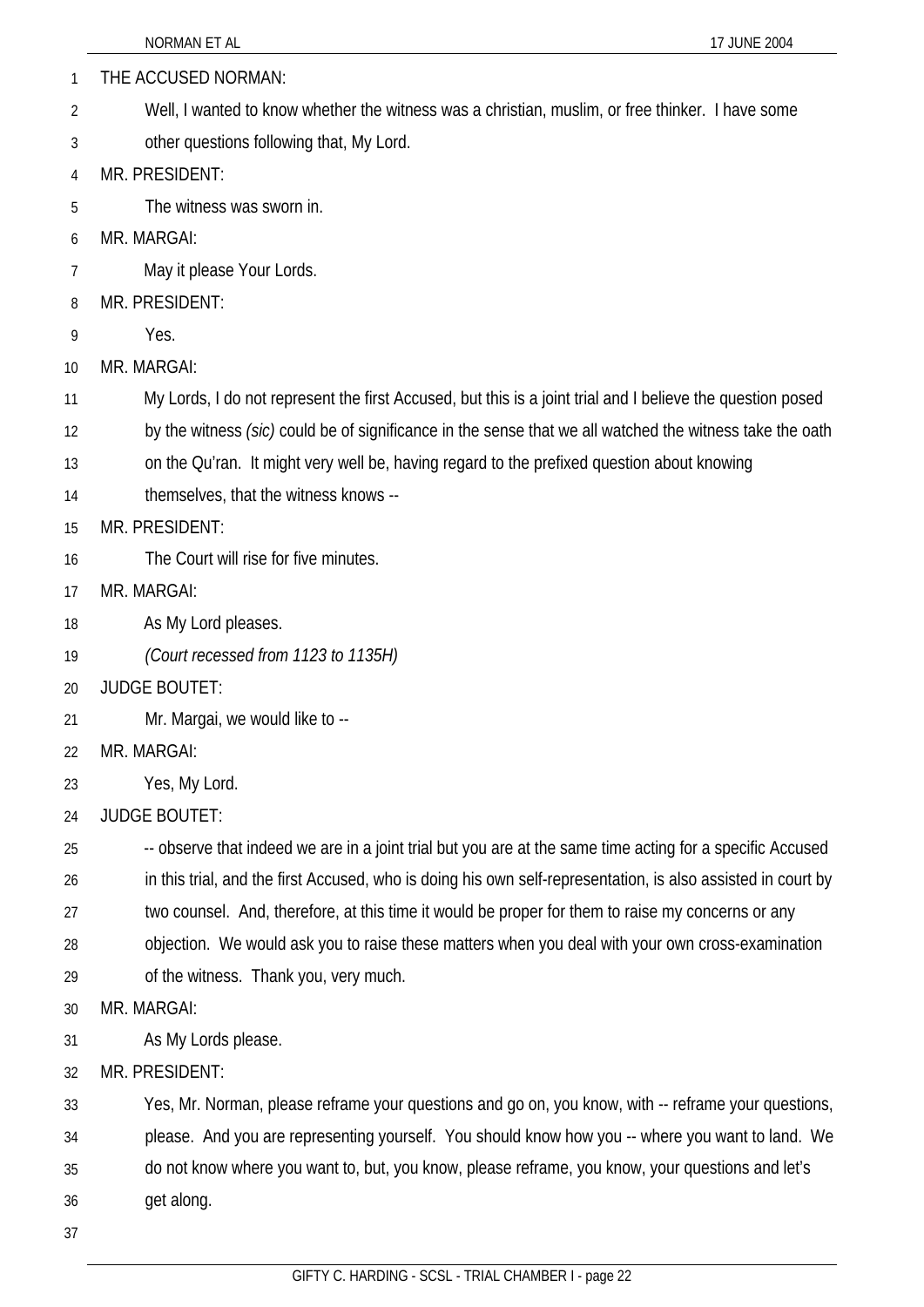| 1              |    | THE ACCUSED NORMAN:                                                                                          |
|----------------|----|--------------------------------------------------------------------------------------------------------------|
| $\overline{2}$ |    | Thank you, My Lords. I think the teaching starts here. I will not pursue that area, I will leave it to other |
| 3              |    | counsel of the other Accused.                                                                                |
| 4              |    | BY THE ACCUSED NORMAN:                                                                                       |
| 5              | Q. | Witness?                                                                                                     |
| 6              | Α. | Sir.                                                                                                         |
| $\overline{7}$ | Q. | You say your age is xxxx years.                                                                              |
| 8              | А. | Yes.                                                                                                         |
| 9              | Q. | Of these xxxx years have you continuously continued to live in xxxx?                                         |
| 10             | А. | Yes, except that sometimes I leave there once or twice, but all this while that's where I've been            |
| 11             |    | staying.                                                                                                     |
| 12             | Q. | Then between 1991 and 1998 did you live anywhere else outside of xxxx?                                       |
| 13             | А. | No, I didn't stay anywhere that took me some time apart from xxxx except that I go on patrols.               |
| 14             |    | Because you cannot stay in one place and say you do not go somewhere once or twice on one or two             |
| 15             |    | occasions.                                                                                                   |
| 16             | Q. | From the time when the first soldiers arrived they may have arrived with their commander, that is 1991       |
| 17             |    | to when they pulled out in 1998. Can you remember who the commanders were between that time,                 |
| 18             |    | 1991 to 1998?                                                                                                |
| 19             | А. | I can't remember that because I've not put their names on paper.                                             |
| 20             | Q. | Can you try to remember even if there was one or more commanders whether you would remember                  |
| 21             |    | one name of the commanders?                                                                                  |
| 22             | А. | The first one that went to $x$ xxx, I can't -- I can remember his name. But that was something big (sic)     |
| 23             |    | so everybody could try to remember his name.                                                                 |
| 24             | Q. | And what was that name?                                                                                      |
| 25             | A. | Major xxxx is the name.                                                                                      |
| 26             | Q. | You remember also when I became Regent Chief of xxxx?                                                        |
| 27             | А. | Yes.                                                                                                         |
| 28             | Q. | And that I paid a visit to xxxx?                                                                             |
| 29             | А. | Yes.                                                                                                         |
| 30             | Q. | (Overlapping microphones) at the time when I paid that visit?                                                |
| 31             | А. | No, I can't remember that one.                                                                               |
| 32             | Q. | If I call a name will you remember and can you confirm?                                                      |
| 33             |    | MR. PRESIDENT:                                                                                               |
| 34             |    | Call the name.                                                                                               |
| 35             |    | BY THE ACCUSED NORMAN:                                                                                       |
| 36             | Q. | Lieutenant xxxx.                                                                                             |
| 37             |    |                                                                                                              |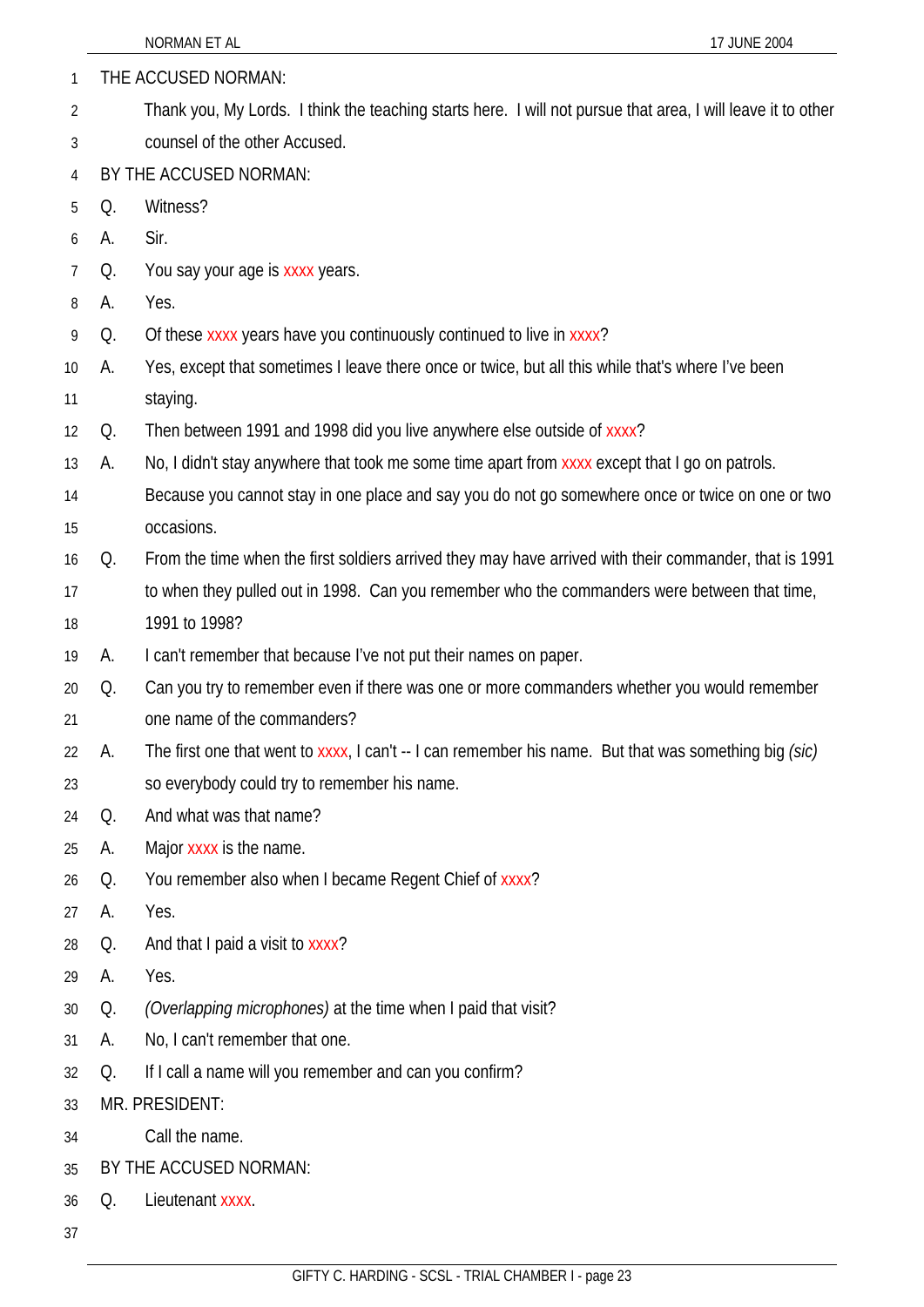- MR. PRESIDENT: 1
- Do you know Lieutenant xxxx? 2
- 3 THE WITNESS:
- 4 Yes, I used to know him.
- 5 BY THE ACCUSED NORMAN:
- 6 Q. You know him. Did you know him as the commander at the time when I arrived in xxxx for the first
- 7 time as Regent Chief of xxxx?
- 8 MR. PRESIDENT:
- 9 Please, let's for the record, get the name of the lieutenant xxxx right. Lieutenant xxxx?
- 10 THE ACCUSED NORMAN:
- 11 xxxx, xxxx, My Lords.
- 12 MR. PRESIDENT:
- 13 xxxx
- 14 THE ACCUSED NORMAN:
- 15 xxxx.
- 16 MR. PRESIDENT:
- 17 xxxx, yes. And can -- for the records, may we have the spelling of this -- of the Paramount chieftaincy
- 18 of xxxx? How is it spelt?
- 19 THE ACCUSED NORMAN:
- 20 It's Regent.
- 21 MR. PRESIDENT:
- 22 How do you spell your --
- 23 THE ACCUSED NORMAN:
- 24 My chieftaincy, My Lord, was regency. It was Regent Chief --
- 25 MR. PRESIDENT:
- 26 I know you were regent, but how do you spell it, xxxx.
- 27 THE ACCUSED NORMAN:
- 28 xxxx is xxxx.
- 29 MR. PRESIDENT:
- 30 xxxx?
- 31 THE ACCUSED NORMAN:
- 32 xxxx, xxxx --
- 33 MR. PRESIDENT:
- 34 Yes.
- 35 THE ACCUSED NORMAN:
- 36 xxxx.
- 37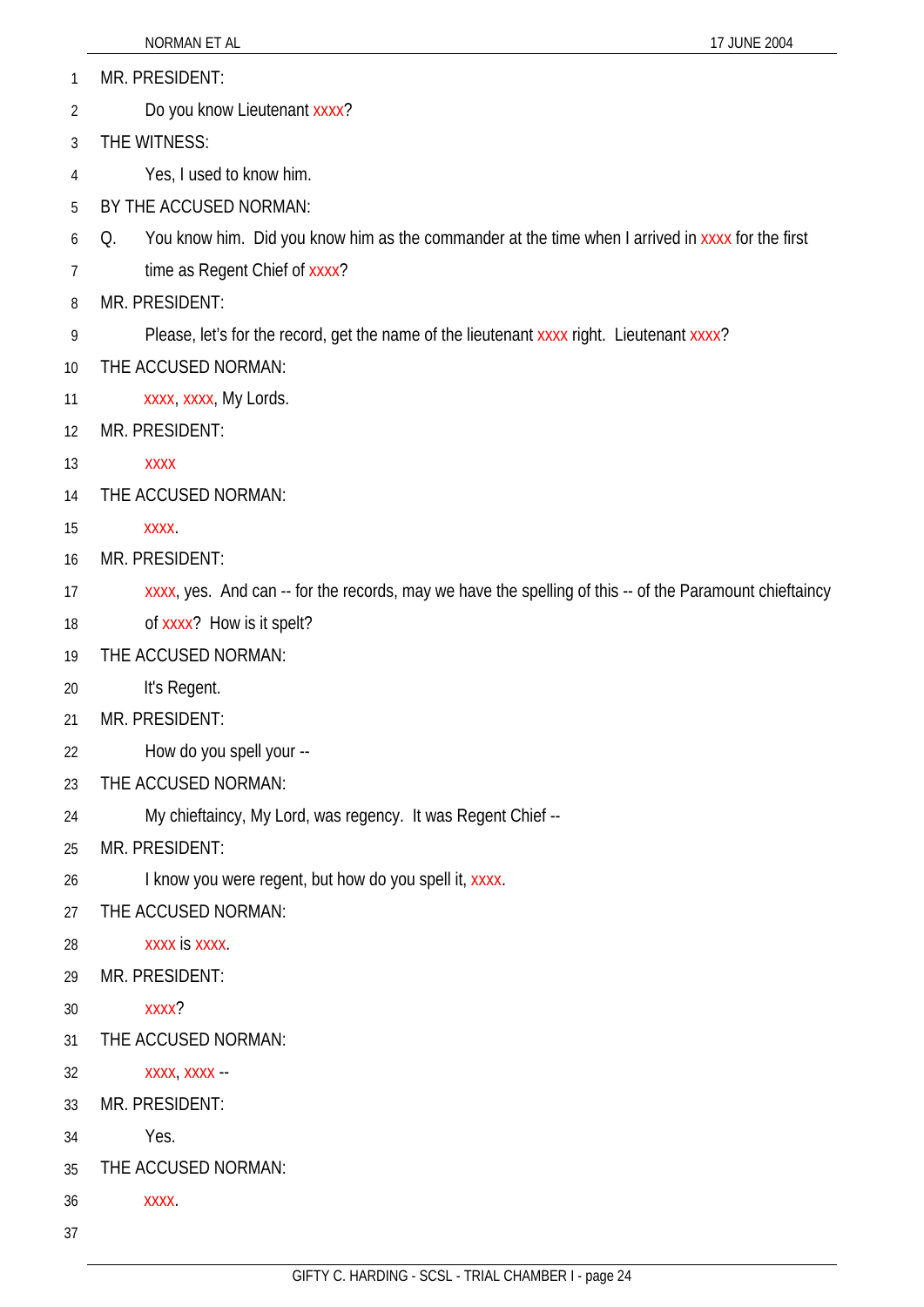- xxxx, xxxx. 2
- 3 THE ACCUSED NORMAN:
- 4 xxxx.
- 5 MR. PRESIDENT:
- 6 xxxx, xxxx R.
- 7 THE ACCUSED NORMAN:
- 8 Yes, My Lord.
- 9 MR. PRESIDENT:
- 10 Yes, okay.
- 11 THE ACCUSED NORMAN:
- 12 It's a combined chiefdom. There were two chiefdoms that were then combined into one.
- 13 MR. PRESIDENT:
- 14 yes.
- 15 THE ACCUSED NORMAN:
- 16 The previous chiefdoms were xxxx and the other, xxxx, and when they became combined, they
- 17 became xxxx.
- 18 MR. PRESIDENT:
- 19 Right. Go ahead, please.
- 20 THE ACCUSED NORMAN:
- 21 My Lord, I'm still expecting the answer, My Lord.
- 22 THE MENDE INTERPRETER:
- 23 My Lord, can you kindly ask him to go over the question, My Lord.
- 24 BY THE ACCUSED NORMAN:
- 25 Q. If I remind you would you remember that the name of the commander was Lieutenant xxxx xxxx?
- 26 MR. PRESIDENT:
- 27 He had said yes, that he knows him. He said so.
- 28 THE ACCUSED NORMAN:
- 29 Yes, My Lord.
- 30 BY THE ACCUSED NORMAN:
- 31 Q. And do you remember that the headquarter town of xxxx is called xxxx?
- 32 A. Yes.
- 33 Q. Could you --
- 34 MR. PRESIDENT:
- 35 Is what?
- 36
- 37 THE ACCUSED NORMAN: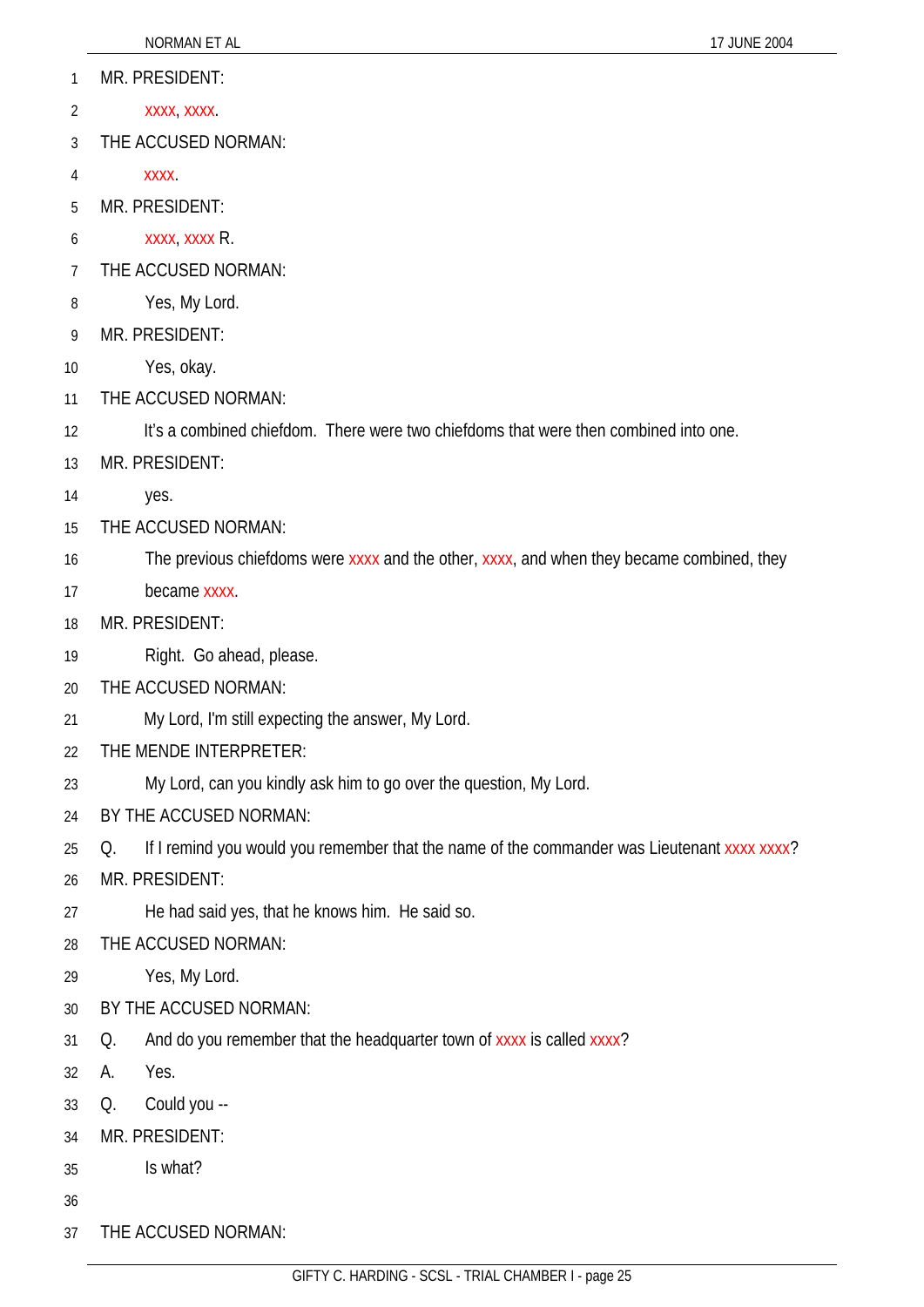|    | NORMAN ET AL<br>17 JUNE 2004                                                                             |
|----|----------------------------------------------------------------------------------------------------------|
| 1  | xxxx, xxxx. The headquarter of xxxx is xxxx, xxxx, My Lords, xxxx.                                       |
| 2  | MR. PRESIDENT:                                                                                           |
| 3  | Yes.                                                                                                     |
| 4  | BY THE ACCUSED NORMAN:                                                                                   |
| 5  | And do you remember any very serious incidents that occurred in xxxx at the time when I was Regent<br>Q. |
| 6  | Chief?                                                                                                   |
| 7  | No, I can't remember that one.<br>А.                                                                     |
| 8  | If I remind you, would you agree with me?<br>Q.                                                          |
| 9  | <b>JUDGE BOUTET:</b>                                                                                     |
| 10 | Go ahead.                                                                                                |
| 11 | BY THE ACCUSED NORMAN:                                                                                   |
| 12 | Do you remember that there was an attack on xxxx that became known as the xxxx attack?<br>Q.             |
| 13 | Yes, I heard that they attacked xxxx. I heard that.<br>А.                                                |
| 14 | Do you know that that attack was so serious that representatives left xxxx to visit xxxx?<br>Q.          |
| 15 | No, I didn't know about that.<br>А.                                                                      |
| 16 | Are you aware that the evidence you are giving here is being heard by people who lived in xxxx and<br>Q. |
| 17 | who lived in xxxx?                                                                                       |
| 18 | MR. CARUSO:                                                                                              |
| 19 | Objection, Your Honour. How is that relevant and second -- sorry, how is that relevant, and secondly,    |
| 20 | what is the point of that question? It seems to me that his point might simply be intimidation.          |
| 21 | <b>JUDGE BOUTET:</b>                                                                                     |
| 22 | Mr. Norman.                                                                                              |
| 23 | THE ACCUSED NORMAN:                                                                                      |
| 24 | My Lords.                                                                                                |
| 25 | <b>JUDGE BOUTET:</b>                                                                                     |
| 26 | Before I can answer to the objection raised on this question, I would like to know what the purpose of   |
| 27 | your question is because I do understand there might be some security aspect related to your             |
| 28 | question, so -- but I'm not sure what it is you are trying to achieve here.                              |
| 29 | THE ACCUSED NORMAN:                                                                                      |
| 30 | Thank you, My Lord. What I'm trying to achieve is in fact to assist the Prosecutors that the             |
| 31 | investigation in this country, based on this case, is of significance and is relevant to issues that     |
| 32 | occurred in this country. And it all emanated from this conflict in Sierra Leone that went to            |
| 33 | international bodies, started in fact from these incidents.                                              |
| 34 | MR. CARUSO:                                                                                              |
| 35 | Your Honour, we still don't see the relevance of that and we don't need the help.                        |
| 36 |                                                                                                          |
| 37 | <b>JUDGE THOMPSON:</b>                                                                                   |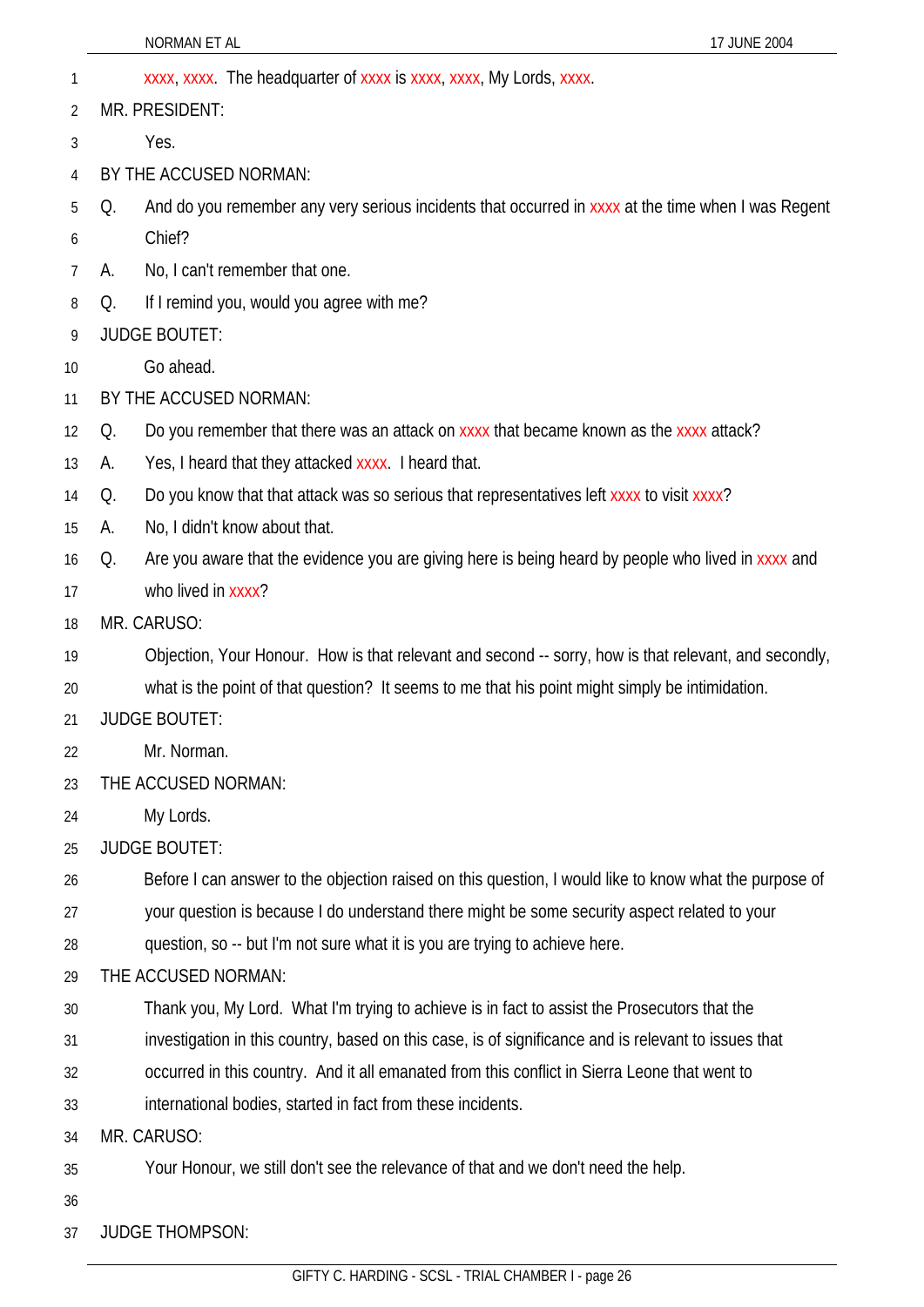| 1  | Yes, I am in fact -- as I listen to the question I am taking the view here that it is speculative, it is  |
|----|-----------------------------------------------------------------------------------------------------------|
| 2  | argumentative and it might end up multiplying the issues before the Court. Whether this witness is        |
| 3  | aware of that or not does not seem to be of materiality to the issues before us, and I think we should -- |
| 4  | the first Accused should be advised that this Court is not likely to be assisted by any answers this      |
| 5  | witness might give, because clearly, this is a matter which is highly speculative and also highly         |
| 6  | contentious. It would seem therefore that this line of cross-examination does not really seem to be of    |
| 7  | much materiality at all.                                                                                  |
| 8  | <b>JUDGE BOUTET:</b>                                                                                      |
| 9  | So you have to ask a different question. That question is not allowed.                                    |
| 10 | MR. PRESIDENT:                                                                                            |
| 11 | Or you reframe it.                                                                                        |
| 12 | THE ACCUSED NORMAN:                                                                                       |
| 13 | Thank you, My Lord.                                                                                       |
| 14 | MR. PRESIDENT:                                                                                            |
| 15 | You can reframe it.                                                                                       |
| 16 | THE ACCUSED NORMAN:                                                                                       |
| 17 | Thank you, My Lord. I seem to be in a jacket. I am on trial for my life and this is no place for anybody  |
| 18 | to joke. If anybody thinks that he has come here to cause jokes, this is not the place. Your              |
| 19 | Lordships --                                                                                              |
| 20 | MR. PRESIDENT:                                                                                            |
| 21 | We agree.                                                                                                 |
| 22 | THE ACCUSED NORMAN:                                                                                       |
| 23 | Your Lordships are very much aware that if I'm found guilty I will spend the rest of my life in jail.     |
| 24 | MR. PRESIDENT:                                                                                            |
| 25 | We agree. Go ahead, we agree.                                                                             |
| 26 | BY THE ACCUSED NORMAN:                                                                                    |
| 27 | Mr. Witness.<br>Q.                                                                                        |
| 28 | Yes.<br>А.                                                                                                |
| 29 | You have lived in xxxx all through your xxxx lives, have you (sic)?<br>Q.                                 |
| 30 | MR. CARUSO:                                                                                               |
| 31 | I'm sorry, Your Honour, I didn't hear the last part of the question; I couldn't make it out.              |
| 32 | THE ACCUSED NORMAN:                                                                                       |
| 33 | My Lord, the question is to the witness and not to my learned counsel. I'm not --                         |
| 34 | MR. PRESIDENT:                                                                                            |
| 35 | No, no, no. Mr. Norman, we want the proceedings to be as cordial as possible. There is no -- there        |
|    | should be no enjmeethy there is there should be no enprehension or eny ferm of enmity or                  |

36 should be no animosity; there is -- there should be no apprehension or any form of enmity or so, or

37 aggression, no. We are in a court of law and the court of law has it's own weapons. And I think a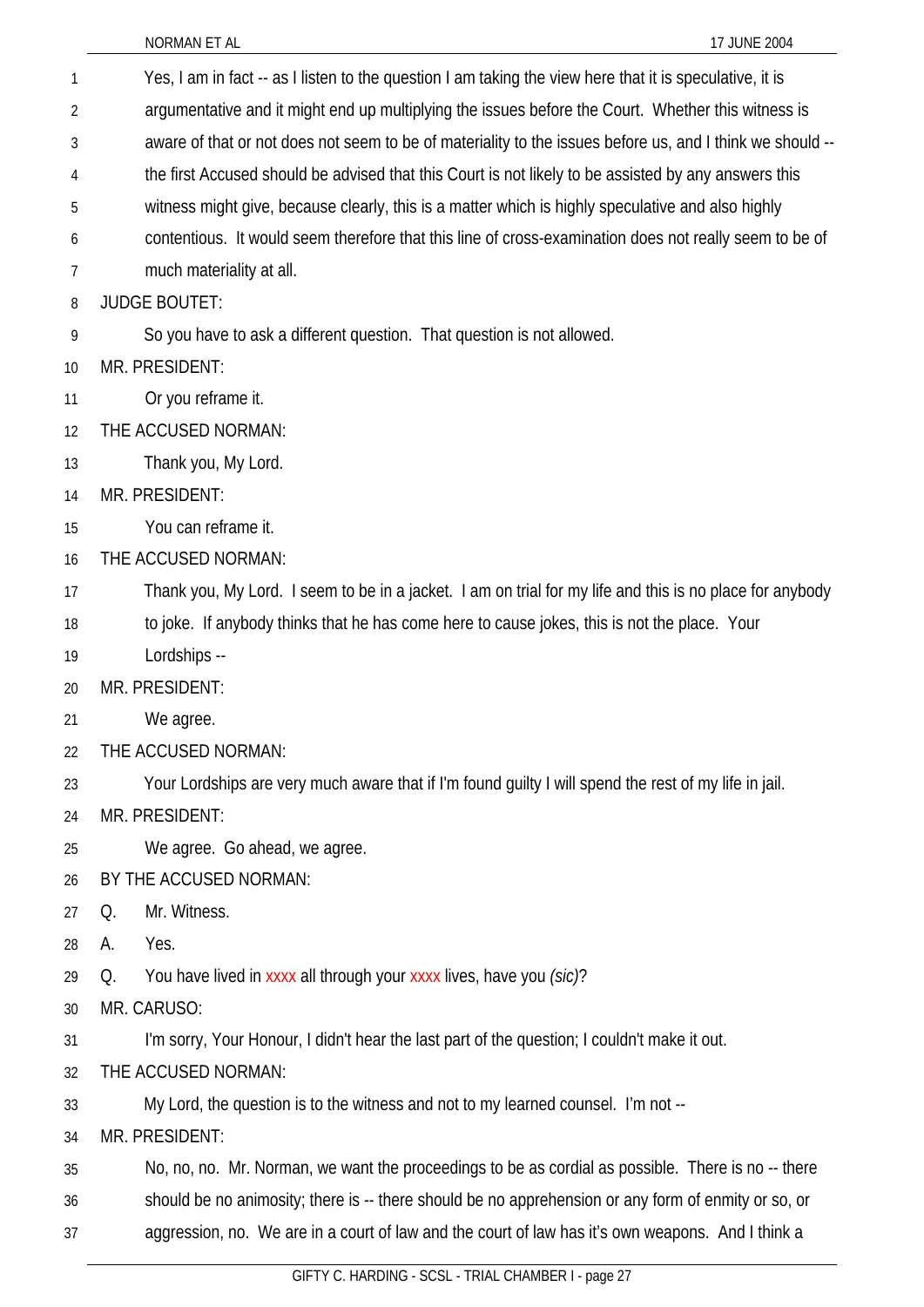|    | NORMAN ET AL<br>17 JUNE 2004                                                                                 |
|----|--------------------------------------------------------------------------------------------------------------|
| 1  | peaceful approach is part of it. If he is asking that -- if he didn't hear the question it is his right, you |
| 2  | know, to say that he did not understand the question. So can you reframe -- can you put that                 |
| 3  | question again, please?                                                                                      |
| 4  | THE ACCUSED NORMAN:                                                                                          |
| 5  | Thank you, My Lord. It's with due respect to you on the Bench but I think that the witness is the one        |
| 6  | that should have complained, not the witness's -- may I call him assistant or the Prosecutor -- but I will   |
| 7  | go on.                                                                                                       |
| 8  | MR. PRESIDENT:                                                                                               |
| 9  | It is his witness. He also -- he has the legal right to protect his own witness, Mr. Norman.                 |
| 10 | THE ACCUSED NORMAN:                                                                                          |
| 11 | Thank you, My Lord.                                                                                          |
| 12 | MR. PRESIDENT:                                                                                               |
| 13 | Yes, please. Let's go cordially. Let's go cordially. I don't want to open (overlapping microphones).         |
| 14 | THE ACCUSED NORMAN:                                                                                          |
| 15 | I'm too sure --                                                                                              |
| 16 | MR. PRESIDENT:                                                                                               |
| 17 | We understand the gravity of the time Mr. Norman. Thank you.                                                 |
| 18 | THE ACCUSED NORMAN:                                                                                          |
| 19 | -- and this is reason Mr. Norman is thinking like a bear in a trap who was trapped in his wild bush and      |
| 20 | he has to extricate himself either by taking the trap up or cutting off his own limbs to go free.            |
| 21 |                                                                                                              |
| 22 | Having said this, I want to reframe the question by asking.                                                  |
| 23 | BY THE ACCUSED NORMAN:                                                                                       |
| 24 | Mr. Witness, your age you say is xxxx years. And of these xxxx years -- you have lived through your<br>Q.    |
| 25 | life of these xxxx years in xxxx?                                                                            |
| 26 | MR. PRESIDENT:                                                                                               |
| 27 | Mr. Norman, let him answer. Sorry, you say your age is xxxx years. Let him answer that one first.            |
| 28 | BY THE ACCUSED NORMAN:                                                                                       |
| 29 | Is your age xxxx years, Mr. Witness?<br>Q.                                                                   |
| 30 | Yes. Are you asking if I am xxxx years old? Ask me properly.<br>А.                                           |
| 31 | MR. PRESIDENT:                                                                                               |
| 32 | No, he has asked you properly. Are you saying that you are xxxx years old? He has asked you                  |
| 33 | properly.                                                                                                    |
| 34 | THE WITNESS:                                                                                                 |
| 35 | I am xxxx years old.                                                                                         |
| 36 |                                                                                                              |
| 37 | MR. PRESIDENT:                                                                                               |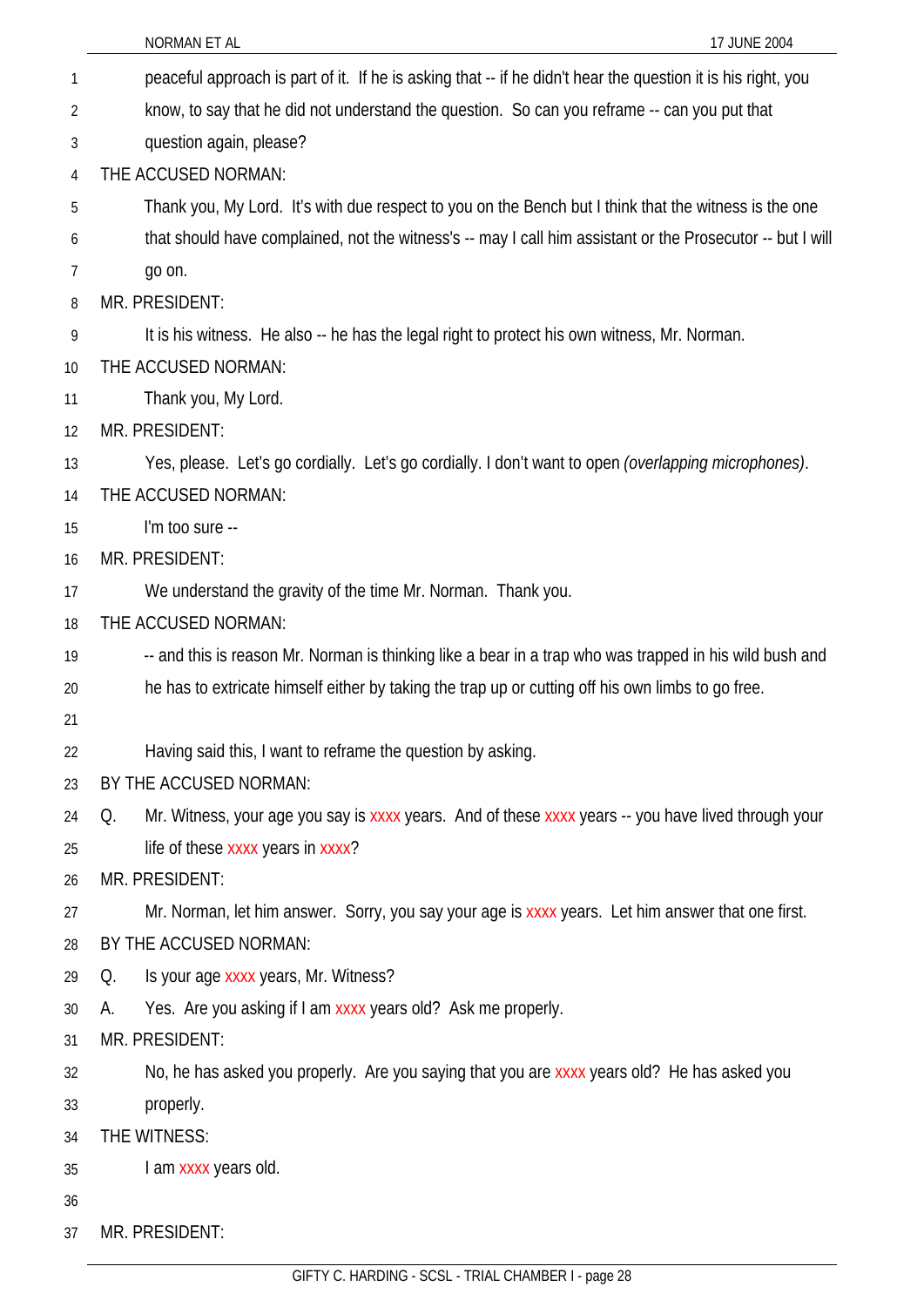|                |    | NORMAN ET AL<br>17 JUNE 2004                                                                               |
|----------------|----|------------------------------------------------------------------------------------------------------------|
| 1              |    | It's a simple answer. Please, and give answers to questions. I will also ask you not to be                 |
| $\overline{2}$ |    | apprehensive of anything. You don't need to be scared. You do not need to be scared. You are               |
| 3              |    | witnessing under the protection of the law, but please, your responsibility is to answer questions which   |
| 4              |    | are put to you by counsel. If you have -- if you cannot answer, you are not obliged to answer. If you      |
| 5              |    | can, please, give the answer to the question.                                                              |
| 6              |    | THE ACCUSED NORMAN:                                                                                        |
| 7              |    | Thank you, Your Lordship.                                                                                  |
| 8              |    | BY THE ACCUSED NORMAN:                                                                                     |
| 9              | Q. | Mr. Witness, of these xxxx years have you lived through in xxxx and not left xxxx for even one year?       |
| $10$           | А. | No, I have told you, all these xxxx years I have spent in xxxx. I only leave there for maybe one or two    |
| 11             |    | weeks or maybe one day or two days. Because even when you are staying in a place one day you               |
| 12             |    | must leave to go to somewhere, but there is no day that I have not spent in xxxx.                          |
| 13             | Q. | So, if there was anything in xxxx between 1991 and 1998 of importance you would know?                      |
| 14             | А. | If it is for those that I know and that's what you asked me about them, I think I'll talk about them. It's |
| 15             |    | not everything that happens that someone would say he knows about.                                         |
| 16             | Q. | xxxx being the headquarter town -- wrong. xxxx, being the headquarter town of xxxx where your own          |
| 17             |    | chief lives, must be a town of importance to you, will it not?                                             |
| 18             | А. | Ask the question again, because you've asked the question and it's not very clear. But if you make it      |
| 19             |    | clear, I think I will be able to answer.                                                                   |
| 20             |    | MR. PRESIDENT:                                                                                             |
| 21             |    | The question is --                                                                                         |
| 22             |    | <b>JUDGE BOUTET:</b>                                                                                       |
| 23             |    | The question --                                                                                            |
| 24             |    | MR. PRESIDENT:                                                                                             |
| 25             |    | The question is, since xxxx is the headquarters of xxxx, that town has a particular importance for you     |
| 26             |    | as a subject of that kingdom (sic). You are a citizen of that kingdom (sic) so that town is important for  |
| 27             |    | you, it has a particular interest for you.                                                                 |
| 28             |    | THE WITNESS:                                                                                               |
| 29             |    | Yes.                                                                                                       |
| 30             |    | BY THE ACCUSED NORMAN:                                                                                     |
| 31             | Q. | So if that town is important to you, your chief is also important to you, is he not?                       |
| 32             | А. | Yes.                                                                                                       |
| 33             | Q. | So if anything happens to that town or to your chief, it is important you would know. It would be of       |
| 34             |    | interest to you?                                                                                           |
| 35             | А. | If I saw it, yes.                                                                                          |
| 36             | Q. | Even if you don't see but if you hear it, will it not be important?                                        |

A. But I find myself here. What I saw is what I should be talking about, and that's what I'm witnessing

37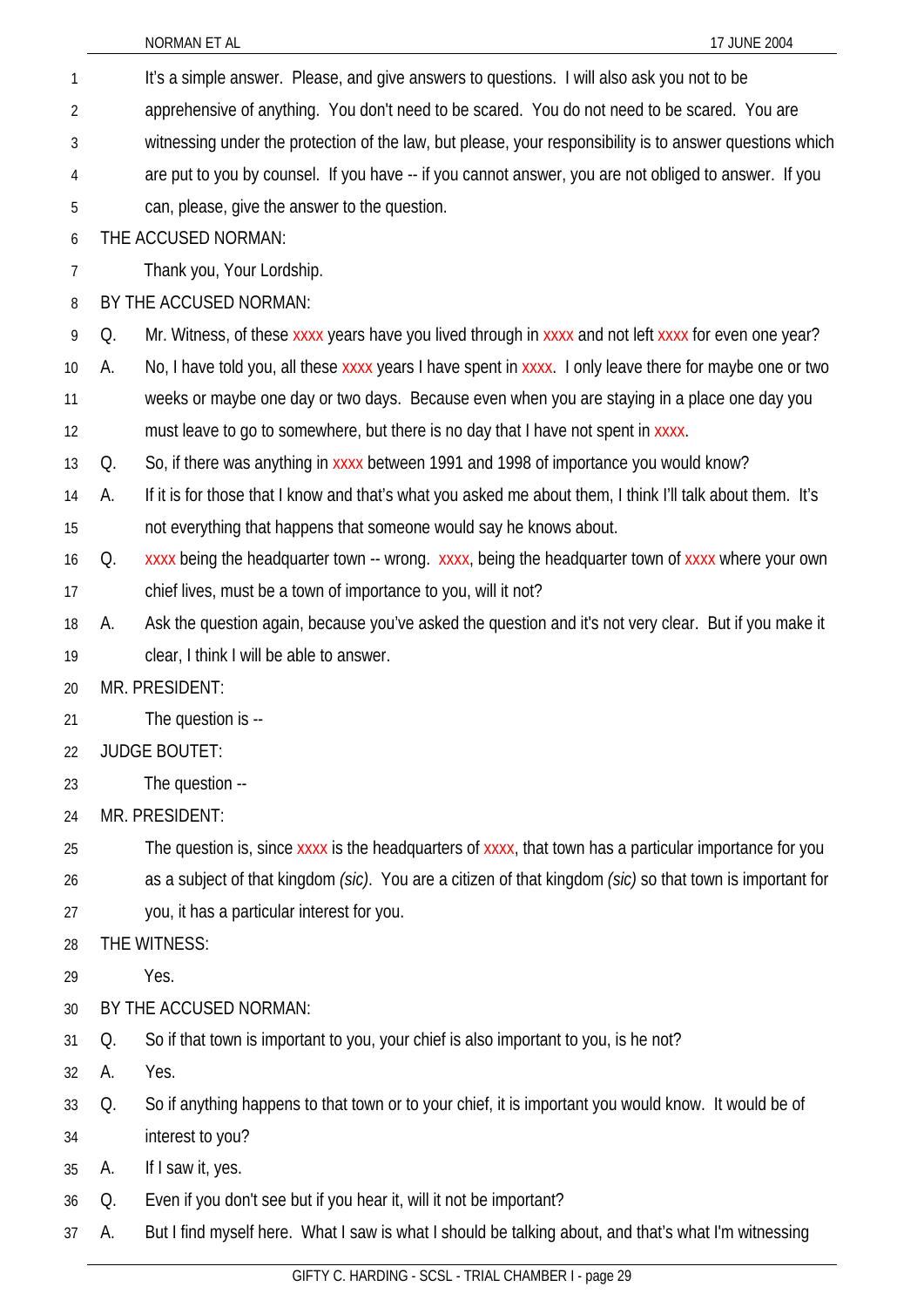|                 |    | NORMAN ET AL<br>17 JUNE 2004                                                                                 |
|-----------------|----|--------------------------------------------------------------------------------------------------------------|
| 1               |    | here.                                                                                                        |
| $\overline{2}$  | Q. | Thank you. That means you have only been told to come here and tell us what has been told to you,            |
| 3               |    | are you not (sic)?                                                                                           |
| 4               | А. | Who told me? Nobody told me anything.                                                                        |
| 5               | Q. | Thank you very much. Well, xxxx was attacked. Did you know?                                                  |
| 6               | А. | I heard about it.                                                                                            |
| 7               | Q. | And the year was 1995. Did you know that?                                                                    |
| 8               | А. | That date you've called I can't -- I don't know that date, that that's the date that they attacked Xxxx.     |
| 9               |    | But I heard that they attacked Xxxx.                                                                         |
| 10 <sup>°</sup> | Q. | And you know that Chief Norman escaped miraculously, did you know?                                           |
| 11              | А. | I don't know about that.                                                                                     |
| 12              | Q. | And you also know that there was heavy toll of casualty in Xxxx. Did you know that?                          |
| 13              | А. | Yes, I heard about them, but I didn't see any.                                                               |
| 14              | Q. | When you heard it did it cause you concern?                                                                  |
| 15              | А. | Yes, if I heard that they've killed my fellow human being it's something that is of concern to me. I only    |
| 16              |    | heard it, but I didn't actually see.                                                                         |
| 17              | Q. | So indicating by your answer you did not care for your chief, did you?                                       |
| 18              |    | MR. CARUSO:                                                                                                  |
| 19              |    | I'm sorry, Your Honour, I -- these repetitions and characterisations of what the witness believes are        |
| 20              |    | strictly within your province and are not -- there is no requirement, you don't need Mr. Norman's help.      |
| 21              |    | <b>JUDGE BOUTET:</b>                                                                                         |
| 22              |    | Objection overruled. Carry on.                                                                               |
| 23              |    | THE ACCUSED NORMAN:                                                                                          |
| 24              |    | Thank you, My Lord. This witness has told Your Lordship everything that Chief Norman said on his             |
| 25              |    | visit to Xxxx, and that meeting that Chief Norman attended was important. So, I am -- thank you, My          |
| 26              |    | Lord, I will take your correction.                                                                           |
| 27              |    | BY THE ACCUSED NORMAN:                                                                                       |
| 28              | Q. | I am saying to you that you did not care much for your chief, did you?                                       |
| 29              | А. | No, I can't answer that question.                                                                            |
| 30              | Q. | I'm not pressing you to answer, but I want this -- I want you to say this: Do you understand English or      |
| 31              |    | do you hear English at all?                                                                                  |
| 32              |    | MR. PRESIDENT:                                                                                               |
| 33              |    | Look, your chief is saying that you are his citizen -- his citizen, his subject -- his subject, and that you |
| 34              |    | do not care about him. What comment do you have to make? That is what he is telling you. Do you              |
| 35              |    | care or do you not care about -- as a subject, as a subject, do you care or do you not care about your       |
| 36              |    | chief?                                                                                                       |
| 37              |    | THE WITNESS:                                                                                                 |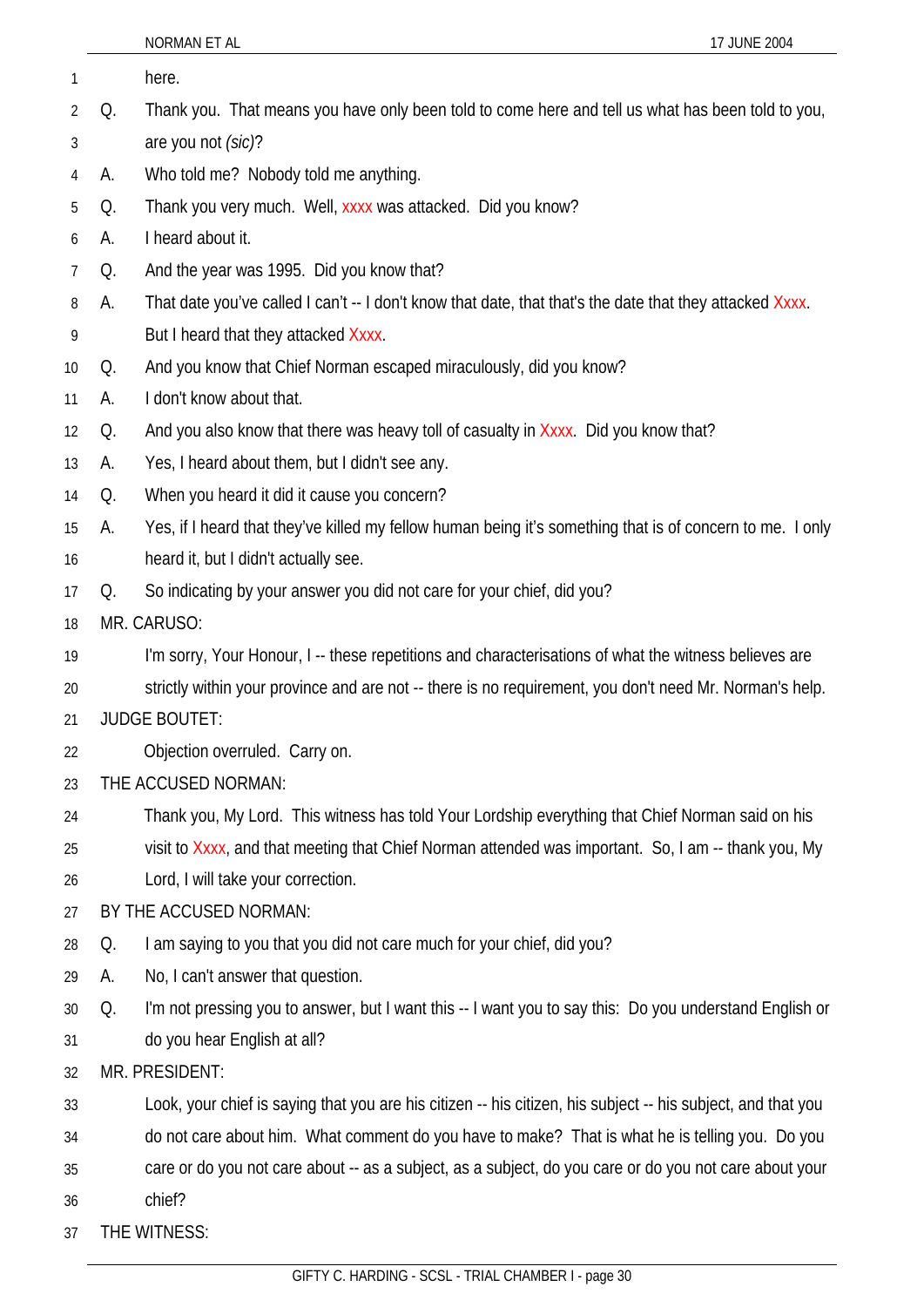|    |    | 17 JUNE 2004<br>NORMAN ET AL                                                                                |
|----|----|-------------------------------------------------------------------------------------------------------------|
| 1  |    | All I have to say is when he was chief in that chiefdom, he knew that in fact we cared for him because      |
| 2  |    | he didn't pass any order that we didn't take. So he can't come here now and he tells me that I didn't       |
| 3  |    | care for him in the chiefdom.                                                                               |
| 4  |    | BY THE ACCUSED NORMAN:                                                                                      |
| 5  | Q. | You are one of the concerned people in Xxxx and you are among the active youth in Xxxx. Was any             |
| 6  |    | arrangement made, to your knowledge, for a delegation to lead a message of sympathy to Chief                |
| 7  |    | Norman after that incident in Xxxx?                                                                         |
| 8  |    | <b>JUDGE BOUTET:</b>                                                                                        |
| 9  |    | First Accused, Mr. Norman, the question you've asked is a triple-barrel question. It's almost               |
| 10 |    | impossible for the witness to answer your question.                                                         |
| 11 |    | THE ACCUSED NORMAN:                                                                                         |
| 12 |    | Thank you, sir. Thank you, My Lord, I will reframe.                                                         |
| 13 |    | <b>JUDGE BOUTET:</b>                                                                                        |
| 14 |    | Please, ask, if you can, a simple question, and not three questions in one.                                 |
| 15 |    | THE ACCUSED NORMAN:                                                                                         |
| 16 |    | Thank you.                                                                                                  |
| 17 |    | MR. PRESIDENT:                                                                                              |
| 18 |    | I'm sure Mr. Bockarie will confirm the triple-barrelness of that question --                                |
| 19 |    | MR. BOCKARIE:                                                                                               |
| 20 |    | And put them one after the other. I will.                                                                   |
| 21 |    | MR. PRESIDENT:                                                                                              |
| 22 |    | -- even though Mr. Norman is better placed, you know, to determine --                                       |
| 23 |    | THE ACCUSED NORMAN:                                                                                         |
| 24 |    | I will put it this way, My Lords.                                                                           |
| 25 |    | BY THE ACCUSED NORMAN:                                                                                      |
| 26 | Q. | You are a concerned citizen of Xxxx, are you not?                                                           |
| 27 | А. | Yes.                                                                                                        |
| 28 | Q. | And you are an active youth in Xxxx, are you not?                                                           |
| 29 | А. | Yes.                                                                                                        |
| 30 | Q. | And that you know I know that you were involved in the well-being of people in Xxxx, do you not?            |
| 31 | А. | What type of help are you talking about?                                                                    |
| 32 | Q. | To keep the people safe in Xxxx during that time?                                                           |
| 33 | А. | Well, I'm someone in that village. I'm just an ordinary person. People were trying to protect us. I am      |
| 34 |    | just an ordinary person; others were trying to protect us.                                                  |
| 35 | Q. | But at least you will know when chiefs meet and the decision they take in the town, wouldn't you?           |
| 36 | А. | Whatever meeting they hold, if I'm there, whatever they say I will listen, I'll hear and I'll remember. I'm |
| 37 |    | nobody in that place, but it's not every meeting that I do attend, but if I'm there whatever they say, I'll |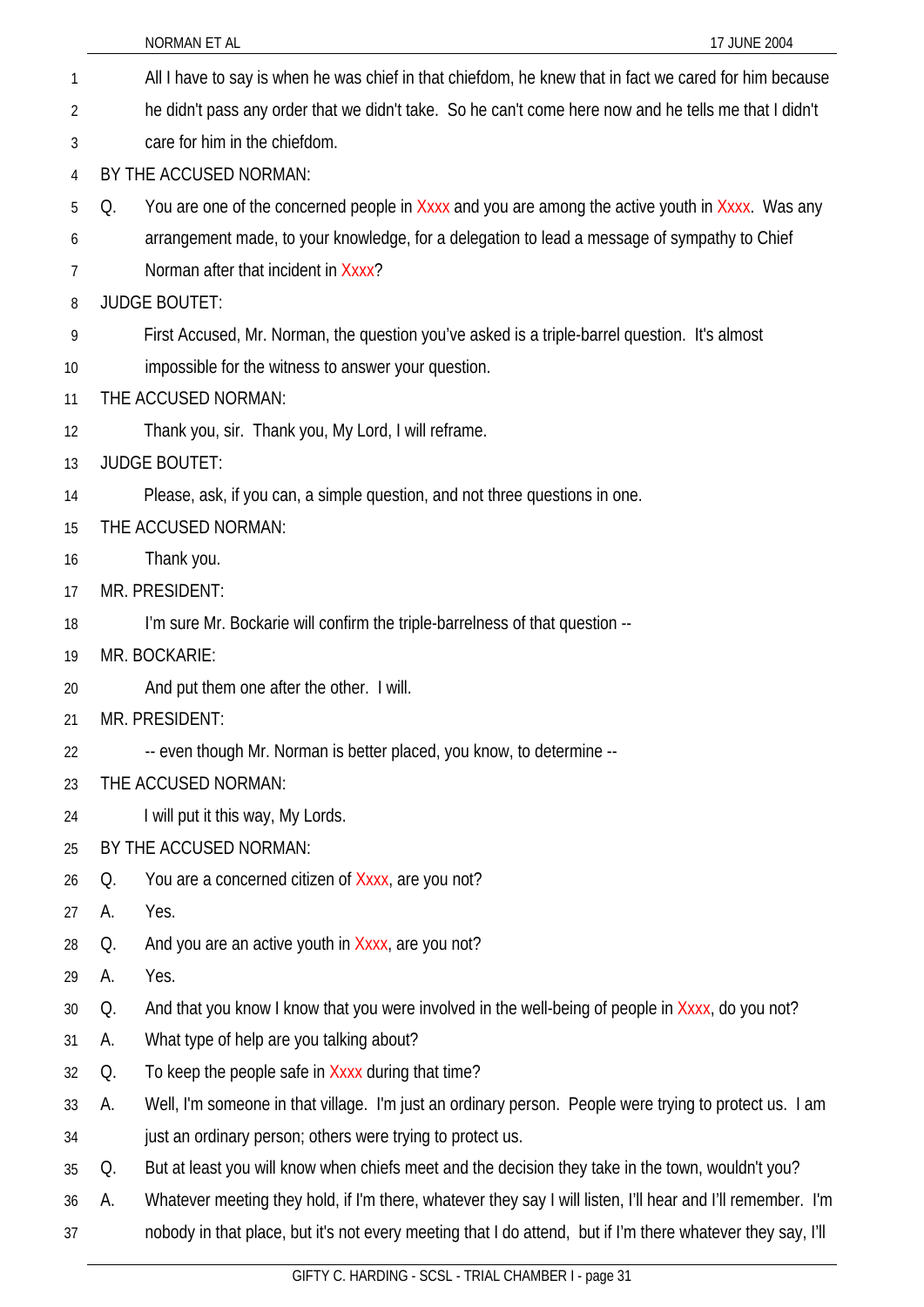|                |    | NORMAN ET AL<br>17 JUNE 2004                                                                         |
|----------------|----|------------------------------------------------------------------------------------------------------|
| 1              |    | remember.                                                                                            |
| 2              | Q. | But you happen to be selected to testify here about Chief Norman's visit to Xxxx, are you not?       |
| 3              | А. | Yes, because I was there. I was there when you visited the place.                                    |
| 4              | Q. | So that means you care about Xxxx, not so?                                                           |
| 5              | А. | Yes, it's important to me because it's my hometown.                                                  |
| 6              | Q. | Then what was happening in Xxxx, did it offend you?                                                  |
| $\overline{7}$ | А. | What was happening in Xxxx?                                                                          |
| 8              | Q. | What you have narrated here, the killing of people and the violence that was going on.               |
| 9              | А. | Yes, that is bound to disturb somebody because even my own household was burnt and I didn't do       |
| 10             |    | anything.                                                                                            |
| 11             | Q. | Did you know there were chiefs in Xxxx?                                                              |
| 12             | А. | Yes.                                                                                                 |
| 13             | Q. | What happened to you, did you report to the chiefs?                                                  |
| 14             | А. | At that time of the fight even a chief was out, he was running. He was running away. When he is      |
| 15             |    | running away how would you make a complaint to him? How would you make a complaint to him?           |
| 16             | Q. | So if they arrest anybody for not taking action like you, it will be wrong?                          |
| 17             |    | MR. CARUSO:                                                                                          |
| 18             |    | Objection, Your Honour. I simply don't understand the relevance of any of this.                      |
| 19             |    | <b>JUDGE BOUTET:</b>                                                                                 |
| 20             |    | Overruled.                                                                                           |
| 21             |    | THE ACCUSED NORMAN:                                                                                  |
| 22             |    | Thank you, My Lord.                                                                                  |
| 23             |    | THE KRIO INTERPRETER:                                                                                |
| 24             |    | Can you go over the question again, please? Can he go over the question, My Lords?                   |
| 25             |    | MR. PRESIDENT:                                                                                       |
| 26             |    | Mr. Norman, Mr. Norman.                                                                              |
| 27             |    | THE ACCUSED NORMAN:                                                                                  |
| 28             |    | Yes, My Lord.                                                                                        |
| 29             |    | MR. PRESIDENT:                                                                                       |
| 30             |    | The cabin is asking you to take over that question.                                                  |
| 31             |    | THE ACCUSED NORMAN:                                                                                  |
| 32             |    | Yes. I said -- the witness has said -                                                                |
| 33             |    | THE ACCUSED NORMAN:                                                                                  |
| 34             | Q. | You, Witness, have said that everybody was running helter-skelter and so therefore you did not know  |
| 35             |    | where to go, whether to go chiefs. The question now is, so, you would not expect any other person to |
| 36             |    | do what you would not have done, would you?                                                          |
| 37             |    | <b>JUDGE BOUTET:</b>                                                                                 |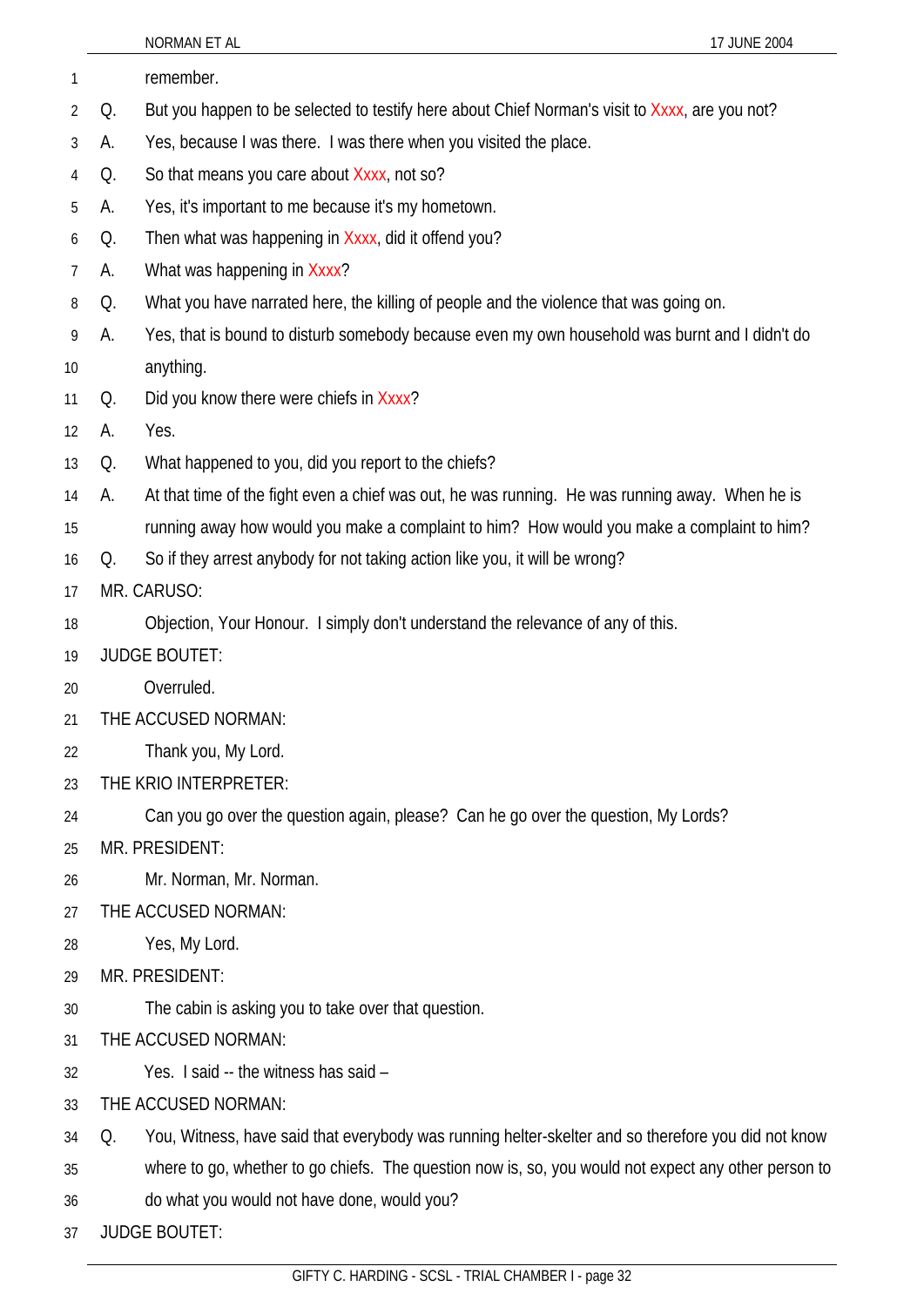NORMAN ET AL 17 JUNE 2004 1 This is a question that you are asking the witness to speculate about and that is -- 2 3 4 5 6 7 8 9 10 11 12 13 14 15 16 17 18 19 20 21 22 23 24 25 26 27 28 29 30 31 32 33 34 35 36 37 THE ACCUSED NORMAN: Well, My Lord, the witness said that -- JUDGE THOMPSON: Can you reframe it because it can be reframed, probably in a way that does not invite contention. THE ACCUSED NORMAN: Thank you, My Lord. JUDGE THOMPSON: Yeah. BY THE ACCUSED NORMAN: Q. You say you did not report what happened to you, even though it hurt, because there was so much that was -- something that we will call running about. JUDGE BOUTET: Mr. Norman, this is not quite the evidence that the witness has given. He said he did not report it to the chief because the chief had run away and therefore he could not report it to the chief. THE ACCUSED NORMAN: Good. BY THE ACCUSED NORMAN: Q. So, therefore, you say you did not report to the chiefs because the chiefs had ran away. After -- after the chief returned and you also returned did you report? A. When fighters have come and disturbed all of us, myself and the chiefs, how could I make a complaint to the chief? All of us have been helped by God. And they've come and they caused hostilities, they've taken our things away, they've burnt our houses, including the chief, how could I make a complaint to the chief when he too is being affected? If all of us return and sit back we will just look at, you know, and, you know, we just look at each other at that time because we have nothing to do about it. Q. After the time -- after the time, would you still consider it legitimate to report? A. Who do you think I will make the complaint to, the things that have happened to us? THE ACCUSED NORMAN: My Lord, objection. The witness is asking me who do I think whether -- he should report to, and I think that that answer should go to the Bench because I'm still insisting whether he reported even thereafter. I need an answer, My Lord. JUDGE BOUTET: Witness, please answer the question that was asked of you. The last question was -- would you reframe it again -- would you repeat it again, Mr. Norman, please? BY THE ACCUSED NORMAN: Q. After the incident was over, we had all returned to our chiefdoms, did he report?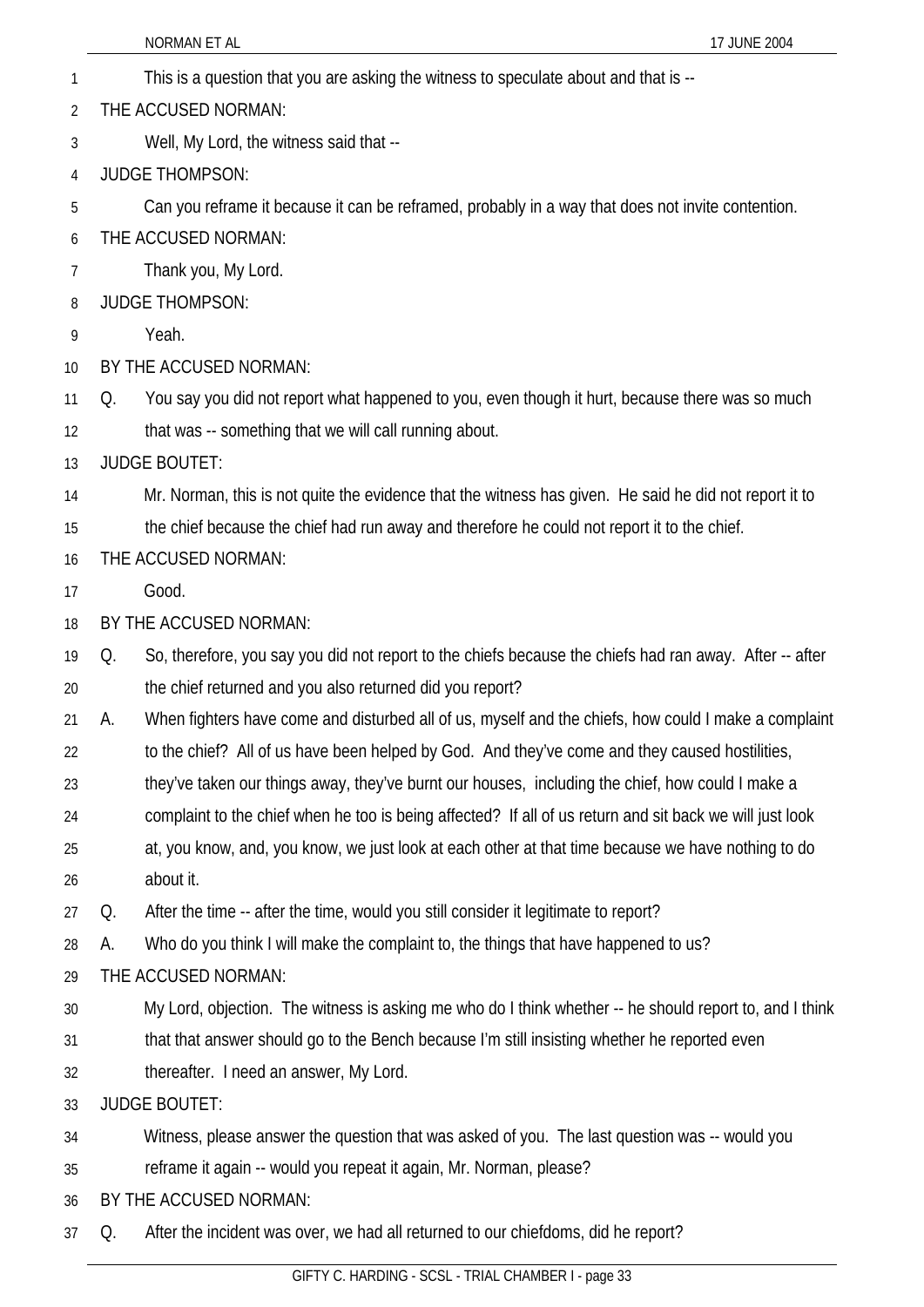- 1 A. Are you asking if I made any reports?
- 2 JUDGE BOUTET:
- 3 If you had reported the burning of the house and what you had been testifying about, after.
- 4 THE WITNESS:
- 5 Yes, we did make -- we did report to the chief that was there at the time, but he himself said, "I mean,
- 6 I am affected too; what could I do? You've all seen what has happened in town, what can we do? It
- 7 has happened to me. It is the war that has destroyed us, what can I do?"
- 8 BY THE ACCUSED NORMAN:
- 9 Q. So as far as you are concerned that answer was sufficient for you?
- 10 A. Even if I'm not satisfied, I will be satisfied because what he said to me I consider it's true. Because
- 11 what has happened to him has happened to me, so if I report to him and he says, "Well, let's have
- 12 faith in God," we will sit down and have faith in God.
- 13 Q. So you did not intend to pursue thereafter?
- 14 A. It was in my mind that if God is going to take up my case then He will take it, then I will take it forward.
- 15 THE ACCUSED NORMAN:
- 16 That will be all, My Lord.
- 17 JUDGE BOUTET:
- 18 Thank you. Cross-examination by second Accused -- counsel for second Accused. Counsel?
- 19 MR. BOCKARIE:
- 20

21

- WITNESS TF2-157
- 22 CROSS-EXAMINATION
- 23 BY MR. BOCKARIE:

Yes.

- 24 Q. Yes, sir. You said you are xxxx old. In which year were you born?
- 25 A. I was born in xxxx.
- 26 Q. You were born in xxxx. Now, you said you came to Bo, arrived in Bo on the 14th of February 1998.
- 27 A. It was not on the 14th.
- 28 Q. You left -- you arrived in Bo on the morning of the 14th February 1998, isn't it?
- 29 A. I reached Bo early in the morning. I left on the 13th of February and reached very early in the
- 30 morning.
- 31 Q. So you arrived the following morning?
- 32 A. Yes, early in the morning.
- 33 Q. Thank you. And I take it to be the 14th of February 1998?
- 34 A. As you've checked it and that's the way you want to take it, then that's it.
- 35 36 Q. Now, when you -- in the morning of the 14th of February 1998 -- you said you stayed at Shellmingo; isn't it?
- 37 A. Yes, very early that morning.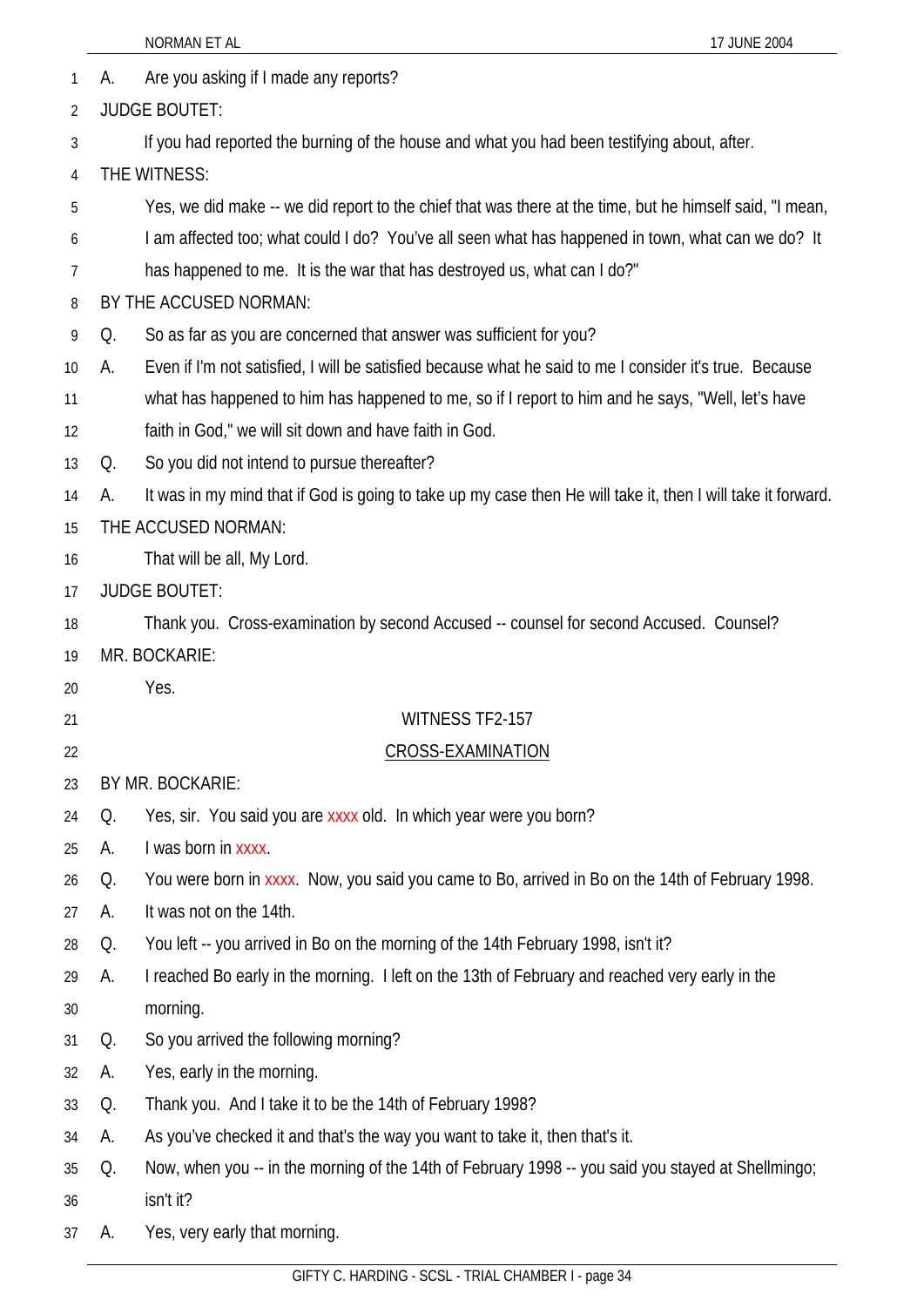- 1 Q. Did you see civilians at Shellmingo?
- 2 A. Yes, where I stayed there were civilians there.
- 3 Q. Did you see any *Kamajor* at that time at Shellmingo?
- 4 A. Inside Shellmingo town? No, I didn't see any *Kamajor* there on that day.
- 5 Q. But you agree with me that Shellmingo is part of Bo Town, isn't it?
- 6 A. Yes, it's Bo already.
- 7 Q. Now, you said -- sorry. You left Shellmingo and came back to Xxxx because of economic reasons.
- 8 MR. PRESIDENT:
- 9 Please, please, can you spell that name, Shal-what?
- 10 MR. BOCKARIE:
- 11 Shellmingo S-H-E-L-L --
- 12 MR. PRESIDENT:
- 13 S-H-E --
- 14 MR. BOCKARIE:
- 15 -- L-L-M-I-N-G-O.
- 16 MR. PRESIDENT:
- 17 Shellmingo?
- 18 MR. BOCKARIE:
- 19 Yes.
- 20 MR. PRESIDENT:
- 21 Thank you.
- 22 MR. BOCKARIE:
- 23 Yes, thanks -- sorry.
- 24 BY MR. BOCKARIE:
- 25 Q. You said you left Shellmingo because of economic reasons and came back to Xxxx later in the day.
- 26 Am I correct?
- 27 28 A. Yes, I left Shellmingo in the morning and returned to Xxxx because I didn't have any food to eat. The person who hosted me had nothing for me to eat.
- 29 Q. *(Overlapping microphones)*
- 30 A. Yes.
- 31 32 Q. But whilst you were in Bo -- for the few hours you were in Bo your life was not in any eminent danger, was it?
- 33 A. There was no danger against my life.
- 34 Q. You came -- you say you stopped at xxxx. xxxx is less than a mile to Xxxx, isn't it? Am I correct?
- 35 A. When I reached xxxx, from xxxx to xxxx *na* two miles *(sic).*
- 36 Q. It's two miles?
- 37 A. It's two miles.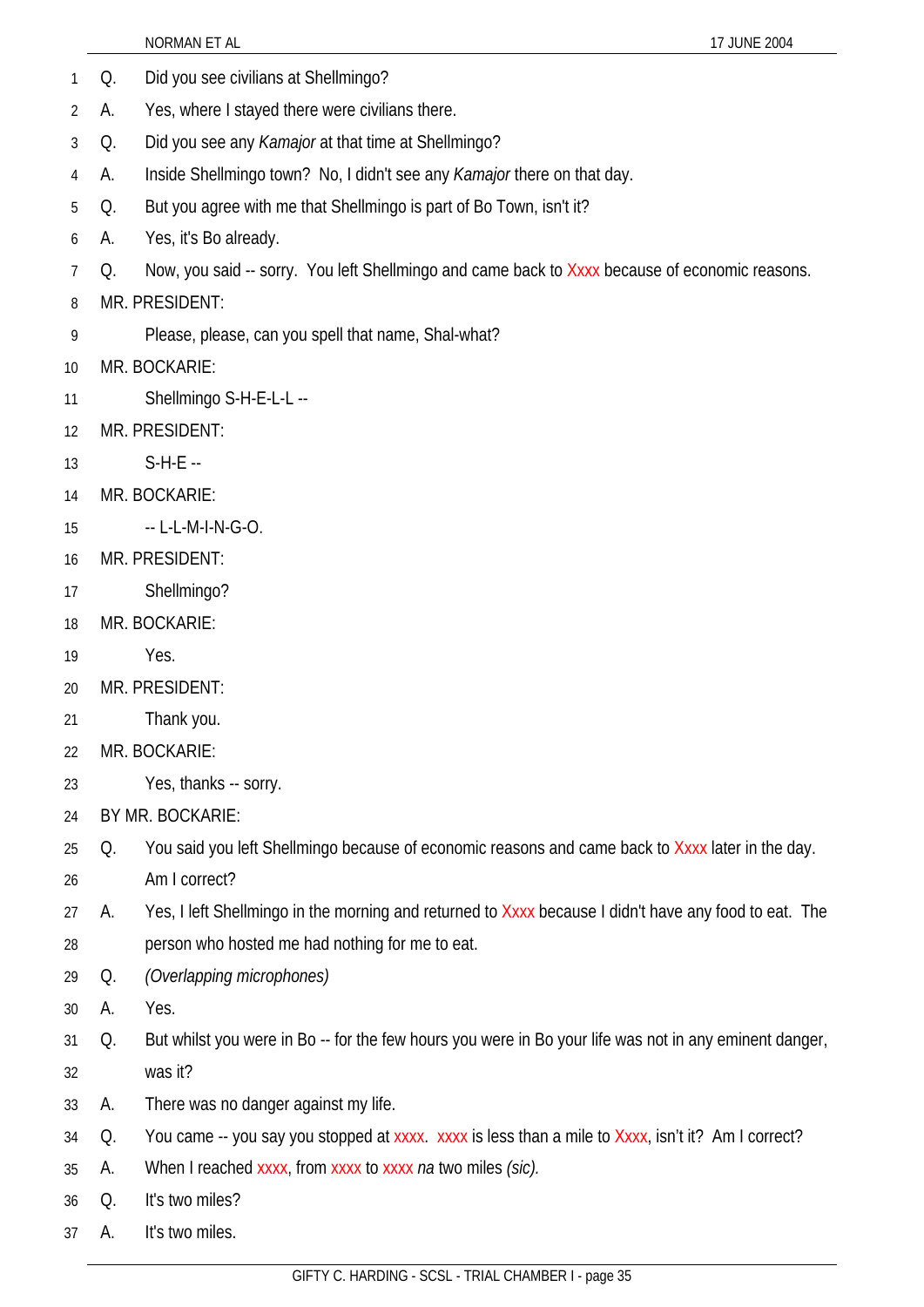|    |                          | NORMAN ET AL<br>17 JUNE 2004                                                                                |  |  |
|----|--------------------------|-------------------------------------------------------------------------------------------------------------|--|--|
| 1  | Q.                       | It's two miles. It's a very short distance.                                                                 |  |  |
| 2  | А.                       | Yes.                                                                                                        |  |  |
| 3  | Q.                       | You saw so many civilians in xxxx, didn't you?                                                              |  |  |
| 4  | А.                       | I saw civilians but they were not many, at least where I stopped on the way.                                |  |  |
| 5  | Q.                       | And I'm sure you saw xxxx civilians residing in Bendu at the time you were there?                           |  |  |
| 6  | А.                       | I didn't see any civilians from xxxx. The only ones I saw were those from Bendu.                            |  |  |
| 7  | Q.                       | Okay. When you eventually arrived at xxxx, you told this Court that you saw civilians in xxxx.              |  |  |
| 8  | А.                       | Yes, I said civilians were there but they were not many, they were sparsely located.                        |  |  |
| 9  | Q.                       | As the days rolled by civilians started coming into the town, isn't it?                                     |  |  |
| 10 | А.                       | Yes, they were coming in singularly. Yes, yes, they were coming in gradually.                               |  |  |
| 11 | Q.                       | So after a week there was an appreciable number of civilians living together with the <i>Kamajors</i> in    |  |  |
| 12 | Xxxx. Am I correct?      |                                                                                                             |  |  |
| 13 | А.                       | No, there were not many. Even after one week there were not many civilians. They were there but             |  |  |
| 14 |                          | they were not many. We were not many.                                                                       |  |  |
| 15 | Q.                       | But you would say after two weeks there was an appreciable number of civilians in Xxxx?                     |  |  |
| 16 | А.                       | There was nothing good about -- everybody was scared. They were scared to come to town. It was              |  |  |
| 17 |                          | only that I didn't have any safe place that's why I didn't -- if I had a safe place I would not have        |  |  |
| 18 |                          | returned.                                                                                                   |  |  |
| 19 | Q.                       | So when you eventually got to xxxx can you tell us an estimate of the number of civilians you saw?          |  |  |
| 20 | А.                       | No, I can't tell you that. I was not able to count them, so I can't tell you the estimate. I didn't count   |  |  |
| 21 |                          | them.                                                                                                       |  |  |
| 22 | Q.                       | Can you tell us if they exceeded 10, 20, 30, 40, as the case might be?                                      |  |  |
| 23 | А.                       | No, I can't tell you that. At that time -- xxxx is not a village, it's a big town, but somebody might be at |  |  |
| 24 |                          | xxxx and I didn't know about him. Those that I saw I know that they were there.                             |  |  |
| 25 | Q.                       | So you were only confined in your own section in xxxx?                                                      |  |  |
| 26 | А.                       | I didn't tell you that I was just stationed in xxxx. I was in xxxx town, but I don't know about all the     |  |  |
| 27 |                          | people from the other areas because I didn't go from house to house asking whether this person is           |  |  |
| 28 |                          | here and I put his name on paper.                                                                           |  |  |
| 29 | Q.                       | Now, okay, for the few, according to you, who were in xxxx, did they make any report of any                 |  |  |
| 30 |                          | harassment, according to your knowledge?                                                                    |  |  |
| 31 | А.                       | Oh, that was happening in a very -- it was many. Such incidents were very many.                             |  |  |
| 32 |                          | MR. BOCKARIE:                                                                                               |  |  |
| 33 |                          | What is the answer?                                                                                         |  |  |
| 34 | THE ENGLISH INTERPRETER: |                                                                                                             |  |  |
| 35 |                          | Such incidents were happening on a regular basis. They were very many.                                      |  |  |
| 36 |                          | BY MR. BOCKARIE:                                                                                            |  |  |
| 37 | Q.                       | Now, you talked of this bomb blast on the 13th of February 1998. You said it came from the xxxx             |  |  |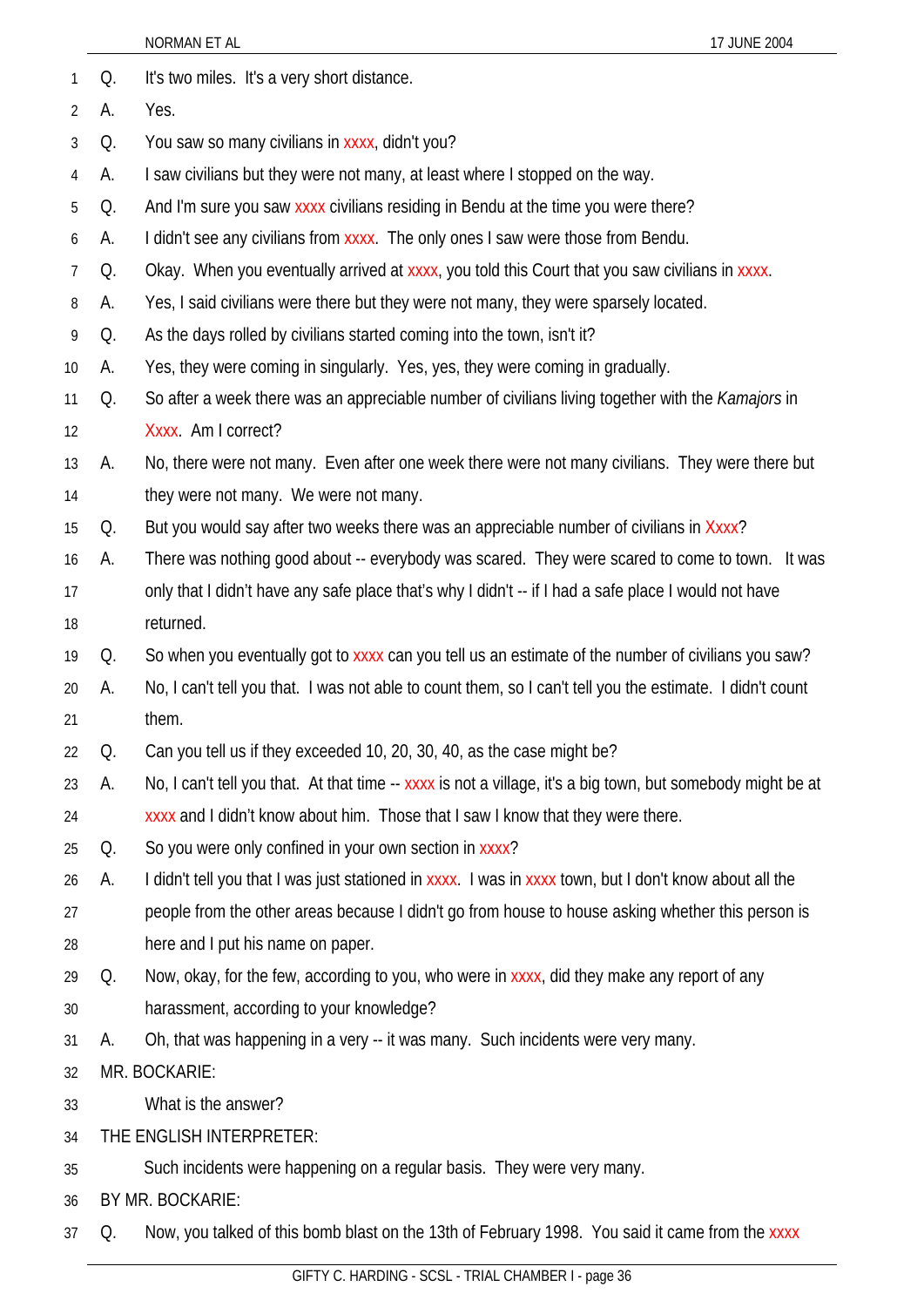|    |    | NORMAN ET AL<br>17 JUNE 2004                                                                                   |  |  |
|----|----|----------------------------------------------------------------------------------------------------------------|--|--|
| 1  |    | direction.                                                                                                     |  |  |
| 2  | А. | Yes, February 13th I heard a bomb that came from the direction of xxxx and it came towards the                 |  |  |
| 3  |    | mosque.                                                                                                        |  |  |
| 4  | Q. | You were in the mosque?                                                                                        |  |  |
| 5  | А. | Yes.                                                                                                           |  |  |
| 6  | Q. | How did you know that the bomb blast came from that direction?                                                 |  |  |
| 7  | А. | Yes, for a gun, even if they shoot a gun and it comes from the direction of that door, if you know it -- if    |  |  |
| 8  |    | it's heavy and it's coming from this direction you will know that it is coming from the other direction.       |  |  |
| 9  |    | That's how I knew.                                                                                             |  |  |
| 10 | Q. | So you are telling this Court that by the sound of the bomb you were able to determine it's direction,         |  |  |
| 11 |    | isn't it?                                                                                                      |  |  |
| 12 | А. | Yes, the sound that that particular one made and the way it travelled, I knew that it had come from the        |  |  |
| 13 |    | xxxx end.                                                                                                      |  |  |
| 14 | Q. | You said this bomb landed on two houses. Were they residential houses?                                         |  |  |
| 15 | А. | The other house there was nobody, it was an old school. They had turned it into an old house but it            |  |  |
| 16 |    | was a stone house and board house.                                                                             |  |  |
| 17 | Q. | What about the other house?                                                                                    |  |  |
| 18 | А. | The other one that came went through the room in the veranda and it destroyed the veranda room.                |  |  |
| 19 | Q. | So, now, you can distinguish a school from a residential house, can't you?                                     |  |  |
| 20 | А. | Yes, if this is a school and I know that's where they will go to study and I know this is where people         |  |  |
| 21 |    | sleep, yes, I can know the difference.                                                                         |  |  |
| 22 | Q. | In your earlier statement you said it landed on two houses; are you now saying it was not two houses           |  |  |
| 23 |    | but a school and a house?                                                                                      |  |  |
| 24 | А. | The school is a house. The school is a house. It's a stone house. The chief that was in xxxx, the              |  |  |
| 25 |    | house that he built, that's the house. But it came to a time when Ahmadies took it and they started --         |  |  |
| 26 |    | they turned it into -- they turned it into a learning institution. It's not that they built it originally as a |  |  |
| 27 |    | school; it's a house. They are only using it as a school.                                                      |  |  |
| 28 | Q. | Are you telling this Court now that the bomb landed on a school and a house, not two houses as                 |  |  |
| 29 |    | previously said?                                                                                               |  |  |
| 30 |    |                                                                                                                |  |  |
| 31 |    | MR. PRESIDENT:                                                                                                 |  |  |
| 32 |    | Please listen to the witness, you know. Listen to his answers. He is giving you a clear explanation of         |  |  |
| 33 |    | what he means to say.                                                                                          |  |  |
| 34 |    | MR. BOCKARIE:                                                                                                  |  |  |
| 35 |    | Yes, yes.                                                                                                      |  |  |
| 36 |    | THE WITNESS:                                                                                                   |  |  |
| 37 |    | What are you saying? What are you saying? What are you saying?                                                 |  |  |
|    |    |                                                                                                                |  |  |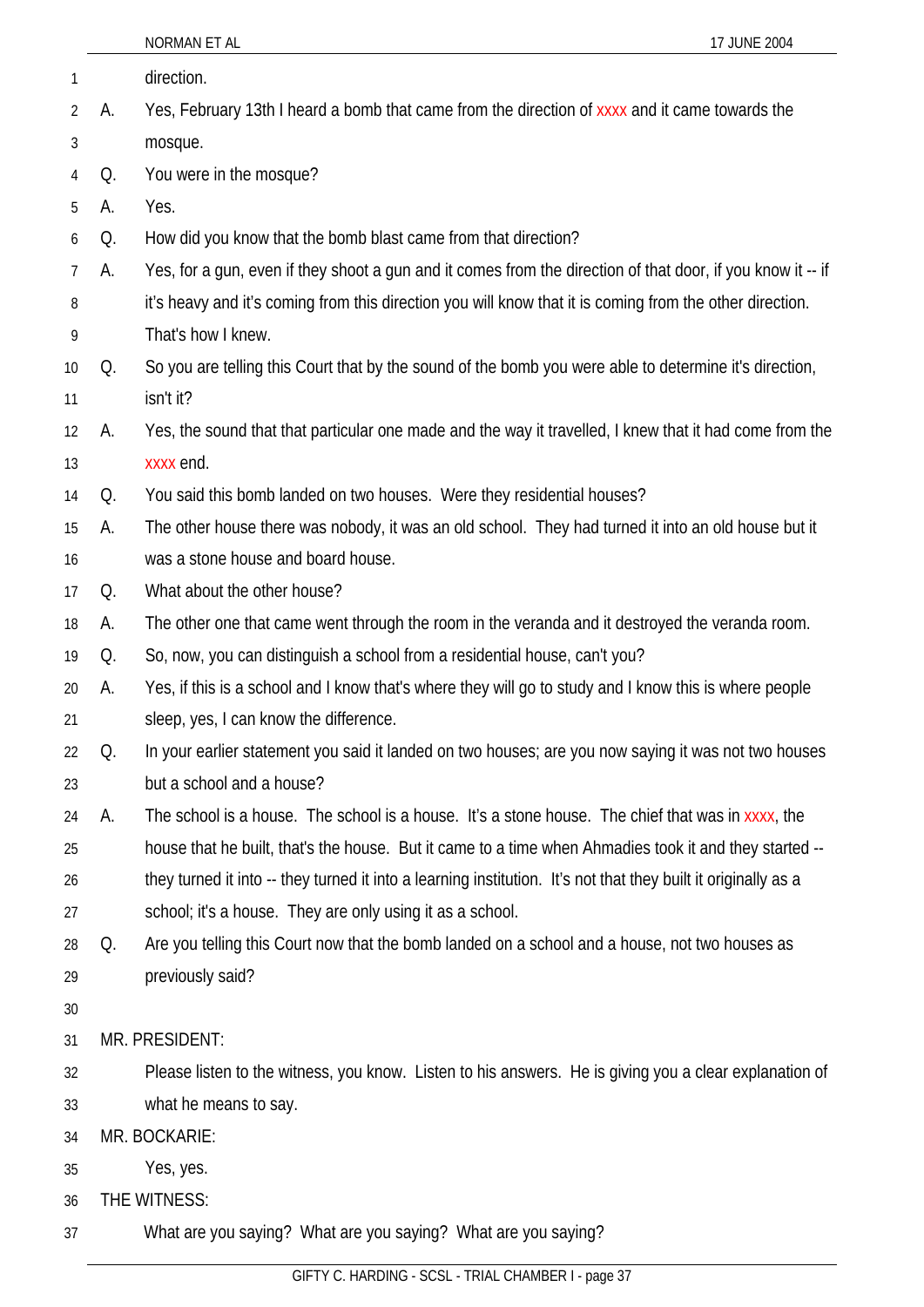| 1  | MR. BOCKARIE:                                                                                              |  |  |
|----|------------------------------------------------------------------------------------------------------------|--|--|
| 2  | Can I be guided? What's his last answer, My Lord?                                                          |  |  |
| 3  | THE WITNESS:                                                                                               |  |  |
| 4  | The last question that you asked me, ask me the question again.                                            |  |  |
| 5  | BY MR. BOCKARIE:                                                                                           |  |  |
| 6  | Are you telling this Court now that the bomb landed on a school and a house, not on two houses<br>Q.       |  |  |
| 7  | previously said?                                                                                           |  |  |
| 8  | <b>JUDGE BOUTET:</b>                                                                                       |  |  |
| 9  | Well, we -- Witness, don't answer that question yet.                                                       |  |  |
| 10 |                                                                                                            |  |  |
| 11 | Counsel, we've just told you -- the Presiding Judge has told you that that was not his answer. He          |  |  |
| 12 | gave you an explanation to that question and explained what he meant by two houses; one of these           |  |  |
| 13 | houses had now been converted to a school, but he said these were two houses. That's his answer.           |  |  |
| 14 | MR. BOCKARIE:                                                                                              |  |  |
| 15 | Yes.                                                                                                       |  |  |
| 16 | BY MR. BOCKARIE:                                                                                           |  |  |
| 17 | Now, at the time of the bomb blast, was it a school or a house?<br>O.                                      |  |  |
| 18 | MR. CARUSO:                                                                                                |  |  |
| 19 | Objection, Your Honour, we have been over this.                                                            |  |  |
| 20 | <b>JUDGE BOUTET:</b>                                                                                       |  |  |
| 21 | Objection sustained.                                                                                       |  |  |
| 22 | By MR. BOCKARIE:                                                                                           |  |  |
| 23 | Now, did you vote in 1996? You know there was a general election in 1996, did you vote?<br>Q.              |  |  |
| 24 | MR. CARUSO:                                                                                                |  |  |
| 25 | Objection, Your Honour. That seems to me to be something that is personal to the witness and I'm           |  |  |
| 26 | not quite certain how probative that will be.                                                              |  |  |
| 27 | MR. PRESIDENT:                                                                                             |  |  |
| 28 | No, no, he should answer the question. He should answer the question. It's overruled.                      |  |  |
| 29 | THE WITNESS:                                                                                               |  |  |
| 30 | What did you say?                                                                                          |  |  |
| 31 | BY MR. BOCKARIE:                                                                                           |  |  |
| 32 | There was an election in 1996. Did you vote in 1996?<br>Q.                                                 |  |  |
| 33 | 1996, if I voted?<br>А.                                                                                    |  |  |
| 34 | The election that brought Tejan Kabbah in power.<br>Q.                                                     |  |  |
| 35 | The one that brought Tejan Kabbah in power? This question is doubtful. I still do not understand the<br>А. |  |  |
| 36 | question.                                                                                                  |  |  |
| 37 | MR. BOCKARIE:                                                                                              |  |  |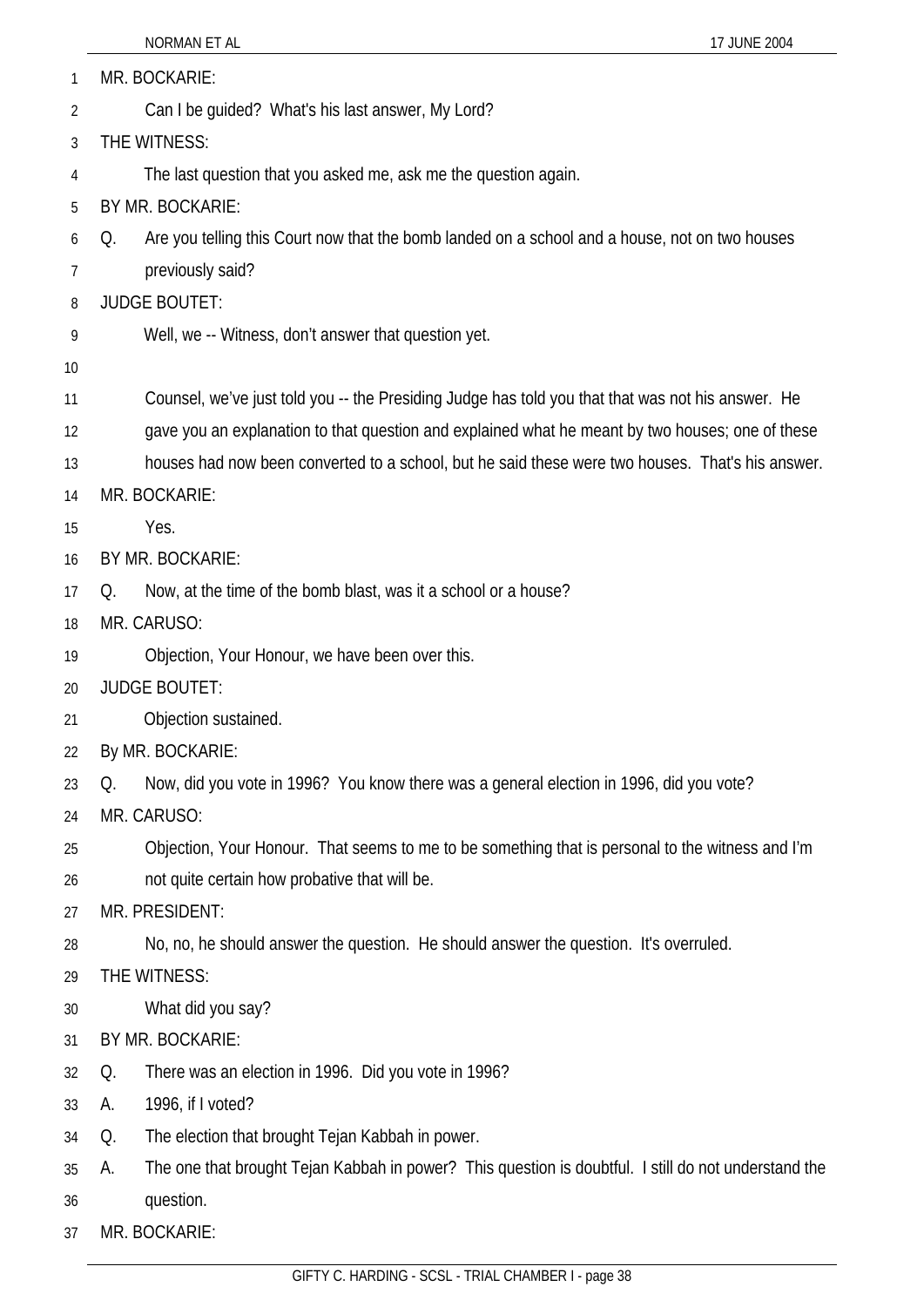|                | 17 JUNE 2004<br>NORMAN ET AL                                                                           |
|----------------|--------------------------------------------------------------------------------------------------------|
| 1              | Your Honour, I want to draw your attention to the fact that conscious effort is being made on the part |
| $\overline{2}$ | of the witness to evade the question. This question is very clear and unambiguous. There was an        |
| 3              | election in 1996 all over the country. Did you vote during that election?                              |
| $\overline{4}$ | <b>JUDGE THOMPSON:</b>                                                                                 |
| 5              | Shall I intervene?                                                                                     |
| 6              | <b>JUDGE BOUTET:</b>                                                                                   |
| 7              | Maybe you should ask him if he knows that there was an election in 1996 first.                         |
| 8              | MR. BOCKARIE:                                                                                          |
| 9              | All right.                                                                                             |
| 10             | <b>JUDGE THOMPSON:</b>                                                                                 |
| 11             | The question is --                                                                                     |
| 12             | BY MR. BOCKARIE:                                                                                       |
| 13             | Do you know if there was an election in 1996 that brought Tejan Kabbah to power?<br>Q.                 |
| 14             | <b>JUDGE BOUTET:</b>                                                                                   |
| 15             | Again, you are asking two questions at the same time. Ask him if there was an election and as a        |
| 16             | result of that election if, if, if.                                                                    |
| 17             | MR. PRESIDENT:                                                                                         |
| 18             | What the election was for.                                                                             |
| 19             | <b>JUDGE THOMPSON:</b>                                                                                 |
| 20             | Yes.                                                                                                   |
| 21             | MR. BOCKARIE:                                                                                          |
| 22             | I will take the cue, My Lord.                                                                          |
| 23             | <b>JUDGE THOMPSON:</b>                                                                                 |
| 24             | And, Learned Counsel, isn't it better to assist the Court arrive at the facts to have these questions  |
| 25             | framed and put to the witness disjunctively? I mean, what purpose is really served here by asking a    |
| 26             | conjunctive question? It confuses, it's argumentative. This Tribunal is interested in facts as a basic |
| 27             | tool for our own process, arguments later on. So why not elicit facts from the witness?                |
| 28             | MR. BOCKARIE:                                                                                          |
| 29             | I will take the cue, My Lord.                                                                          |
| 30             |                                                                                                        |
| 31             | <b>JUDGE THOMPSON:</b>                                                                                 |
| 32             | Thank you.                                                                                             |
| 33             | BY MR. BOCKARIE:                                                                                       |
| 34             | You said -- have you ever voted on a general election?<br>Q.                                           |
| 35             | Yes.<br>А.                                                                                             |
| 36             | Can you remember the year?<br>Q.                                                                       |
| 37             | I can't remember the year.<br>А.                                                                       |
|                | GIFTY C. HARDING - SCSL - TRIAL CHAMBER I - page 39                                                    |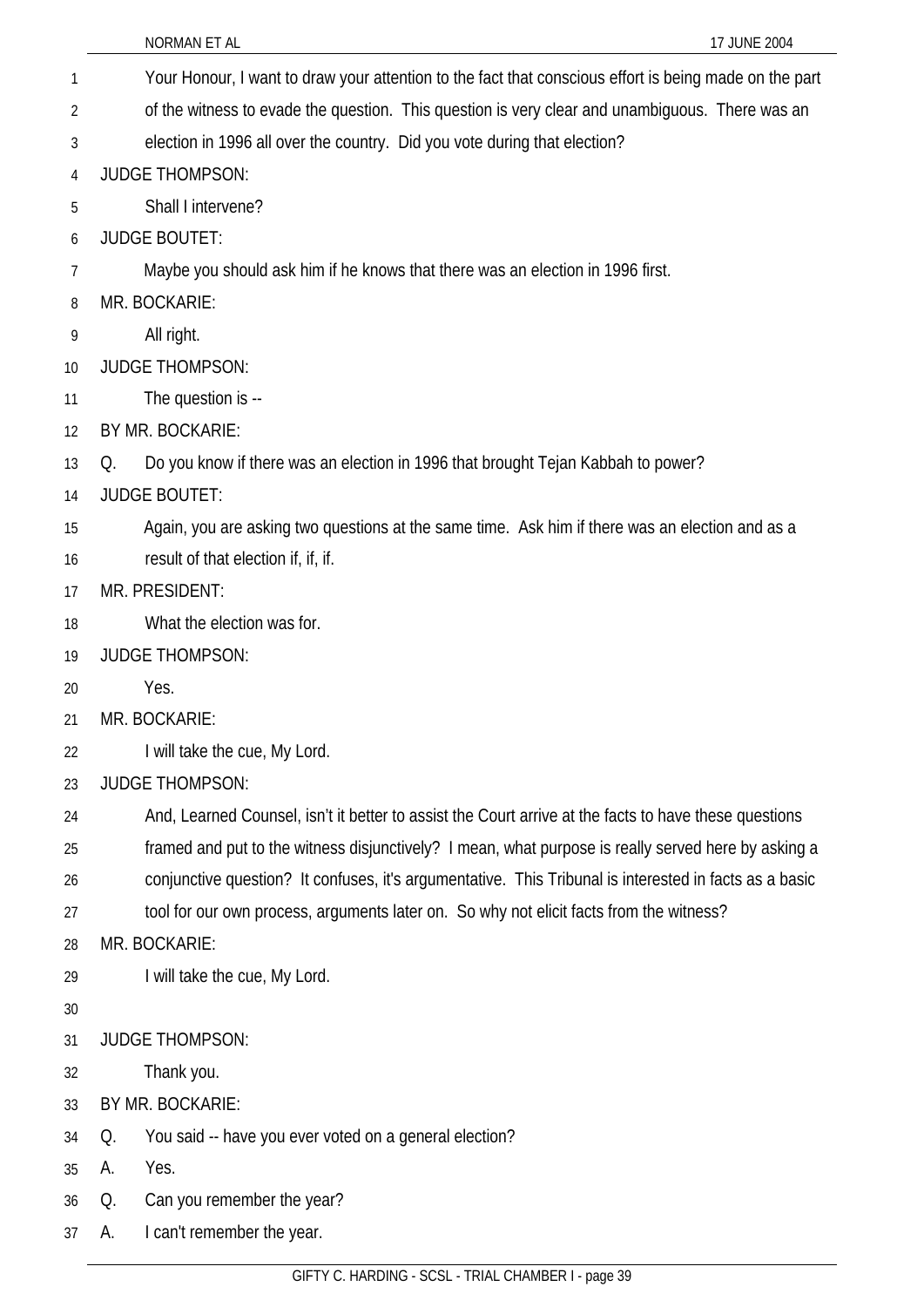|    |    | NORMAN ET AL<br>17 JUNE 2004                                                                                |  |  |
|----|----|-------------------------------------------------------------------------------------------------------------|--|--|
| 1  | Q. | Will I be correct if I say it was in 1996?                                                                  |  |  |
| 2  | А. | I would say I don't know. If you say that's the date, I don't know.                                         |  |  |
| 3  | Q. | Then I'm putting it to you that it was in 1996.                                                             |  |  |
| 4  | А. | That's what you have said.                                                                                  |  |  |
| 5  | Q. | Now, when -- but you recall that on the 25th of May 1997 the government of Tejan Kabbah was                 |  |  |
| 6  |    | overthrown; are you aware of that fact?                                                                     |  |  |
| 7  | А. | Yes. For dates, for those that I can remember I will talk about that here, but I am not a learned           |  |  |
| 8  |    | person. So if you are talking about dates and asking me if I can remember that particular, if you know      |  |  |
| 9  |    | that's the correct date, tell me that that's the correct date. All I can say here is what I can remember.   |  |  |
| 10 |    | If I don't remember you ask me I'll tell you I don't remember. If you say that's the date and you know      |  |  |
| 11 |    | that's the date, then say it. I don't remember dates. I'm telling you those dates that I remember. And      |  |  |
| 12 |    | for those dates that I can't remember, tell me that this is the date then -- and you want me to accept it,  |  |  |
| 13 |    | I won't accept it.                                                                                          |  |  |
| 14 | Q. | But you agree with me that the SLPP government was overthrown in 1997?                                      |  |  |
| 15 | А. | No, I won't agree with you on that. I am not a politician. I won't agree to something that I don't know.    |  |  |
| 16 |    | The one that I know I'll agree.                                                                             |  |  |
| 17 |    | MR. PRESIDENT:                                                                                              |  |  |
| 18 |    | Did you ever hear that a government had been overthrown? Did you hear that a government was                 |  |  |
| 19 |    | overthrown?                                                                                                 |  |  |
| 20 |    | THE WITNESS:                                                                                                |  |  |
| 21 |    | Yes, I heard about that but I don't have the date in mind. Now --                                           |  |  |
| 22 |    | <b>JUDGE BOUTET:</b>                                                                                        |  |  |
| 23 |    | Mr. Counsel, because you keep asking questions about dates and he is telling you he does not know           |  |  |
| 24 |    | anything about dates. Now, if you put the government as being overthrown on a specific date, he is          |  |  |
| 25 |    | telling you, "I don't know." He knows about the government being overthrown, but if you try to put a        |  |  |
| 26 |    | date to it, he is telling, "I don't know."                                                                  |  |  |
| 27 |    | MR. BOCKARIE:                                                                                               |  |  |
| 28 |    | Yes, I do agree with Your Honour, but this is --                                                            |  |  |
| 29 |    | <b>JUDGE THOMPSON:</b>                                                                                      |  |  |
| 30 |    | And this is -- shall I -- and this is where we say that not much purpose is served by argumentative and     |  |  |
| 31 |    | highly contentious questions. Of course we are very sensitive to the fact that counsel has a lot of         |  |  |
| 32 |    | latitude in cross-examination, particularly to put questions that go to the credit of the testimony. But in |  |  |
| 33 |    | doing so, trying to be too argumentative and speculative does not assist this Tribunal of fact, because     |  |  |
| 34 |    | we are not going to evaluate witnesses' testimony on the basis of argumentative and speculative             |  |  |
| 35 |    | answers.                                                                                                    |  |  |
| 36 |    | MR. BOCKARIE:                                                                                               |  |  |
| 37 |    | Yes, My Lord, I do agree with you and I am taking the cue.                                                  |  |  |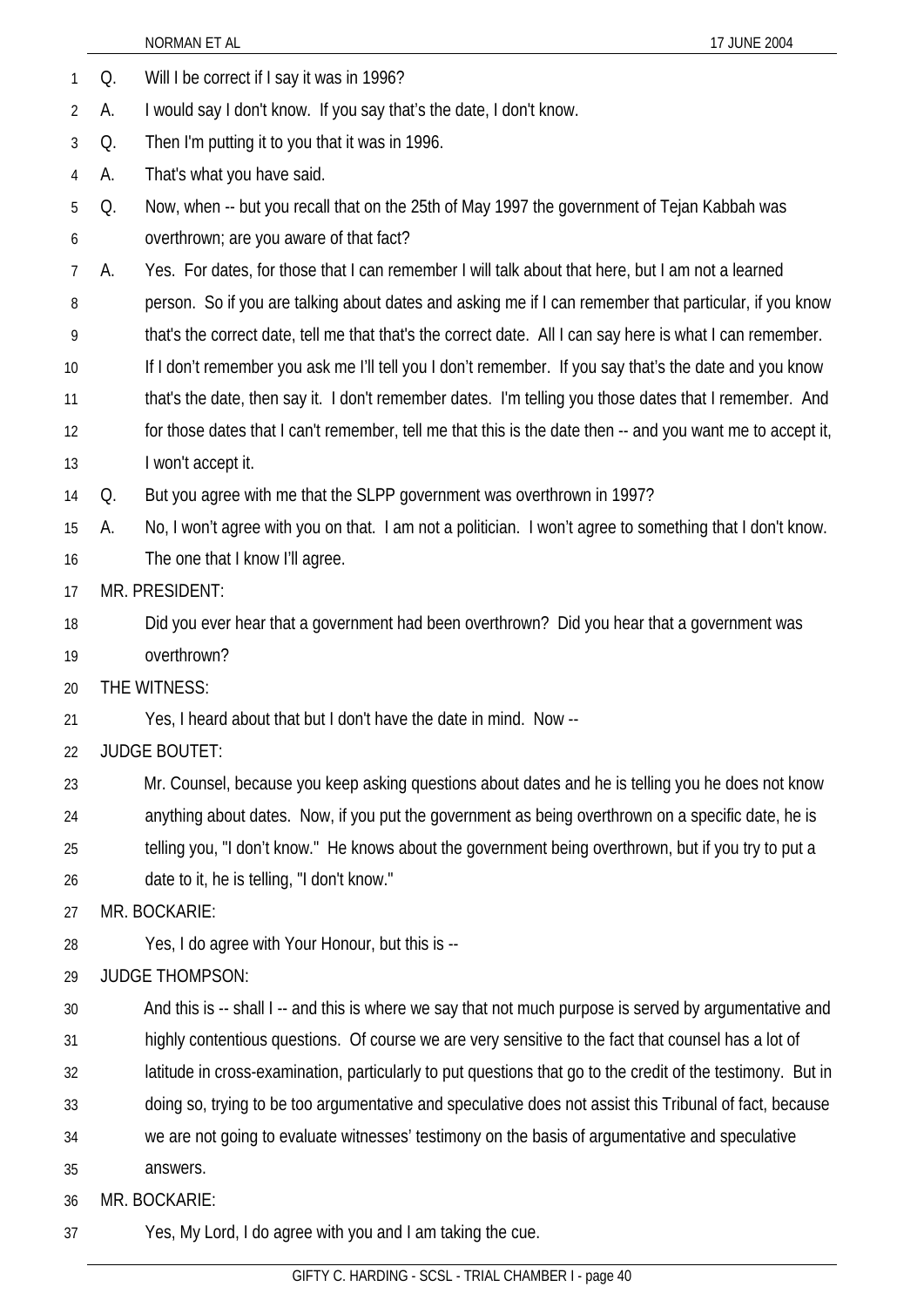1

| 2  |                                                                                                         | My Lord, this witness, I'm just saying he wants to be very evasive. And this witness can say, with    |  |
|----|---------------------------------------------------------------------------------------------------------|-------------------------------------------------------------------------------------------------------|--|
| 3  | precision, that on the 13th of February at exactly 1:30 -- he can remember events of that nature.       |                                                                                                       |  |
| 4  | MR. CARUSO:                                                                                             |                                                                                                       |  |
| 5  | Excuse me. Yes, Your Honour, this is not an argument. It is presumably a cross-examination. For         |                                                                                                       |  |
| 6  | this counsel to turn and argue as to what has been said or the evaluation of this witness, is wrong and |                                                                                                       |  |
| 7  |                                                                                                         | we object to it.                                                                                      |  |
| 8  |                                                                                                         | <b>JUDGE BOUTET:</b>                                                                                  |  |
| 9  |                                                                                                         | Objection sustained.                                                                                  |  |
| 10 |                                                                                                         | MR. BOCKARIE:                                                                                         |  |
| 11 |                                                                                                         | I will, your -- I will reframe.                                                                       |  |
| 12 |                                                                                                         | BY MR. BOCKARIE:                                                                                      |  |
| 13 | Q.                                                                                                      | Now, you said there was a meeting held in xxxx some time in March which was addressed by Chief        |  |
| 14 |                                                                                                         | Norman. Am I correct?                                                                                 |  |
| 15 | А.                                                                                                      | Yes.                                                                                                  |  |
| 16 | Q.                                                                                                      | For how long did this meeting last? The first meeting, how long did it last?                          |  |
| 17 | А.                                                                                                      | It started when the sun has come up and it was almost daylight. I didn't have a watch on my wrist.    |  |
| 18 |                                                                                                         | And he spoke, and even when I went away he continued to talk and it lasted for long. Whatever he      |  |
| 19 |                                                                                                         | said in my absence, I didn't hear.                                                                    |  |
| 20 | Q.                                                                                                      | As a muslim, the meeting commenced before the afternoon prayers or before the afternoon prayers?      |  |
| 21 | А.                                                                                                      | That was before the afternoon prayers, that was when the meeting started.                             |  |
| 22 | Q.                                                                                                      | Now, was it before 12 o'clock or after 12 o'clock?                                                    |  |
| 23 | А.                                                                                                      | didn't have a watch and you are asking me about 12 o'clock. If I had a wrist watch then I would have  |  |
| 24 |                                                                                                         | told you, but that was when the sun was really up, that was when the meeting started.                 |  |
| 25 |                                                                                                         | MR. PRESIDENT:                                                                                        |  |
| 26 |                                                                                                         | Counsel, you keep insisting on this and he is setting the replies back -- you are getting the replies |  |
| 27 |                                                                                                         | back. You are getting the reply back. Please, get along.                                              |  |
| 28 |                                                                                                         | MR. BOCKARIE:                                                                                         |  |
| 29 |                                                                                                         | $Now -$                                                                                               |  |
| 30 |                                                                                                         |                                                                                                       |  |
| 31 |                                                                                                         | MR. PRESIDENT:                                                                                        |  |
| 32 |                                                                                                         | This man keeps saying, "I didn't have a watch," "I didn't have this," I mean, we keep coming back to  |  |
| 33 |                                                                                                         | that.                                                                                                 |  |
| 34 |                                                                                                         | <b>JUDGE THOMPSON:</b>                                                                                |  |
| 35 |                                                                                                         | Perhaps if counsel would enlighten the Bench a little on the purpose of this line of cross enquiry    |  |
| 36 |                                                                                                         | because we don't want to appear to be stifling your cross-examination. But if you need to assure us   |  |
| 37 |                                                                                                         | why time is of such materiality for the purposes of your cross-examination, you may perhaps           |  |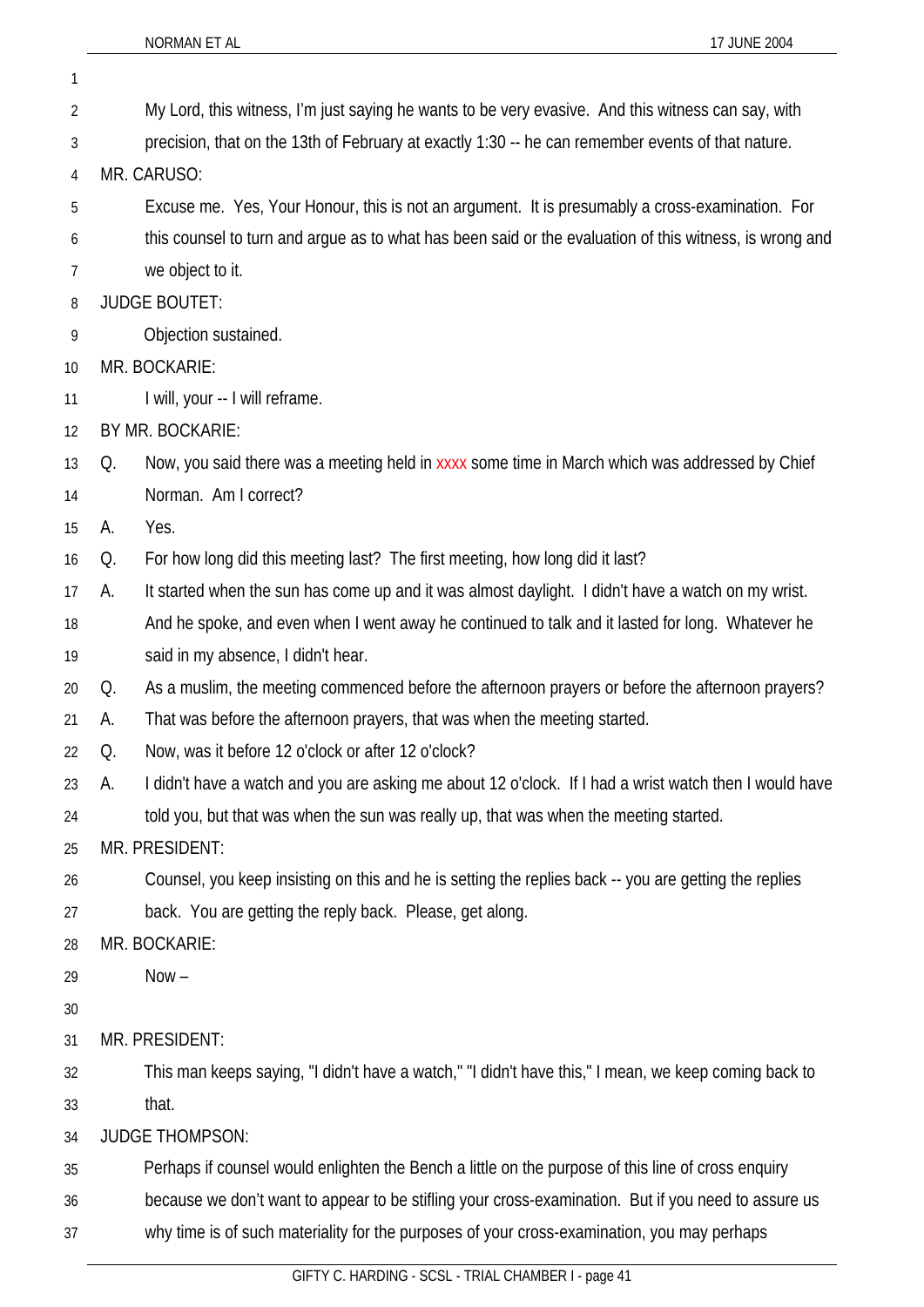- 1 persuade us to review the stance that we are taking.
- 2 MR. BOCKARIE:
- 3 Yes, Your Honour, I just want to know for how long did the first meeting last.
- 4 JUDGE THOMPSON:
- 5 Then, in respect of that, won't estimates be helpful, particularly if this witness says that he did not
- 6 have a watch?
- 7 MR. BOCKARIE:
- 8 But, Your Honour, that's exactly what I have been driving at. For instance, say, did it commence
- 9 before the afternoon prayers? We all know when the afternoon prayer commences.
- 10 JUDGE THOMPSON:
- 11 But if perhaps you confine yourself to estimates and approximations, you might be able to make some
- 12 headway, but now it would seem as if there is a confrontational situation between you and the
- 13 witness, and we are not getting the kind of fact that perhaps you are trying to elicit.
- 14 MR. BOCKARIE:
- 15 Yes.
- 16 BY MR. BOCKARIE:
- 17 Q. I'm still talking on the first meeting. Can you say the meeting lasted for more than one hour?
- 18 A. We were at that meeting and it lasted for long before I left.
- 19 Q. And for the duration of that meeting what you've told this Court is just what Hinga Norman addressed
- 20 the Court -- I'm mean, addressed the Barray with?
- 21 A. Repeat that question again.
- 22 Q. For the duration of that meeting what you've told the Court Hinga Norman said is just -- is just what --
- 23 24 what Hinga Norman said, according to you, during that meeting that was exactly what he said and nothing else?
- 25 A. What have I told the Court?
- 26 27 28 Q. You told the Court that Hinga Norman reprimanded the *Kamajors* because they did not do well, there were still houses remaining in xxxx, that everyone in xxxx should have been killed. During the duration of this meeting that was the only words said by Hinga Norman, isn't it?
- 29 A. That's how he started his speech.
- 30 Q. What else did he say?
- 31 A. He said, "You xxxx people, now that you are grumbling, you should thank the *Kamajor* people
- 32 because what I sent them to do that's not what they did. I am seeing so many houses, I am seeing so
- 33 many people. So thank them, thank the *Kamajors*. And when he said that, and he asked, "Why
- 34 *Kamajors,* why is it that rebels have killed people and nothing has happened? Soldiers have killed
- 35 people and nothing has happened. The *Kappas* have killed people and nothing has happened. Is it
- 36 you that will kill people and something would happen?"
- 37 MR. PRESIDENT: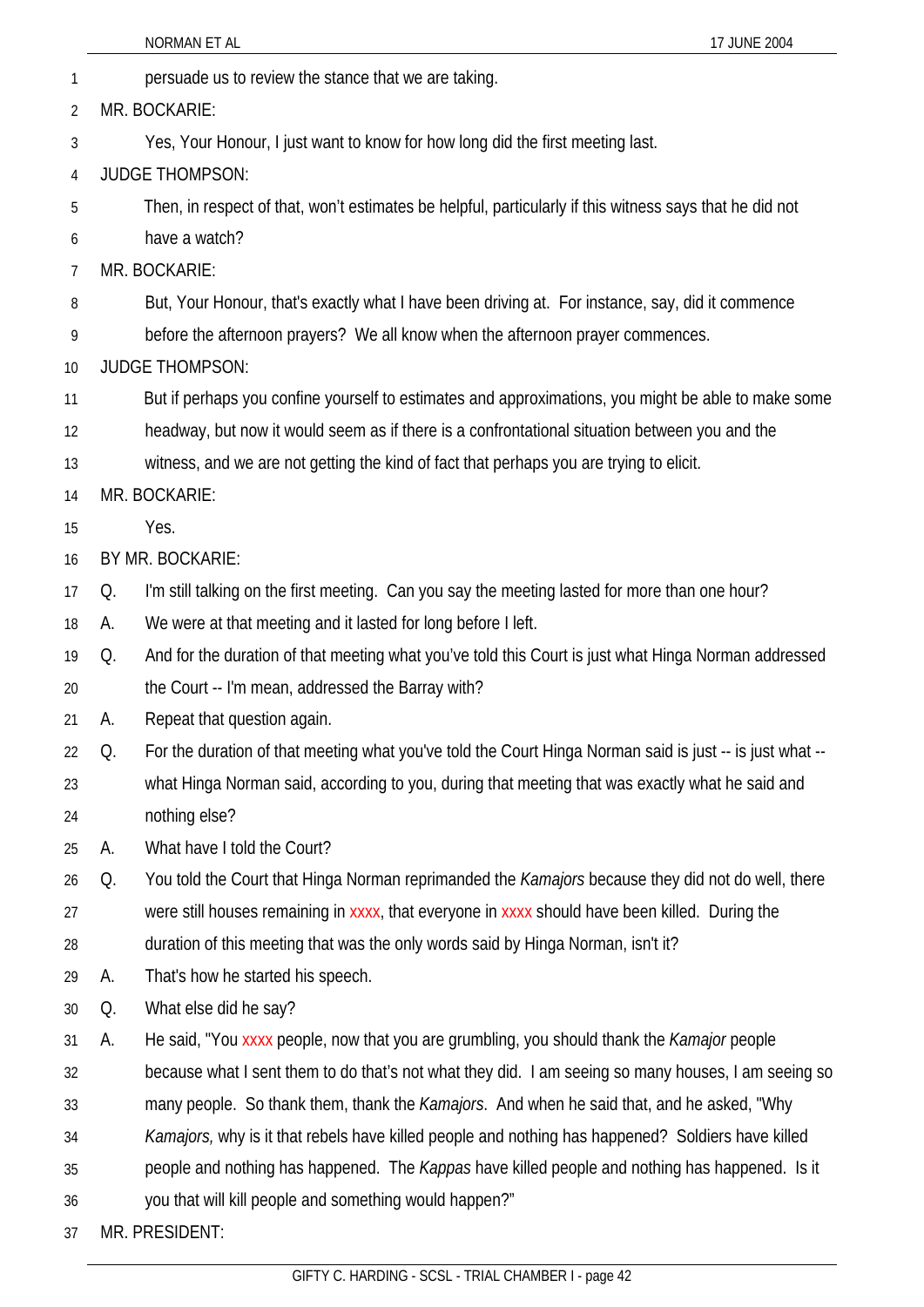|    | NORMAN ET AL<br>17 JUNE 2004                                                                                    |
|----|-----------------------------------------------------------------------------------------------------------------|
| 1  | Witness, stop. This kind of cross-examination is not in the interest of the first Accused. It is not in the     |
| 2  | interest of the first Accused.                                                                                  |
| 3  |                                                                                                                 |
| 4  | Please go on and --                                                                                             |
| 5  | MR. BOCKARIE:                                                                                                   |
| 6  | Yes, my Lord.                                                                                                   |
| 7  | MR. PRESIDENT:                                                                                                  |
| 8  | -- you should be careful. I know it's a joint trial, but it would not be good to tread on very, very slippery   |
| 9  | or dangerous ground, you know, as far as the defence of another Accused is concerned.                           |
| 10 | BY MR. BOCKARIE:                                                                                                |
| 11 | Now you said Chief Bassie was beaten?<br>Q.                                                                     |
| 12 | Yes.<br>А.                                                                                                      |
| 13 | After the beating did you see Chief Bassie?<br>Q.                                                               |
| 14 | Yes.<br>А.                                                                                                      |
| 15 | How often?<br>Q.                                                                                                |
| 16 | Since when they beat him and he returned home, and he <i>(inaudible)</i> swollen arm, he was just indoors<br>А. |
| 17 | and one week after that, two weeks after that then he died.                                                     |
| 18 | So how often did you see him, once or twice?<br>Q.                                                              |
| 19 | Mr. Bassie, they beat him even before the meeting. They beat him before this meeting. He even died<br>A.        |
| 20 | before this meeting.                                                                                            |
| 21 | MR. BOCKARIE:                                                                                                   |
| 22 | Yes, My Lord, with your permission, I would like to -- sorry.                                                   |
| 23 | MR. PRESIDENT:                                                                                                  |
| 24 | Yes, please go ahead.                                                                                           |
| 25 | MR. BOCKARIE:                                                                                                   |
| 26 | Yes, with your permission, I would like to ask questions relating to TF2-198 to this witness, sir.              |
| 27 | <b>JUDGE BOUTET:</b>                                                                                            |
| 28 | Yes, you may. We will have to see what the question is. Yes, you may proceed.                                   |
| 29 | MR. BOCKARIE:                                                                                                   |
| 30 | I know he is a protected witness --                                                                             |
| 31 | <b>JUDGE BOUTET:</b>                                                                                            |
| 32 | Absolutely.                                                                                                     |
| 33 | MR. BOCKARIE:                                                                                                   |
| 34 | -- so has the name been disclosed to him, sir?                                                                  |
| 35 | MR. PRESIDENT:                                                                                                  |
| 36 | You want to do what?                                                                                            |
| 37 | MR. BOCKARIE:                                                                                                   |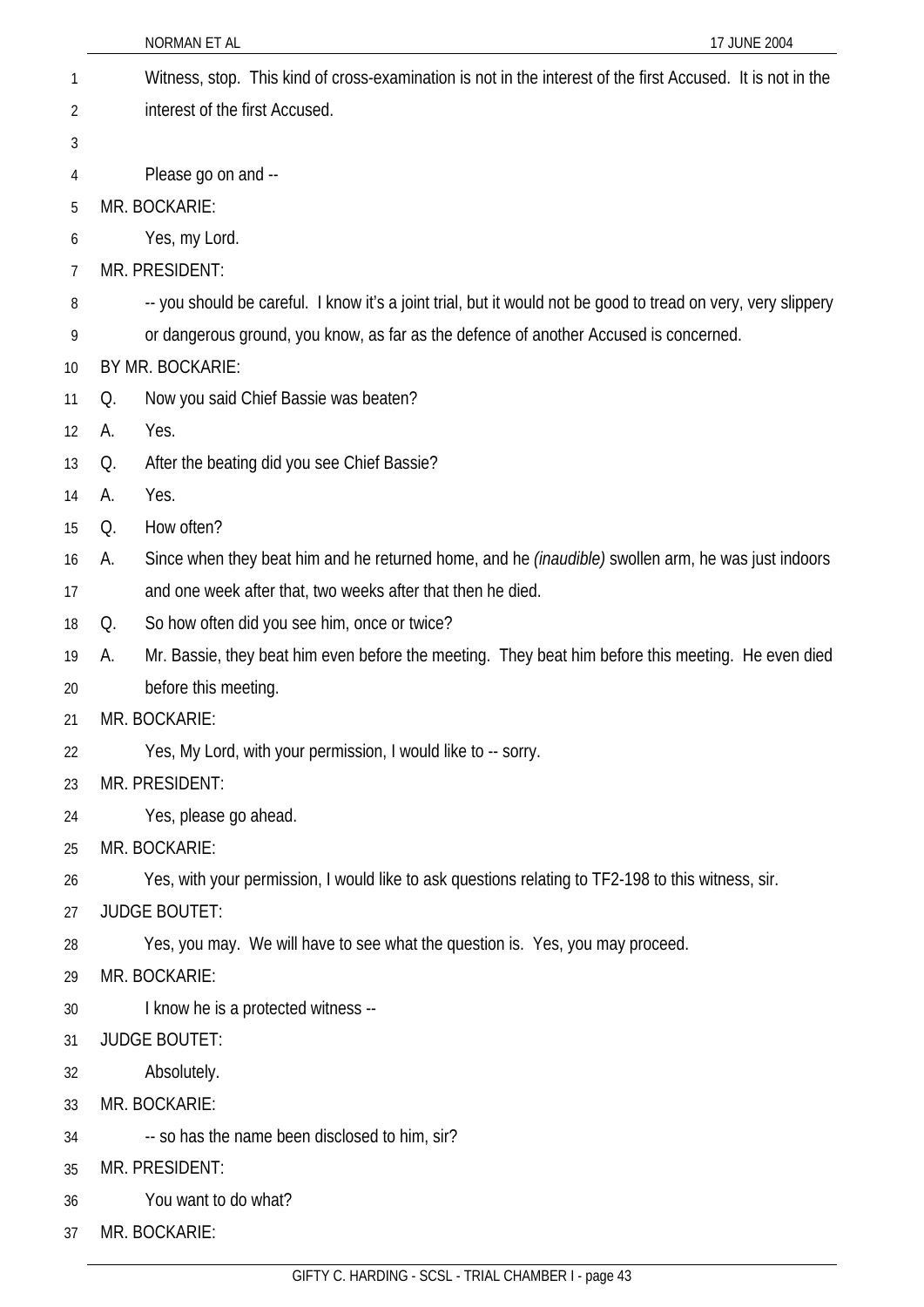|                | 17 JUNE 2004<br>NORMAN ET AL                                                                             |
|----------------|----------------------------------------------------------------------------------------------------------|
| 1              | I would like to ask questions relating to Witness --                                                     |
| $\overline{2}$ | <b>JUDGE BOUTET:</b>                                                                                     |
| 3              | Witness TF2-198?                                                                                         |
| 4              | MR. BOCKARIE:                                                                                            |
| 5              | Yes.                                                                                                     |
| 6              | <b>JUDGE BOUTET:</b>                                                                                     |
| 7              | I don't know if the name has been disclosed to the witness.                                              |
| 8              | MR. CARUSO:                                                                                              |
| 9              | It's not a process that -- excuse me. It's certainly not a process. There is no disclosure of witnesses' |
| 10             | names made to other witnesses. I make no reference beyond that. I frankly don't understand -- quite      |
| 11             | understand the question. The Prosecution is not making disclosures of one witness to other.              |
| 12             | MR. BOCKARIE:                                                                                            |
| 13             | Yes, Your Honour, in his testimony references were made by this witness to certain names.                |
| 14             | <b>JUDGE BOUTET:</b>                                                                                     |
| 15             | Yes, but how can we know that the names in question do refer to any of the pseudonyms as such at         |
| 16             | this particular time? And the witness certainly doesn't know from what you've just heard whether the     |
| 17             | names that you may mention are related to one of those pseudonyms.                                       |
| 18             | MR. BOCKARIE:                                                                                            |
| 19             | Yes, Your Honour, in the testimony of TF2-198, he did mention the names of this witness, My Lord.        |
| 20             | (Pages 17 to 44 by Gifty C. Harding)                                                                     |
| 21             |                                                                                                          |
| 22             |                                                                                                          |
| 23             |                                                                                                          |
| 24             |                                                                                                          |
| 25             |                                                                                                          |
| 26             |                                                                                                          |
| 27             |                                                                                                          |
| 28             |                                                                                                          |
| 29             |                                                                                                          |
| 30             |                                                                                                          |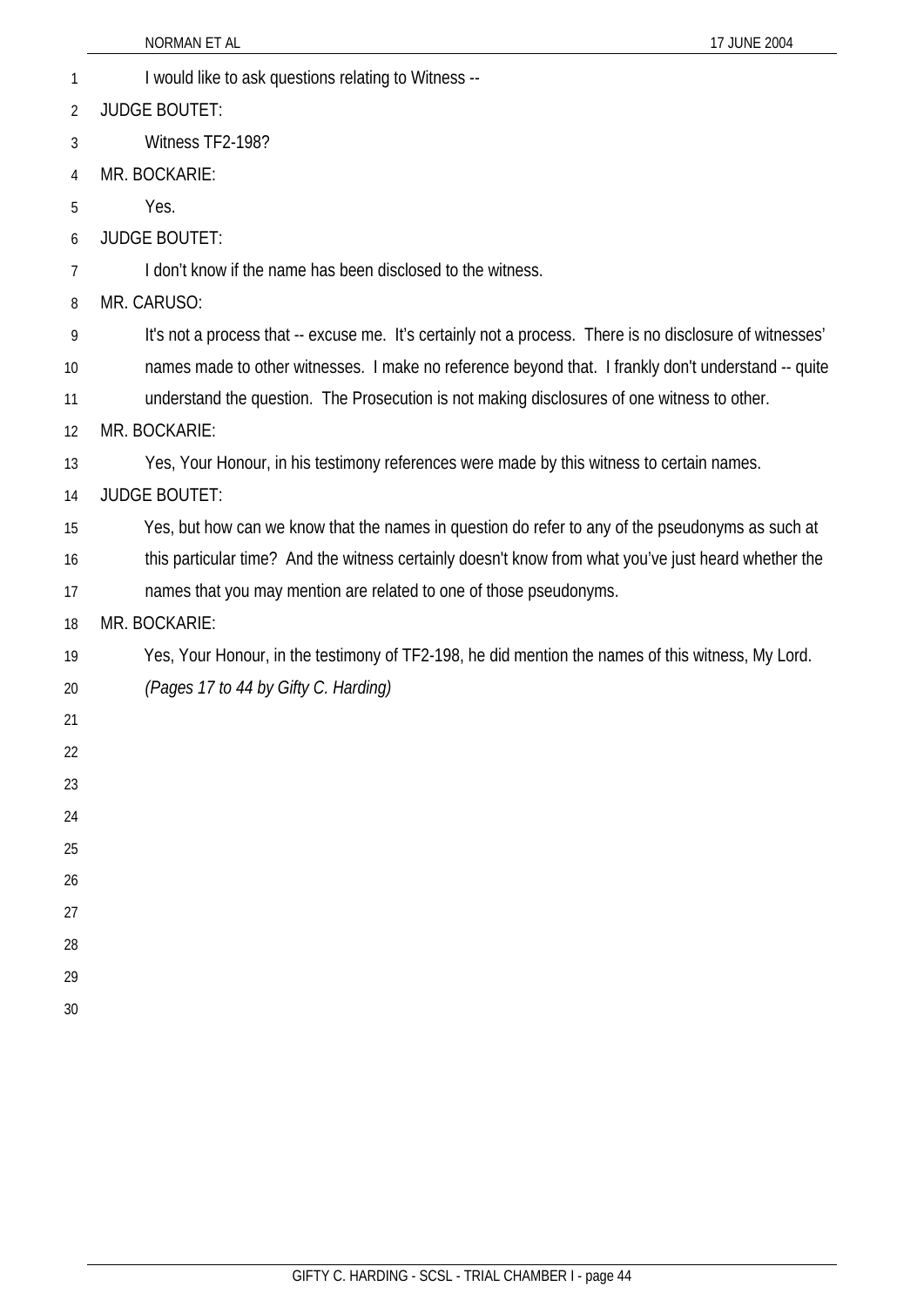| $\mathbf{1}$   | 1245H                                                                                                     |
|----------------|-----------------------------------------------------------------------------------------------------------|
| $\overline{2}$ | MR. CARUSO:                                                                                               |
| 3              | Your Honour, before we go any further, this is tantamount to disclosing the witnesses and it is           |
| 4              | destroying the protection order.                                                                          |
| 5              | <b>JUDGE BOUTET:</b>                                                                                      |
| 6              | I am concerned about that too because now that you have mentioned that TF2-198 when he testified          |
| 7              | did mention the name of this witness.                                                                     |
| 8              | MR. CARUSO:                                                                                               |
| 9              | Yes, Your Honour.                                                                                         |
| 10             | <b>JUDGE BOUTET:</b>                                                                                      |
| 11             | If he did, which I am not sure, but if he did, this is indeed disclosing the identity of this particular  |
| 12             | witness which, as you know, is protected.                                                                 |
| 13             | MR. BOCKARIE:                                                                                             |
| 14             | He did, Your Honour. He did mention two names and one of the names he mentioned was the name              |
| 15             | of this witness.                                                                                          |
| 16             | <b>JUDGE BOUTET:</b>                                                                                      |
| 17             | Yes, but that is what I am telling you, if you keep insisting on the name, that this is the name of this  |
| 18             | witness, he may as well give his name publicly. We are telling you the name is protected.                 |
| 19             | MR. BOCKARIE:                                                                                             |
| 20             | Yes, Your Honour.                                                                                         |
| 21             | <b>JUDGE BOUTET:</b>                                                                                      |
| 22             | We are trying to protect the identity of this witness. You may ask questions related to witness           |
| 23             | TF2-198, but you have to tread very cautiously because the identity of that witness, as well as this      |
| 24             | witness, are protected. So if your questions have a tendency to reveal that identity, or may disclose     |
| 25             | that identity, we will not allow that to happen.                                                          |
| 26             | MR. CARUSO:                                                                                               |
| 27             | Your Honour, in -- perhaps a suggestion. We obviously are against anything under any                      |
| 28             | circumstances that reveals a witness's name, particularly in view of the protection order. The            |
| 29             | suggestion might be that if there is a limited line of questioning that could be done in camera, thus not |
| 30             | exposing that name and we could then return to open session. But it would need to be, of course,          |
| 31             | limited. But references now to names -- to a number and then suggesting it is a witness and then          |
| 32             | giving the name of another witness, obviously reveals things that the protective order is meant to        |
| 33             | protect.                                                                                                  |
| 34             | <b>JUDGE BOUTET:</b>                                                                                      |
| 35             | We thank you for your suggestion. Mr. Counsel.                                                            |
| 36             | MR. BOCKARIE:                                                                                             |
| 37             | Yeah, well, that will be all my questions, sir.                                                           |
|                |                                                                                                           |

NORMAN ET AL 17 JUNE 2004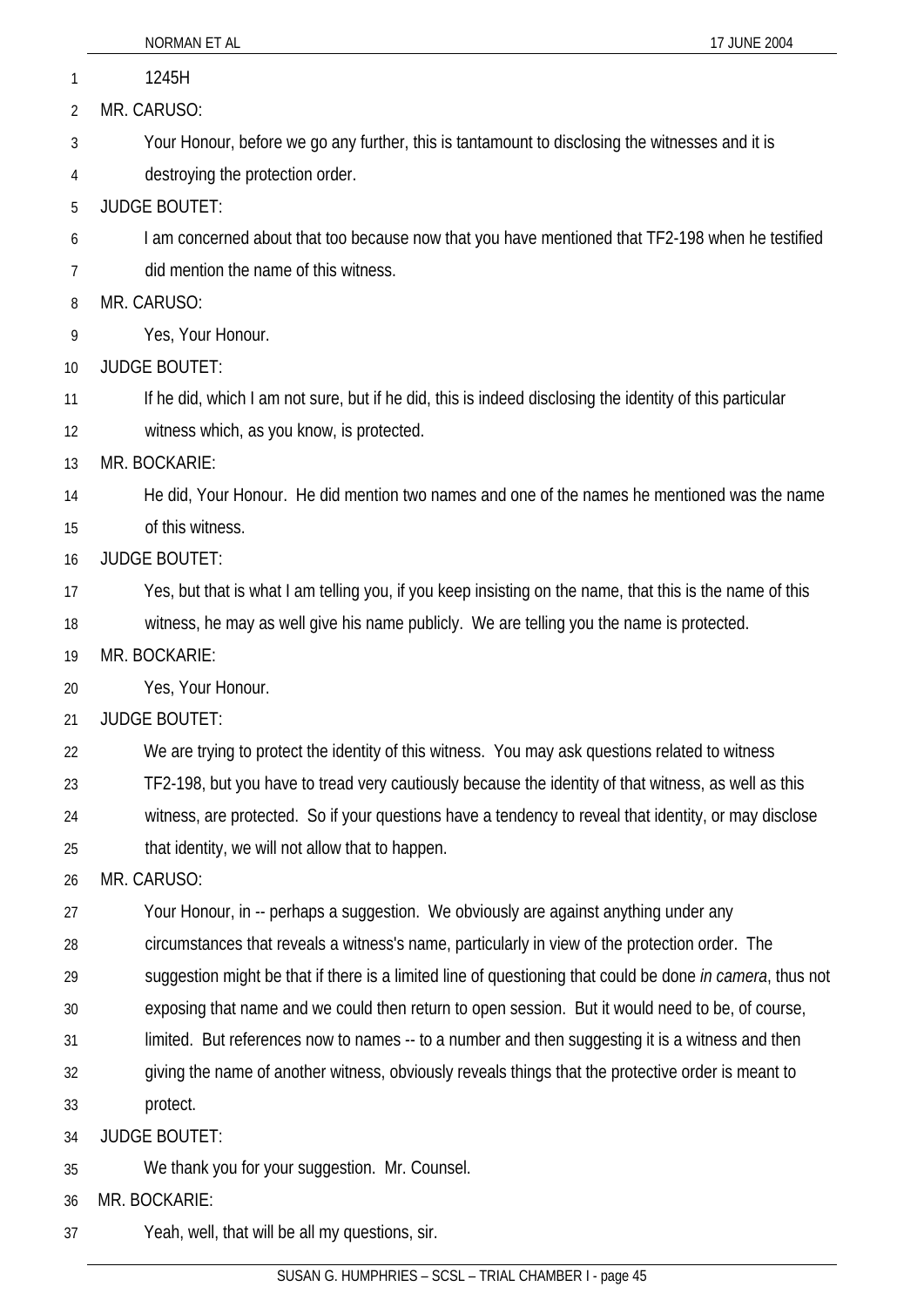| 1  | <b>JUDGE BOUTET:</b> |                                                                                                              |  |  |
|----|----------------------|--------------------------------------------------------------------------------------------------------------|--|--|
| 2  |                      | Okay, thank you. Does that end your cross-examination?                                                       |  |  |
| 3  |                      | MR. BOCKARIE:                                                                                                |  |  |
| 4  |                      | Yes, Your Honour.                                                                                            |  |  |
| 5  |                      | MR. PRESIDENT:                                                                                               |  |  |
| 6  |                      | Counsel for the third Accused, please.                                                                       |  |  |
| 7  |                      |                                                                                                              |  |  |
| 8  |                      | Yes, Mr. Margai.                                                                                             |  |  |
| 9  |                      | MR. MARGAI:                                                                                                  |  |  |
| 10 |                      | Thank you, My Lord.                                                                                          |  |  |
| 11 |                      | <b>WITNESS TF2-157</b>                                                                                       |  |  |
| 12 |                      | <b>CROSS-EXAMINATION</b>                                                                                     |  |  |
| 13 |                      | BY MR. MARGAI:                                                                                               |  |  |
| 14 | Q.                   | Mr. Witness, at the start of your testimony you swore on the Qu'ran, didn't you?                             |  |  |
| 15 | А.                   | Yes.                                                                                                         |  |  |
| 16 |                      | THE ENGLISH INTERPRETER:                                                                                     |  |  |
| 17 |                      | Your Honours, can he speak up, please. Put the mike close to him. The interpreters are not getting           |  |  |
| 18 |                      | him clearly.                                                                                                 |  |  |
| 19 |                      | <b>JUDGE BOUTET:</b>                                                                                         |  |  |
| 20 |                      | Mr. Margai, can you -- the mike you are using is too far away from you to be heard by the interpreters.      |  |  |
| 21 |                      | Thank you.                                                                                                   |  |  |
| 22 | MR. MARGAI:          |                                                                                                              |  |  |
| 23 |                      | Thank you.                                                                                                   |  |  |
| 24 |                      | BY MR. MARGAI:                                                                                               |  |  |
| 25 | Q.                   | My question is, when you commenced your testimony you swore on the Qu'ran, didn't you?                       |  |  |
| 26 | А.                   | Yes.                                                                                                         |  |  |
| 27 | Q.                   | Do you profess any other religion other than the Islamic faith?                                              |  |  |
| 28 | А.                   | I am a muslim.                                                                                               |  |  |
| 29 | Q.                   | Thank you. Now, of the soldiers and the <i>Kamajors</i> , which of these first went to xxxx?                 |  |  |
| 30 | А.                   | It's the soldiers that first stayed in xxxx.                                                                 |  |  |
| 31 | Q.                   | And is it correct that their purpose of being in xxxx was to protect life and property of the inhabitants of |  |  |
| 32 |                      | xxxx and its surroundings?                                                                                   |  |  |
| 33 | А.                   | Yes.                                                                                                         |  |  |
| 34 | Q.                   | Would I be correct in saying that subsequent to their presence, meaning the soldiers in xxxx, the            |  |  |
| 35 |                      | Kamajors also arrived in xxxx?                                                                               |  |  |
| 36 | А.                   | It was after a long time that the <i>Kamajors</i> came.                                                      |  |  |
| 37 | Q.                   | (overlapping microphone) eventually went to xxxx?                                                            |  |  |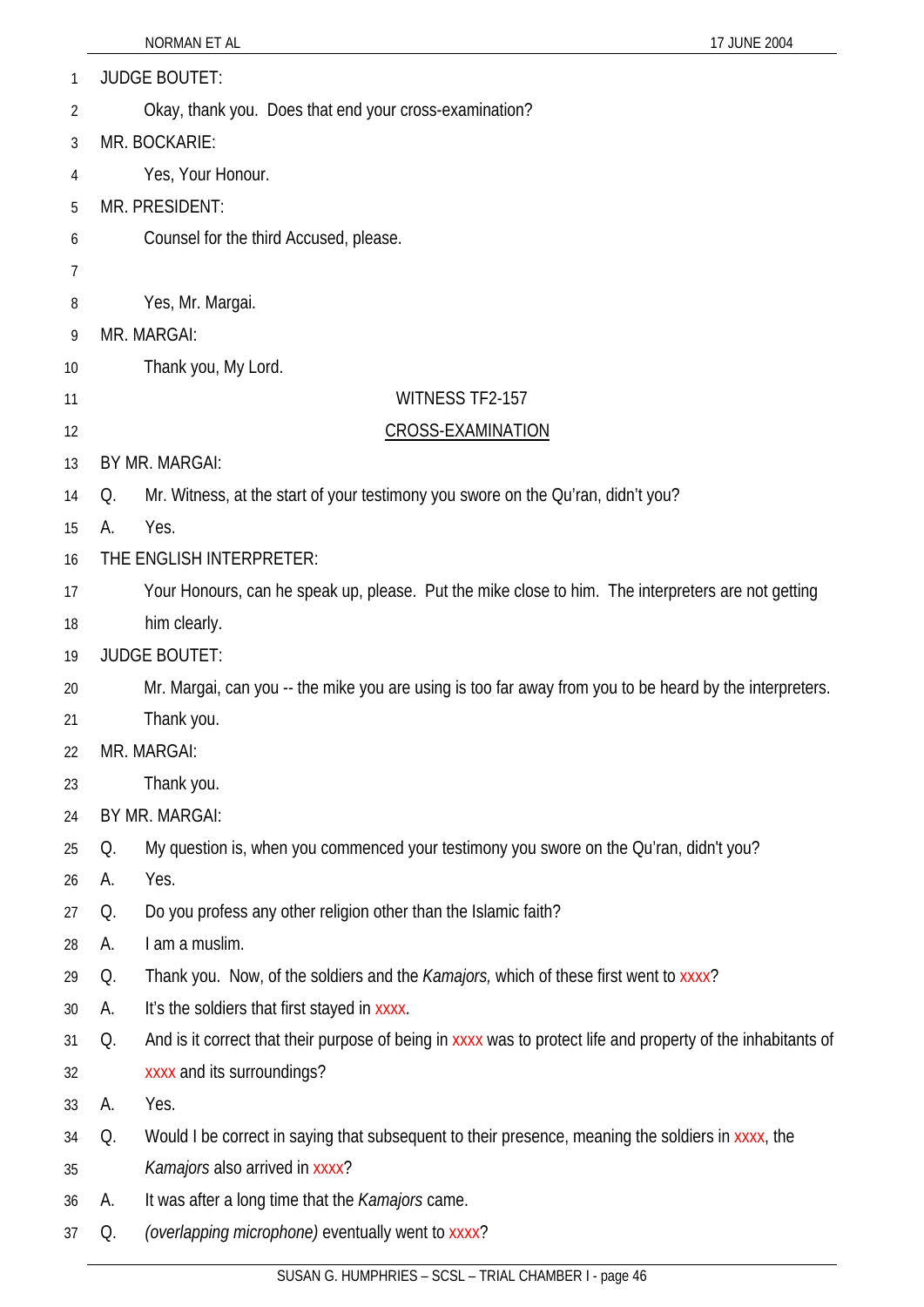|    |    | NORMAN ET AL<br>17 JUNE 2004                                                                                      |  |  |
|----|----|-------------------------------------------------------------------------------------------------------------------|--|--|
| 1  | A. | What kind of - what kind of (overlapping microphones). Yes, they came.                                            |  |  |
| 2  | Q. | And I take it that the <i>Kamajors</i> went there to complement the effort of the soldiers in the defence of life |  |  |
| 3  |    | and property.                                                                                                     |  |  |
| 4  | А. | Yes. At that moment it was oneness, that's what they were doing.                                                  |  |  |
| 5  | Q. | Before the soldiers and the Kamajors got to Xxxx, the inhabitants of xxxx felt unsafe because of rebel            |  |  |
| 6  |    | incursions.                                                                                                       |  |  |
| 7  | A. | Please repeat the question.                                                                                       |  |  |
| 8  | Q. | I said before the arrival of the soldiers and the <i>Kamajors</i> in Xxxx, the inhabitants of Xxxx, including     |  |  |
| 9  |    | your very self, felt unsafe because of rebel incursions.                                                          |  |  |
| 10 | A. | Yes.                                                                                                              |  |  |
| 11 | Q. | Thank you. The presence of the soldiers and the <i>Kamajors</i> restored your confidence, meaning your            |  |  |
| 12 |    | very self and the residents of Xxxx, vis-à-vis safety.                                                            |  |  |
| 13 | А. | At that time when they came there, when the soldiers were there and the Kamajors came, we were all                |  |  |
| 14 |    | sitting there together.                                                                                           |  |  |
| 15 | Q. | Would I be right in saying that you are sitting here today because of the invaluable contribution made            |  |  |
| 16 |    | by the Kamajors in the defence --                                                                                 |  |  |
| 17 |    | MR. CARUSO:                                                                                                       |  |  |
| 18 |    | Objection, Your Honour.                                                                                           |  |  |
| 19 |    | <b>JUDGE BOUTET:</b>                                                                                              |  |  |
| 20 |    | Objection is sustained. It is too argumentative; it is too suggestive. Please reframe your question.              |  |  |
| 21 |    | We are not saying that these lines of questions are not permissible, but --                                       |  |  |
| 22 |    | MR. MARGAI:                                                                                                       |  |  |
| 23 |    | As My Lord pleases. As My Lords please.                                                                           |  |  |
| 24 |    | BY MR. MARGAI:                                                                                                    |  |  |
| 25 | Q. | Now, are you appreciative of the contribution by the <i>Kamajors</i> in the defence of -                          |  |  |
| 26 |    | MR. PRESIDENT:                                                                                                    |  |  |
| 27 |    | Your microphone please.                                                                                           |  |  |
| 28 |    | BY MR. MARGAI:                                                                                                    |  |  |
| 29 | Q. | Are you appreciative of the contribution of the Kamajors in the defence of xxxx and its environs?                 |  |  |
| 30 | А. | Repeat the question.                                                                                              |  |  |
| 31 | Q. | Are you appreciative of the contribution of the <i>Kamajors</i> in the defence of the people of xxxx?             |  |  |
| 32 | A. | Yes, at first -- at first when they were there, yes.                                                              |  |  |
| 33 | Q. | The question is not whether you were appreciative, are you appreciative -                                         |  |  |
| 34 |    | THE ENGLISH INTERPRETER:                                                                                          |  |  |
| 35 |    | My Lord, his microphone is not on.                                                                                |  |  |
| 36 |    | THE WITNESS:                                                                                                      |  |  |
| 37 |    | Yes, I was happy when they joined the soldiers to fight against the rebels so that they would not kill            |  |  |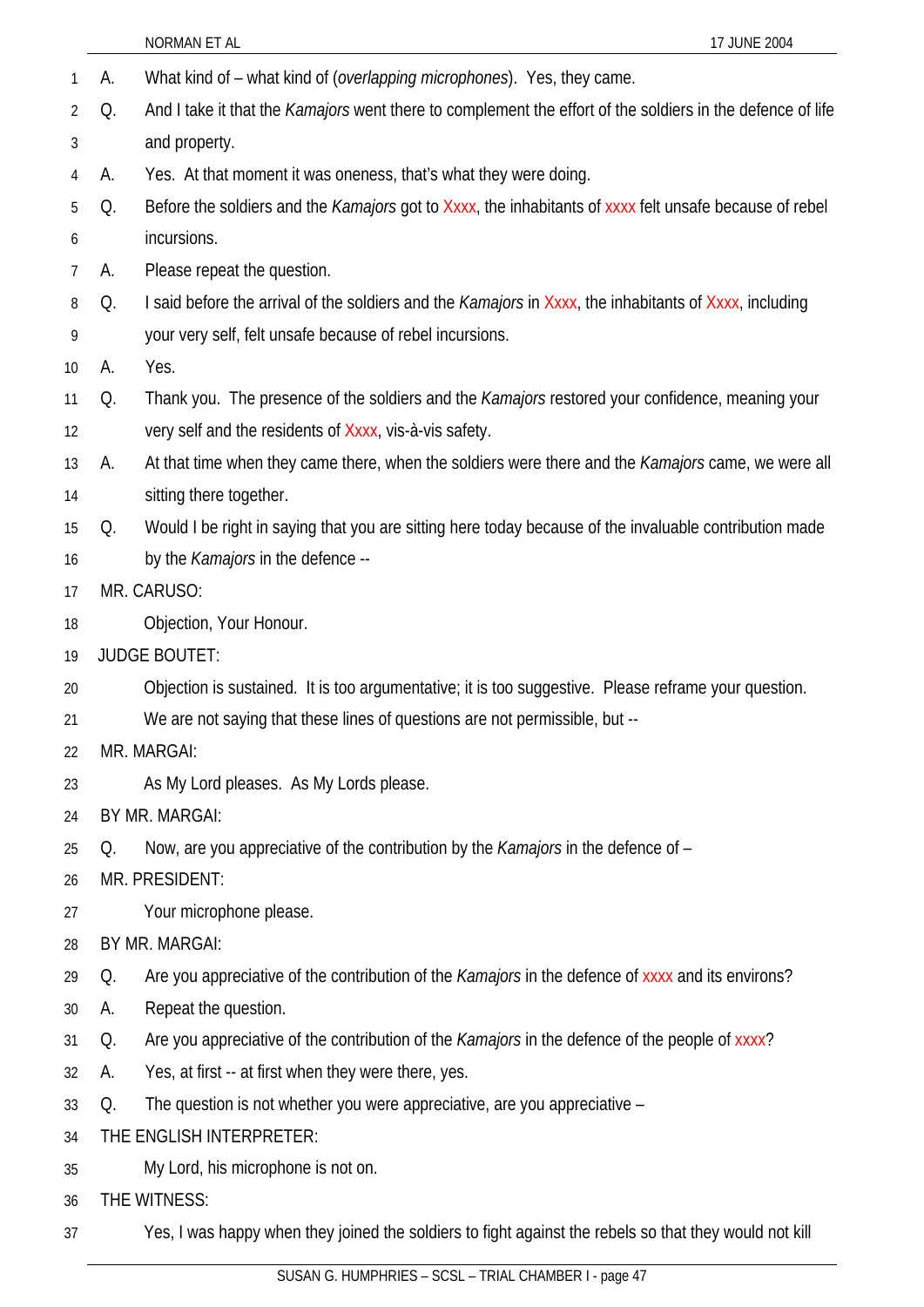1 us. Yes, I was happy then. 2 BY MR. MARGAI:

3 Q. Mr. Witness, would you please assist this Court by answering the question.

4 MR. CARUSO:

5 Objection.

6 BY MR. MARGAI:

7 Q. Are you appreciative? Not whether you were appreciative. Thank you.

8 A. This question is telling me right now if I am happy when the *Kamajors* helped xxxx people. The way

9 you are asking the question is rather difficult, so I can't answer that. now.

10 MR. MARGAI:

11 My Lords, may I –

12 THE ENGLISH INTERPRETER:

13 14 But now, now, "are you appreciative now" that you have added to the question, that is what is providing me with the difficulty.

15 JUDGE THOMPSON:

16 Perhaps learned counsel could try and make the distinction in simple and intelligible terms for the

17 witness. Clearly, of course, the distinction is clear to us, but if you probably can reframe the question

18 in such a way that he would know that you are actually asking for his own response at this point in

19 time. I think you ought to try probably.

20 MR. MARGAI:

21 My Lords, much as I appreciate that, but it must always be borne in mind, as the first Accused said

22 this morning unambiguously, that this is a very serious trial and we, on this side, intend not to leave

23 any stone unturned in the defence of our clients. Let this witness answer the question, he knows the

24 distinction.

25 JUDGE THOMPSON:

26 27 28 29 30 Yes, we have no doubts -- we on the Bench have no doubt about that. I am sure that we share the same perspective that these are very, very serious charges and therefore witnesses who volunteer to come and testify must be ready to subject themselves to aggressive and vigorous cross-examination in order to ascertain the truth, and we'll do nothing on the Bench to depart from that tradition. But at the same time, we do appreciate that we are dealing with witnesses who are not as sophisticated as

31 us and who may not appreciate, because of the level of education that they have, these nuances.

32 And I think it is our duty to help them, to assist them to understand, and I think you can do an

33 excellent job of that.

34 MR. MARGAI:

35 I am with Your Lordships. But again, My Lords, may I remind this Court that when this witness was

- 36 testifying in chief, for almost an hour, he sailed through without any difficulty and I do not believe that
- 37 the language I am using here is verbose enough to confuse him. We have competent interpreters. I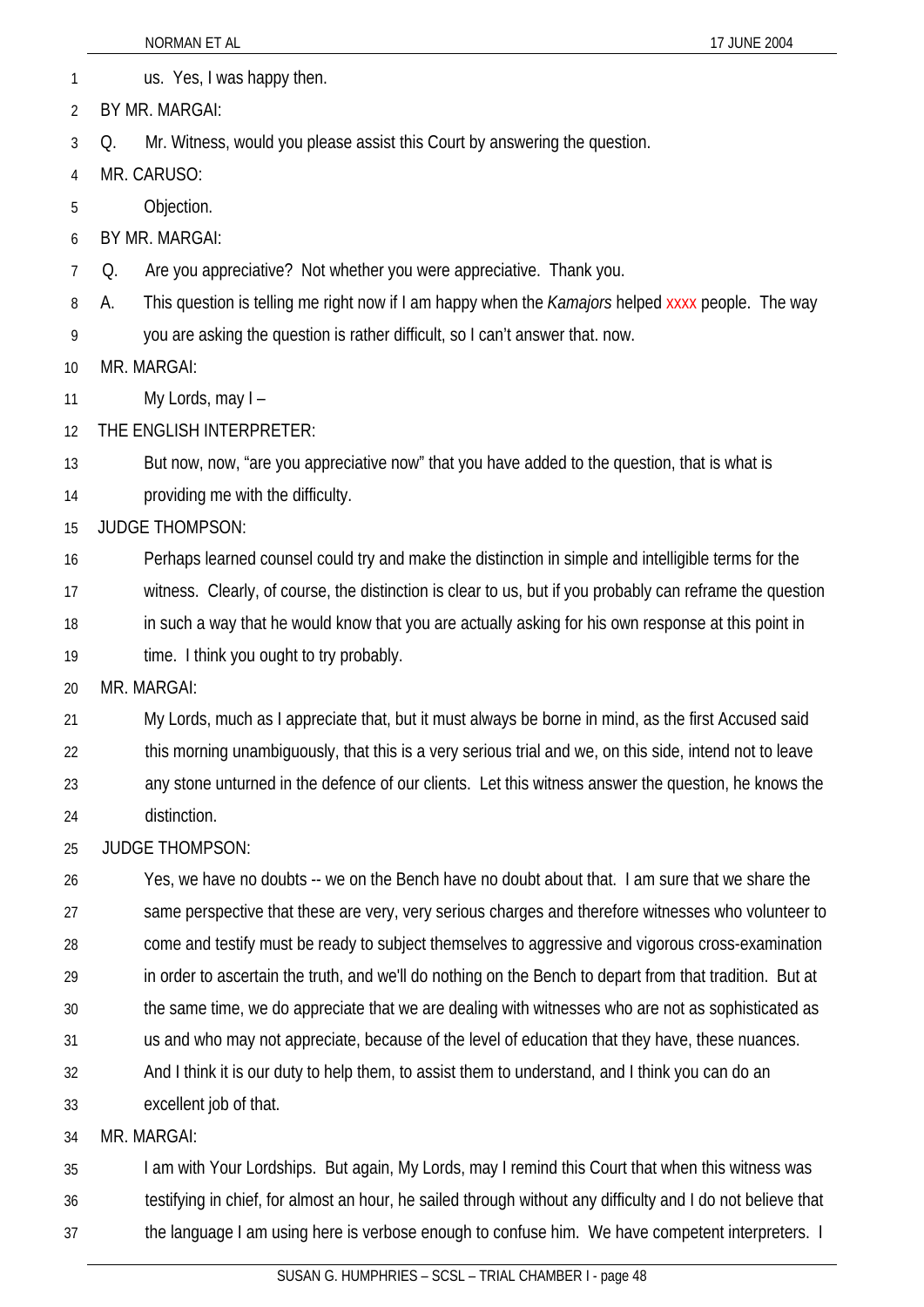|                | NORMAN ET AL                                                                                               | 17 JUNE 2004 |
|----------------|------------------------------------------------------------------------------------------------------------|--------------|
| 1              | do not want to say that he is deliberately refusing to answer this question, but I fail to appreciate that |              |
| 2              | this witness is less intelligent as he might want us to believe.                                           |              |
| 3              | <b>JUDGE THOMPSON:</b>                                                                                     |              |
| 4              | Well, I am not suggesting that he is not intelligent, I am talking about sophistication.                   |              |
| 5              | MR. MARGAI:                                                                                                |              |
| 6              | As My Lord - as My Lord pleases.                                                                           |              |
| $\overline{7}$ | <b>JUDGE THOMPSON:</b>                                                                                     |              |
| 8              | Perhaps the translators -                                                                                  |              |
| 9              | MR. MARGAI:                                                                                                |              |
| 10             | I can rephrase the question.                                                                               |              |
| 11             | <b>JUDGE THOMPSON:</b>                                                                                     |              |
| 12             | Perhaps the translators and interpreters could help us in this very difficult and complex exercise.        |              |
| 13             | MR. MARGAI:                                                                                                |              |
| 14             | I am sure, My Lords, they are doing their utmost, even their incompetent best is being done. Be that       |              |
| 15             | as it may, I shall rephrase the question.                                                                  |              |
| 16             | BY MR. MARGAI:                                                                                             |              |
| 17             | Now, Mr. Witness, do you -- or would you say that the Kamajors did a very good job in the defence of<br>Q. |              |
| 18             | the people of xxxx, including you very self sitting there?                                                 |              |
| 19             | MR. MARGAI:                                                                                                |              |
| 20             | Is that okay, My Lord?                                                                                     |              |
| 21             | <b>JUDGE THOMPSON:</b>                                                                                     |              |
| 22             | That is an excellent try.                                                                                  |              |
| 23             | MR. MARGAI:                                                                                                |              |
| 24             | As My Lords please.                                                                                        |              |
| 25             | THE WITNESS:                                                                                               |              |
| 26             | No, I wouldn't tell you that; I can't tell you that.                                                       |              |
| 27             | BY MR. MARGAI:                                                                                             |              |
| 28             | What would you say?<br>Q.                                                                                  |              |
| 29             | They didn't do any good job for us.<br>А.                                                                  |              |
| 30             | Mr. Witness, do you propose -- do you propose returning to xxxx?<br>Q.                                     |              |
| 31             | MR. CARUSO:                                                                                                |              |
| 32             | Objection, your Honour. Objection.                                                                         |              |
| 33             | <b>JUDGE BOUTET:</b>                                                                                       |              |
| 34             | Mr. Margai, what is the question -- what is that for?                                                      |              |
| 35             | MR. MARGAI:                                                                                                |              |
| 36             | Sorry, My Lord.                                                                                            |              |
| 37             |                                                                                                            |              |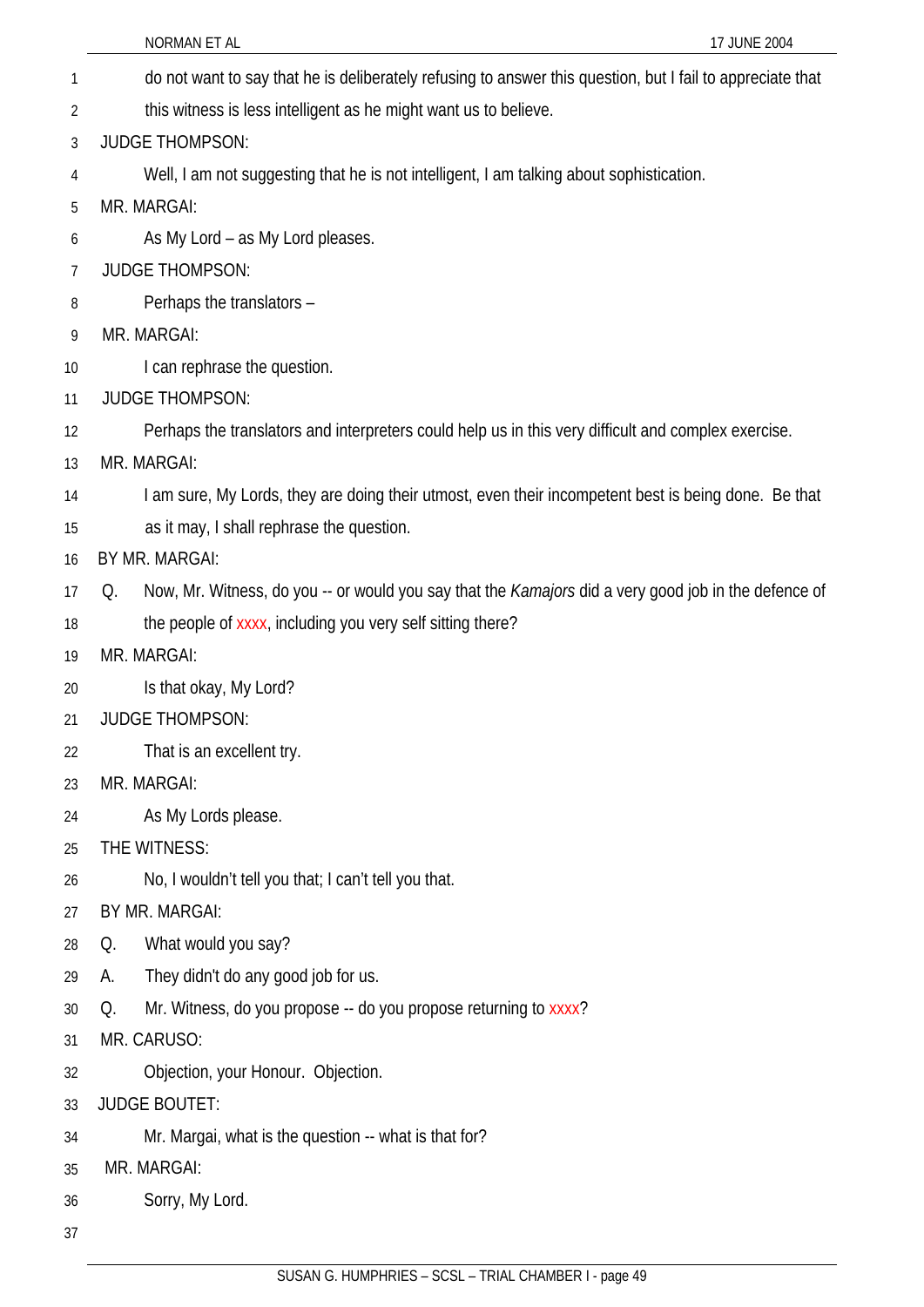1 JUDGE BOUTET:

2 What is that question and what is the purpose? Are you asking him if --

3 MR. MARGAI:

4 Sorry?

5 JUDGE BOUTET:

6 I am not sure I understand what the question is and what the purpose of that question --

7 MR. MARGAI:

8 Well, the purpose of the question is just to remind the witness that he was in xxxx, according to him.

9 He had said in this Court that the *Kamajors* weren't there in their defence and that the *Kamajors*

10 worked alongside the military. And that my question to him is just to remind him that – sorry, to

11 remind him of work that was done by the *Kamajor*s whilst in xxxx alongside the military.

12 JUDGE BOUTET:

13 That's fine, but that is not the question you asked, you asked a very, very wide question. I mean, now

14 you are asking that. If you had confined your question to that period of time maybe you would have

15 had a different answer. The question you asked was not that one.

## 16 JUDGE THOMPSON:

17 18 19 Yes, and perhaps this is the difficulty. We are here in a territory of moral and value judgments. Here is a witness being asked to make a moral judgment. Because one is not suggesting that your line of

cross-examination should not, in fact, give some indication of the line of defence that perhaps your

20 clients might want the Court to know about, but with a witness of this level of education, a value

21 judgment question put to him is likely to be problematic. I am not sure how far his answers, one way

22 or the other, would assist this Tribunal in finding important facts. Let us say hypothetically the answer

23 24 is yes, or the answer is no, how is this Tribunal assisted as finders of fact in evaluating that kind of answer?

25 MR. MARGAI:

26 My Lords, I assure –

27 JUDGE THOMPSON:

28 Speculate a bit and guide me on that.

29 MR. MARGAI:

30 I assure this Bench –

31 JUDGE THOMPSON:

32 Yes.

33 MR. MARGAI:

-- that questions are put for specific purposes and when I come, in particular at the end of the trial, to

35 address this Bench, I shall piece the answers together to satisfy Your Lordships as to the defence

36 which we will be putting forward on behalf of the third Accused.

37

34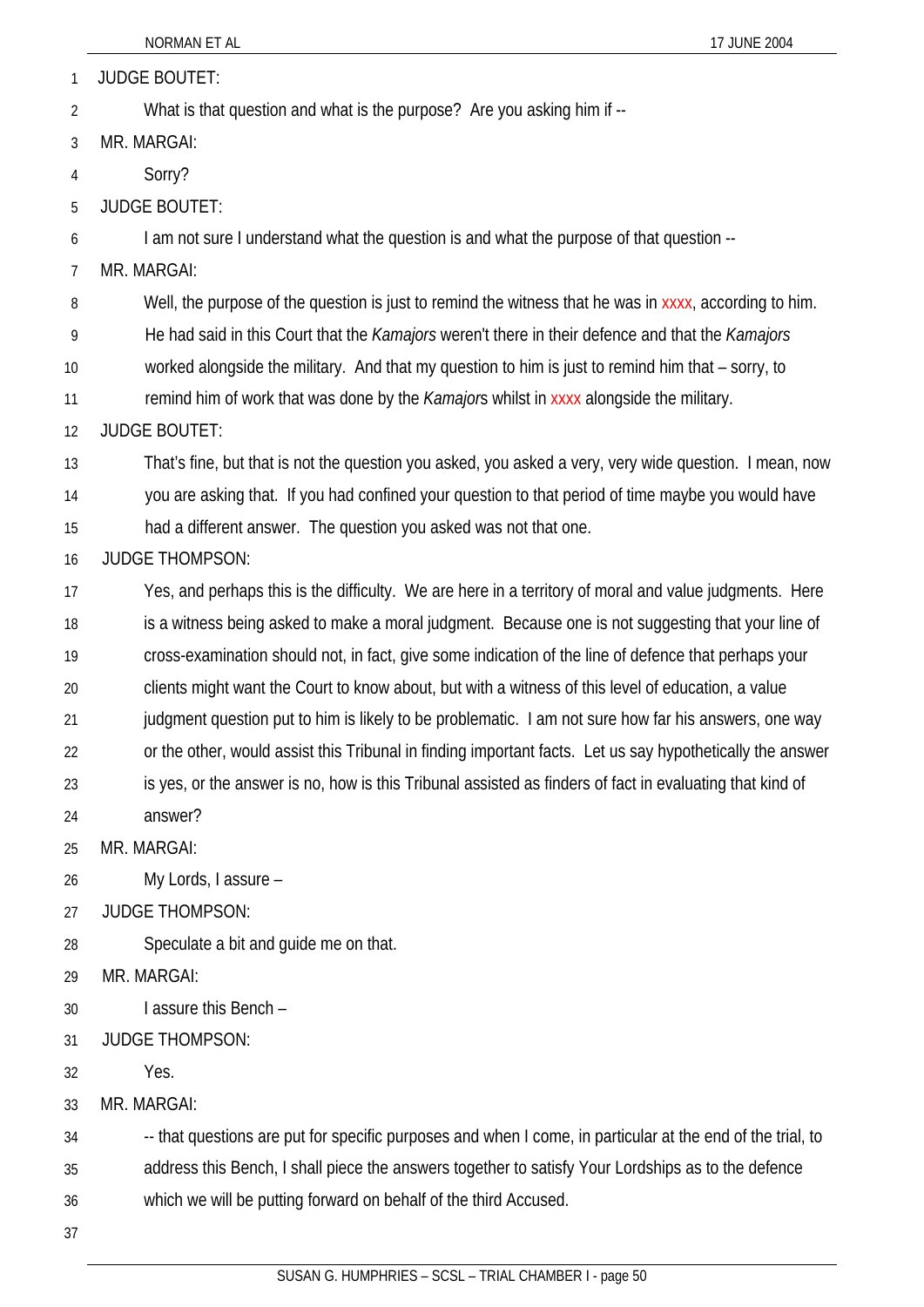1 JUDGE THOMPSON:

2 I have no doubt you will do that admirably.

3 MR. MARGAI:

4 As My Lords please.

5 JUDGE THOMPSON:

6 It's just that I'm a little sceptical about the value to this Tribunal. Remember, if we don't find the facts,

7 we will never be able to even apply the law. So your task as defence attorneys, in much the same

8 way as the task of the Prosecution is, is to assist us assemble the facts out of this entangled situation.

9 And I am in fact saying -- and I am sure my colleagues would agree -- that a philosophical approach

10 that entails putting questions of value judgment to the witness on a very delicate and important issue,

11 may not be of assistance to the Tribunal of fact.

12 MR. MARGAI:

13 My Lords, I want to assure you that I will not be addressing you in vacuum –

14 JUDGE THOMPSON:

15 Thank you.

16 MR. MARGAI:

17 I shall be addressing you on law and the facts, and co-relating the law to the facts.

18 JUDGE THOMPSON:

19 Thank you very much, Mr. Margai.

20 MR. MARGAI:

21 As My Lords please.

22 JUDGE BOUTET:

23 To come back to your question. If your question has to do with 1996, you should ask that question.

24 The question you asked was a very vague question and if I were the witness I would answer today,

25 you know, a different way rather than if it is asked in 1996. If that is your question ask that question.

26 MR. MARGAI:

27 28 My Lords, I am guided by your wise counselling to my learned friend Arrow Bockarie when he tried to go into specifics as to time and he was wisely counselled. So I am taking the cue from the Bench by

29 not confining my questions to specific periods, because I am assuming that the witness is not

30 sophisticated enough to remember dates.

31 JUDGE BOUTET:

32 Maybe, but he has answered your question and I have that in my notes. "Yes, I was appreciative at

33 first." That was his answer. Then now are you asking a subsequent question about that?

34 MR. MARGAI:

35 36 No, I'm not questioning that, I'm not questioning that answer, I am satisfied with the answer, that was why I thanked him out of courtesy.

37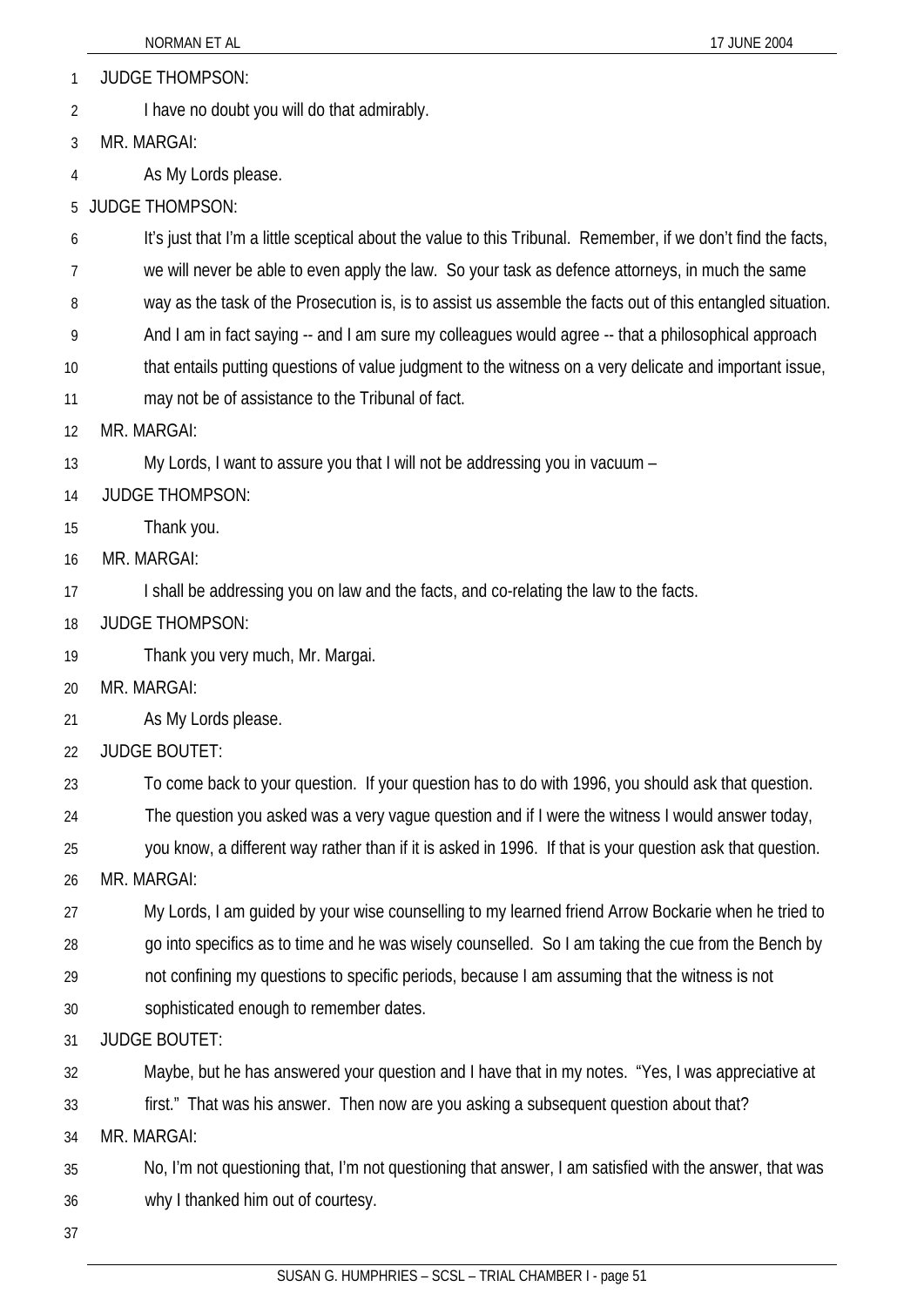| 1  |    | <b>JUDGE BOUTET:</b>                                                                                     |
|----|----|----------------------------------------------------------------------------------------------------------|
| 2  |    | So your question – therefore, your next question, I presume -- I presume because I am not sure -- you    |
| 3  |    | meant after that period of time, but it is not clear to me either, so I do have some sympathy for the    |
| 4  |    | witness not understanding.                                                                               |
| 5  |    | MR. MARGAI:                                                                                              |
| 6  |    | I shall abandon that question, My Lord, so that we may progress.                                         |
| 7  |    | <b>JUDGE BOUTET:</b>                                                                                     |
| 8  |    | Thank you.                                                                                               |
| 9  |    | MR. MARGAI:                                                                                              |
| 10 |    | If it pleases Your Lordships.                                                                            |
| 11 |    | <b>JUDGE BOUTET:</b>                                                                                     |
| 12 |    | Thank you.                                                                                               |
| 13 |    | <b>JUDGE THOMPSON:</b>                                                                                   |
| 14 |    | Yes, thank you, Mr. Margai.                                                                              |
| 15 |    | BY MR. MARGAI:                                                                                           |
| 16 | Q. | Now, Mr. Witness, you said you went to school up to class one.                                           |
| 17 | А. | Yes.                                                                                                     |
| 18 | Q, | Now this school you went to, was it an Arabic school?                                                    |
| 19 | А. | R.C. school.                                                                                             |
| 20 | Q, | So that we can all be of the same mind, what is R.C. school, if I might ask?                             |
| 21 | А. | The school that I went to, that is how it is called; it is called R.C. School.                           |
| 22 | Q. | (overlapping microphones) what does C stand for?                                                         |
| 23 | А. | I don't know.                                                                                            |
| 24 | Q. | You went to school?                                                                                      |
| 25 | A  | I went to the school that I went to, I didn't take up to one year there. So that's the name I knew, R.C. |
| 26 |    | School. They told me that's the school you went to. I didn't take up to one year there, then my father   |
| 27 |    | died and I left school. I cannot say if the school is A, is B or is C.                                   |
| 28 | Q. | Now did you learn the A-B-C before you went to class one?                                                |
| 29 | А. | Yes, I was in class one, that's where I learnt the A-B-C, but I couldn't really remember the A-B-C. No,  |
| 30 |    | I can't tell lies to you here. Even if it's shameful, but I will say it.                                 |
| 31 | Q. | Thank you. Now, did you learn to read the time at the R.C. School, looking at the watch? Did you         |
| 32 |    | learn to read the time?                                                                                  |
| 33 |    | MR. PRESIDENT:                                                                                           |
| 34 |    | Sorry, let me look. In class one, at what level are we? At what level are we? I mean, this is class      |
| 35 |    | one. I would like to know.                                                                               |
| 36 |    | MR. MARGAI:                                                                                              |
| 37 |    | That's primary school.                                                                                   |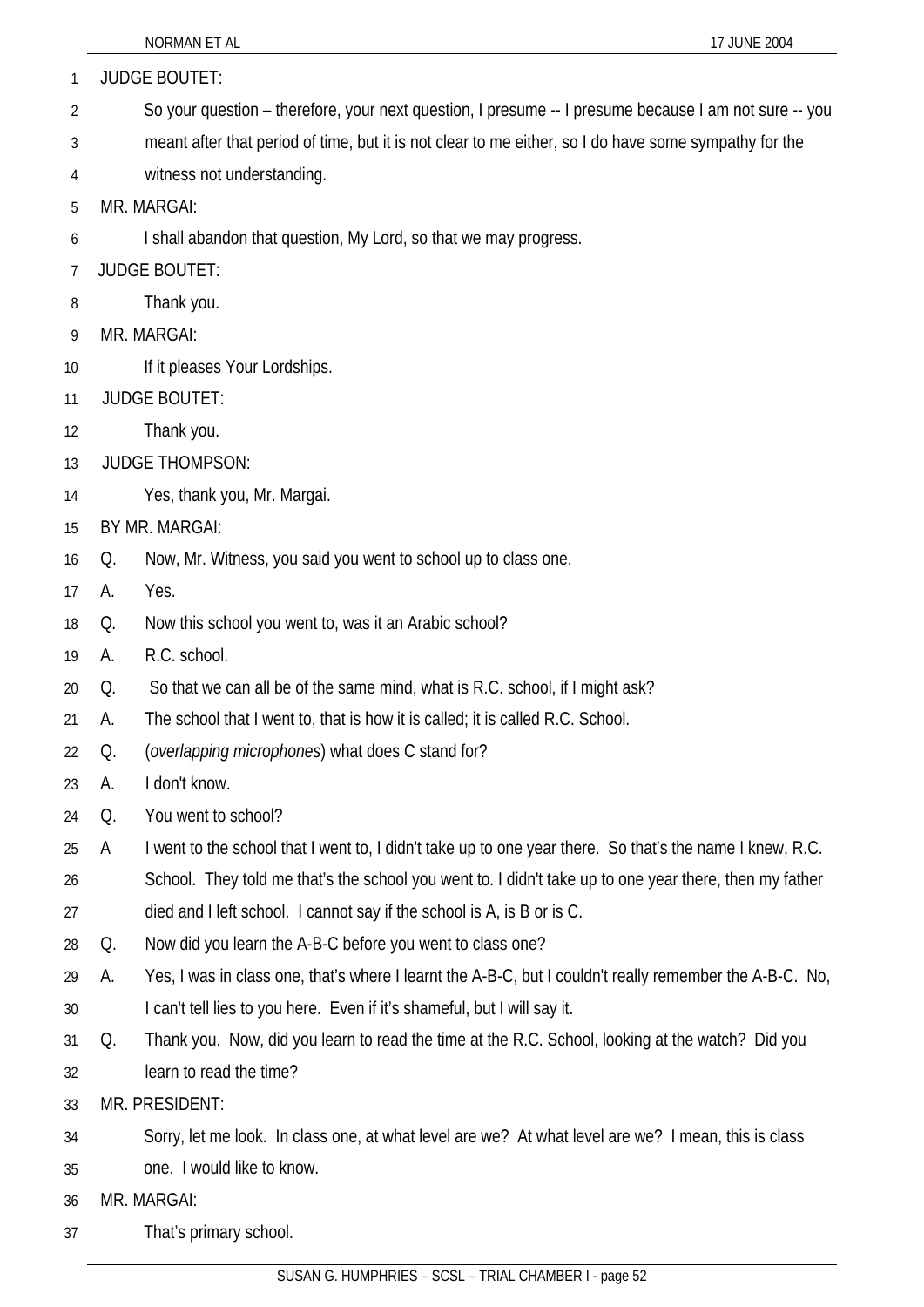- 1 MR. PRESIDENT:
- 2 Infant one, is that the one?
- 3 MR. MARGAI:
- 4 First year primary school.
- 5 MR. PRESIDENT:
- 6 Yes, okay.
- 7 MR. MARGAI:
- 8 (*inaudible*) Sorry, infant –
- 9 MR. PRESIDENT:
- 10 Infant class one.
- 11 MR. MARGAI:
- 12 Post infant.
- 13 MR. PRESIDENT:
- 14 Okay, or post kindergarten.
- 15 MR. MARGAI:
- 16 Or post kindergarten. From there you go to secondary school.
- 17 MR. PRESIDENT:
- 18 So he certainly was not in class, like we have it back in my home, in the secondary school. No.
- 19 MR. MARGAI:
- 20 Well, formally you would have to make sure your hand reached your ear before you were admitted,
- 21 but I don't know.
- 22 MR. PRESIDENT:
- 23 *(inaudible)*
- 24 BY MR. MARGAI:
- 25 Q. Did you learn to read the time, Mr. Witness, in class one?
- 26 THE ENGLISH INTERPRETER:
- 27 The interpreters are asking you to go over the question.
- 28 JUDGE BOUTET:
- 29 The question is did you learn to read time?
- 30 BY MR. MARGAI:
- 31 Q. Did you learn to read time in class one?
- 32 33 A. They started it, but I didn't understand it, I didn't know, that's why I didn't put on a wrist watch because I don't know.
- 34 Q. So you don't read time at all, even that clock you cannot read it? Look at the clock.
- 35 A. Yes. Where's the clock, this one?
- 36 Q. You cannot read it?
- 37 A. No.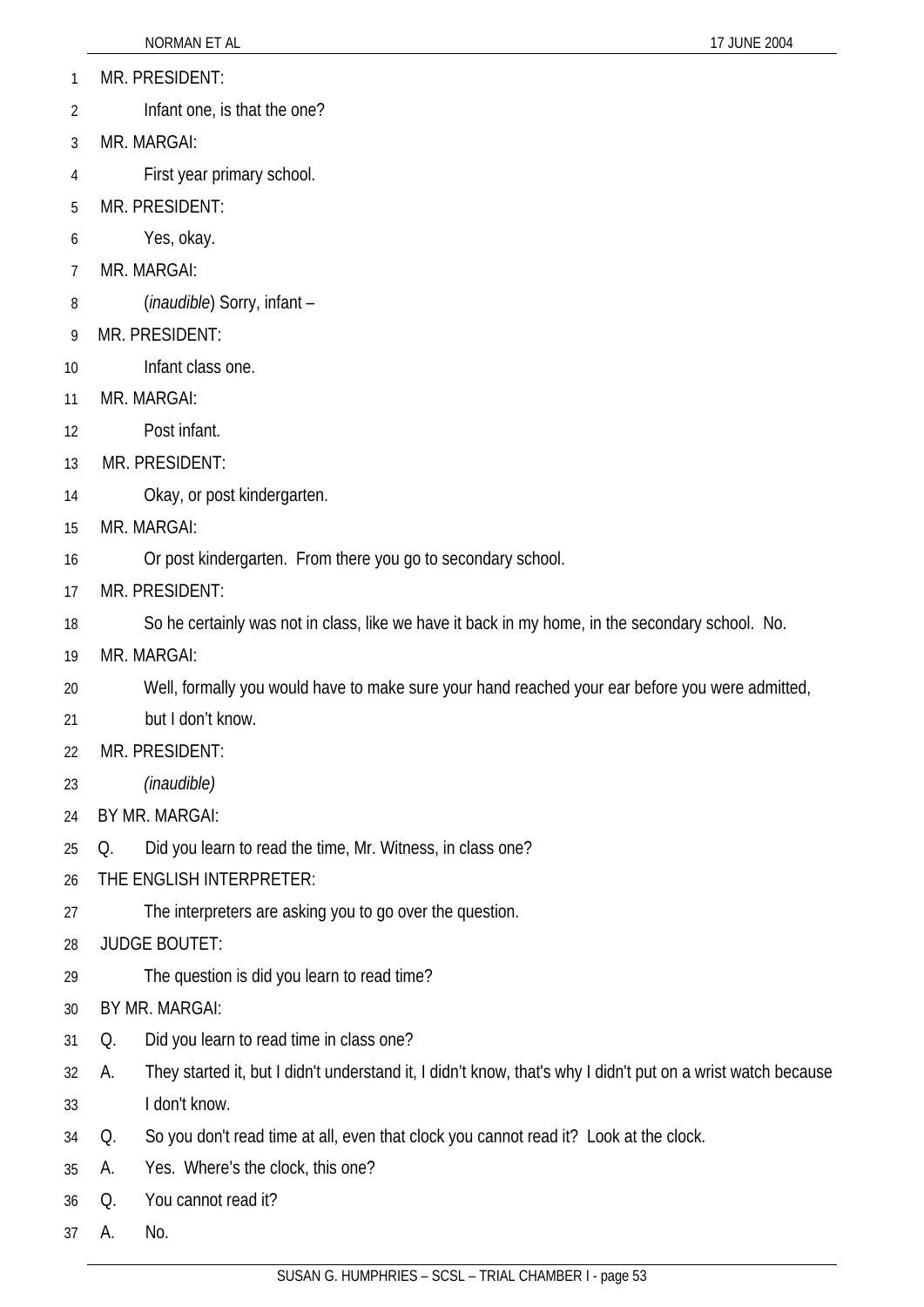|                 |    | NORMAN ET AL<br>17 JUNE 2004                                                                                |
|-----------------|----|-------------------------------------------------------------------------------------------------------------|
| 1               | Q. | You cannot tell the time at all?                                                                            |
| 2               | А. | At all.                                                                                                     |
| 3               | Q. | (inaudible) thank you.                                                                                      |
| 4               | А. | I don't know anything about book --                                                                         |
| 5               | Q. | Thank you.                                                                                                  |
| 6               | А. | The time I went to school --                                                                                |
| $7\overline{ }$ | Q. | Now, Mr. Witness, in your testimony from evidence in chief to cross-examination up to this point, you       |
| 8               |    | said you were afraid several times, in the mosque, elsewhere, you were afraid, did you not?                 |
| 9               | А. | I don't understand the question because -- give it to me singularly. You have just mixed it all up, just    |
| 10 <sup>°</sup> |    | give it to me singly, so I can understand.                                                                  |
| 11              | Q. | You told this Court that when you heard the bomb blast whilst in the mosque at xxxx you were afraid.        |
| 12              | А. | Excuse me, when they are giving them double barrels and when it's being interpreted I can't                 |
| 13              |    | understand, so you have to separate them. You have to separate them because when both are                   |
| 14              |    | coming into my ears I just do not understand, so cut them short.                                            |
| 15              | Q. | You said to his Court that whilst in the mosque at xxxx, on hearing the bomb blast you were afraid.         |
| 16              |    | Didn't you say so?                                                                                          |
| 17              | А. | Yes.                                                                                                        |
| 18              | Q. | And you also said that at the meetings at xxxx you were afraid and you left.                                |
| 19              | А. | Yes, I was scared for a reason. I heard something being said that's why I went away.                        |
| 20              | Q. | You were afraid. Did you say you were (overlapping microphones).                                            |
| 21              | А. | This was the <i>(inaudible)</i> I was scared.                                                               |
| 22              | Q. | (Overlapping microphones) We shall come to the reason.                                                      |
| 23              | А. | How many times?                                                                                             |
| 24              | Q. | Did you say you were afraid?                                                                                |
| 25              | А. | Second time -- the second time that I said I was scared.                                                    |
| 26              | Q. | (Microphone not activated)                                                                                  |
| 27              | А. | Yes, I heard something that scared me. If I was scared before that I wouldn't have gone to the              |
| 28              |    | meeting, but when I went to the meeting I heard something that scared me that's why I left.                 |
| 29              |    | MR. MARGAI:                                                                                                 |
| 30              |    | My Lord, argumentation is perhaps being made manifest by the witness. If only he could confine his          |
| 31              |    | answers to yes or no, or I don't know, we shall make progress.                                              |
| 32              |    | BY MR. MARGAI:                                                                                              |
| 33              | Q. | Now, did you tell this Court that whilst at the barray you got afraid and you left? Did you tell this Court |
| 34              |    | that? Forget about the reason.                                                                              |
| 35              | А. | I said that to the Court.                                                                                   |
| 36              | Q. | Thank you. Did you also tell this Court that when you saw a group of <i>Kamajors</i> taking two people to a |
| 37              |    | place, wherever that was, you said they started singing the Kamajors' song and you got afraid?              |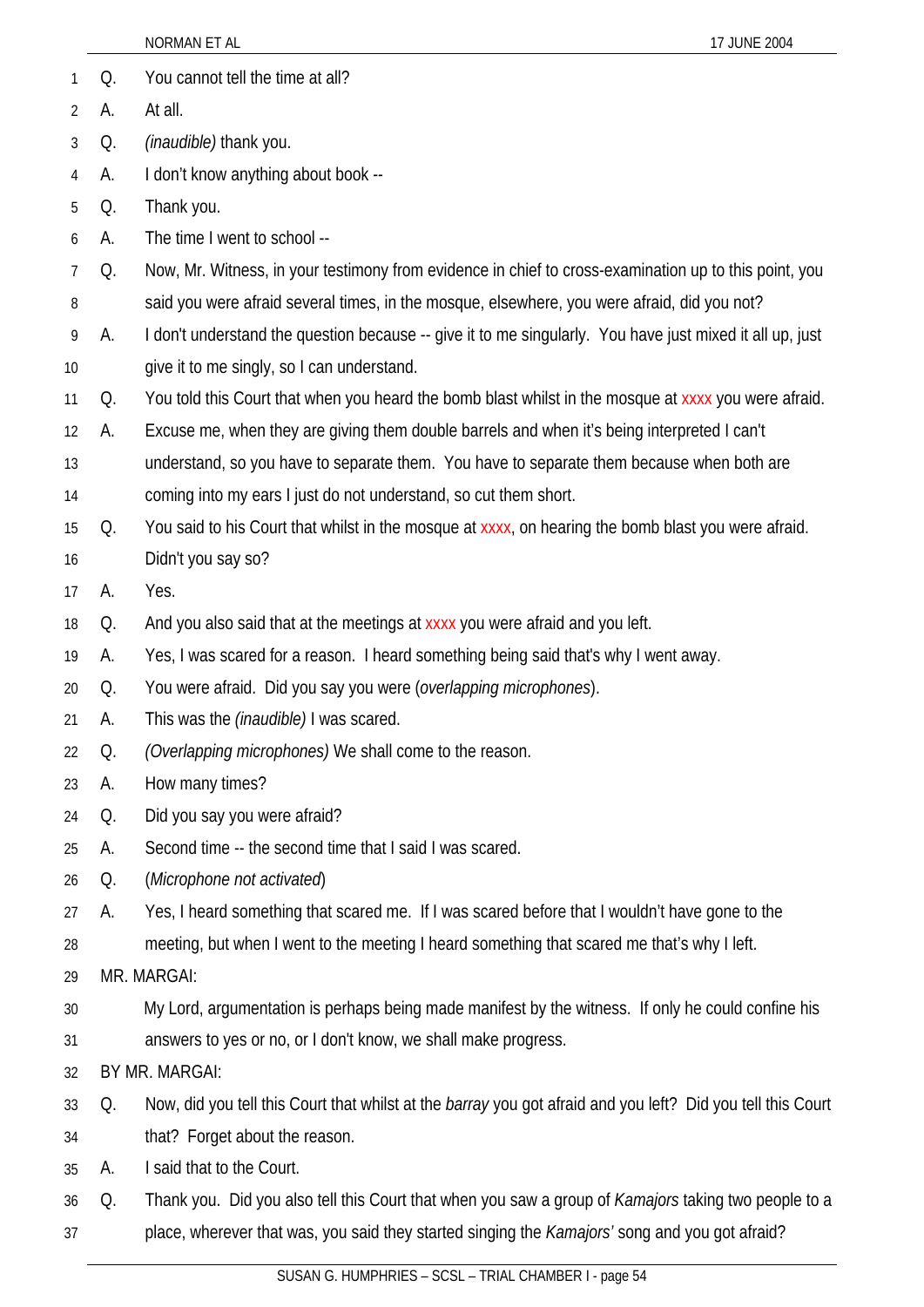|                | NORMAN ET AL<br>17 JUNE 2004                                                                             |
|----------------|----------------------------------------------------------------------------------------------------------|
| 1              | I didn't say that.<br>А.                                                                                 |
| 2              | Right. Now, let us even confine ourselves to the two instances when you said you were afraid. Your<br>Q. |
| 3              | subsequent conduct as to your narration before this Court, would you describe it as consistent to        |
| 4              | someone who is afraid?                                                                                   |
| 5              | MR. CARUSO:                                                                                              |
| 6              | Objection, Your Honour, that calls for a conclusion you must make.                                       |
| $\overline{7}$ | MR. PRESIDENT:                                                                                           |
| 8              | That is speculative.                                                                                     |
| 9              | <b>JUDGE THOMPSON:</b>                                                                                   |
| 10             | And also usurping the function of the Tribunal.                                                          |
| 11             | MR. MARGAI:                                                                                              |
| 12             | My Lords, I have no such intention. My aspirations are completely different from going on the Bench, I   |
| 13             | can assure you of that.                                                                                  |
| 14             | MR. PRESIDENT:                                                                                           |
| 15             | No, we didn't – we didn't -- nobody is – nobody's suggested that.                                        |
| 16             | MR. MARGA:                                                                                               |
| 17             | No, His Lordship was saying that I was usurping the function of the Bench.                               |
| 18             | MR. PRESIDENT:                                                                                           |
| 19             | No, no, no.                                                                                              |
| 20             | MR. MARGAI:                                                                                              |
| 21             | I would not do that, I would not even attempt to do that.                                                |
| 22             | <b>JUDGE THOMPSON:</b>                                                                                   |
| 23             | No, what I meant, Learned Counsel --                                                                     |
| 24             | MR. MARGAI:                                                                                              |
| 25             | Maybe I misunderstood Your Lordship.                                                                     |
| 26             | <b>JUDGE THOMPSON:</b>                                                                                   |
| 27             | What I meant, Learned Counsel, usurping the role that we have as finders of fact. We are the one         |
| 28             | that will draw the inferences appropriately at a particular time.                                        |
| 29             | MR. MARGAI:                                                                                              |
| 30             | I am sorry, My Lord, if I attempted. I want to assure you that I have no such intention --               |
| 31             | <b>JUDGE THOMPSON:</b>                                                                                   |
| 32             | Quite right.                                                                                             |
| 33             | MR. MARGAI:                                                                                              |
| 34             | -- to usurp your functions.                                                                              |
| 35             | <b>JUDGE THOMPSON:</b>                                                                                   |
| 36             | No, I think I do know --                                                                                 |
| 37             | MR. PRESIDENT:                                                                                           |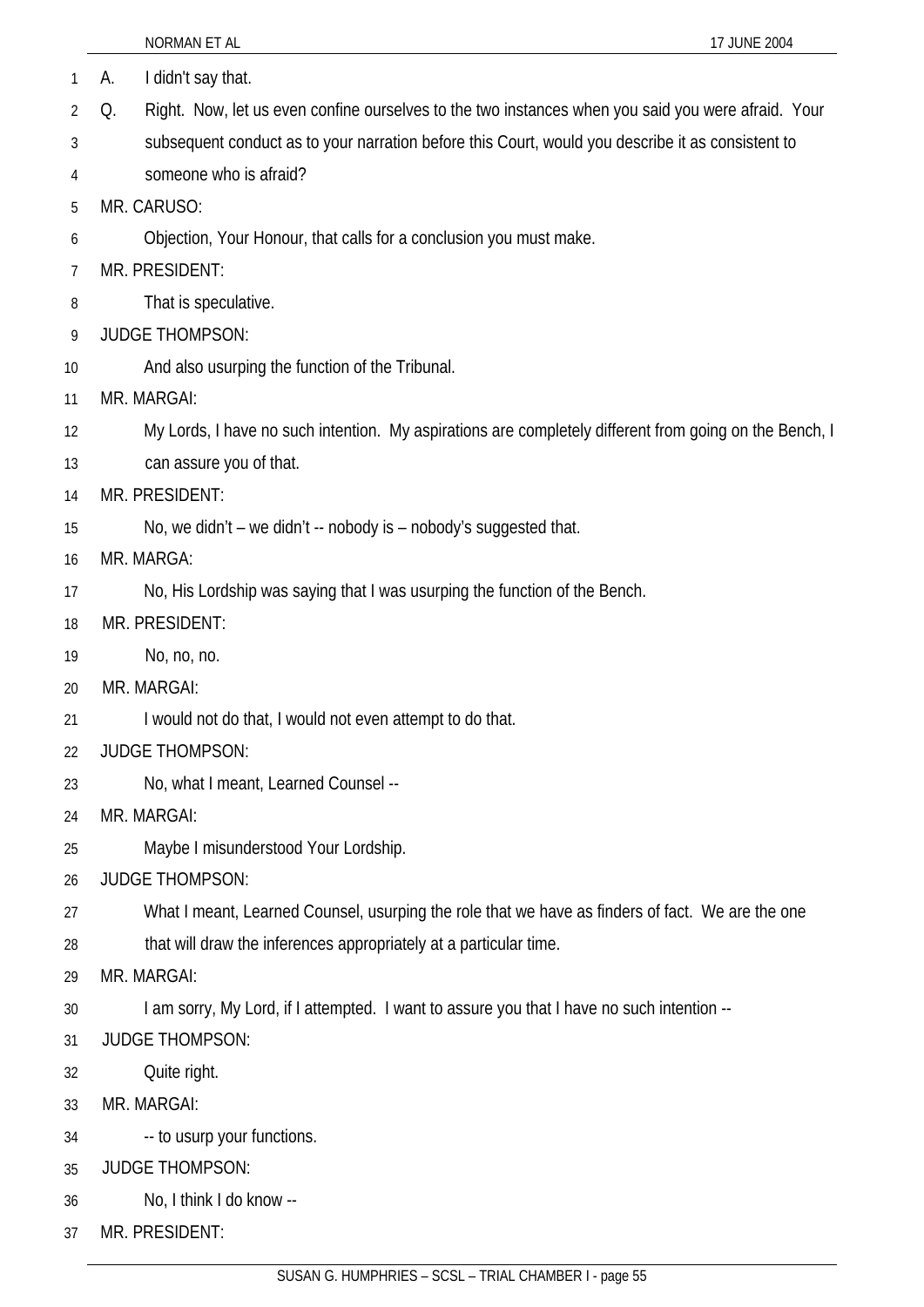- 1 Mr. Margai, there was no such suggestion and I think -- 2 MR. MARGAI:
- 3 Thank you, Your Honours. I'm assured, I am assured.
- 4 MR. PRESIDENT:
- 5 I think – I think you will be affirming too early in your youth -- in the youth of your life, you know, that
- 6 you will never – and you never have any ambitions for this or that. Let destiny – let your destiny take
- 7 its normal course.
- 8 MR. MARGAI:
- 9 I'm not as young as I may look, I shall be 59 this year.
- 10 MR. PRESIDENT:
- 11 Pardon me?
- 12 MR. MARGAI:
- 13 I shall be 59 this year.
- 14 MR. PRESIDENT:
- 15 That is being very young.
- 16 MR. MARGAI:
- 17 Oh, for the Supreme Court? I am 32 years in practice. I should have been in the Supreme Court but
- 18 for other things.
- 19 MR. PRESIDENT:
- 20 Never mind.
- 21 MR. MARGAI:
- 22 As My Lords please.
- 23 MR. PRESIDENT:
- 24 Never mind that.
- 25 MR. MARGAI:
- 26 (*inaudible*)
- 27 MR. PRESIDENT:
- 28 Never mind that, these things are all over. We are running systems which are the same all over.
- 29 Never mind.
- 30 MR. MARGAI:
- 31 Noted.
- 32 MR. PRESIDENT:
- 33 Yes, never mind.
- 34 BY MR. MARGAI:
- 35 Q. Now, Mr. Witness, I am putting it to you that your evidence about Chief Kafala is nothing but a figment
- 36 of your imagination.
- 37 A. May I ask for your protection? I'm telling you to --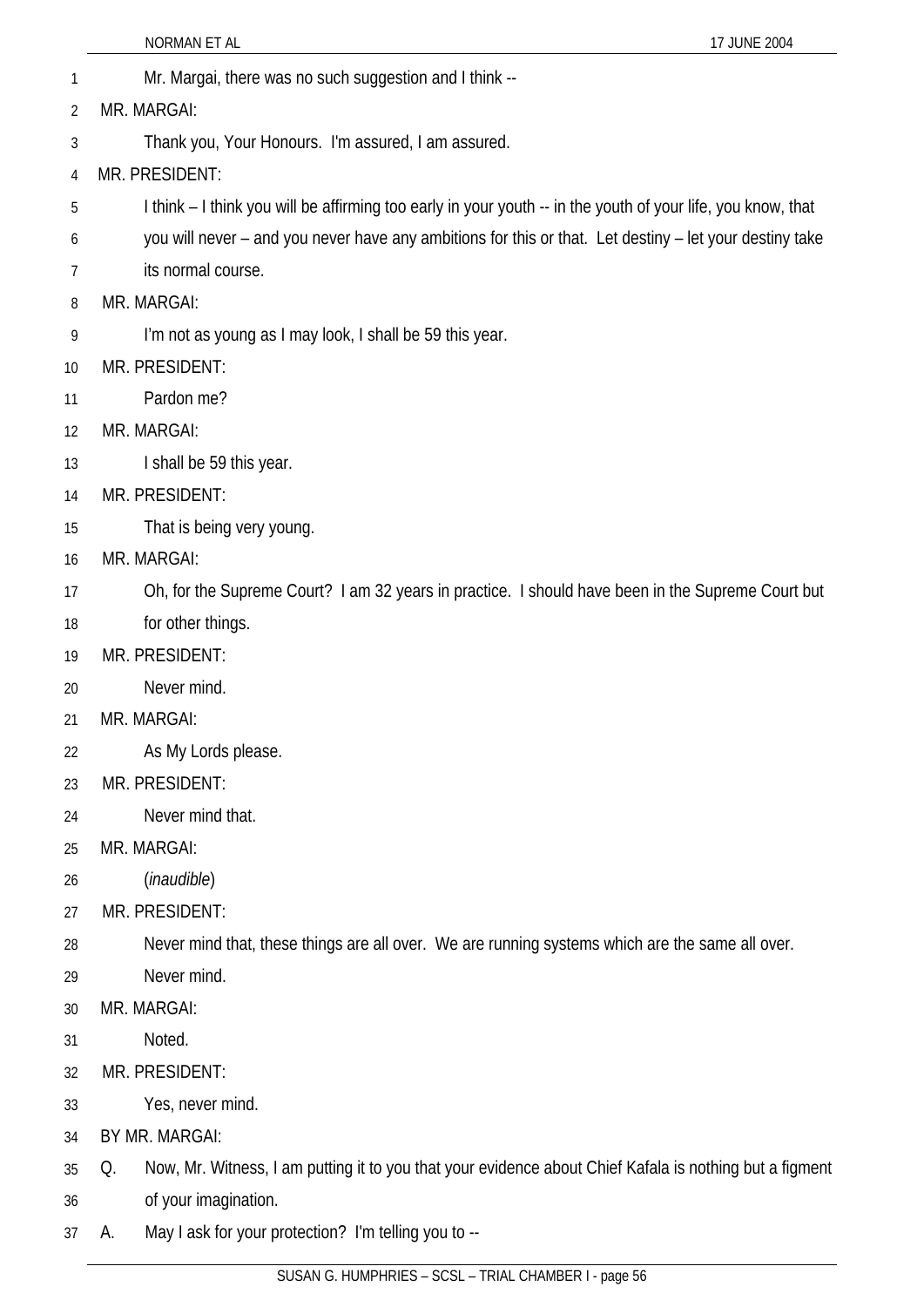| 1  | MR. MARGAI:                                                                                               |
|----|-----------------------------------------------------------------------------------------------------------|
| 2  | The witness is supposed to be answering questions. He says that he is also telling me, I mean, my         |
| 3  | privilege -                                                                                               |
| 4  | MR. PRESIDENT:                                                                                            |
| 5  | What -- quote him, I mean, what did he tell you because I'm getting the translation?                      |
| 6  | MR. MARGAI:                                                                                               |
| 7  | No, he said he was also telling me. I mean, that is my privilege of having qualified as lawyer, that is   |
| 8  | why I am standing here.                                                                                   |
| 9  | MR. PRESIDENT:                                                                                            |
| 10 | That he was also telling you that what?                                                                   |
| 11 |                                                                                                           |
| 12 | Mr. Witness, Mr. Witness, Mr. Witness, this is not a war, you understand? The war is over, we should      |
| 13 | put that, you know, behind us. The war is over, we should all pray that it never comes again at all, at   |
| 14 | all.                                                                                                      |
| 15 | MR. MARGAI:                                                                                               |
| 16 | Much obliged.                                                                                             |
| 17 | MR. PRESIDENT:                                                                                            |
| 18 | But now we are enjoying a lot of peace and stability, we are here to sort out a problem and that is the   |
| 19 | fate of those three people. Please, answer the questions. I have told you, this is about the third time I |
| 20 | am telling you this. Answer the questions. If you cannot answer the question say you do not know or       |
| 21 | you cannot, don't, when they ask you a question, ask counsel, you know, a question. Please don't.         |
| 22 | Right?                                                                                                    |
| 23 | MR. BOUTET:                                                                                               |
| 24 | Mr. Margai.                                                                                               |
| 25 | MR. MARGAI:                                                                                               |
| 26 | Yes, My Lord.                                                                                             |
| 27 | MR. PRESIDENT:                                                                                            |
| 28 | Thank you.                                                                                                |
| 29 | BY MR. MARGAI:                                                                                            |
| 30 | Q. Now, would you please answer the question, let's be very friendly, okay, and help the Court, and help  |
| 31 | ourselves.                                                                                                |
| 32 | MR. PRESIDENT:                                                                                            |
| 33 | I am sure you would have gotten more from him if you were --                                              |
| 34 | MR. MARGAI:                                                                                               |
| 35 | My Lord is not suggesting that I have been aggressive? It is not my nature.                               |
| 36 |                                                                                                           |
| 37 | BY MR. MARGAI:                                                                                            |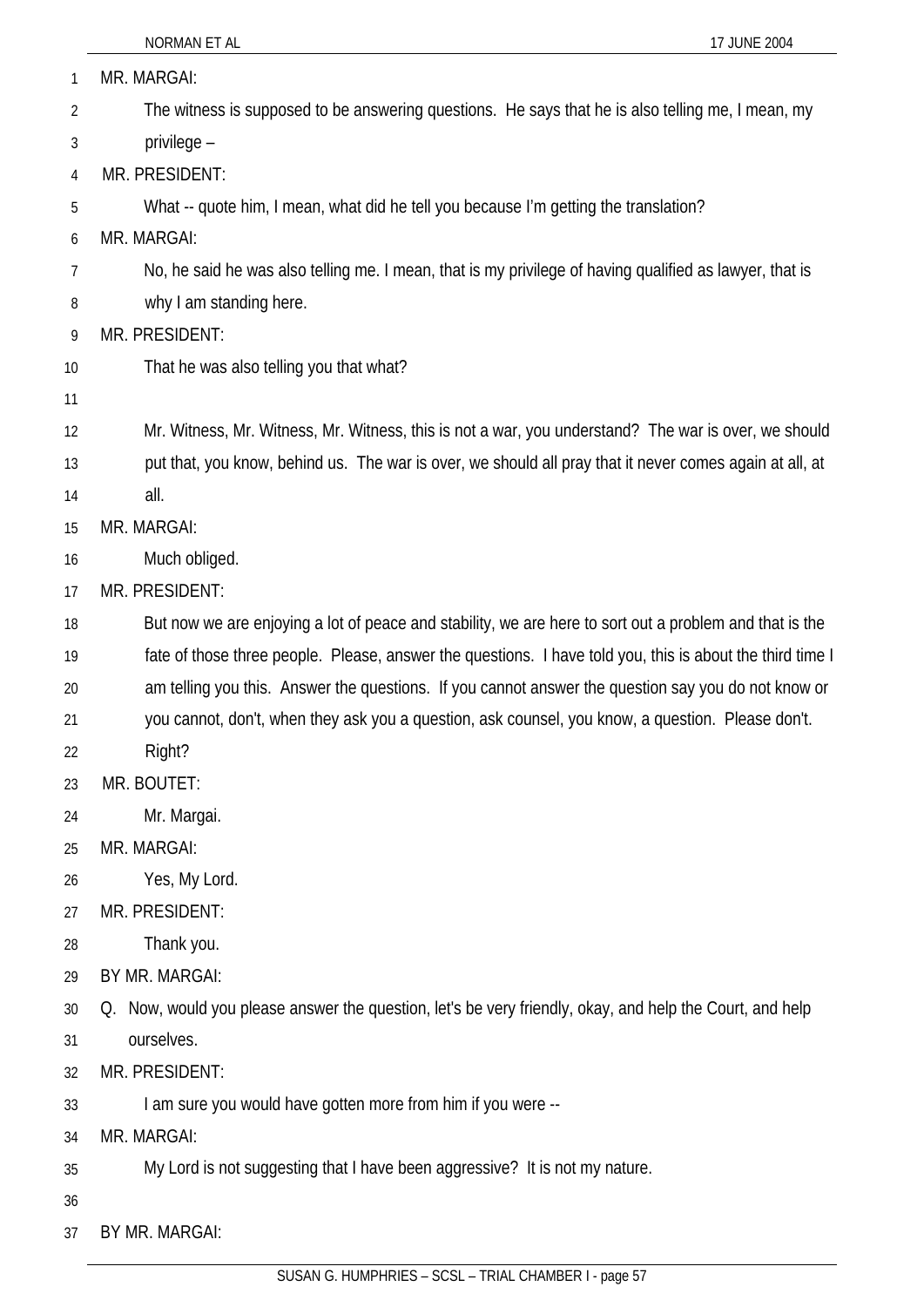|    |    | 17 JUNE 2004<br>NORMAN ET AL                                                                                   |
|----|----|----------------------------------------------------------------------------------------------------------------|
| 1  | Q. | Yes. Mr. Witness, I am putting it to you that your testimony regarding Kafala is what you thought of.          |
| 2  |    | In other words, it never happened.                                                                             |
| 3  | А. | I know that it happened. I am sure. I am very sure that it happened and I saw there -- I saw it                |
| 4  |    | happen.                                                                                                        |
| 5  | Q. | And further, I am further putting it to you that your testimony regarding xxxx is not also true and you        |
| 6  |    | know it.                                                                                                       |
| 7  | А. | I know that I am saying the truth.                                                                             |
| 8  |    | MR. PRESIDENT:                                                                                                 |
| 9  |    | Do you have precise spelling of xxxx?                                                                          |
| 10 |    | MR. MARGAI:                                                                                                    |
| 11 |    | <b>XXXX</b>                                                                                                    |
| 12 |    | MR. PRESIDENT:                                                                                                 |
| 13 |    | XXXX (sic)?                                                                                                    |
| 14 |    | MR. MARGAI:                                                                                                    |
| 15 |    | Yes, My Lord.                                                                                                  |
| 16 |    | BY MR. MARGAI:                                                                                                 |
| 17 | Q. | I further put it to you that your evidence regarding xxxx, xxxx is also not true and you know it.              |
| 18 | A. | I know that I spoke the truth.                                                                                 |
| 19 | Q. | And I further put it to you that your testimony regarding xxxx is also not true and you know it.               |
| 20 | А. | I know that I spoke the truth and that's why I said it. That's why I swore -- that's why I took the oath.      |
| 21 | Q. | Now, Mr. Witness, that song which you said you heard the Kamajors singing, could you oblige us by              |
| 22 |    | singing it?                                                                                                    |
| 23 |    | MR. CARUSO:                                                                                                    |
| 24 |    | I am sorry, Your Honour, asking the witness to sing I think is a little improper. Perhaps Mr. Margai           |
| 25 |    | could rephrase that question and ask -- to get the answer he wants in another fashion.                         |
| 26 |    | MR. PRESIDENT:                                                                                                 |
| 27 |    | If the witness can sing, he should sing; if he cannot, well, that's his business. If he can sing --            |
| 28 |    | BY MR. MARGAI:                                                                                                 |
| 29 | Q. | Yes, can you sing the song?                                                                                    |
| 30 | А. | That song that I heard them singing, I know the song, I know the song that is sung.                            |
| 31 | Q. | Now, where – sorry, where did you learn it?                                                                    |
| 32 | A  | I didn't say I learnt it, I only - yes, when they were singing it, I learnt it from there as they were singing |
| 33 |    | it.                                                                                                            |
| 34 | Q. | Yes, can you sing that song, please?                                                                           |
| 35 |    |                                                                                                                |
| 36 |    | MR. MARGAI:                                                                                                    |
| 37 |    | With the leave of the Bench.                                                                                   |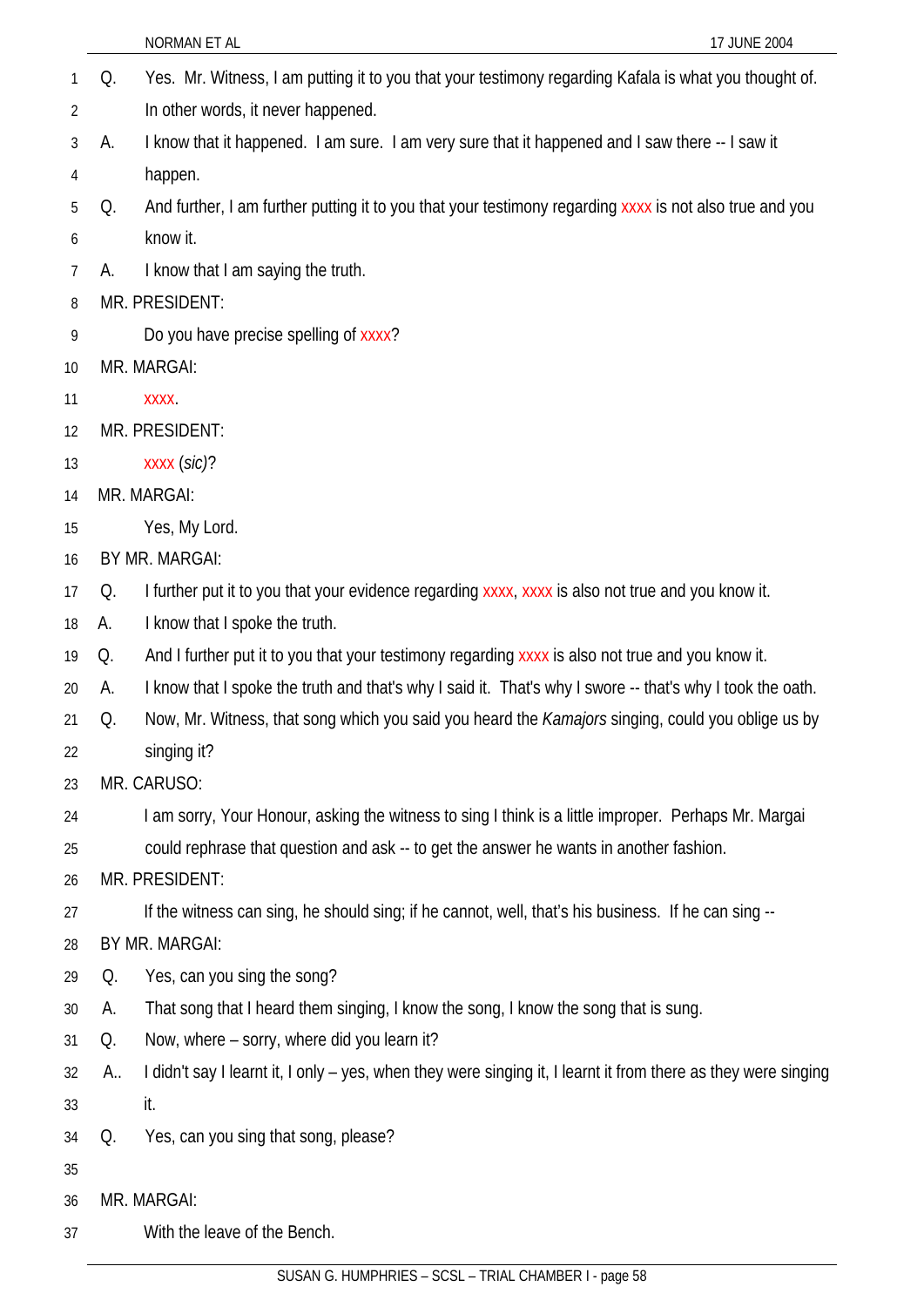- 1 THE WITNESS:
- 2 If they say that I should sing it then --
- 3 MR. PRESIDENT:
- 4 Yes.
- 5 MR. MARGAI:
- 6 Is leave granted, My Lord?
- 7 MR. PRESIDENT:
- 8 Yes, leave is granted.
- 9 BY MR. MARGAI:
- 10 Q. Please feel free.
- 11 A. When they were taking these people away, when they cut them and they were taking them away, the
- 12 song that they sung -- they were saying that if the throat cut's in issue -- and that is what they were
- 13 singing.
- 14 MR. PRESIDENT:
- 15 *(inaudible)*
- 16 THE WITNESS:
- 17 If the throat cutting issue early tomorrow morning. When they cut these guys and they were taking
- 18 them down, Xxxx and xxxx, that was the song they were singing, that is a cut throat – it's a throat
- 19 cutting issue early tomorrow morning.
- 20 BY MR. MARGAI:
- 21 Q. Thank you.
- 22 MR. PRESIDENT:
- 23 Thank you.
- 24 BY MR. MARGAI:
- 25 Q. Now, Mr. Witness, are you a *Kamajor*?
- 26 A. I am not a *Kamajor*.
- 27 Q. Your brother was a *Kamajor?*
- 28 A. Yes.
- 29 Q. Was he (*inaudible*).
- 30 A. At the time we were together --
- 31 Q. Was he a caring brother?
- 32 A. He cared for us.
- 33 MR. MARGAI:
- 34 My Lords, again, I do not want to tread irresponsibly, I am not sure whether it would be out of place for
- 35 me to ask for the name of his brother.
- 36 MR. CARUSO:
- 37 Your Honour, I don't know the answer to that particular question, but it seems very clear to me that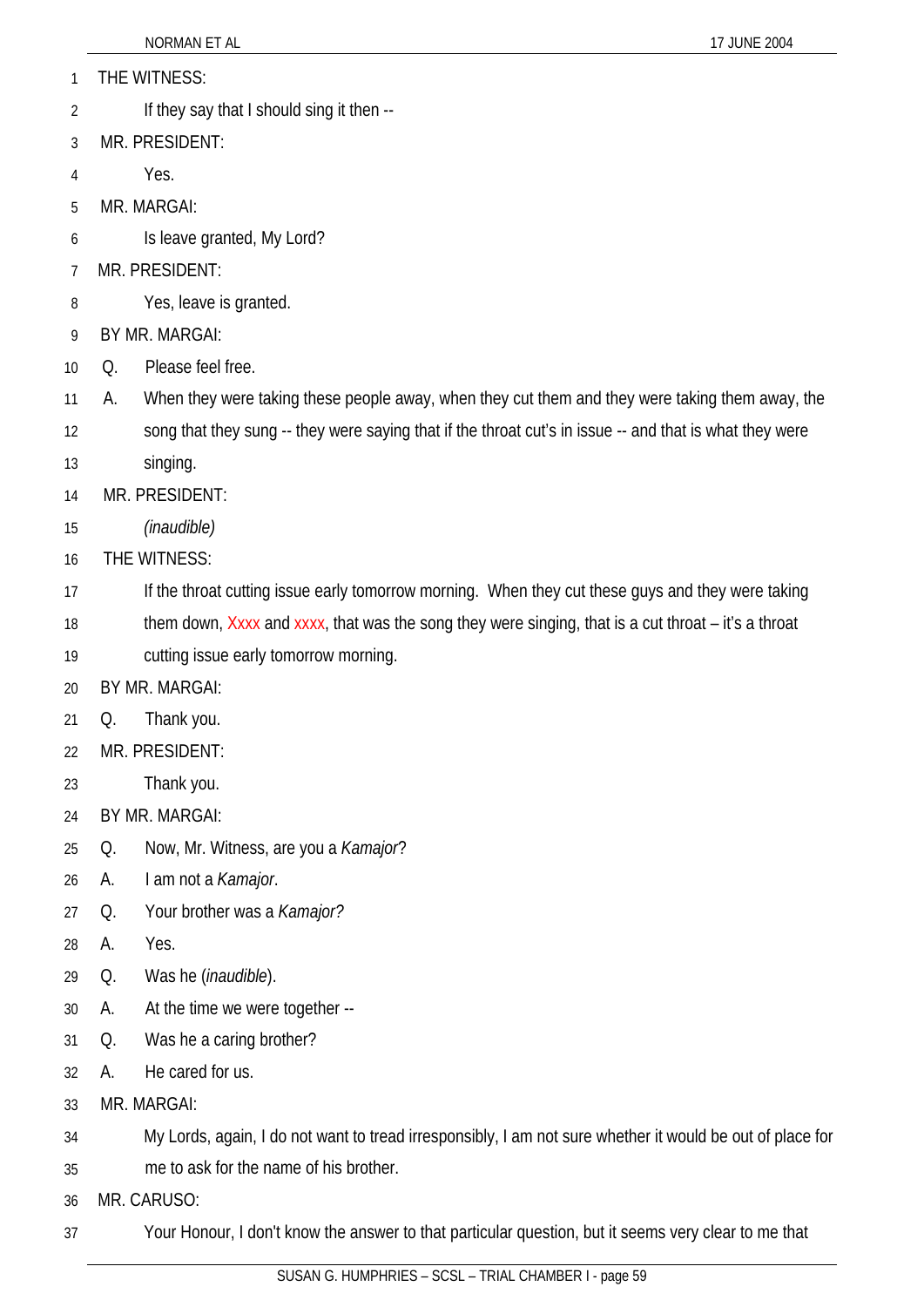|    | 17 JUNE 2004<br>NORMAN ET AL                                                                           |
|----|--------------------------------------------------------------------------------------------------------|
| 1  | naming his brother likewise names him and, therefore, that would be very difficult and we would object |
| 2  | strenuously to that.                                                                                   |
| 3  | <b>JUDGE BOUTET:</b>                                                                                   |
| 4  | There might be a possibility, without pronouncing the name, if you can write the name down. I mean,    |
| 5  | there are ways of doing it                                                                             |
| 6  | MR. MARGAI:                                                                                            |
| 7  | That would be fine by me. As I said, we will leave no stone unturned ex abundanti cautela.             |
| 8  | <b>JUDGE BOUTET:</b>                                                                                   |
| 9  | Mr. Prosecutor.                                                                                        |
| 10 | MR. CARUSO:                                                                                            |
| 11 | Your Honour, we had made a suggestion earlier on likewise, that the name can certainly be              |
| 12 | transferred in a manner that does not make it public. The question I have is whether or not there is a |
| 13 | question that follows that name. And if we do that it would seem to me that perhaps -- and this is a   |
| 14 | suggestion -- perhaps the better way to do it would be in closed session for a limited period of time. |
| 15 | MR. MARGAI:                                                                                            |
| 16 | My Lords, I think there is yet another way we could do it. We could switch off the mikes, he would     |
| 17 | give the names and the records will reflect the name.                                                  |
| 18 | MR. CARUSO:                                                                                            |
| 19 | I would hate to take that chance, Your Honour.                                                         |
| 20 | MR. MARGAI:                                                                                            |
| 21 | What chance?                                                                                           |
| 22 | <b>JUDGE BOUTET:</b>                                                                                   |
| 23 | I am not sure that the technique is so safe that I would -- we have had all sorts of problems with the |
| 24 | mikes and so on, so the fact that we shut down a mike does not assure me that this name will not be    |
| 25 | heard or known by the public. So --                                                                    |
| 26 | MR. MARGAI:                                                                                            |
| 27 | (overlapping microphone) writing it down.                                                              |
| 28 | <b>JUDGE THOMPSON:</b>                                                                                 |
| 29 | I would have some reservations about the permissibility of that approach.                              |
| 30 | MR. MARGAI:                                                                                            |
| 31 | I'm sorry.                                                                                             |
| 32 | MR. PRESIDENT:                                                                                         |
| 33 | I said I would have some reservations about the permissibility of this approach of switching off the   |
| 34 | microphones.                                                                                           |
| 35 |                                                                                                        |
| 36 | MR. MARGAI:                                                                                            |
| 37 | What about writing the name down?                                                                      |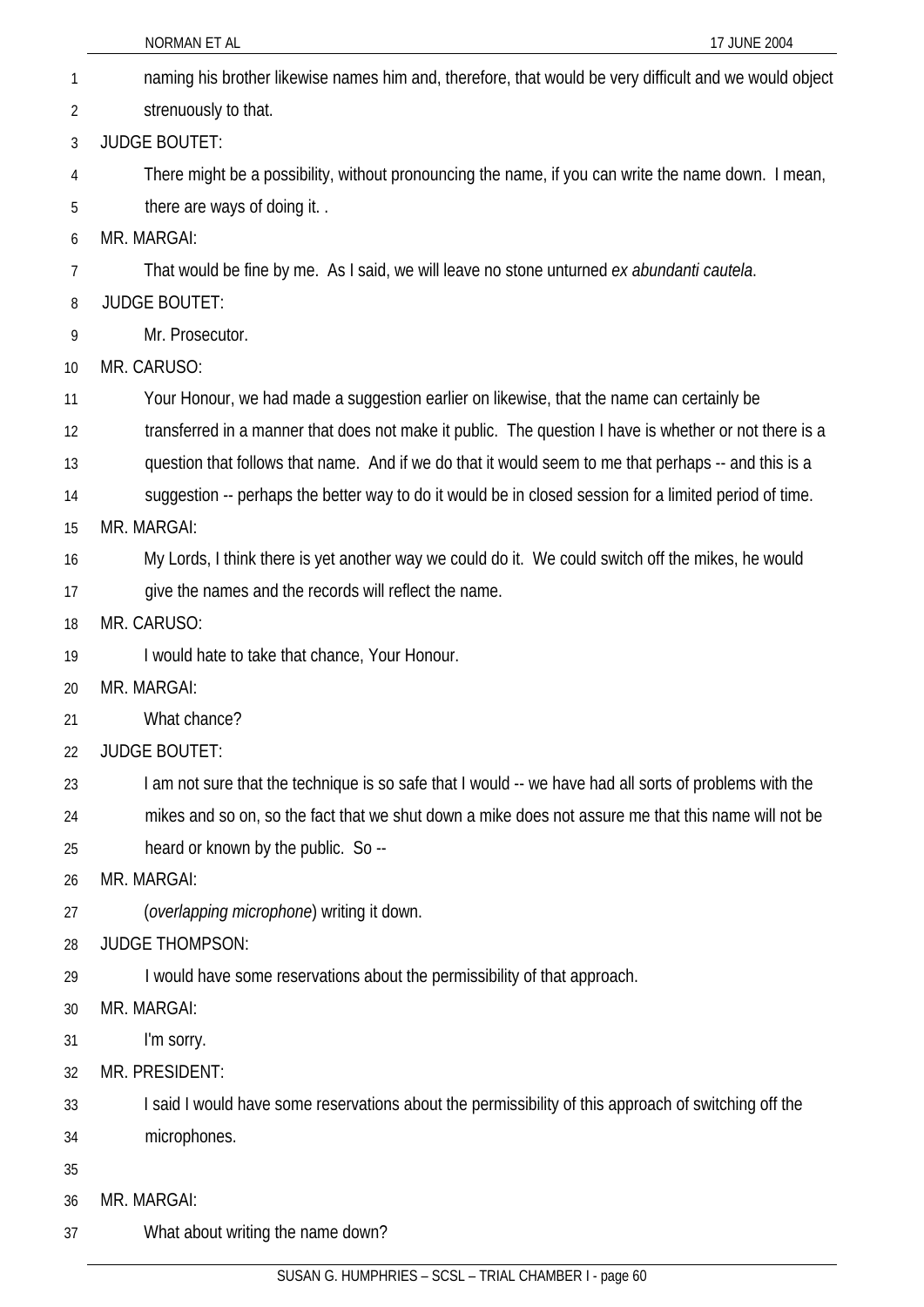1 JUDGE THOMPSON:

2 That would seem to be a very viable --

3 MR. MARGAI:

4 It's a viable alternative. Then may I so request --

5 MR. PRESIDENT:

6 If it acceptable to the Prosecution.

7 MR. MARGAI:

8 Sorry.

9 MR. CARUSO:

10 Well, it occurs to me, Your Honour, I am not certain he can write the name down. And I again wonder

11 why it is we cannot go into closed session for this limited period of time for what are certainly going to

12 be questions that follow that information as a method of simply being certain that the witness

13 protection measures are kept in order to the extent that they can be.

14 MR. MARGAI:

15 I want to assure this Court that there will be no follow-up question, and if I wasn't treading cautiously I

16 would not have initiated the idea. But justice must be seen to be done on all sides; over-protection

17 sometimes could be counter-productive.

18 MR. CARUSO:

19 Well, whether or not I agree with Mr. Margai, I can certainly agree with this: if he assures this Bench

20 that that is the only question he wishes to ask, then under those circumstances I suspect what we can

21 do is ask the witness protection people to get that name, write it down, give it to the Bench and that

22 will end the matter – obviously, and the Bench then give it to counsel. If that is the only question there

23 is then that does make sense under those circumstances.

24 MR. MARGAI:

25 That is the only question relative to the disclosure of the name, lest we get confused. The only

26 question is relative to the disclosure of the name and that assurance is given.

27 MR. CARUSO:

28 Therein lies the problem, Your Honour, there is never only one question that any lawyer has ever

29 asked, there is always another. And if, in fact, we stop with simply the disclosures of the names to the

30 Defence for whatever reasons they want that, that would be fine. But if, on the other hand, that will

- 31 lead to another question relative to that name, even if it is not the name itself, the difficulty becomes
- 32 that we face this again. And again, my suggestion would be to avoid that what we could do -- what

33 this Bench could order is that a limited session be held in -- a closed limited session could be held.

34 MR. MARGAI:

35 My Lords, I am sure that my learned friend cannot be better placed than I am with regard to the

36 37 questions I intend to ask. He can be premonitious, no problem about that, but premonition is only an attempt.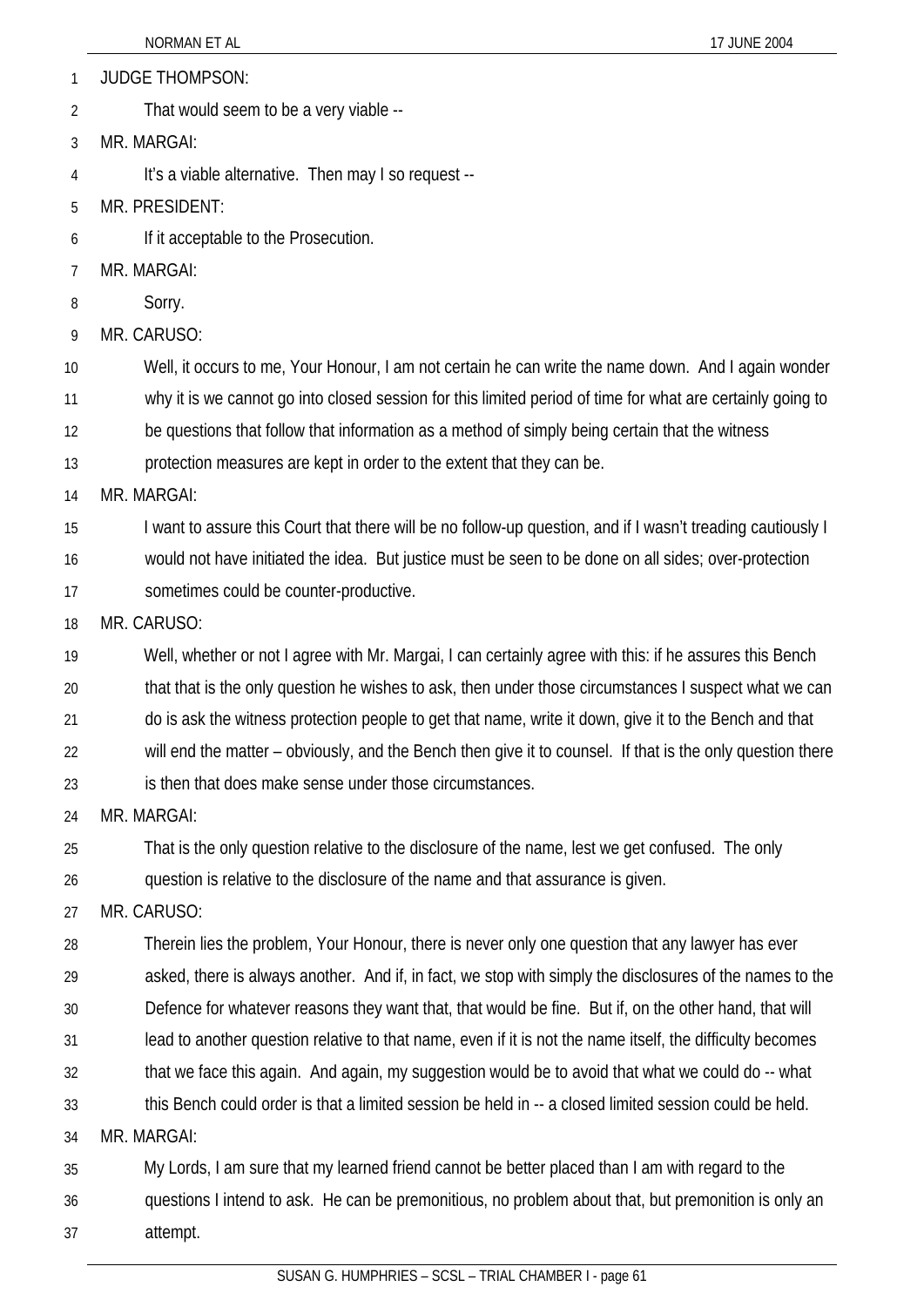|    | NORMAN ET AL<br>17 JUNE 2004                                                                               |
|----|------------------------------------------------------------------------------------------------------------|
| 1  | THE ACCUSED NORMAN:                                                                                        |
| 2  | My Lord -- My Lords, I want to be down on record that the protection of the witness seems to override      |
| 3  | the interests of my own protection as an Accused person whose life may be spent in jail.                   |
| 4  | <b>JUDGE BOUTET:</b>                                                                                       |
| 5  | Thank you, Mr. Norman.                                                                                     |
| 6  |                                                                                                            |
| 7  | Mr. Margai.                                                                                                |
| 8  | MR. MARGAI:                                                                                                |
| 9  | Yes, My Lords.                                                                                             |
| 10 | <b>JUDGE BOUTET:</b>                                                                                       |
| 11 | I would like to know if you have many more questions. What we are intending to do is indeed allow          |
| 12 | you to ask these questions, but we are going to have to do it in closed session. But we are trying to      |
| 13 | find -- if you do have many more questions, we'll just adjourn at this time and when we reconvene we       |
| 14 | will start in a closed session and then carry on. If you are telling us that this is essentially your last |
| 15 | question, we will adjourn now and we will allow you to carry on with that question in closed session       |
| 16 | when we come back.                                                                                         |
| 17 | MR. MARGAI:                                                                                                |
| 18 | May I just confer, with your leave, for a second?                                                          |
| 19 | <b>JUDGE BOUTET:</b>                                                                                       |
| 20 | Yes.                                                                                                       |
| 21 | MR. MARGAI:                                                                                                |
| 22 | My Lords, I would rather I continue my cross-examination after the break, if that will suit the            |
| 23 | convenience of Your Lordships, because I would not want to come and appeal to you to allow me to           |
| 24 | put in one or two more questions after I have finished.                                                    |
| 25 | <b>JUDGE BOUTET:</b>                                                                                       |
| 26 | That's right. So what we will do is when we reconvene we will be in closed session to deal with the        |
| 27 | question of the name and after that we will move back in public session.                                   |
| 28 | MR. MARGAI:                                                                                                |
| 29 | If Your Lordships so desire, but again, I want to assure you that no other question touching that          |
| 30 | particular individual will be asked after the disclosure of the name. I want to assure you.                |
| 31 | <b>JUDGE BOUTET:</b>                                                                                       |
| 32 | Then the closed session will be very short.                                                                |
| 33 | MR. MARGAI:                                                                                                |
| 34 | As My Lords please.                                                                                        |
| 35 |                                                                                                            |
| 36 | <b>JUDGE BOUTET:</b>                                                                                       |
| 37 | Thank you.                                                                                                 |
|    |                                                                                                            |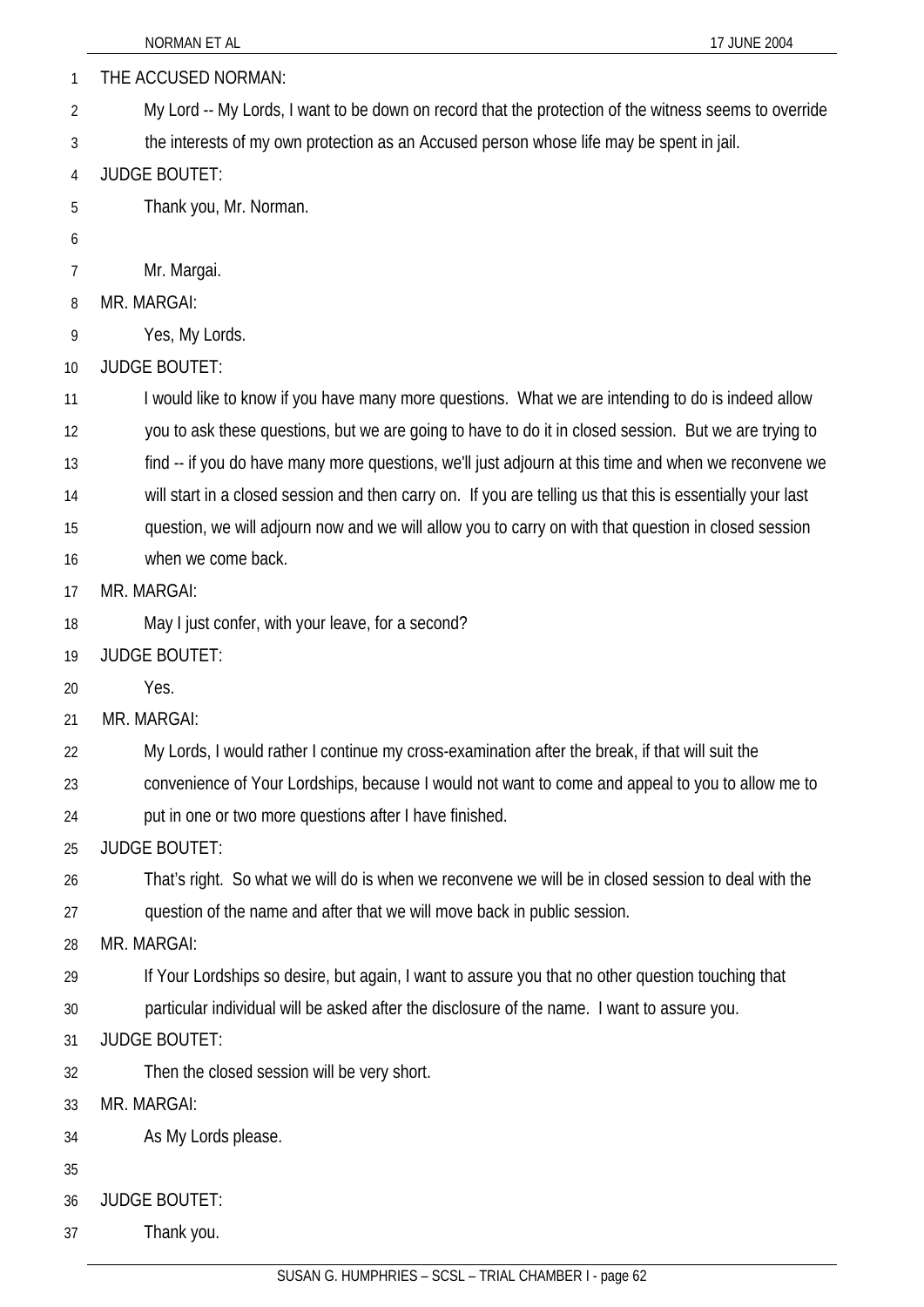| 1              | MR. MARGAI:                                                                                              |
|----------------|----------------------------------------------------------------------------------------------------------|
| $\overline{2}$ | Thank you.                                                                                               |
| 3              | MR. PRESIDENT:                                                                                           |
| 4              | The Court will adjourn. We will rise and we'll adjourn to 3:30 p.m 15 30 hours for those of you who      |
| 5              | are continentals. Thank you. The Court rises, please.                                                    |
| 6              | (Court recessed from 1338 to 1607H)                                                                      |
| 7              | (At this point in the proceedings, a portion of the transcript [pages 64 to 72] was extracted and sealed |
| 8              | under separate cover, as the session was heard in camera)                                                |
| 9              | (Pages 45 to 63 by Susan G. Humphries)                                                                   |
| 10             |                                                                                                          |
| 11             |                                                                                                          |
| 12             |                                                                                                          |
| 13             |                                                                                                          |
| 14             |                                                                                                          |
| 15             |                                                                                                          |
| 16             |                                                                                                          |
| 17             |                                                                                                          |
| 18             |                                                                                                          |
| 19             |                                                                                                          |
| 20             |                                                                                                          |
| 21             |                                                                                                          |
| 22             |                                                                                                          |
| 23             |                                                                                                          |
| 24             |                                                                                                          |
| 25             |                                                                                                          |
| 26             |                                                                                                          |
| 27             |                                                                                                          |
| 28             |                                                                                                          |
| 29             |                                                                                                          |
| $30\,$         |                                                                                                          |
| 31             |                                                                                                          |
| 32             |                                                                                                          |
| 33             |                                                                                                          |
| 34             |                                                                                                          |
| 35             |                                                                                                          |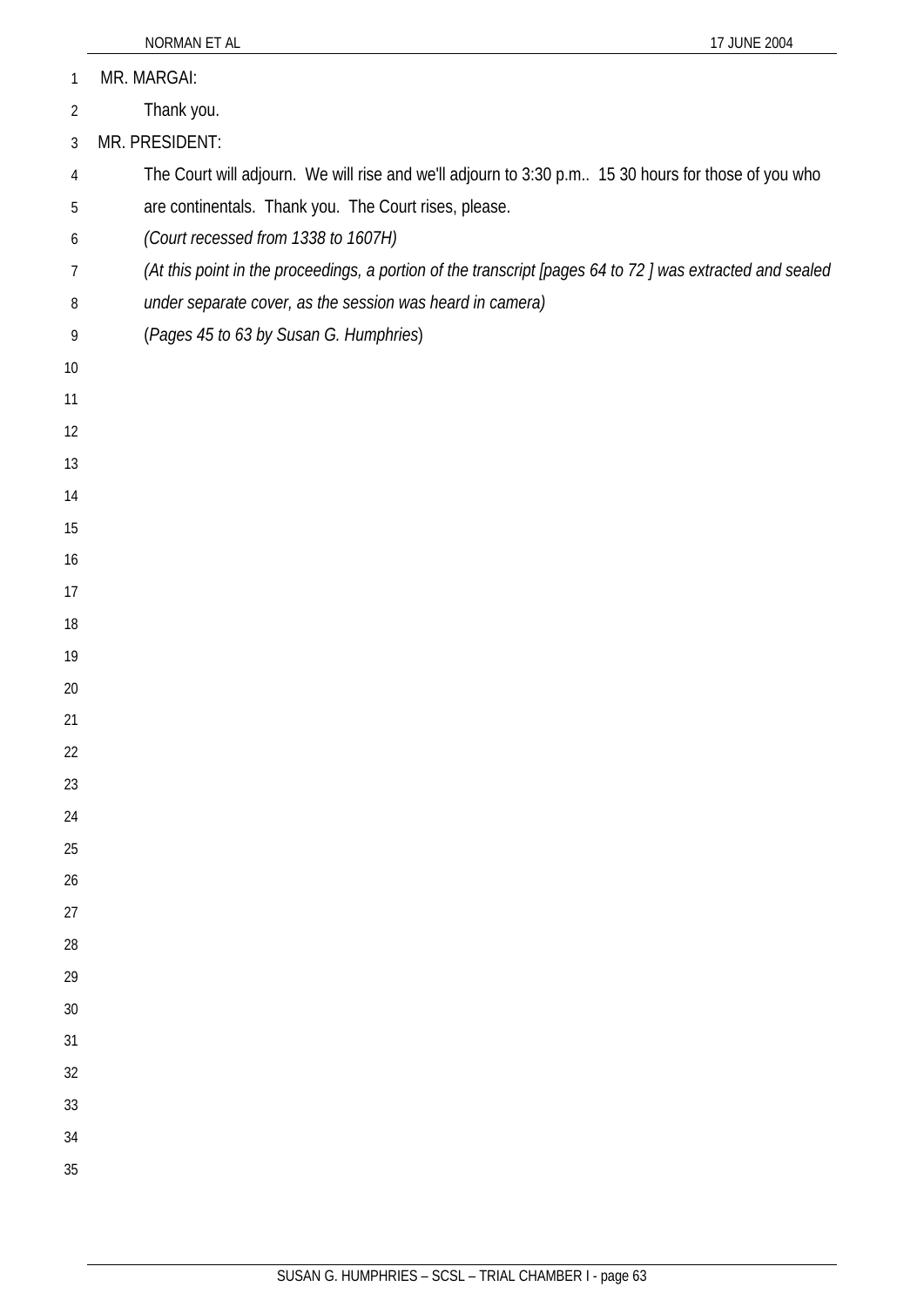| 1  | (Court resumed at 1642H)                                                                             |
|----|------------------------------------------------------------------------------------------------------|
| 2  | MR. PRESIDENT:                                                                                       |
| 3  | This session resumes. Mr. Caruso, you can proceed with your re-examination -                         |
| 4  | MR. CARUSO:                                                                                          |
| 5  | Thank you, Your Honour.                                                                              |
| 6  | MR. PRESIDENT:                                                                                       |
| 7  | -- of this witness, if you so wish.                                                                  |
| 8  | MR. CARUSO:                                                                                          |
| 9  | Thank you, Your Honour. We have no re-examination of this witness at this point.                     |
| 10 | <b>JUDGE BOUTET:</b>                                                                                 |
| 11 | Maybe we should have asked the question before we adjourned.                                         |
| 12 | MR. PRESIDENT:                                                                                       |
| 13 | I have a question. There is talk of two corpses which were found. It is xxxx something and so on and |
| 14 | so on -- they are two. I'm trying to locate the names.                                               |
| 15 | MR. MARGAI:                                                                                          |
| 16 | Xxxx and xxxx.                                                                                       |
| 17 | MR. PRESIDENT:                                                                                       |
| 18 | Yes. Were these male or female corpses? I just want a clarification from the witness.                |
| 19 | THE WITNESS:                                                                                         |
| 20 | They were men.                                                                                       |
| 21 | MR. PRESIDENT:                                                                                       |
| 22 | They were men                                                                                        |
| 23 | Yes.<br>А.                                                                                           |
| 24 | MR. PRESIDENT:                                                                                       |
| 25 | Right. Mr. Caruso, we would like to take the third witness.                                          |
| 26 | MR. CARUSO:                                                                                          |
| 27 | Yes, Your Honour, we have another witness present.                                                   |
| 28 | MR. PRESIDENT:                                                                                       |
| 29 | Okay. Before we do that, can we rise so that the infrastructure can be put in place?                 |
| 30 |                                                                                                      |
| 31 | The Court will rise for a few minutes.                                                               |
| 32 | (Court recessed)                                                                                     |
| 33 | MR. PRESIDENT:                                                                                       |
| 34 | The session resumes and I'm informed by the court management unit, you know, that there is a new     |
| 35 | interpreter to be sworn, Mr. Walker can you --                                                       |
| 36 | MR. WALKER:                                                                                          |
| 37 | A witness, Your Honour.                                                                              |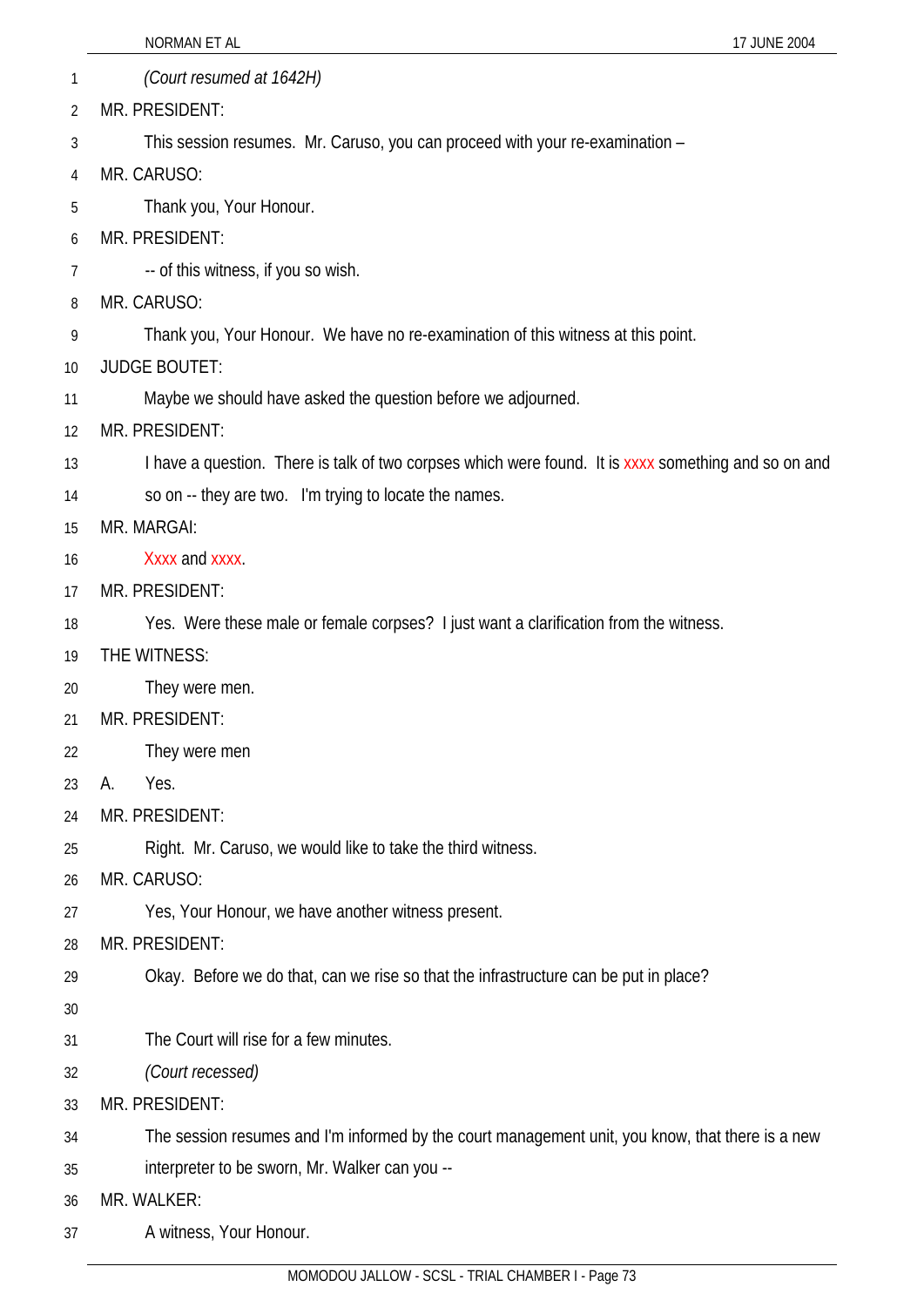|    | NORMAN ET AL<br>17 JUNE 2004                                                                            |
|----|---------------------------------------------------------------------------------------------------------|
| 1  | MR. PRESIDENT:                                                                                          |
| 2  | A witness or an interpreter? I thought you talked of an interpreter. I see, of course, I thought you    |
| 3  | talked of an interpreter. That's okay. Yes, please, swear the witness in.                               |
| 4  | (Declaration made by Witness TF2-176 in English)                                                        |
| 5  | MR. PRESIDENT:                                                                                          |
| 6  | This witness will speak in which language?                                                              |
| 7  | MR. CARUSO:                                                                                             |
| 8  | In Krio, Your Honour. May I advise the Court now, with your leave, that this witness's examination will |
| 9  | be conducted by Ms. Adwoa Wiafe, sitting next to me. Thank you.                                         |
| 10 | MR. PRESIDENT:                                                                                          |
| 11 | Yes, please. Ms. Adwoa, you can go on.                                                                  |
| 12 | <b>WITNESS TF2-176</b>                                                                                  |
| 13 | first having been duly sworn,                                                                           |
| 14 | testified as follows:                                                                                   |
| 15 | <b>EXAMINATION-IN-CHIEF</b>                                                                             |
| 16 | <b>BY MS.WIAFE</b>                                                                                      |
| 17 | Sir, can you tell us how old you are.<br>Q.                                                             |
| 18 | MR. PRESIDENT:                                                                                          |
| 19 | What is the -- what is the -                                                                            |
| 20 | <b>JUDGE BOUTET:</b>                                                                                    |
| 21 | Pseudonym.                                                                                              |
| 22 | MS. WIAFE:                                                                                              |
| 23 | The Prosecution calls TF2-176.                                                                          |
| 24 | MR. PRESIDENT:                                                                                          |
| 25 | TF2-176?                                                                                                |
| 26 | MS. WIAFE:                                                                                              |
| 27 | Yes, Your Honour.                                                                                       |
| 28 | MR. PRESIDENT:                                                                                          |
| 29 | Yes, please, go ahead.                                                                                  |
| 30 | BY MS. WIAFE:                                                                                           |
| 31 | Sir, can you tell us how old you are?<br>Q.                                                             |
| 32 | I am xxxx years old.<br>А.                                                                              |
| 33 | Where were you born?<br>Q.                                                                              |
| 34 | А.<br><b>XXXX</b>                                                                                       |
| 35 | Are you married?<br>Q.                                                                                  |
| 36 | Yes.<br>А.                                                                                              |
| 37 | How many wives do you have?<br>Q.                                                                       |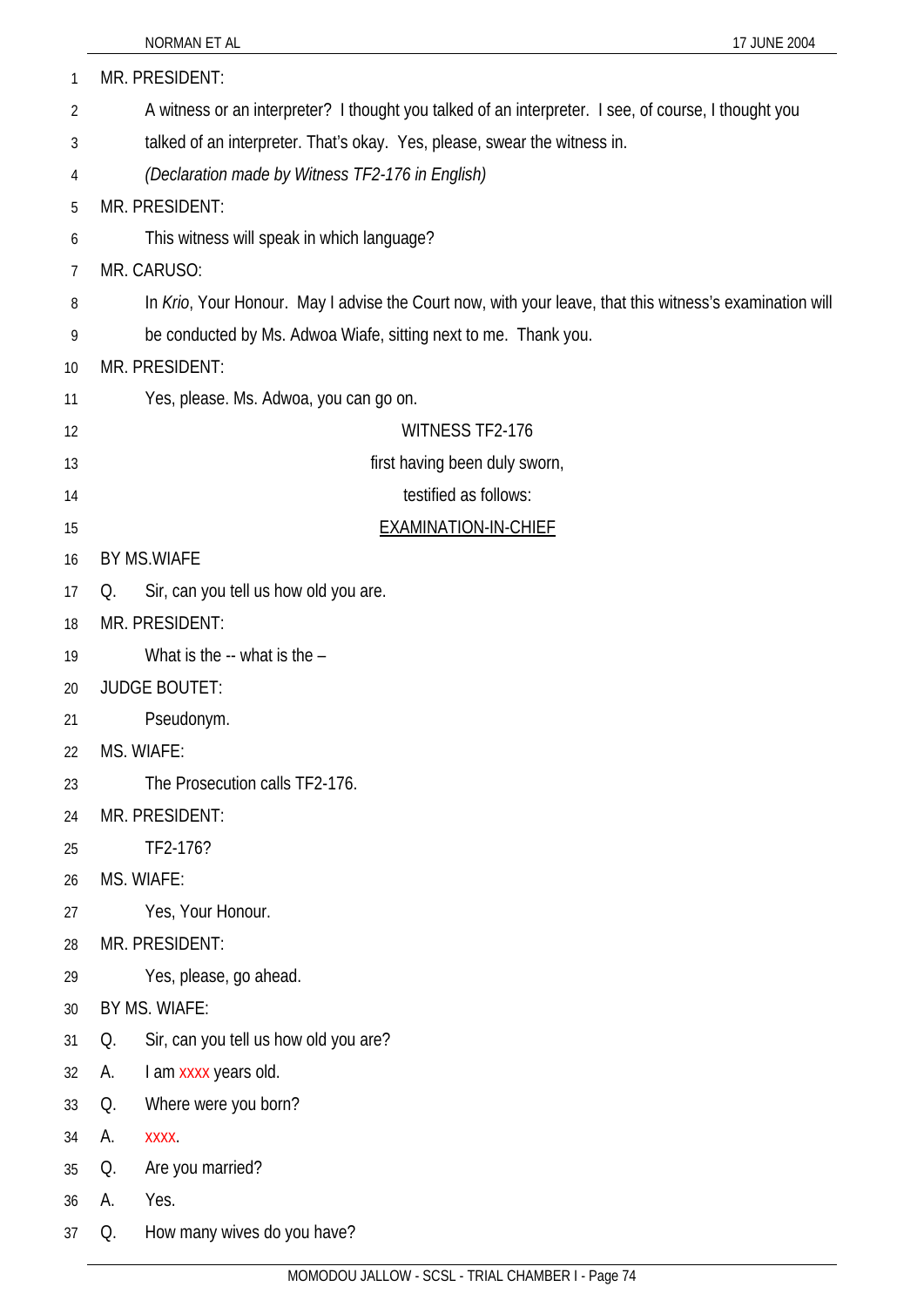| А.<br>I have two wives.<br>1<br>Do you have any children?<br>Q.<br>$\overline{2}$<br>Yes, I have children.<br>3<br>А.<br>How many children do you have?<br>Q.<br>4<br>I have 13 children and 8 of them have certificates -- birth certificates.<br>А.<br>5<br>Have you ever attended school?<br>Q.<br>6<br>I have never been to school.<br>7<br>А.<br>What languages do you speak, sir?<br>Q.<br>8<br>I speak Krio, Mende and Fula.<br>9<br>А.<br>Can you read and write any language at all?<br>Q.<br>10<br>It's only Arabic that I can read, and I can write <i>Fula</i> language.<br>А.<br>11<br>How do you write the <i>Fula</i> language?<br>Q.<br>12<br>I write the Arabic language using the -- the Fula language using the Arabic symbols.<br>А.<br>13<br>Now, what work do you do?<br>14<br>Q.<br>I am a petty trader and I do farming.<br>А.<br>15<br>And where do you farm?<br>Q.<br>16<br>In xxxx. I do my farm work in xxxx.<br>А.<br>17<br>Where do you currently reside, sir?<br>Q.<br>18<br>I am in xxxx.<br>А.<br>19<br>How long have you lived in xxxx?<br>Q.<br>20<br>Since I was born I have been in Xxxx.<br>A.<br>21<br>Have you ever lived outside xxxx?<br>Q.<br>22<br>No, except if I go outside and do some trade and come back.<br>23<br>А.<br>And how long would that usually take?<br>Q.<br>24<br>It's only in Kabala that I go to sell my kolanuts and my palmoil, and sometimes I take just a few days<br>А.<br>25<br>and come back.<br>26<br>Now, where you in xxxx in 1998, sir?<br>Q.<br>27<br>Yes, I was in xxxx in 1998.<br>А.<br>28<br>Did anything happen in xxxx at that time?<br>Q.<br>29<br>Yes.<br>А.<br>30<br>Please, tell us what happened?<br>Q.<br>31<br>I was in the mosque on Friday.<br>32<br>А.<br>What happened on that Friday when you were at the mosque?<br>Q.<br>33<br>I heard a gun sound at xxxx Road.<br>А.<br>34<br>What happened, after that?<br>Q.<br>35<br>We were lying in the mosque and we laid down in the mosque and we were praying to God to save<br>А.<br>36<br>our lives.<br>37 |  | 17 JUNE 2004<br>NORMAN ET AL |
|--------------------------------------------------------------------------------------------------------------------------------------------------------------------------------------------------------------------------------------------------------------------------------------------------------------------------------------------------------------------------------------------------------------------------------------------------------------------------------------------------------------------------------------------------------------------------------------------------------------------------------------------------------------------------------------------------------------------------------------------------------------------------------------------------------------------------------------------------------------------------------------------------------------------------------------------------------------------------------------------------------------------------------------------------------------------------------------------------------------------------------------------------------------------------------------------------------------------------------------------------------------------------------------------------------------------------------------------------------------------------------------------------------------------------------------------------------------------------------------------------------------------------------------------------------------------------------------------------------------------------------------------------------------------------------------------------------------------------------------------------------------------------------------------------------------------------------------------------------------------------------------------------------------------------------------------------------------------------------------------------------------------------------------------------------|--|------------------------------|
|                                                                                                                                                                                                                                                                                                                                                                                                                                                                                                                                                                                                                                                                                                                                                                                                                                                                                                                                                                                                                                                                                                                                                                                                                                                                                                                                                                                                                                                                                                                                                                                                                                                                                                                                                                                                                                                                                                                                                                                                                                                        |  |                              |
|                                                                                                                                                                                                                                                                                                                                                                                                                                                                                                                                                                                                                                                                                                                                                                                                                                                                                                                                                                                                                                                                                                                                                                                                                                                                                                                                                                                                                                                                                                                                                                                                                                                                                                                                                                                                                                                                                                                                                                                                                                                        |  |                              |
|                                                                                                                                                                                                                                                                                                                                                                                                                                                                                                                                                                                                                                                                                                                                                                                                                                                                                                                                                                                                                                                                                                                                                                                                                                                                                                                                                                                                                                                                                                                                                                                                                                                                                                                                                                                                                                                                                                                                                                                                                                                        |  |                              |
|                                                                                                                                                                                                                                                                                                                                                                                                                                                                                                                                                                                                                                                                                                                                                                                                                                                                                                                                                                                                                                                                                                                                                                                                                                                                                                                                                                                                                                                                                                                                                                                                                                                                                                                                                                                                                                                                                                                                                                                                                                                        |  |                              |
|                                                                                                                                                                                                                                                                                                                                                                                                                                                                                                                                                                                                                                                                                                                                                                                                                                                                                                                                                                                                                                                                                                                                                                                                                                                                                                                                                                                                                                                                                                                                                                                                                                                                                                                                                                                                                                                                                                                                                                                                                                                        |  |                              |
|                                                                                                                                                                                                                                                                                                                                                                                                                                                                                                                                                                                                                                                                                                                                                                                                                                                                                                                                                                                                                                                                                                                                                                                                                                                                                                                                                                                                                                                                                                                                                                                                                                                                                                                                                                                                                                                                                                                                                                                                                                                        |  |                              |
|                                                                                                                                                                                                                                                                                                                                                                                                                                                                                                                                                                                                                                                                                                                                                                                                                                                                                                                                                                                                                                                                                                                                                                                                                                                                                                                                                                                                                                                                                                                                                                                                                                                                                                                                                                                                                                                                                                                                                                                                                                                        |  |                              |
|                                                                                                                                                                                                                                                                                                                                                                                                                                                                                                                                                                                                                                                                                                                                                                                                                                                                                                                                                                                                                                                                                                                                                                                                                                                                                                                                                                                                                                                                                                                                                                                                                                                                                                                                                                                                                                                                                                                                                                                                                                                        |  |                              |
|                                                                                                                                                                                                                                                                                                                                                                                                                                                                                                                                                                                                                                                                                                                                                                                                                                                                                                                                                                                                                                                                                                                                                                                                                                                                                                                                                                                                                                                                                                                                                                                                                                                                                                                                                                                                                                                                                                                                                                                                                                                        |  |                              |
|                                                                                                                                                                                                                                                                                                                                                                                                                                                                                                                                                                                                                                                                                                                                                                                                                                                                                                                                                                                                                                                                                                                                                                                                                                                                                                                                                                                                                                                                                                                                                                                                                                                                                                                                                                                                                                                                                                                                                                                                                                                        |  |                              |
|                                                                                                                                                                                                                                                                                                                                                                                                                                                                                                                                                                                                                                                                                                                                                                                                                                                                                                                                                                                                                                                                                                                                                                                                                                                                                                                                                                                                                                                                                                                                                                                                                                                                                                                                                                                                                                                                                                                                                                                                                                                        |  |                              |
|                                                                                                                                                                                                                                                                                                                                                                                                                                                                                                                                                                                                                                                                                                                                                                                                                                                                                                                                                                                                                                                                                                                                                                                                                                                                                                                                                                                                                                                                                                                                                                                                                                                                                                                                                                                                                                                                                                                                                                                                                                                        |  |                              |
|                                                                                                                                                                                                                                                                                                                                                                                                                                                                                                                                                                                                                                                                                                                                                                                                                                                                                                                                                                                                                                                                                                                                                                                                                                                                                                                                                                                                                                                                                                                                                                                                                                                                                                                                                                                                                                                                                                                                                                                                                                                        |  |                              |
|                                                                                                                                                                                                                                                                                                                                                                                                                                                                                                                                                                                                                                                                                                                                                                                                                                                                                                                                                                                                                                                                                                                                                                                                                                                                                                                                                                                                                                                                                                                                                                                                                                                                                                                                                                                                                                                                                                                                                                                                                                                        |  |                              |
|                                                                                                                                                                                                                                                                                                                                                                                                                                                                                                                                                                                                                                                                                                                                                                                                                                                                                                                                                                                                                                                                                                                                                                                                                                                                                                                                                                                                                                                                                                                                                                                                                                                                                                                                                                                                                                                                                                                                                                                                                                                        |  |                              |
|                                                                                                                                                                                                                                                                                                                                                                                                                                                                                                                                                                                                                                                                                                                                                                                                                                                                                                                                                                                                                                                                                                                                                                                                                                                                                                                                                                                                                                                                                                                                                                                                                                                                                                                                                                                                                                                                                                                                                                                                                                                        |  |                              |
|                                                                                                                                                                                                                                                                                                                                                                                                                                                                                                                                                                                                                                                                                                                                                                                                                                                                                                                                                                                                                                                                                                                                                                                                                                                                                                                                                                                                                                                                                                                                                                                                                                                                                                                                                                                                                                                                                                                                                                                                                                                        |  |                              |
|                                                                                                                                                                                                                                                                                                                                                                                                                                                                                                                                                                                                                                                                                                                                                                                                                                                                                                                                                                                                                                                                                                                                                                                                                                                                                                                                                                                                                                                                                                                                                                                                                                                                                                                                                                                                                                                                                                                                                                                                                                                        |  |                              |
|                                                                                                                                                                                                                                                                                                                                                                                                                                                                                                                                                                                                                                                                                                                                                                                                                                                                                                                                                                                                                                                                                                                                                                                                                                                                                                                                                                                                                                                                                                                                                                                                                                                                                                                                                                                                                                                                                                                                                                                                                                                        |  |                              |
|                                                                                                                                                                                                                                                                                                                                                                                                                                                                                                                                                                                                                                                                                                                                                                                                                                                                                                                                                                                                                                                                                                                                                                                                                                                                                                                                                                                                                                                                                                                                                                                                                                                                                                                                                                                                                                                                                                                                                                                                                                                        |  |                              |
|                                                                                                                                                                                                                                                                                                                                                                                                                                                                                                                                                                                                                                                                                                                                                                                                                                                                                                                                                                                                                                                                                                                                                                                                                                                                                                                                                                                                                                                                                                                                                                                                                                                                                                                                                                                                                                                                                                                                                                                                                                                        |  |                              |
|                                                                                                                                                                                                                                                                                                                                                                                                                                                                                                                                                                                                                                                                                                                                                                                                                                                                                                                                                                                                                                                                                                                                                                                                                                                                                                                                                                                                                                                                                                                                                                                                                                                                                                                                                                                                                                                                                                                                                                                                                                                        |  |                              |
|                                                                                                                                                                                                                                                                                                                                                                                                                                                                                                                                                                                                                                                                                                                                                                                                                                                                                                                                                                                                                                                                                                                                                                                                                                                                                                                                                                                                                                                                                                                                                                                                                                                                                                                                                                                                                                                                                                                                                                                                                                                        |  |                              |
|                                                                                                                                                                                                                                                                                                                                                                                                                                                                                                                                                                                                                                                                                                                                                                                                                                                                                                                                                                                                                                                                                                                                                                                                                                                                                                                                                                                                                                                                                                                                                                                                                                                                                                                                                                                                                                                                                                                                                                                                                                                        |  |                              |
|                                                                                                                                                                                                                                                                                                                                                                                                                                                                                                                                                                                                                                                                                                                                                                                                                                                                                                                                                                                                                                                                                                                                                                                                                                                                                                                                                                                                                                                                                                                                                                                                                                                                                                                                                                                                                                                                                                                                                                                                                                                        |  |                              |
|                                                                                                                                                                                                                                                                                                                                                                                                                                                                                                                                                                                                                                                                                                                                                                                                                                                                                                                                                                                                                                                                                                                                                                                                                                                                                                                                                                                                                                                                                                                                                                                                                                                                                                                                                                                                                                                                                                                                                                                                                                                        |  |                              |
|                                                                                                                                                                                                                                                                                                                                                                                                                                                                                                                                                                                                                                                                                                                                                                                                                                                                                                                                                                                                                                                                                                                                                                                                                                                                                                                                                                                                                                                                                                                                                                                                                                                                                                                                                                                                                                                                                                                                                                                                                                                        |  |                              |
|                                                                                                                                                                                                                                                                                                                                                                                                                                                                                                                                                                                                                                                                                                                                                                                                                                                                                                                                                                                                                                                                                                                                                                                                                                                                                                                                                                                                                                                                                                                                                                                                                                                                                                                                                                                                                                                                                                                                                                                                                                                        |  |                              |
|                                                                                                                                                                                                                                                                                                                                                                                                                                                                                                                                                                                                                                                                                                                                                                                                                                                                                                                                                                                                                                                                                                                                                                                                                                                                                                                                                                                                                                                                                                                                                                                                                                                                                                                                                                                                                                                                                                                                                                                                                                                        |  |                              |
|                                                                                                                                                                                                                                                                                                                                                                                                                                                                                                                                                                                                                                                                                                                                                                                                                                                                                                                                                                                                                                                                                                                                                                                                                                                                                                                                                                                                                                                                                                                                                                                                                                                                                                                                                                                                                                                                                                                                                                                                                                                        |  |                              |
|                                                                                                                                                                                                                                                                                                                                                                                                                                                                                                                                                                                                                                                                                                                                                                                                                                                                                                                                                                                                                                                                                                                                                                                                                                                                                                                                                                                                                                                                                                                                                                                                                                                                                                                                                                                                                                                                                                                                                                                                                                                        |  |                              |
|                                                                                                                                                                                                                                                                                                                                                                                                                                                                                                                                                                                                                                                                                                                                                                                                                                                                                                                                                                                                                                                                                                                                                                                                                                                                                                                                                                                                                                                                                                                                                                                                                                                                                                                                                                                                                                                                                                                                                                                                                                                        |  |                              |
|                                                                                                                                                                                                                                                                                                                                                                                                                                                                                                                                                                                                                                                                                                                                                                                                                                                                                                                                                                                                                                                                                                                                                                                                                                                                                                                                                                                                                                                                                                                                                                                                                                                                                                                                                                                                                                                                                                                                                                                                                                                        |  |                              |
|                                                                                                                                                                                                                                                                                                                                                                                                                                                                                                                                                                                                                                                                                                                                                                                                                                                                                                                                                                                                                                                                                                                                                                                                                                                                                                                                                                                                                                                                                                                                                                                                                                                                                                                                                                                                                                                                                                                                                                                                                                                        |  |                              |
|                                                                                                                                                                                                                                                                                                                                                                                                                                                                                                                                                                                                                                                                                                                                                                                                                                                                                                                                                                                                                                                                                                                                                                                                                                                                                                                                                                                                                                                                                                                                                                                                                                                                                                                                                                                                                                                                                                                                                                                                                                                        |  |                              |
|                                                                                                                                                                                                                                                                                                                                                                                                                                                                                                                                                                                                                                                                                                                                                                                                                                                                                                                                                                                                                                                                                                                                                                                                                                                                                                                                                                                                                                                                                                                                                                                                                                                                                                                                                                                                                                                                                                                                                                                                                                                        |  |                              |
|                                                                                                                                                                                                                                                                                                                                                                                                                                                                                                                                                                                                                                                                                                                                                                                                                                                                                                                                                                                                                                                                                                                                                                                                                                                                                                                                                                                                                                                                                                                                                                                                                                                                                                                                                                                                                                                                                                                                                                                                                                                        |  |                              |
| MOMODOU JALLOW - SCSL - TRIAL CHAMBER I - Page 75                                                                                                                                                                                                                                                                                                                                                                                                                                                                                                                                                                                                                                                                                                                                                                                                                                                                                                                                                                                                                                                                                                                                                                                                                                                                                                                                                                                                                                                                                                                                                                                                                                                                                                                                                                                                                                                                                                                                                                                                      |  |                              |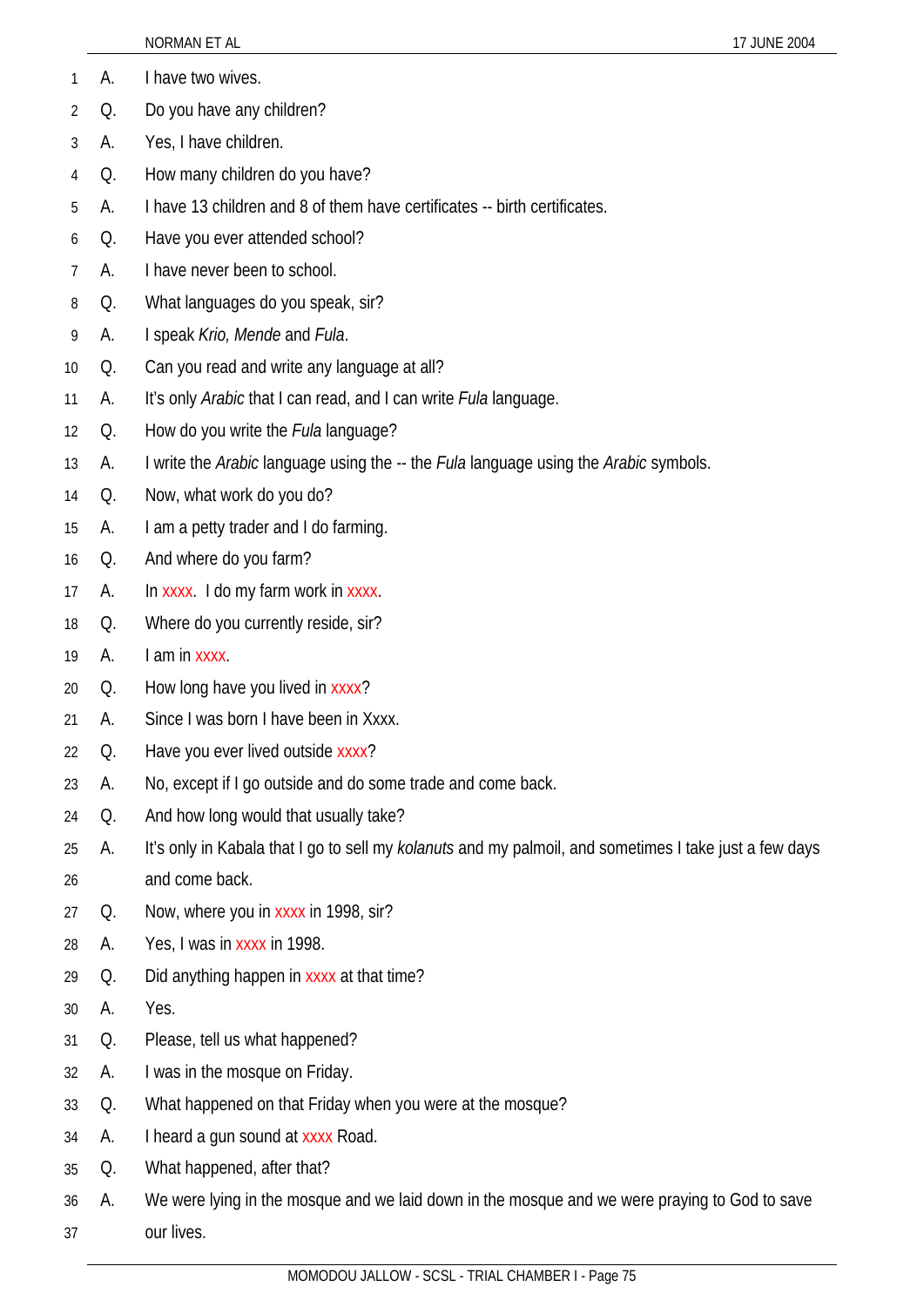- 1 Q. And then, after you laid down, did you do anything else?
- 2 A. After 30 minutes -- it was so difficult after 30 minutes.
- 3 Q. So after the 30 minutes what did you do?
- 4 A. We left and we were met by the soldiers and they asked us to leave the mosque.
- 5 Q. Who were these soldiers?
- 6 A. These were Sierra Leonean soldiers.
- 7 Q. What were they doing in xxxx at that time?
- 8 A. At that time, they were there protecting the town and the country.
- 9 Q. Now, do you remember what month this was?
- 10 A. It was on the 13th of February.
- 11 Q. Now, after the government soldiers called you out of the mosque, what did you do?
- 12 A. I went to my house.
- 13 Q. Did you see anything along the way?
- 14 A. When I was going, I did not see anything on the way.
- 15 Q. As you were going to your house, did you hear anything?
- 16 17 A. In fact, when I went to the house I did not walk along the town. I just sat down in my house with my wife.
- 18 Q. On your way to the house, did you hear any sounds at all?
- 19 A. At that time, there was no sound. All the sound had cut off.
- 20 Q. Did you hear any gunshots at that point?
- 21 A. No, at that time I did not hear anything.
- 22 Q. Now, when you got to your house, what did you do?
- 23 24 A. I sat there with my family on to evening and I saw soldiers in my house packing and I asked them what happened.
- 25 Q What were the soldiers doing in your house?
- 26 A. At that time if you had a house that had nobody they would ask the soldiers to reside in that house.
- 27 They would take perhaps two, three or four rooms. In my own house, they took about four rooms.
- 28 Q. Did the soldiers do anything at that point?
- 29 A. No, they didn't do anything.
- 30 Q. Did they stay with you in your house at that point?
- 31 A. Yes, they stayed with me in my house at that time.
- 32 Q. Now, what did you do whilst you were in your house?
- 33 A. I was there until evening and before they left they told me that "if you stay here it would not be good
- 34 for you." And I also told my family and we had property but we were not able to take the property.
- 35 Q. Who told you that if you stayed at home it would not be good for you?
- 36 A. The soldiers that were residing with me.
- 37 Q. And apart from the soldiers, was there anybody else residing with you?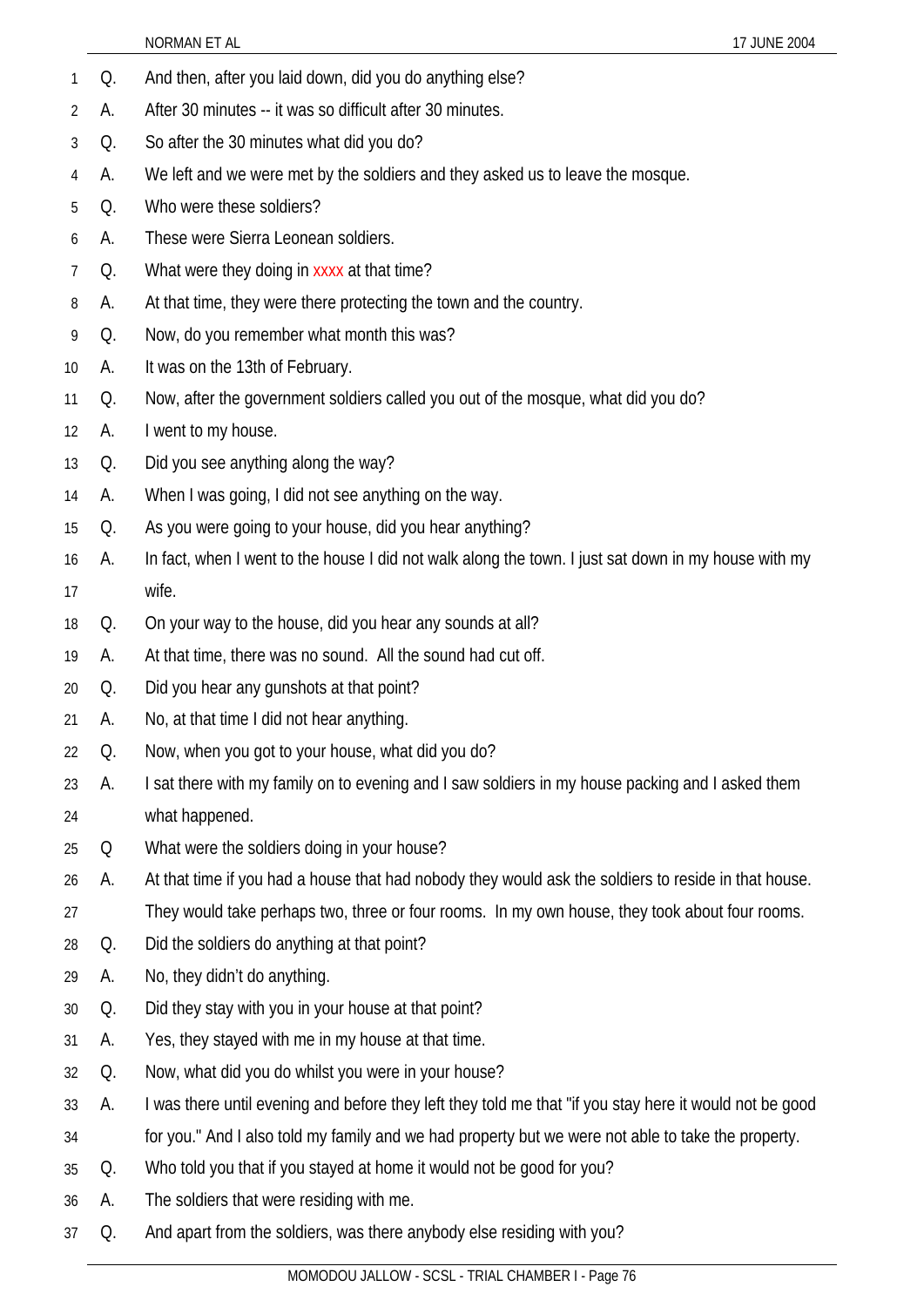|                 |    | NORMAN ET AL<br>17 JUNE 2004                                                                                  |
|-----------------|----|---------------------------------------------------------------------------------------------------------------|
| 1               | А. | Yes, I had other members of my extended family.                                                               |
| 2               | Q. | So after the soldiers told you that if you stayed there it would not be good for you, what did you do?        |
| 3               | А. | Then I became more confused, so I told my family that we were to leave the place.                             |
| 4               | Q. | Did you hear any gunshot at that point?                                                                       |
| 5               | A. | No, I didn't hear anything.                                                                                   |
| 6               | Q. | So, did you leave with your family that day?                                                                  |
| 7               | А. | Yes, I left by six o'clock.                                                                                   |
| 8               | Q. | And where did you go?                                                                                         |
| 9               | А. | I went to xxxx Road.                                                                                          |
| 10 <sup>°</sup> | Q. | And when -- you went to xxxx road?                                                                            |
| 11              | А. | Yes.                                                                                                          |
| 12              | Q. | Is that where you finally went to?                                                                            |
| 13              | А. | I went up to Sembehun and I started thinking what would happen at the back of me. In fact there was           |
| 14              |    | -- there were a lot of people. So, in fact, all of them went different -- to different parts. So I also went. |
| 15              | Q. | Now, who were these people?                                                                                   |
| 16              |    | MR. MARGAI:                                                                                                   |
| 17              |    | Sorry, My Lord, the witness is not audible. Would he speak a bit louder? Maybe he is a bit too far            |
| 18              |    | away from the mike.                                                                                           |
| 19              |    | MR. PRESIDENT:                                                                                                |
| 20              |    | Talk aloud -- talk aloud so that they can hear you. Is there a way of pushing the microphone nearer           |
| 21              |    | him?                                                                                                          |
| 22              |    | BY MS. WIAFE:                                                                                                 |
| 23              | Q. | Now, who were the people who went with you on xxxx Road?                                                      |
| 24              | А. | We, the civilians and the soldiers went along xxxx road.                                                      |
| 25              | Q. | Now, was xxxx road were you finally went to?                                                                  |
| 26              | А. | Yes, it was.                                                                                                  |
| 27              | Q. | Did you go anywhere else that day?                                                                            |
| 28              | А. | No, I did not go anywhere except Sembehun. I stopped at Sembehun.                                             |
| 29              | Q. | Now, when you got to Sembehun, what did you do?                                                               |
| 30              |    | MR. PRESIDENT:                                                                                                |
| 31              |    | And for the records, we would like to have the spelling of those names. Sembehun, what is it?                 |
| 32              |    | MS. WIAFE:                                                                                                    |
| 33              |    | S-E-M-B-E-H-U-N.                                                                                              |
| 34              |    | MR. PRESIDENT:                                                                                                |
| 35              |    | Thank you.                                                                                                    |
| 36              |    | BY MS. WIAFE:                                                                                                 |
| 37              | Q. | When you got to Sembehun, what did you do?                                                                    |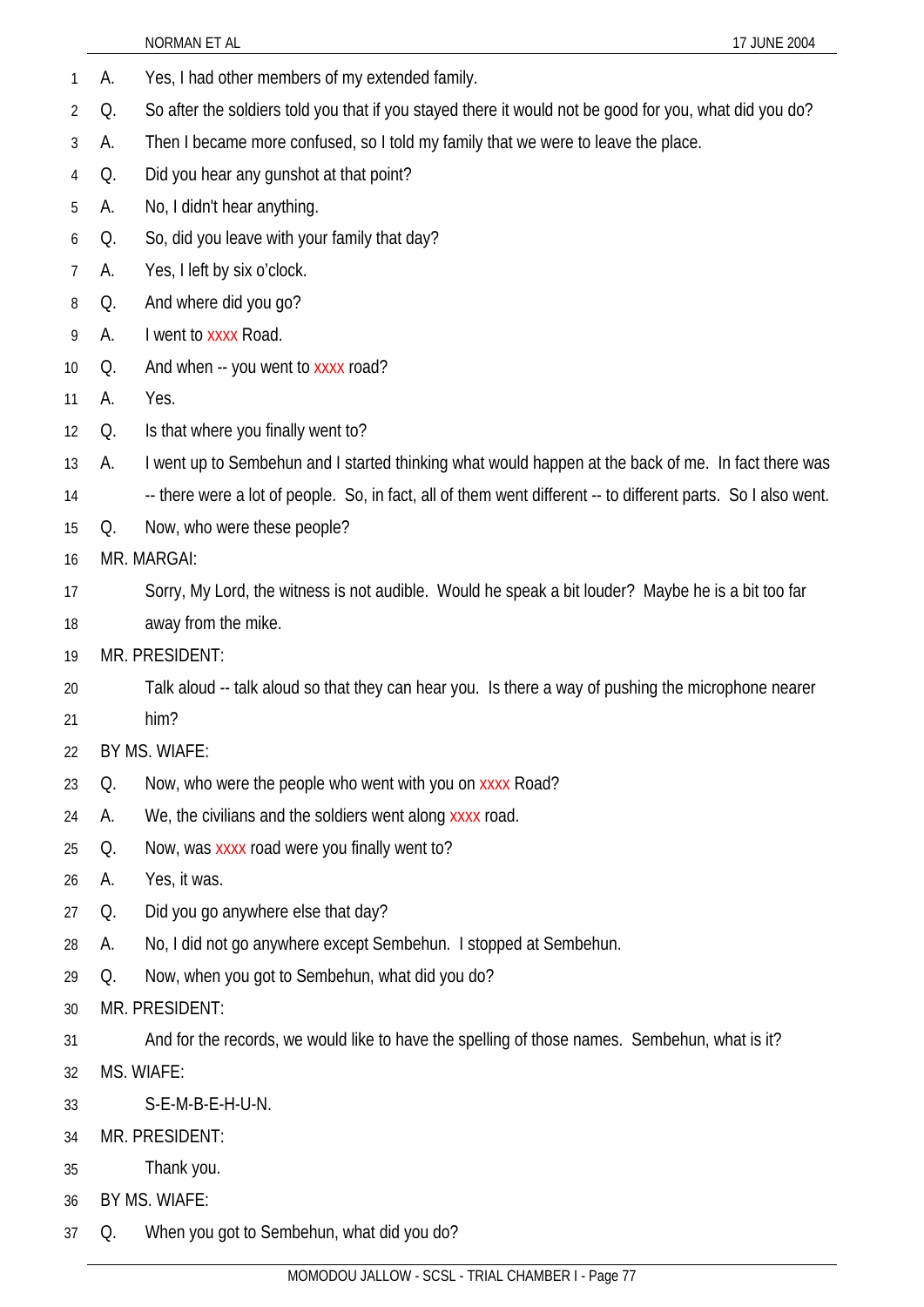- 1 A. I stayed there on to daybreak and they told me that all my family had gone to Bo.
- Q. Now, when you heard that your family had gone to Bo, what did you do?
- A. I also left and went to Bo in search of them.
- Q. Did you find them in Bo?
- A. Yes, I was able to see them at Shellmingo, Bo.
- Q. And did you stay in Bo that day?
- A. Yes, I did.
- Q. Did you -- how long did you stay in Bo?
- A. In fact, when I saw my family, I decided to go back to Sembehun.

## MR. PRESIDENT:

- How long did you stay there?
- THE WITNESS:
- A. I was there for a day and I went back to Sembehun.
- BY MS. WIAFE:
- Q. How far is Bo from Sembehun?
- A. Seventeen miles.
- *(Pages 73 to 78 by Momodou Jallow)*
- 
- 
- 
- 
- 
- 
- 
- 
- 
- 
- 
- 
- 
- 
- 
- 
- 
- 
- 
- 
- 
-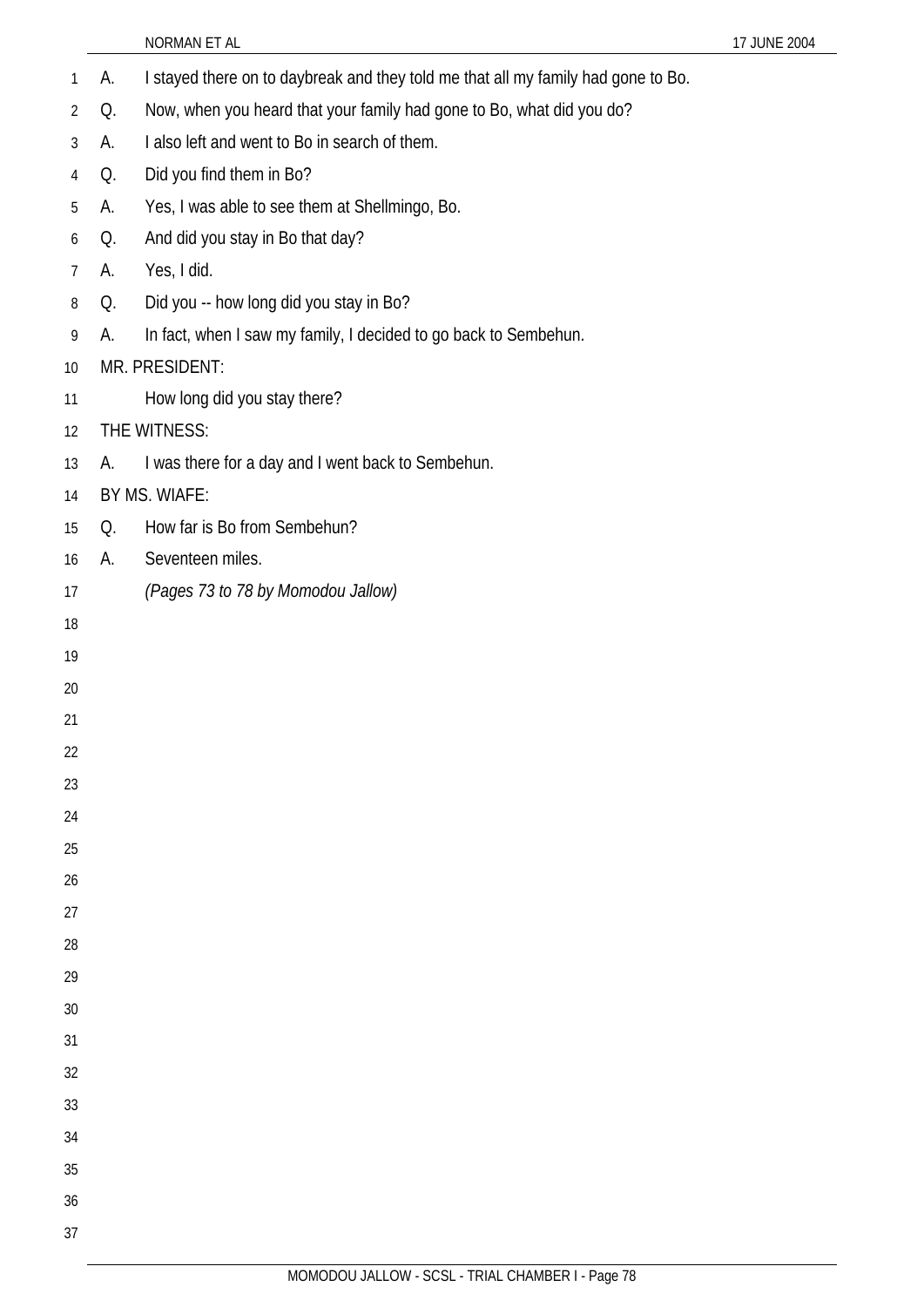|                |               | NORMAN ET AL<br>17 JUNE 2004                                                                             |  |
|----------------|---------------|----------------------------------------------------------------------------------------------------------|--|
| 1              |               | 1720H                                                                                                    |  |
| $\overline{2}$ | BY MS. WAIFE: |                                                                                                          |  |
| 3              | Q.            | And when you got to Sembehun did anything happen?                                                        |  |
| 4              | А.            | Yes.                                                                                                     |  |
| 5              | Q.            | Tell us what happened in Sembehun.                                                                       |  |
| 6              | А.            | At that time I reached there and I only met Kamajors, a lot of Kamajors, and I also left there. I stayed |  |
| 7              |               | there for some days.                                                                                     |  |
| 8              | Q.            | How long did you stay there?                                                                             |  |
| 9              | A.            | I stayed there up to one week. I stayed there up to a week.                                              |  |
| 10             | Q.            | And after that week what happened -- what did you do?                                                    |  |
| 11             | А.            | I went back to xxxx.                                                                                     |  |
| 12             | Q.            | Why did you go back to xxxx?                                                                             |  |
| 13             | А.            | When we were there -- when we were there they told us that whosoever had a house at Xxxx should          |  |
| 14             |               | not hope to meet it again.                                                                               |  |
| 15             | Q.            | Who told you this?                                                                                       |  |
| 16             | А.            | There were a lot of Kamajors. There were a lot of Kamajors and this was what they told us. Yes, so       |  |
| 17             |               | they said that whosoever had a house in xxxx should not hope to see it again, and, therefore, I          |  |
| 18             |               | decided to go and see my house.                                                                          |  |
| 19             | Q.            | How did you get to xxxx?                                                                                 |  |
| 20             | А.            | I walked to xxxx till I reached.                                                                         |  |
| 21             | Q.            | How far is xxxx from xxxx?                                                                               |  |
| 22             | А.            | xxxx miles.                                                                                              |  |
| 23             | Q.            | Now, when you got to xxxx, what happened?                                                                |  |
| 24             | А.            | When I reached there one <i>Kamajor</i> saw me and asked me to go to him.                                |  |
| 25             | Q.            | What did you do at that point?                                                                           |  |
| 26             | А.            | He took me to their commander.                                                                           |  |
| 27             | Q.            | And who was this commander?                                                                              |  |
| 28             | А.            | The commander was xxxx xxxx.                                                                             |  |
| 29             | Q.            | Now, what happened when you got to the commander?                                                        |  |
| 30             | А.            | The commander asked me where I came from and he told me that -- I told him that I came from xxxx.        |  |
| 31             | Q.            | And then what happened next?                                                                             |  |
| 32             | А.            | I told him that I had gone to look for my house, to search for my house. That's my home.                 |  |
| 33             | Q.            | And what did you -- what happened after this?                                                            |  |
| 34             | А.            | When I went, I found out that my house had been burnt down.                                              |  |
| 35             | Q.            | Was this the same house that you were living in with the soldiers?                                       |  |
| 36             | А.            | Yes, it was.                                                                                             |  |
| 37             | Q.            | Apart from your house, did you see anything else?                                                        |  |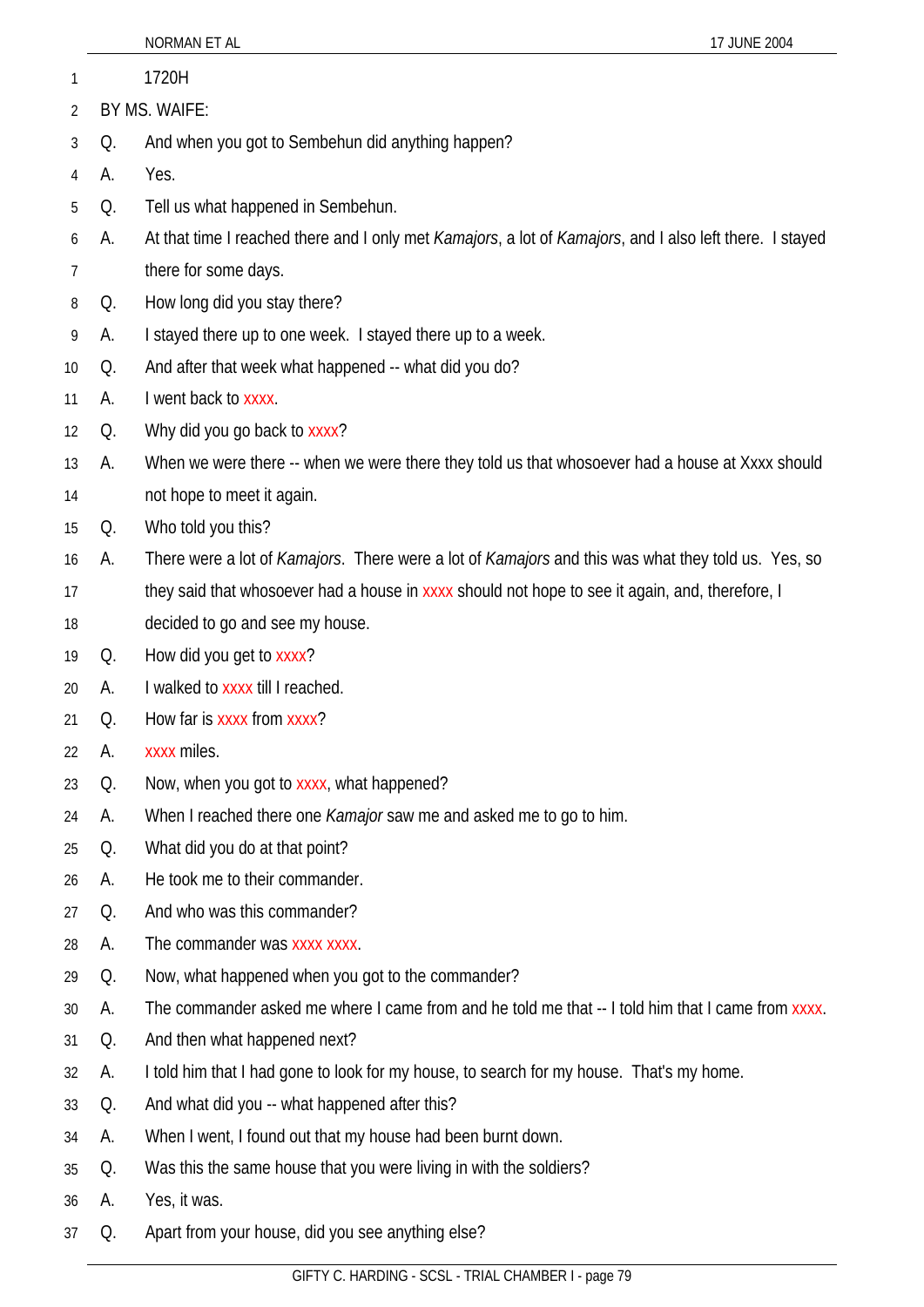- 1 A. Yes, a lot of houses that were by mine were all burnt down.
- 2 Q. How many houses were burnt down?
- 3 A. At that part in which I was staying, 23 and above houses were burnt. I wasn't able to check.
- 4 Q. Did you know any of the owners of those houses?
- 5 A. Yes, I know them.
- 6 Q. Who were they?
- 7 A. The man by my own house was Mr. Saidu Bah.
- 8 Q. Apart from Mr. Saidu Bah do you know -- did you know anybody else?
- 9 A. Pa Musa.
- 10 Q. Now, did you see any soldiers in town that day?
- 11 A. No, I didn't see any soldiers.
- 12 Q. And how could you tell that there was no soldier in town that day?
- 13 A. In fact, if they were there I should have seen uniform on them.
- 14 Q. How did the soldiers' uniforms look like?
- 15 A. Well, they see something that was drawn, you know, on their uniform.
- 16 Q. Now, how did the *Kamajors* dress?
- 17 MR. PRESIDENT:
- 18 19 When he says some things were drawn on their uniforms, what does that mean? Can the witness be more specific?
- 20 BY MS. WAIFE:
- 21 Q. When you say there were things drawn on their uniforms, what do you mean?
- 22 A. Well, the soldiers' uniform has some lines and this is characteristic of the Sierra Leone soldiers'

## 23 uniform.

- 24 Q. What colour is their uniform?
- 25 A. The colour is green.
- 26 Q. How did the *Kamajors* dress?
- 27 A. They wear a type of clothes that is called *Ronko*, which is called country clothes.
- 28 Q. How does the *Ronko* look like?
- 29 30 A. It is country clothes and it is -- and you have some amulets that are being put, you know, on these particular clothes.
- 31 Q. Did you see any people in town that day?
- 32 A. We, the civilians, were very few in number that day.
- 33 Q. Apart from the civilians, who else was there?
- 34 A. In fact, the majority of the people that were in town were the *Kamajors*.
- 35 Q. Did you stay in xxxx that day?
- 36 A. No, at that time I did not sleep there because I was broken-hearted, so I left.
- 37 Q. Now, apart from the houses that were burnt, did you see anything else? You had said that you saw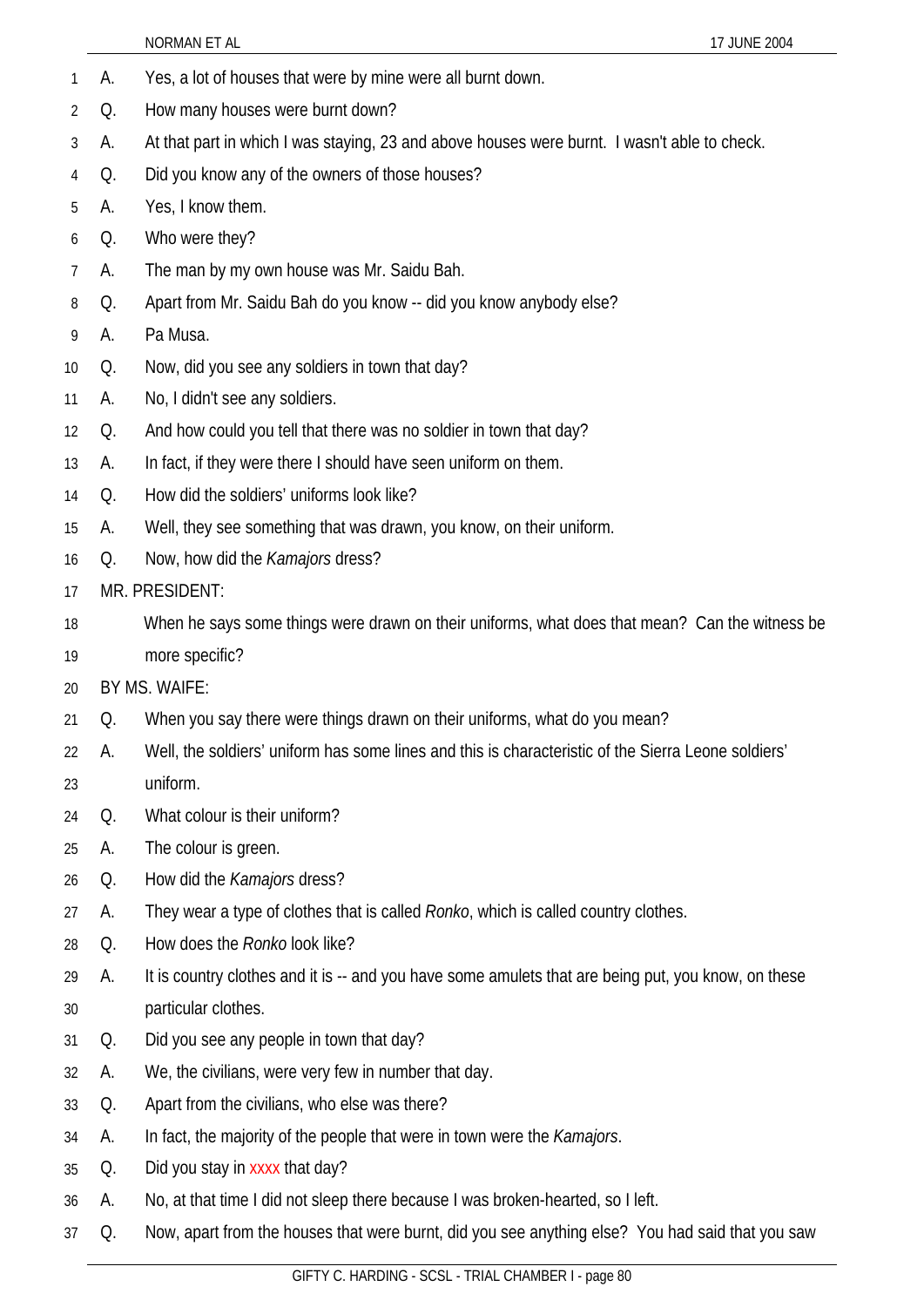| 1              |    | houses that had been burnt. Apart from these houses, did you see anything else in xxxx that day?           |  |  |
|----------------|----|------------------------------------------------------------------------------------------------------------|--|--|
| $\overline{2}$ | А. | No, I did not see anything that day.                                                                       |  |  |
| 3              | Q. | Now, you have said that you went home. Where is -- where is home?                                          |  |  |
| 4              | А. | At xxxx.                                                                                                   |  |  |
| 5              | Q. | You stayed in xxxx that day?                                                                               |  |  |
| 6              | А. | That day I did not sleep at all because I was discouraged so I had to go back to xxxx.                     |  |  |
| 7              | Q. | Now, when you got back to xxxx, did anything happen?                                                       |  |  |
| 8              | А. | Yes.                                                                                                       |  |  |
| 9              | Q. | Tell us what happened.                                                                                     |  |  |
| 10             | А. | One man saw me and said, "This man came from xxxx," and I said yes. And I told him that I was from         |  |  |
| 11             |    | xxxx. I cannot deny.                                                                                       |  |  |
| 12             | Q. | And then what happened after this?                                                                         |  |  |
| 13             | А. | And he told them that I should be tied because I came from xxxx.                                           |  |  |
| 14             | Q. | Were you tied?                                                                                             |  |  |
| 15             | А. | Yes, I was tied.                                                                                           |  |  |
| 16             | Q. | How were you tied?                                                                                         |  |  |
| 17             | А. | I heard that they had a rope that is called FM.                                                            |  |  |
| 18             | Q. | How does the FM -- did you see the FM rope that day?                                                       |  |  |
| 19             | А. | Yes, I saw the man coming to me, you see, with the rope and they held my hands at the back and             |  |  |
| 20             |    | they tied me, and they braised me properly and they threw me to the ground.                                |  |  |
| 21             | Q. | How does the FM rope look like?                                                                            |  |  |
| 22             | Α. | It's a nylon. It is short and tied to a stick, you see, and when it is put on somebody it is being twisted |  |  |
| 23             |    | and, you see, you will feel it right up to the bones.                                                      |  |  |
| 24             | Q. | Now, who arrested you?                                                                                     |  |  |
| 25             | А. | It was Aluseine, born of Boama.                                                                            |  |  |
| 26             | Q. | And who was Aluseine?                                                                                      |  |  |
| 27             | А. | He was a Kamajor.                                                                                          |  |  |
| 28             | Q. | Now, after you were tied, what happened?                                                                   |  |  |
| 29             |    | MR. PRESIDENT:                                                                                             |  |  |
| 30             |    | Just hold on, hold on. The man who tied him, you know, this <i>Kamajor</i> , what's the name again?        |  |  |
| 31             |    | BY MS. WAIFE:                                                                                              |  |  |
| 32             | Q. | Can you tell us the name of the man who arrested you?                                                      |  |  |
| 33             | А. | Aluseine.                                                                                                  |  |  |
| 34             |    | MR. PRESIDENT:                                                                                             |  |  |
| 35             |    | We want the spelling, you know, for the records. Just see what the spelling looks like; I don't know.      |  |  |
| 36             |    | MS. WAIFE:                                                                                                 |  |  |
| 37             |    | I think the spelling would be A-L-U-S-E-I-N-E.                                                             |  |  |
|                |    |                                                                                                            |  |  |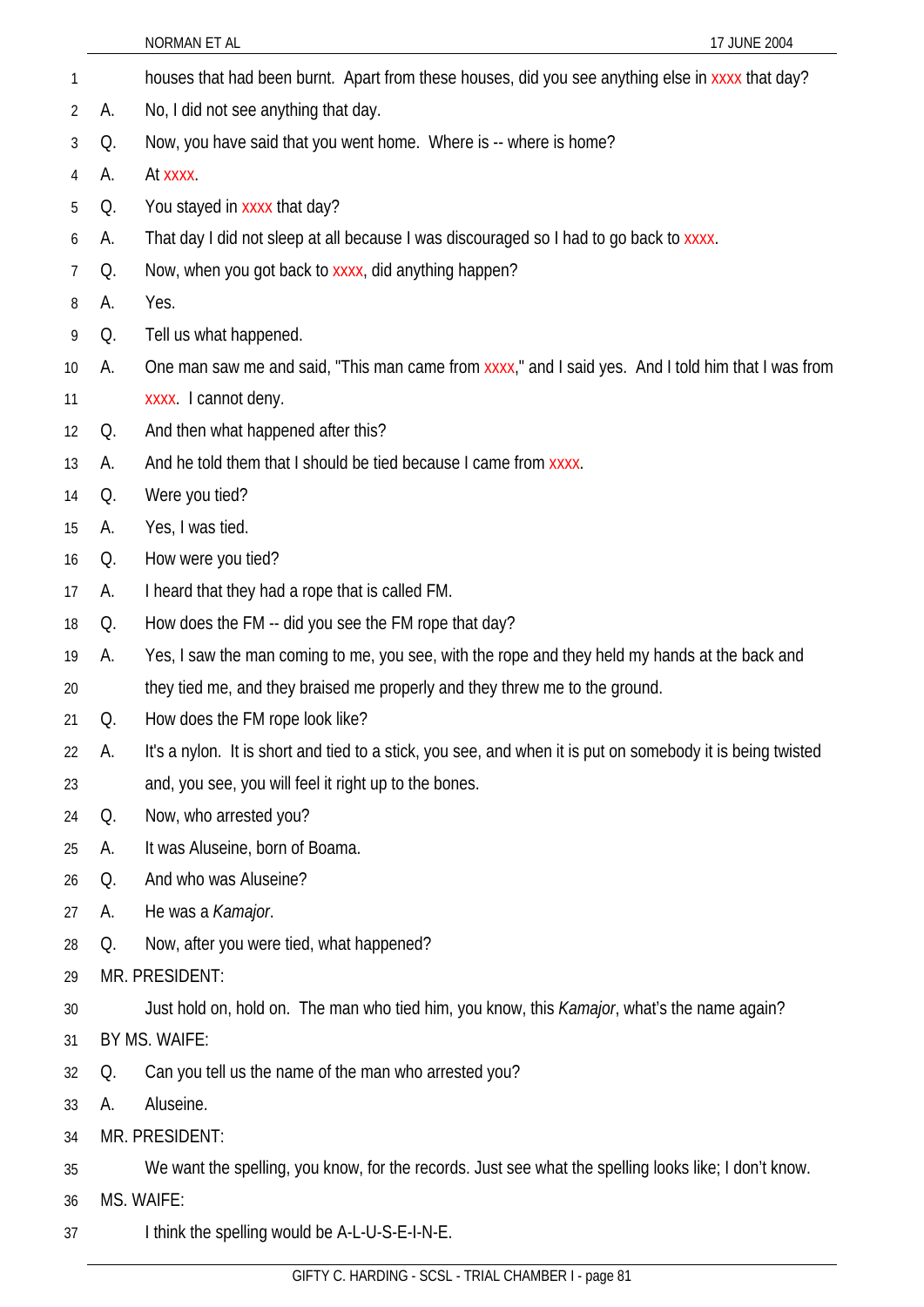- MR. PRESIDENT: 1
- Aluseine. And you said Aluseine was a *Kamajor*? 2
- 3 THE WITNESS:
- 4 Yes, he was.
- 5 MR. PRESIDENT:
- 6 Please go on, go ahead.
- 7 BY MS. WAIFE:
- 8 Q. After you were tied, what happened?
- 9 A. Aluseine said I should be killed because I came from xxxx.
- 10 Q. Were you killed?
- 11 A. No. No, I wasn't.
- 12 Q. Well, what happened to you after Aluseine said to kill you?
- 13 MR. PRESIDENT:
- 14 He said they should kill him because he is from xxxx.
- 15 MS. WAIFE:
- 16 Yes.
- 17 BY MS. WAIFE:
- 18 Q. Now, after you were tied did anything happen to you?
- 19 A. Yes, they took the money that I had in my pocket and that was the last money that I had. They took it
- 20 from my pocket.
- 21 Q. How much money did they take from your pocket?
- 22 MR. PRESIDENT:
- 23 Who took the money? Who took the money?
- 24 THE WITNESS:
- 25 It was Aluseine.
- 26 BY MS. WAIFE:
- 27 Q. How much money did Aluseine take from your pocket?
- 28 A. It was 400,000 Leones.
- 29 Q. Now, did Aluseine tell you why you should be killed?
- 30 A. Yes, they said it was because I came from xxxx and I said I wouldn't deny that I am a native of xxxx.
- 31 Q. Now, why did Aluseine want to kill you because you came from xxxx? Did Aluseine tell you why he
- 32 wanted to kill you for coming from xxxx?
- 33 A. They said because I was in a group of soldiers in xxxx.
- 34 Q. Now, after the money had been taken from your pocket, what happened?
- 35 36 A. I asked them to give back my money and they said that, "You are talking about money, you are going to die."
- 37 Q. And then what happened to you?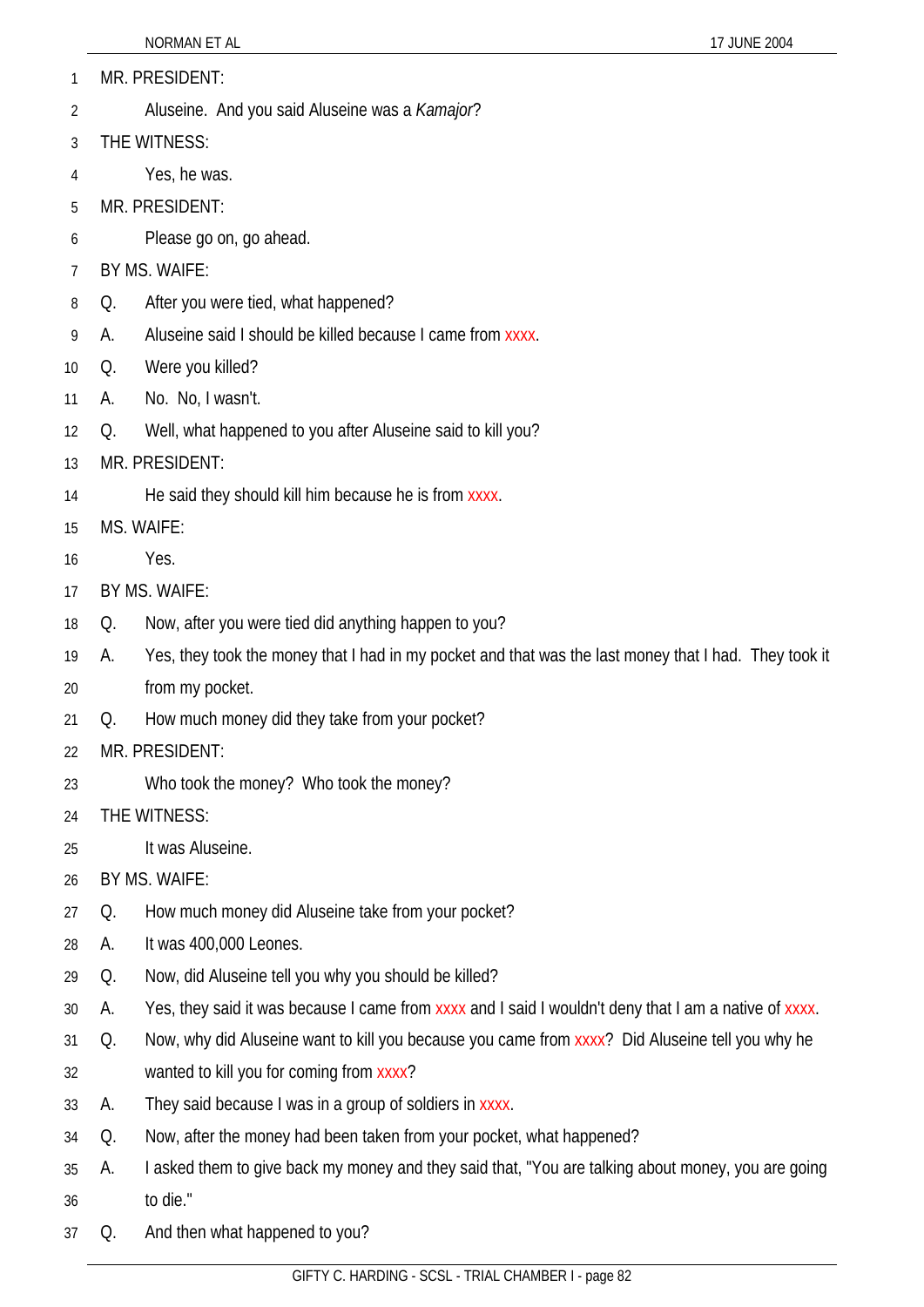NORMAN ET AL 17 JUNE 2004 A. And each -- in fact, he had a lot of people coming and each one had been striking me. In fact, one man said, "Let us loose him and take him to --" 1 2 3 4 5 6 7 8 9 10 11 12 13 14 15 16 17 18 19 20 21 22 23 24 25 26 27 28 29 30 31 32 33 34 35 36 37 Q. Did they loose you *(sic)*? A. Yes, I was untied. Q. What happened after that? A. They asked me not to get up when they finished loosening me. I wasn't able to get up at all. Q. What did you do at that point? A. They took me up; they raised me. Q. Were you taken to wherever you were supposed to have been taken to? A. Yes, I was taken to the commander. Q. And who was this commander? A. He was called C.O. Mohammed. Q. And when you got to C.O. Mohammed, what happened? A. That was the time when Aluseine again repeated again that I came from xxxx, because of that I should be killed. Q. Then what happened after that? A. C.O. Mohammed said, "No, I wouldn't kill him because -- simply because he came from xxxx. I cannot do it." Q. Did C.O. -- what did C.O. Mohammed do after this? A. He said I should be released. He said I should be released because he has released me, he said because they are in xxxx -- they are in xxxx and they have to live amicably with civilians. Q. And did they release you at that point? A. Certainly, yes, I was released. Q. What did you do after you were released? A. C.O. Mohammed himself helped me and took me to one old *Fula* -- one old *Fula* man, and I went to this old man. He held me, I wasn't able to lie down at all. In fact, I wasn't able to sleep at all for one week so I had to sit down. Even food, I had to be fed like a child. Q. Now, after you went to this -- the house, did you go anywhere at this point? Did you leave the house at any point? A. No, I wasn't table to do anything. In fact, they had to do everything for me. Q. Did you stay in Sembehun after this? A. Yes, I did, I stayed in Sembehun. Q. How long did you stay in Sembehun? A. I stayed there for some time and when I got better, so I went back to xxxx. I stayed to xxxx up to one week *(sic)*. Q. And when you got to xxxx, what did you do? A. I stayed there because that is the -- that was the place wherein I was able to get what to eat *(sic)*.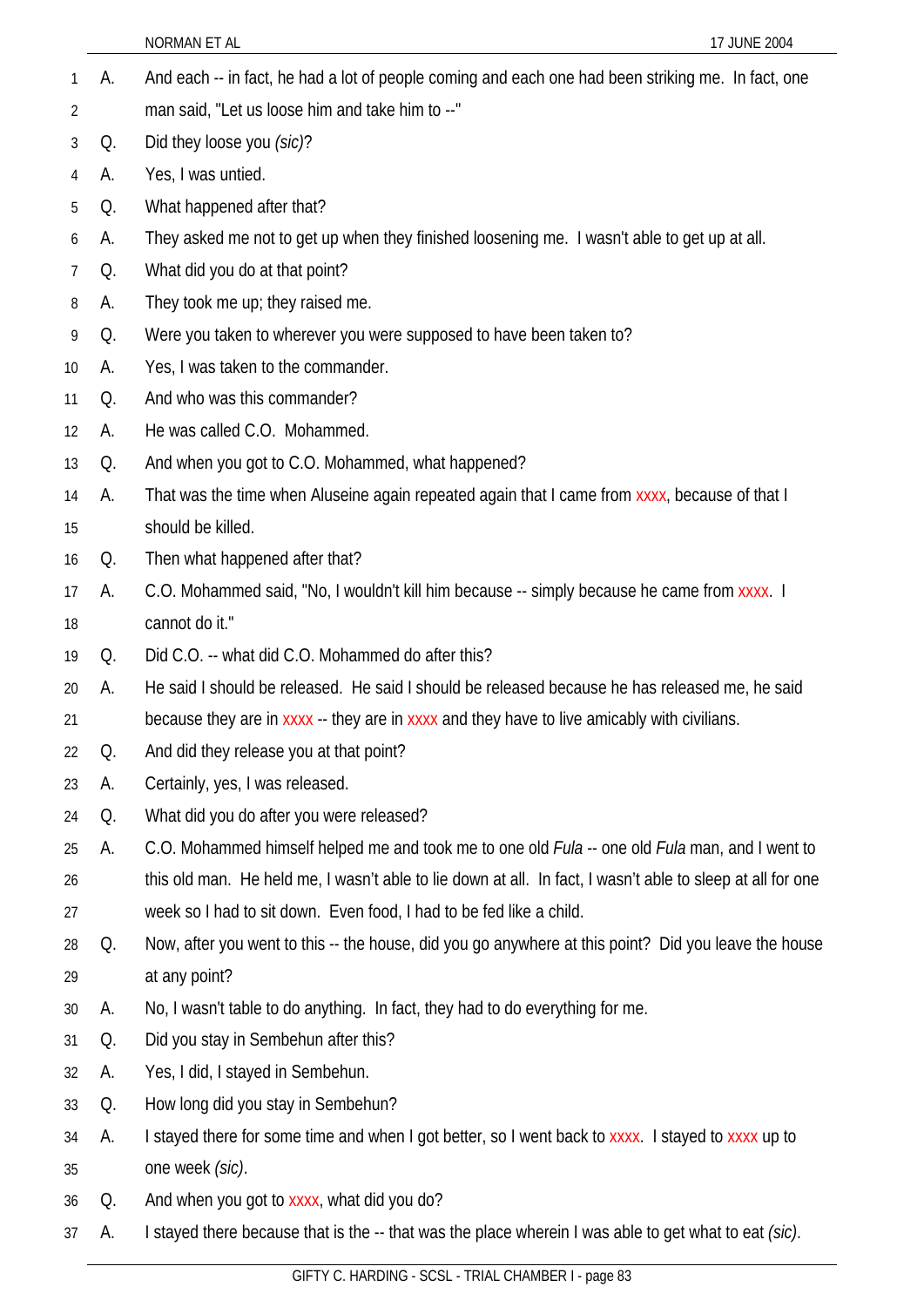|    |    | 17 JUNE 2004<br>NORMAN ET AL                                                                              |
|----|----|-----------------------------------------------------------------------------------------------------------|
| 1  | Q. | And where did you stay in xxxx?                                                                           |
| 2  | А. | I was in xxxx town.                                                                                       |
| 3  | Q. | Where was your family at this point?                                                                      |
| 4  | А. | During that time, in fact, some of them had come with me and not all of them because I did not have       |
| 5  |    | enough place (sic) for them.                                                                              |
| 6  | Q. | When you got to xxxx, who was in control of the town?                                                     |
| 7  | А. | It was xxxx xxxx.                                                                                         |
| 8  | Q. | And who was xxxx xxxx?                                                                                    |
| 9  | А. | He was a Kamajor.                                                                                         |
| 10 | Q. | Did you see any Kamajors in town at that time?                                                            |
| 11 | А. | In fact, they outnumbered the civilians. The Kamajors outnumbered the civilians during that time.         |
| 12 | Q. | Now, after you went back to xxxx, did anything happen during that time?                                   |
| 13 | А. | Yes.                                                                                                      |
| 14 | Q. | Tell us what happened.                                                                                    |
| 15 | А. | When we were there we heard that -- we heard that Pa Hinga Norman had come.                               |
| 16 | Q. | And who was Pa Hinga Norman?                                                                              |
| 17 | А. | He was our Regent Chief in xxxx.                                                                          |
| 18 | Q. | And why did -- whey did Hinga Norman come to xxxx?                                                        |
| 19 | А. | He said he went to talk to the <i>Kamajors</i> .                                                          |
| 20 | Q. | Now, how did you hear that Hinga Norman was in town?                                                      |
| 21 | А. | It was the Kamajors that told us that the Pa had come to town.                                            |
| 22 | Q. | And did Hinga Norman come to the town that day?                                                           |
| 23 | А. | Yes, he did.                                                                                              |
| 24 | Q. | Did you see Hinga Norman in town that day?                                                                |
| 25 | А. | Yes, I did see him.                                                                                       |
| 26 | Q. | Where did you see Hinga Norman?                                                                           |
| 27 | А. | During that time they all had gone to the Barray.                                                         |
| 28 | Q. | And where is the Barray?                                                                                  |
| 29 | А. | It is located at xxxx Road.                                                                               |
| 30 | Q. | Now, did you go to the Barray?                                                                            |
| 31 | А. | Yes, I did.                                                                                               |
| 32 | Q. | Can you tell us what happened at the Barray that day?                                                     |
| 33 | А. | Yes.                                                                                                      |
| 34 | Q. | Please tell us what happened at the Barray that day.                                                      |
| 35 | А. | In fact, when I went the meeting had already started. I -- yes, I went but I wasn't well at all, but when |
| 36 |    | something happens, you know, you had to go.                                                               |
| 37 | Q. | And what happened at this meeting?                                                                        |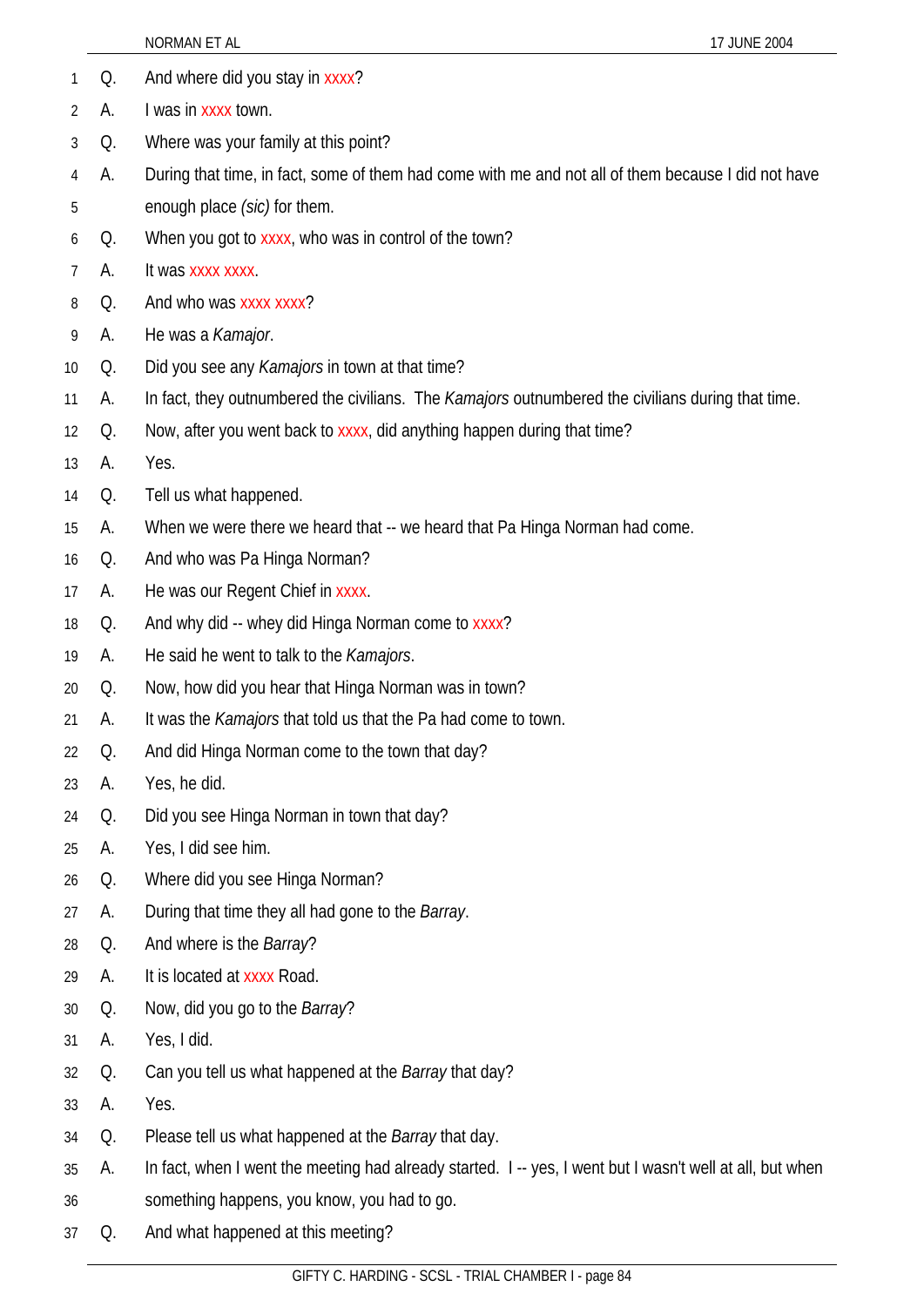- 1 A. I met Pa Hinga Norman talking. I was by the *barray*, close to the *Barray*.
- 2 Q. What did Hinga Norman say at the *barray*?
- 3 4 A. When I met him talking, he said he had given an order in xxxx but they did not perform what he asked them to.
- 5 Q. Who is -- who are you referring to as them?
- 6 A. The *Kamajors*.
- 7 Q. Did Hinga Norman say anything else?
- 8 A. He said he had told them that he only wanted three houses in xxxx.
- 9 Q. Did he say which houses these three houses were?
- 10 A. He said the mosque.
- 11 Q. Which other house?
- 12 A. The *barray*. The mosque, the *barray*.
- 13 Q. Did he tell you what the third house was?
- 14 A. The *Barray* and the house in which he should reside when he came.
- 15 Q. So you are saying Hinga Norman said to leave the court -- the *Barray*, the mosque and the house
- 16 where he would stay; is that correct?
- 17 A. Yes, that was so.
- 18 Q. Did Hinga Norman say anything else?
- 19 20 A. When I had seen that my house had been burnt, and I came to conclude that this was the reason why my house was burnt.
- 21 22 Q. Did Hinga Norman say why all the other houses were to be burnt with the exception of these three houses?
- 23 MR. YILLAH:
- 24 My Lord, I'm sorry to interrupt the proceedings. I don't wish for the records to look untidy but the
- 25 26 previous question, asked and answered, would definitely render this question useless, My Lord, or redundant.
- 27 MS. WAIFE:
- 28 Your Honour, if I may address that.
- 29 MR. PRESIDENT:
- 30 Please
- 31 MS. WAIFE:
- 32 The witness had said that Hinga Norman said to leave only three houses standing. My question is,
- 33 did Hinga Norman tell them why only three houses should have been left standing, and I don't think
- 34 that question has been answered.
- 35 JUDGE BOUTET:
- 36 Overruled. Carry on.
- 37 BY MS. WAIFE: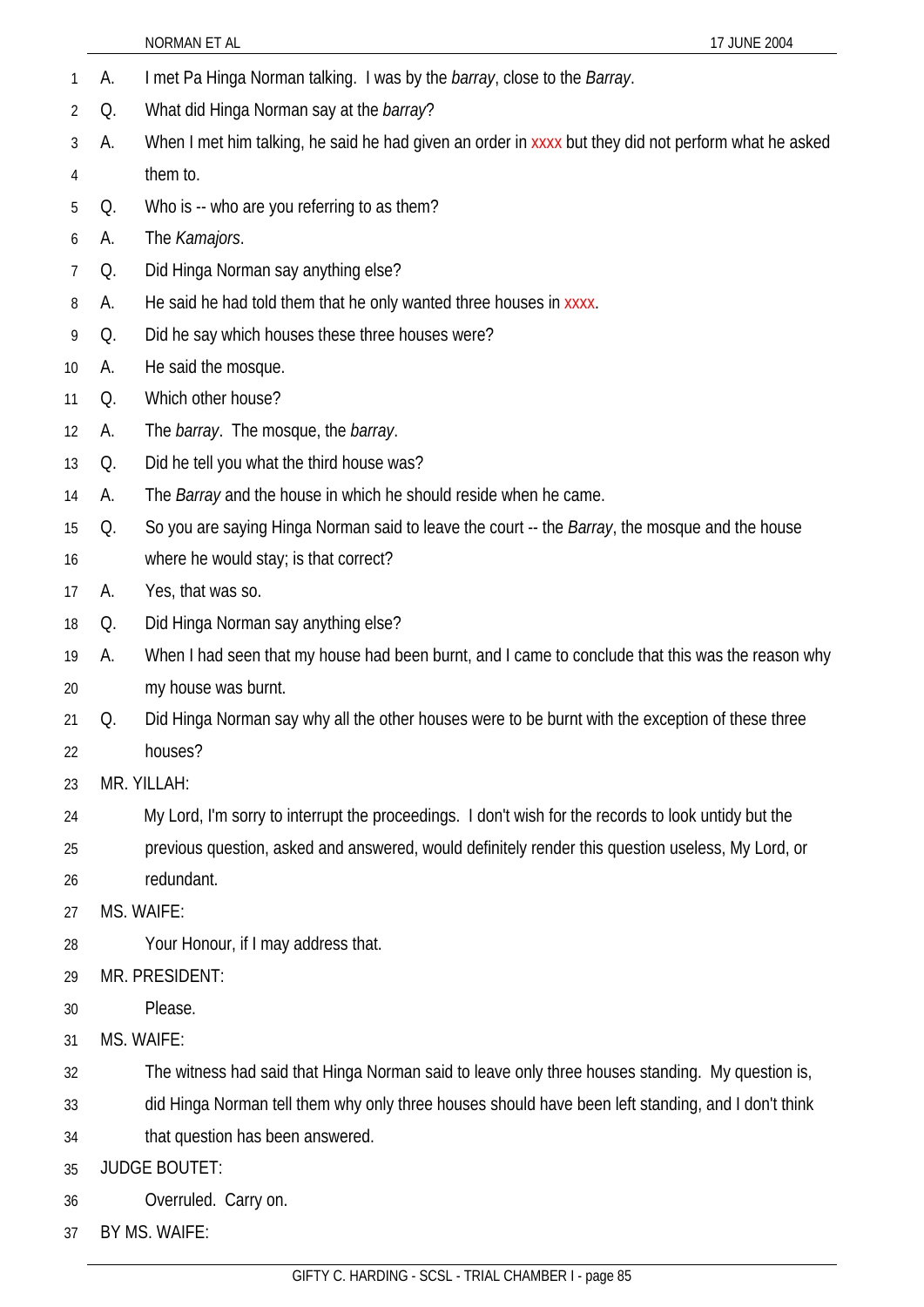|    |            | NORMAN ET AL<br>17 JUNE 2004                                                                           |
|----|------------|--------------------------------------------------------------------------------------------------------|
| 1  | Q.         | Did Hinga Norman tell you why only three houses should have been left standing?                        |
| 2  | А.         | Yes, it's because we were the soldiers and we did not have any power, you know, in order to drive the  |
| 3  |            | soldiers.                                                                                              |
| 4  | Q.         | Now, what time of day was this meeting held?                                                           |
| 5  | А.         | That particular meeting that I attended, it was a -- it was in the afternoon.                          |
| 6  | Q.         | Did anybody else address that meeting that day?                                                        |
| 7  | А.         | Yes, you see, when I went to the meeting, I -- it was Hinga Norman that was talking.                   |
| 8  | Q.         | Did anybody else talk after Hinga Norman?                                                              |
| 9  | А.         | No, nobody -- after his speech, in fact, I went home. So if somebody else had said anything I wouldn't |
| 10 |            | know.                                                                                                  |
| 11 | Q.         | Now, can you tell us what the reaction of the people was after Hinga Norman had spoken?                |
| 12 |            | MR. YILLAH:                                                                                            |
| 13 |            | Again, My Lord, I don't know, with your permission, My Lords, whether this witness could answer --     |
| 14 |            | could express what's in the state of mind of the people or he could speak for himself.                 |
| 15 | MS. WAIFE: |                                                                                                        |
| 16 |            | Your Honour, I'm talking about the reaction of the people, and this is something that the witnesses    |
| 17 |            | could have -- the witness could have seen. So I'm just asking; I'm not talking about what the people   |
| 18 |            | were thinking, I'm talking about the reaction of the people.                                           |
| 19 |            | <b>JUDGE BOUTET:</b>                                                                                   |
| 20 |            | Maybe if you phrase your question differently --                                                       |
| 21 |            | MS. WAIFE:                                                                                             |
| 22 |            | Yes, Your Honour.                                                                                      |
| 23 |            | <b>JUDGE BOUTET:</b>                                                                                   |
| 24 |            | -- you could achieve that.                                                                             |
| 25 |            | MS. WAIFE:                                                                                             |
| 26 |            | Thank you, Your Honour.                                                                                |
| 27 |            | <b>JUDGE BOUTET:</b>                                                                                   |
| 28 |            | Thanks.                                                                                                |
| 29 |            | BY MS. WAIFE:                                                                                          |
| 30 | Q.         | What was the response of the people after Hinga Norman had spoken?                                     |
| 31 | А.         | I wouldn't say that they said anything because everybody was afraid.                                   |
| 32 | Q.         | What did the people do after Hinga Norman had spoken?                                                  |
| 33 | А.         | In fact, a lot of people, especially the civilians, left.                                              |
| 34 | Q.         | Now, apart from being a regent chief, do you know anything else about Hinga Norman?                    |
| 35 | А.         | Yes, it took a long time since he left us. In fact, they told us that he was a very big man in the     |
| 36 |            | government.                                                                                            |
| 37 | Q.         | Which government was this?                                                                             |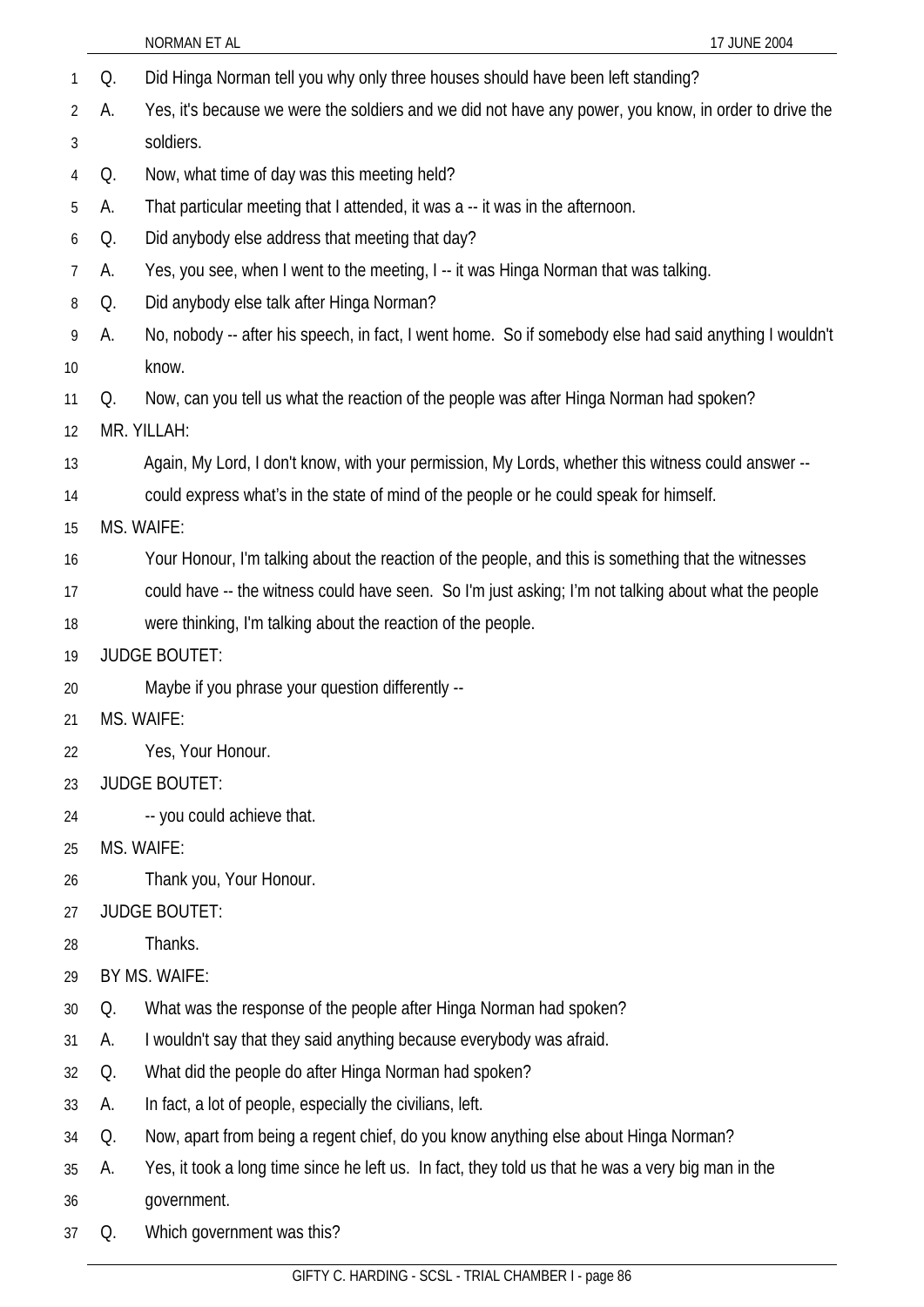|    |    | NORMAN ET AL<br>17 JUNE 2004                                                                             |
|----|----|----------------------------------------------------------------------------------------------------------|
| 1  | А. | That is the SLPP government.                                                                             |
| 2  | Q. | Before the Court <i>Barray</i> meeting, had you ever seen Hinga Norman before?                           |
| 3  | А. | Yes, I used to see him when he was a regent chief.                                                       |
| 4  | Q. | When was the first time you saw Hinga Norman?                                                            |
| 5  | А. | The time that he went there as a regent chief.                                                           |
| 6  | Q. | And after that did you see him?                                                                          |
| 7  | А. | No, I did not see him at all, especially when he came back to Freetown, he had become a big man,         |
| 8  |    | you know, I did not see him any more.                                                                    |
| 9  | Q. | Now, I'd like us to go back to the meeting. You said that Hinga Norman said to burn houses in the        |
| 10 |    | house (sic) with the exception of three houses?                                                          |
| 11 | А. | Yes.                                                                                                     |
| 12 | Q. | Apart from burning houses, did Hinga Norman say anything else?                                           |
| 13 | А. | Yes, he did.                                                                                             |
| 14 | Q. | What did he say?                                                                                         |
| 15 | А. | He said xxxx was blessed because they didn't burn all the houses.                                        |
| 16 | Q. | Now, I said apart from the burning, did Hinga Norman --                                                  |
| 17 |    | MR. WILLIAMS:                                                                                            |
| 18 |    | Your Honour, we take an objection to this line of examination-in-chief. It appears the Prosecutor is     |
| 19 |    | fishing, My Lord -- is fishing for evidence, My Lord. My Lord, the witness has explained practically all |
| 20 |    | what he had, My Lord.                                                                                    |
| 21 |    | MR. PRESIDENT:                                                                                           |
| 22 |    | He has not come to the end so you can't say he has explained practically.                                |
| 23 |    | MR. WILLIAMS:                                                                                            |
| 24 |    | <b>But --</b>                                                                                            |
| 25 |    | MR. PRESIDENT:                                                                                           |
| 26 |    | But she is still on her examination-in-chief.                                                            |
| 27 |    | MR. WILLIAMS:                                                                                            |
| 28 |    | As My Lord pleases.                                                                                      |
| 29 |    | MR. PRESIDENT:                                                                                           |
| 30 |    | Yes.                                                                                                     |
| 31 |    | BY MS. WAIFE:                                                                                            |
| 32 | Q. | Did you hear anything else said that day apart from the burning of houses?                               |
| 33 | А. | No, did not hear anything after what he said, you know, about burning the houses, so I went to my        |
| 34 |    | house. I left the meeting.                                                                               |
| 35 | Q. | Now, would you be able to identify Hinga Norman if you saw him today?                                    |
| 36 | A. | Yes, I know the old man from the time he was a regent chief.                                             |
| 37 | Q. | I want you to look around the courtroom today and tell us if Hinga Norman is here. Is Hinga Norman       |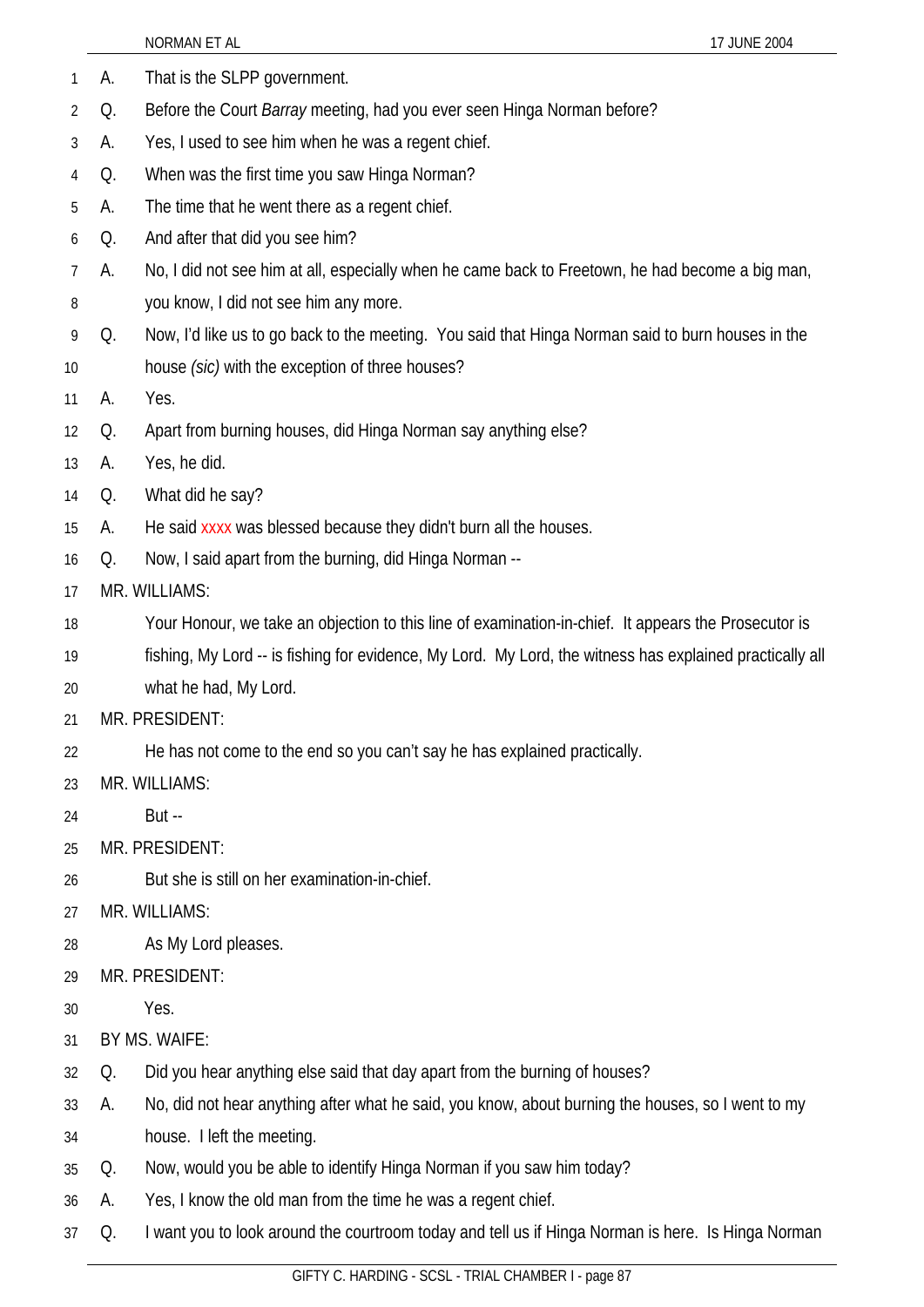|                |    | NORMAN ET AL                                                                                               | 17 JUNE 2004 |
|----------------|----|------------------------------------------------------------------------------------------------------------|--------------|
| 1              |    | in this courtroom?                                                                                         |              |
| $\overline{2}$ | А. | Yes, he is.                                                                                                |              |
| $\mathfrak{Z}$ | Q. | Can you point to Hinga Norman?                                                                             |              |
| 4              | А. | Yes, there he is.                                                                                          |              |
| 5              | Q. | Where is he?                                                                                               |              |
| 6              | А. | There he is. He is wearing a white cap.                                                                    |              |
| $\overline{7}$ |    | MS. WAIFE:                                                                                                 |              |
| 8              |    | I'd like the record to reflect that the witness is talking about Mr. Hinga Norman in the white cap, across |              |
| 9              |    | the room.                                                                                                  |              |
| 10             |    | MR. PRESIDENT:                                                                                             |              |
| 11             |    | Yes, the records have reflected that.                                                                      |              |
| 12             |    | <b>JUDGE BOUTET:</b>                                                                                       |              |
| 13             |    | Do you have further questions?                                                                             |              |
| 14             |    | MS. WAIFE:                                                                                                 |              |
| 15             |    | A moment, Your Honour.                                                                                     |              |
| 16             |    | (Pages 79 to 88 by Gifty C. Harding)                                                                       |              |
| 17             |    |                                                                                                            |              |
| 18             |    |                                                                                                            |              |
| 19             |    |                                                                                                            |              |
| 20             |    |                                                                                                            |              |
| 21             |    |                                                                                                            |              |
| 22             |    |                                                                                                            |              |
| 23             |    |                                                                                                            |              |
| 24             |    |                                                                                                            |              |
| 25             |    |                                                                                                            |              |
| 26             |    |                                                                                                            |              |
| 27             |    |                                                                                                            |              |
| 28             |    |                                                                                                            |              |
| 29             |    |                                                                                                            |              |
| 30             |    |                                                                                                            |              |
| 31             |    |                                                                                                            |              |
| 32<br>33       |    |                                                                                                            |              |
|                |    |                                                                                                            |              |
|                |    |                                                                                                            |              |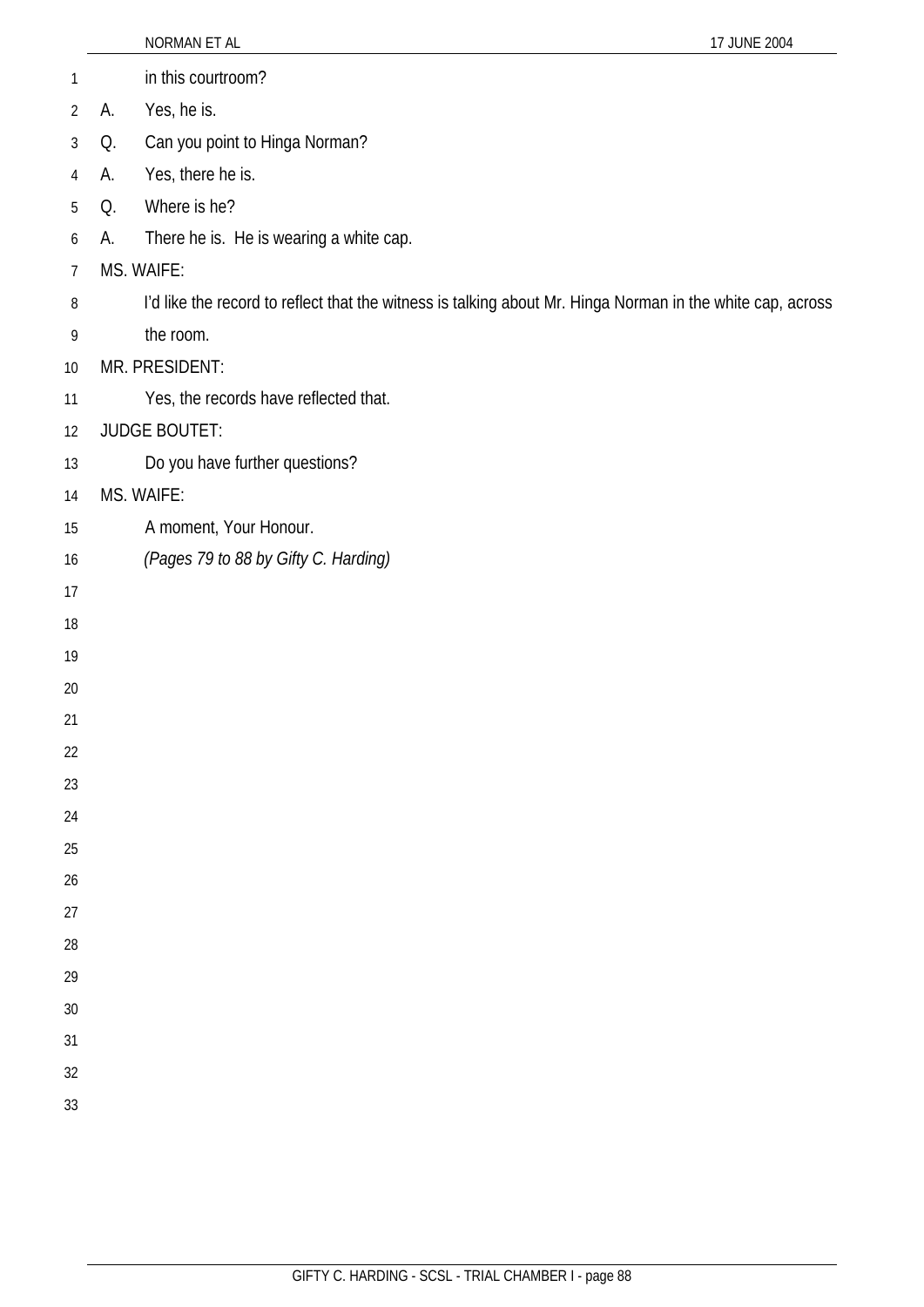|    | NORMAN ET AL<br>17 JUNE 2004                                                                             |  |
|----|----------------------------------------------------------------------------------------------------------|--|
| 1  | 1755H                                                                                                    |  |
| 2  | BY MS. WIAFE:                                                                                            |  |
| 3  | Now, at this meeting that you went to, did Hinga Norman tell you anything else that he told the<br>Q.    |  |
| 4  | Kamajors to do apart from the burning?                                                                   |  |
| 5  | MR. WILLIAMS:                                                                                            |  |
| 6  | We would repeat the objection.                                                                           |  |
| 7  | MR. PRESIDENT:                                                                                           |  |
| 8  | Sustained, sustained.                                                                                    |  |
| 9  | MR. WILLIAMS:                                                                                            |  |
| 10 | As My Lord pleases.                                                                                      |  |
| 11 | MS. WIAFE:                                                                                               |  |
| 12 | Your Honours, we have no further questions for this witness.                                             |  |
| 13 | MR. PRESIDENT:                                                                                           |  |
| 14 | Thank you.                                                                                               |  |
| 15 | <b>JUDGE BOUTET:</b>                                                                                     |  |
| 16 | I would like to indicate that tomorrow, as we had already mentioned in the status conference, normally   |  |
| 17 | we will not hear witnesses but hear motions, if any. We intend to hear witnesses in the morning          |  |
| 18 | tomorrow, and in the afternoon we will hear representation to carry on what Mr. Norman has raised        |  |
| 19 | this morning about his conditions and his requests, and we will have a response, if any, by the          |  |
| 20 | Prosecution. And we would like also to hear representation on -- I think it is you, Mr. Margai, but I    |  |
| 21 | may be wrong on this, who raised an objection and we said we would hear comments, if any, later on       |  |
| 22 | and that had to do with the fact, if I am not mistaken, that statements that were disclosed about the    |  |
| 23 | first witness did not contain what the witness was talking about in court. We had indicated at that time |  |
| 24 | that we would deal with this issue later. So I would ask you to be prepared to submit arguments on       |  |
| 25 | that tomorrow and a response by the Prosecution as well. When I say tomorrow, in the afternoon. So       |  |
| 26 | in the morning we intend to proceed -- carry on with this witness, and in the afternoon to hear these    |  |
| 27 | types of motions.                                                                                        |  |
| 28 |                                                                                                          |  |
| 29 | Was it you, Mr. Margai, that raised that?                                                                |  |
| 30 | MR. MARGAI:                                                                                              |  |
| 31 | My Lord, no, it was my learned friend Williams.                                                          |  |
| 32 | <b>JUDGE BOUTET:</b>                                                                                     |  |
| 33 | Very well, thank you.                                                                                    |  |
| 34 |                                                                                                          |  |
| 35 | Mr. Norman, I have indicated that we will hear again your representation tomorrow morning on what        |  |

36 you have raised earlier today about what you are requesting for your own self-representation. So I

37 would ask you to repeat that and if you have any additional comments tomorrow, and we will ask the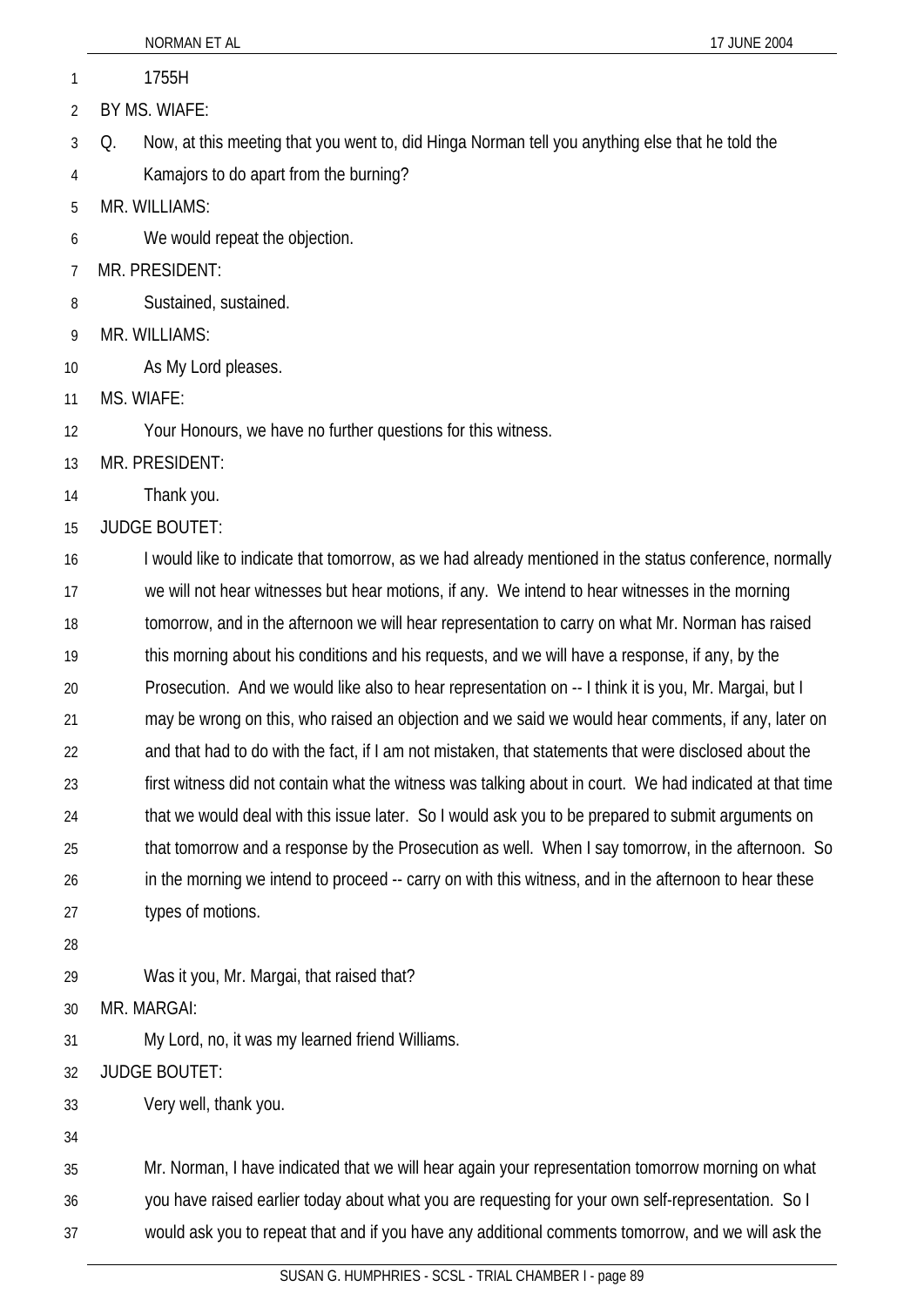35

36 37

- NORMAN ET AL 17 JUNE 2004 1 Prosecution to respond to that as well. So it will be tomorrow in the afternoon. 2 3 4 5 6 7 8 9 10 11 12 13 14 15 16 17 18 19 20 21 22 23 24 25 26 27 28 29 30 31 32 33 34 THE ACCUSED NORMAN: Thank you, My Lord. JUDGE BOUTET: Thank you. MR. PRESIDENT: Yes, I think if we started with cross-examination now, our experience is that we mightn't be through even by 8:00 p.m. and because of this we are adjourning this matter to tomorrow for purposes of cross-examination at 9:30 -- Yes, Mister -- Dr. Jabbi, yes. MR. JABBI: My Lord, as much as we understand why you are suggesting that perhaps cross-examination might wait until tomorrow, but would it be possible, at least, to commence cross-examination? If only to avoid the sort of request that we *(inaudible).* MR. PRESIDENT: We wouldn't want to go and stop, we want to have a continuous series, you know. MR. JABBI: As Your Lordship – MR. PRESIDENT: We want to go continuously so we finish. All we want from you is that -- well we hope that you will be able to be expeditious enough to allow us to move on. So we would adjourn this matter to – MR. JABBI: Thank you. MR. PRESIDENT: -- to tomorrow for cross-examination at 9:30. The Court will rise. *(Court adjourned at 1802H) (Pages 89 to 90 by Susan G. Humphries)* 
	- SUSAN G. HUMPHRIES SCSL TRIAL CHAMBER I page 90